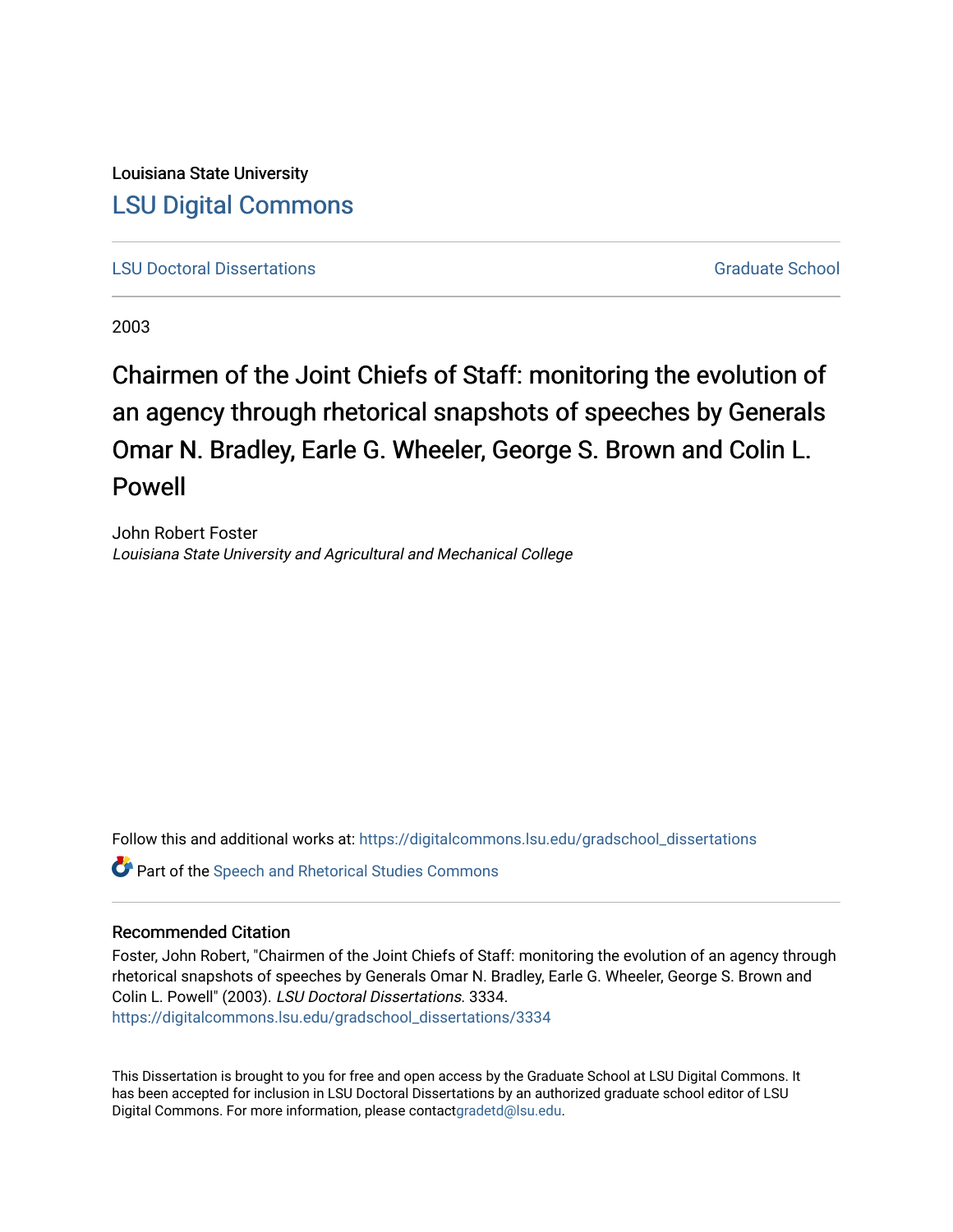# <span id="page-1-0"></span>CHAIRMEN OF THE JOINT CHIEFS OF STAFF: MONITORING THE EVOLUTION OF AN AGENCY THROUGH RHETORICAL SNAPSHOTS OF SPEECHES BY GENERALS OMAR N. BRADLEY, EARLE G. WHEELER, GEORGE S. BROWN AND COLIN L. POWELL

A Dissertation

Submitted to the Graduate Faculty of the Louisiana State University and Agricultural and Mechanical College in partial fulfillment of the requirements for the degree of Doctor of Philosophy

in

The Department of Communication Studies

by John Robert Foster B.A., Northwestern State College of Louisiana, 1970 M.R.E., Texas Christian University, 1972 May 2003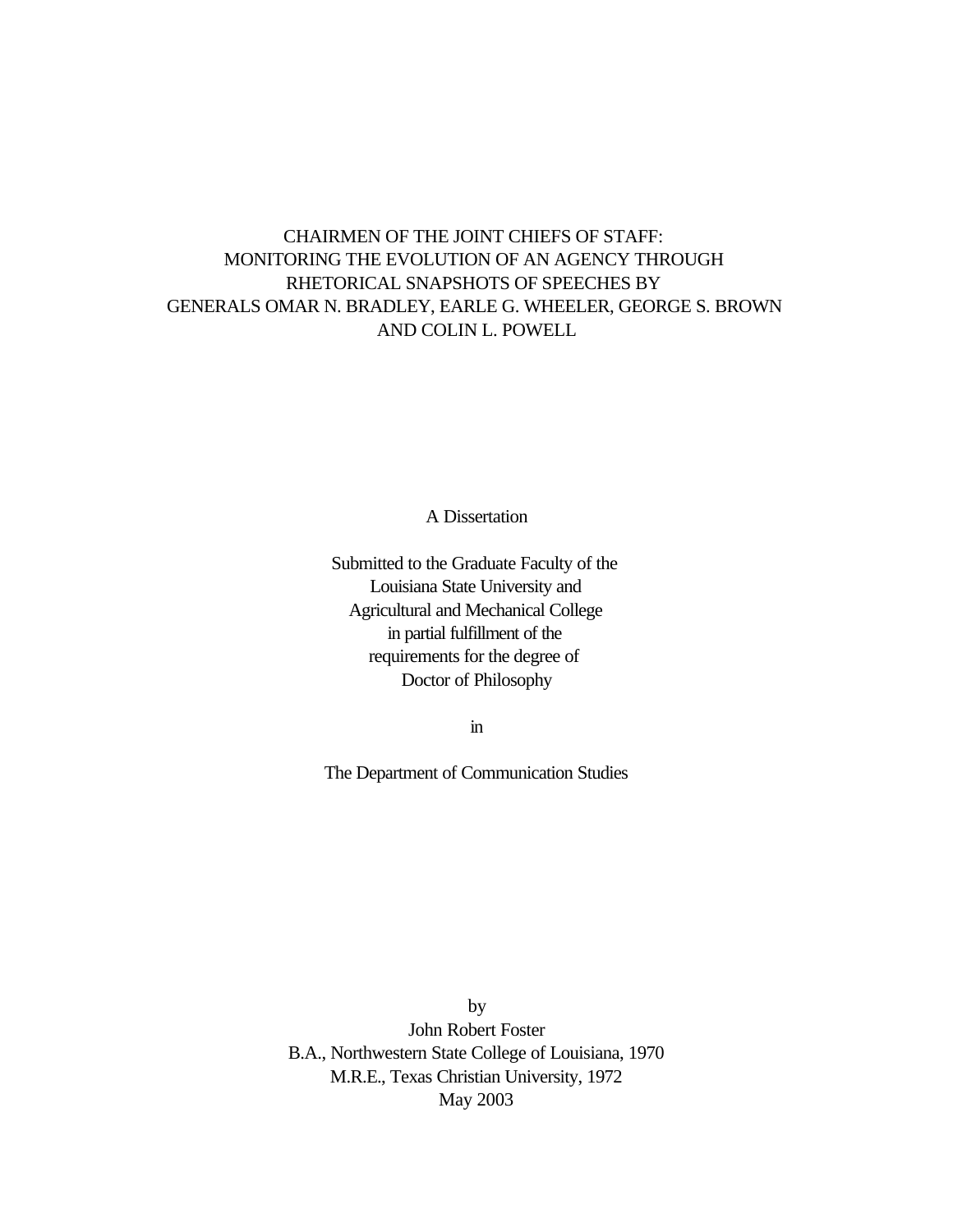#### ACKNOWLEDGMENTS

<span id="page-2-0"></span>Every person who puts pen to paper owes a debt to those who have devoted their time and talents to encourage and support the author. I must first acknowledge my major professor Dr. Andrew King who steadfastly coached this fledgling author. Each member of my committee who have poured time and energy into sharing ideas that have added immeasurablely to this research. Dr. John Whittaker, my minor professor, who I still owe answers to some of lifes more vexing questions. Dr. James Honeycutt and Dr. Patricia Suchy whose help has been invaluable as members of the committee and Communications faculty. Finally, Dr John Henderson, who became the impartial observer and commentator.

I would be remise in not acknowledging faculty under whom I have had the distinct honor of being nurtured by their wisdom and genuine concern for their students. Dr. Harold Mixon who has humbly been a mentor to myself and many before me. Dr. Kenneth Zagacki to whom I am indebted for opening me new vistas of thought. Dr. Rene Edwards who encouraged me more than she may even realize at the very start of this journey.

I offer my thanks to the Associate Deans of the Graduate College initially Dr. John Larkin and more recently Dr. Pamela Monroe who made every effort to help me succeed. My gratitude extends to the wonderful staff in the Graduate College who patiently guided me through the challenges of this degree. I am especially grateful to Laura Deutsch for her sage advise in the closing days of this effort.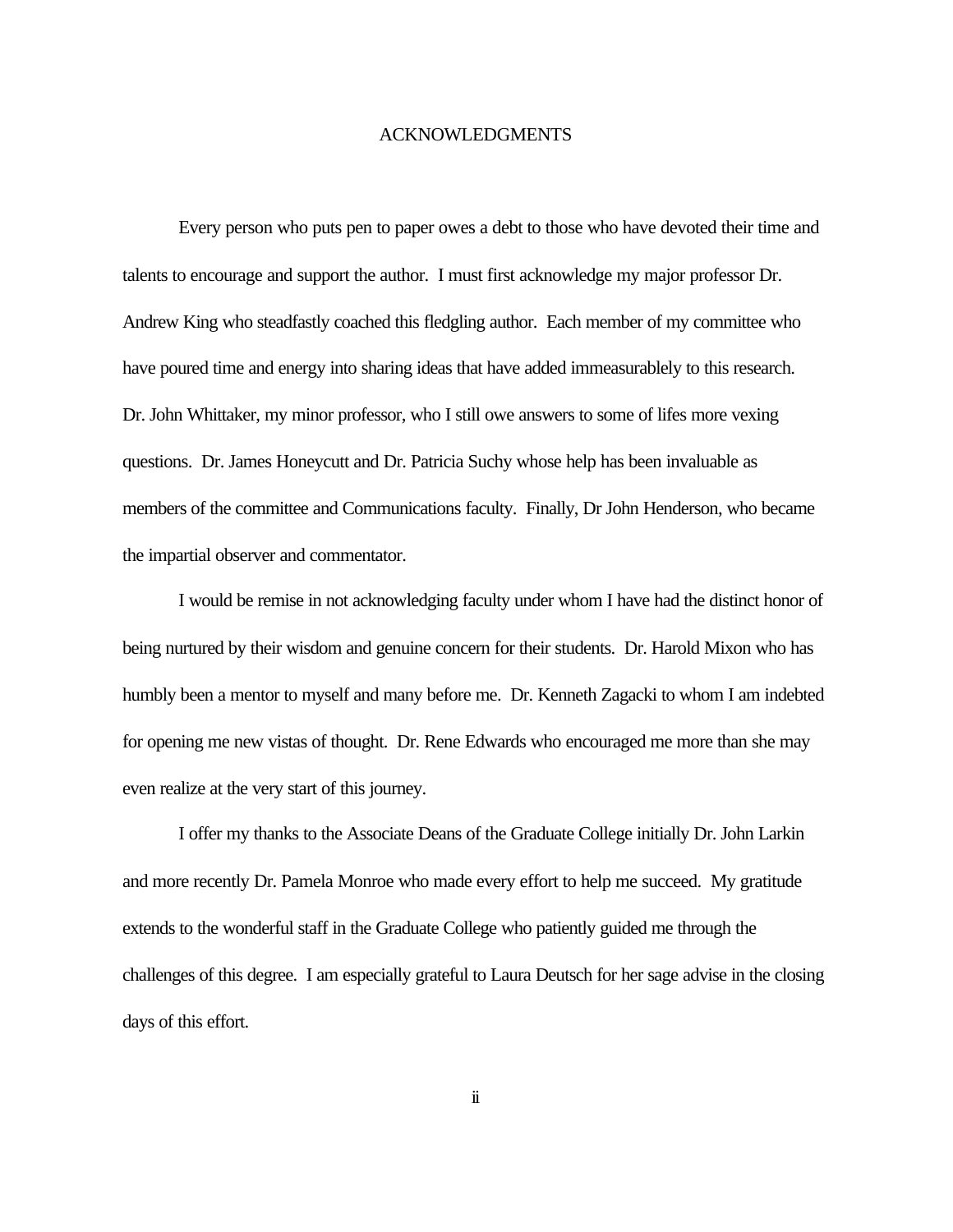<span id="page-3-0"></span>I must thank my colleagues on the faculty of Northwestern State University who have been so supportive over the years and offered continual encouragement. Dr. Ed Graham started me on this journey and I appreciate his faith in my ability to succeed. Dr. Donald Hatley as Dean of Liberal Arts has been an encouraging mentor along the way. I have been challenged by three wonderful department heads in Dr. Ray Wallace, Dr. Gary Ross, and Dr. Joseph Colavito. A special thanks to Dr. Helaine Razovsky, Dr. Lisa Abney and Dr. Julie Kane each of whom supported my quest in a most material way by providing a fresh sets of eyes to proof read the text for errors in format and grammar.

My appreciation is extended to those who provided assistance in obtaining materials for this research. Dr. Flemming Thomas, a reference librarian at Northwestern State University, who assisted me in acquiring materials through inter-library loan. Two very special people who helped were Susan Lemke and Robert Montgomery who made it possible for me to acquire copies of many of the speeches examined during this work from the National Defense University archives.

I owe a special note of thanks to the two small rural United Methodist Churches that I am privileged to serve and who have repeatedly offered their unfailing support. Two special friends in Thomas "Red" Hennigen and his lovely wife Gloria for their interest and encouragement.

My mother who believes in me in failure as well as success has waited patiently for her oldest son to chart this new course in life. She has been there every step in my life and none could ask for a more loving and kind parent. My father gave me the courage to try many wonderful things in life and I thank him for the gift of faith in myself, my family and my God. He will never know in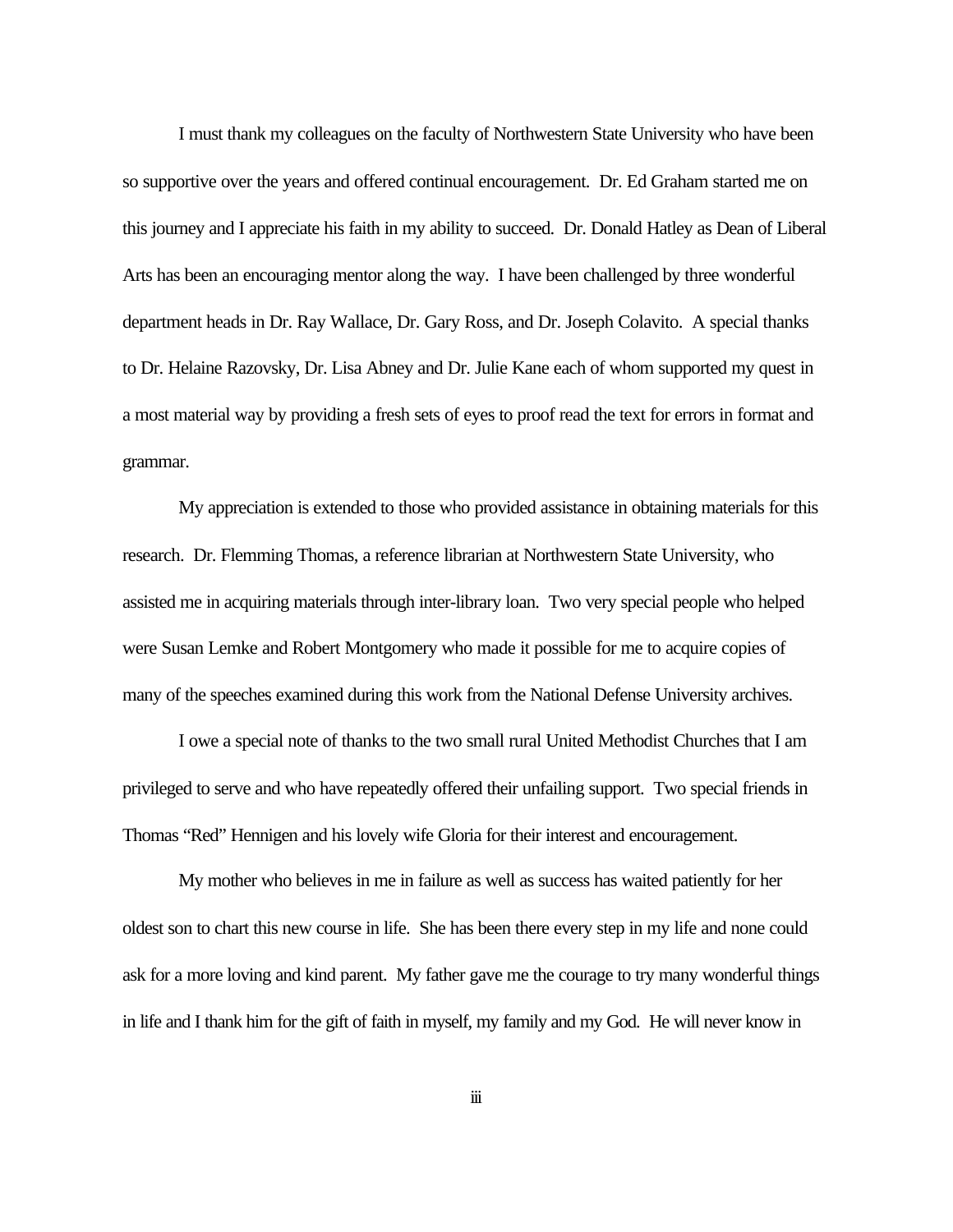this life of the beginning, middle or end of this journey, but his presence is felt every step of the way. I have been supported by three sisters and two bothers who have given their encouragement throughout this process.

 I appreciate each of our four children, John, Mary, Emily and James who have reduced their demands on my time in order to allow my selfish pursuit of a dream. My final but most compelling thanks is to my wife, Maye, who has been a wonderful companion for the past thirty-five years. No husband and father could be more proud of his family than I am. I thank them with all my heart for being so supportive and I hope to prove worthy of their love and sacrifice.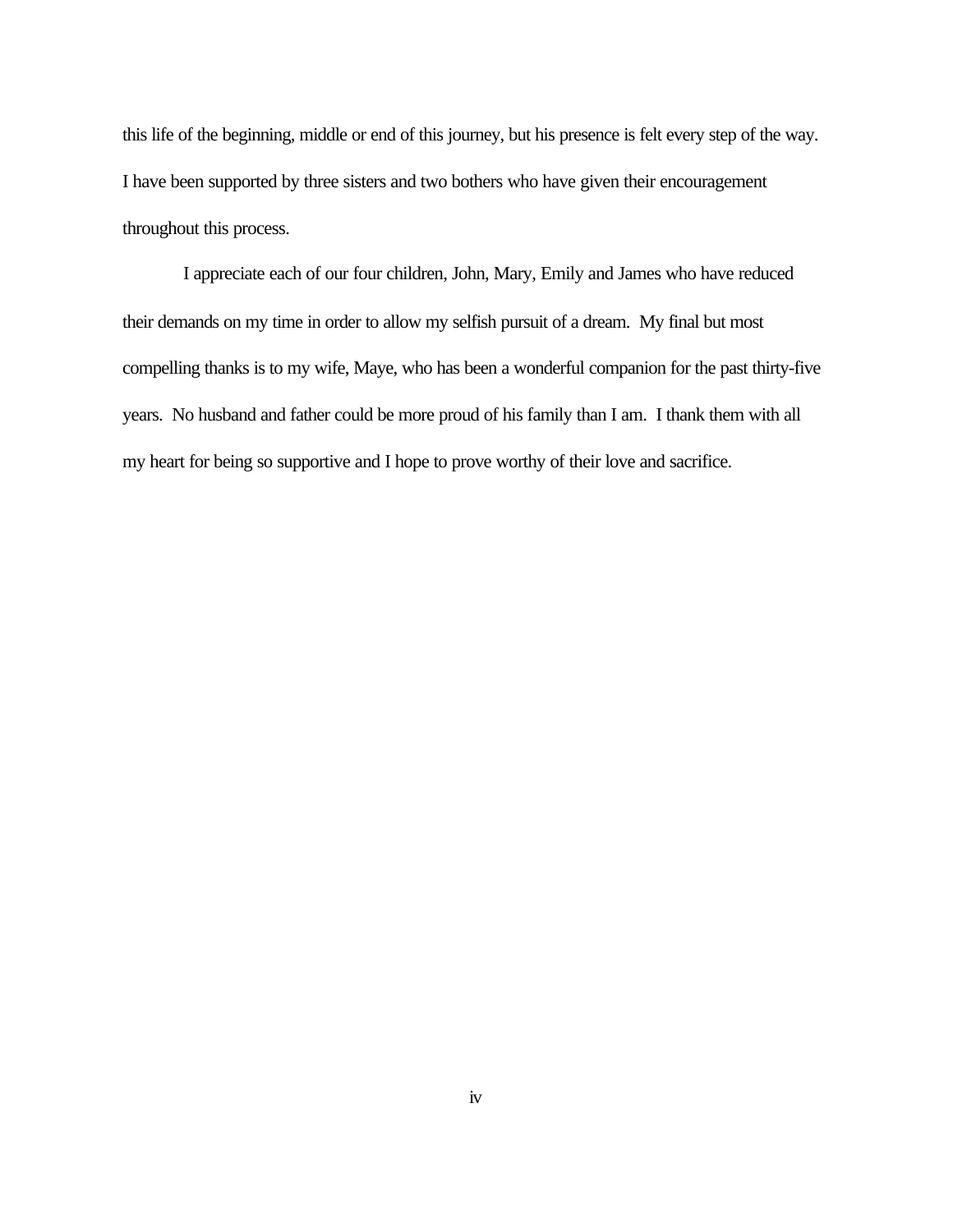# TABLE OF CONTENTS

<span id="page-5-0"></span>

| <b>CHAPTER</b> |                                                             |  |
|----------------|-------------------------------------------------------------|--|
| 1              |                                                             |  |
|                |                                                             |  |
|                |                                                             |  |
|                |                                                             |  |
|                |                                                             |  |
|                |                                                             |  |
|                |                                                             |  |
| $\overline{2}$ |                                                             |  |
|                |                                                             |  |
|                |                                                             |  |
|                |                                                             |  |
|                |                                                             |  |
|                |                                                             |  |
|                |                                                             |  |
|                |                                                             |  |
| 3              | <b>CLUSTER ANALYSIS:</b>                                    |  |
|                | GENERAL OMAR N. BRADLEY SPEECHES38                          |  |
|                |                                                             |  |
|                | National Guard Convention Speech: Content and Purpose38     |  |
|                | National Guard Convention Speech: God Terms and Devil Terms |  |
|                |                                                             |  |
|                |                                                             |  |
|                |                                                             |  |
|                | Rotary Club Speech: God Terms and Devil Terms               |  |
|                |                                                             |  |
|                |                                                             |  |
|                |                                                             |  |
| 4              | <b>CLUSTER ANALYSIS:</b>                                    |  |
|                |                                                             |  |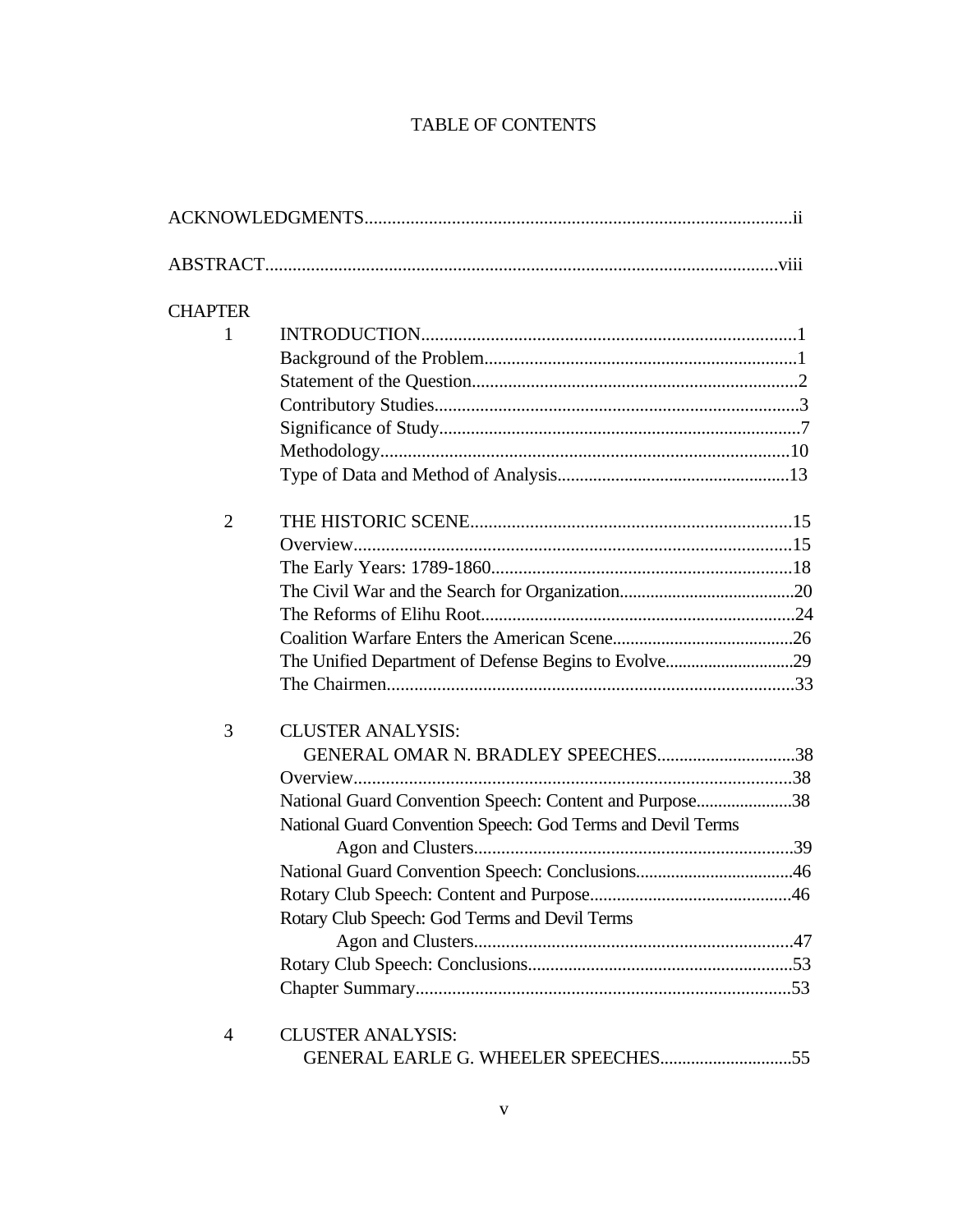<span id="page-6-0"></span>

|   | Joint Chiefs of Staff Speech: God Terms and Devil Terms        |  |
|---|----------------------------------------------------------------|--|
|   |                                                                |  |
|   |                                                                |  |
|   | Situation During World War II Compared With Today Speech:      |  |
|   |                                                                |  |
|   | Situation During World War II Compared With Today Speech:      |  |
|   |                                                                |  |
|   | Situation During World War II Compared With Today Speech:      |  |
|   |                                                                |  |
|   |                                                                |  |
| 5 | <b>CLUSTER ANALYSIS:</b>                                       |  |
|   |                                                                |  |
|   |                                                                |  |
|   | Chamber of Commerce Speech: Content and Purpose73              |  |
|   | Chamber of Commerce Speech: God Terms and Devil Terms          |  |
|   |                                                                |  |
|   |                                                                |  |
|   | Military Order of World Wars Speech: Content and Purpose79     |  |
|   | Military Order of World Wars Speech: God Terms and Devil Terms |  |
|   |                                                                |  |
|   |                                                                |  |
|   |                                                                |  |
| 6 | <b>CLUSTER ANALYSIS:</b>                                       |  |
|   |                                                                |  |
|   |                                                                |  |
|   | American Legion Convention Speech: Content and Purpose88       |  |
|   | American Legion Convention Military Speech:                    |  |
|   | God Terms and Devil Terms Agon and Clusters90                  |  |
|   |                                                                |  |
|   | National Newspaper Association Speech: Content and Purpose96   |  |
|   | National Newspaper Association Speech:                         |  |
|   | God Terms and Devil Terms Agon and Clusters98                  |  |
|   | National Newspaper Association Speech: Conclusions101          |  |
|   |                                                                |  |
| 7 |                                                                |  |
|   |                                                                |  |
|   |                                                                |  |

.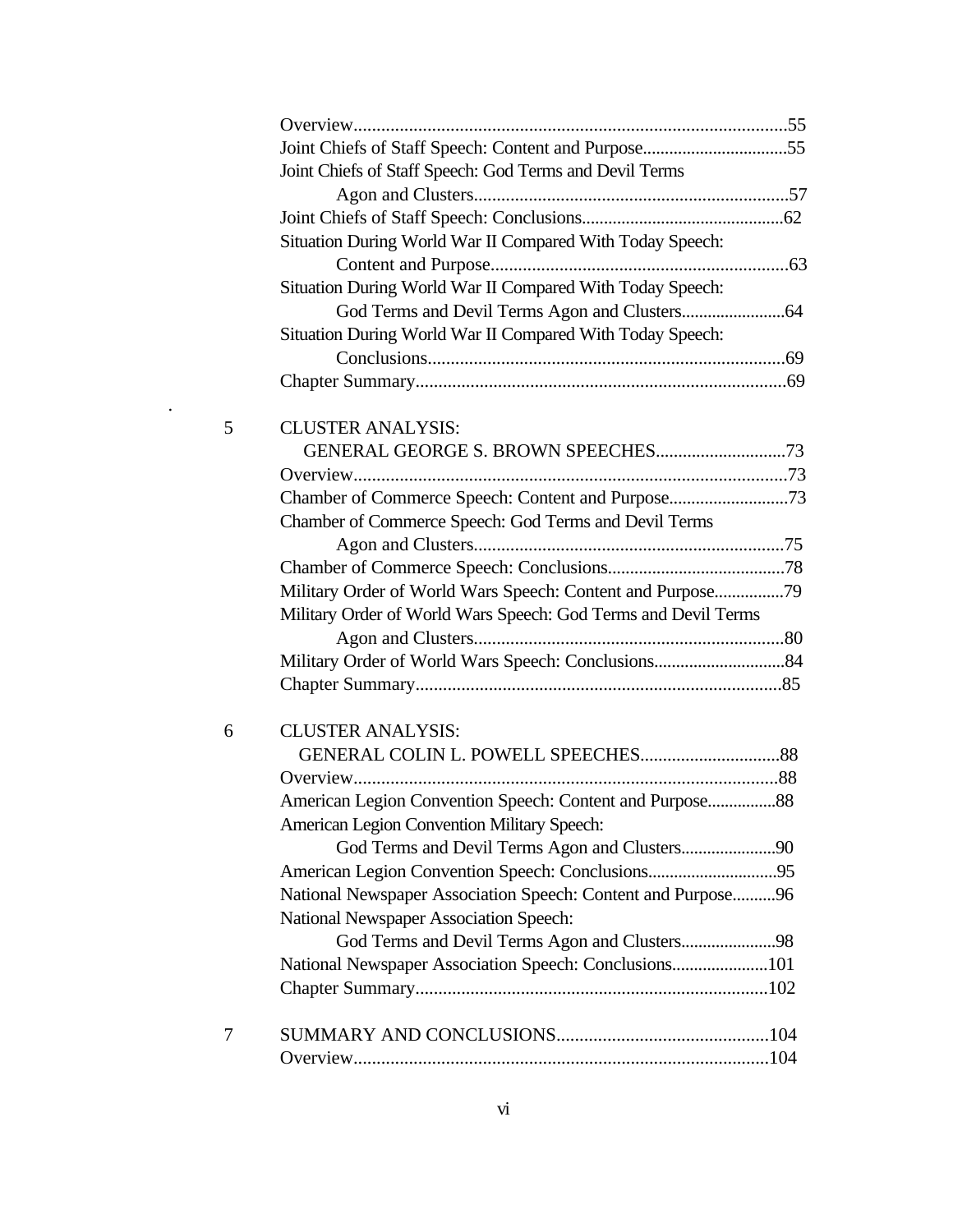<span id="page-7-0"></span>

|  | Question One: What Were the Constraints and Rhetorical Strategies?.105 |  |
|--|------------------------------------------------------------------------|--|
|  |                                                                        |  |
|  | Question Three: What Insights Contribute to a General Theory?116       |  |
|  |                                                                        |  |
|  |                                                                        |  |
|  |                                                                        |  |
|  |                                                                        |  |
|  |                                                                        |  |
|  |                                                                        |  |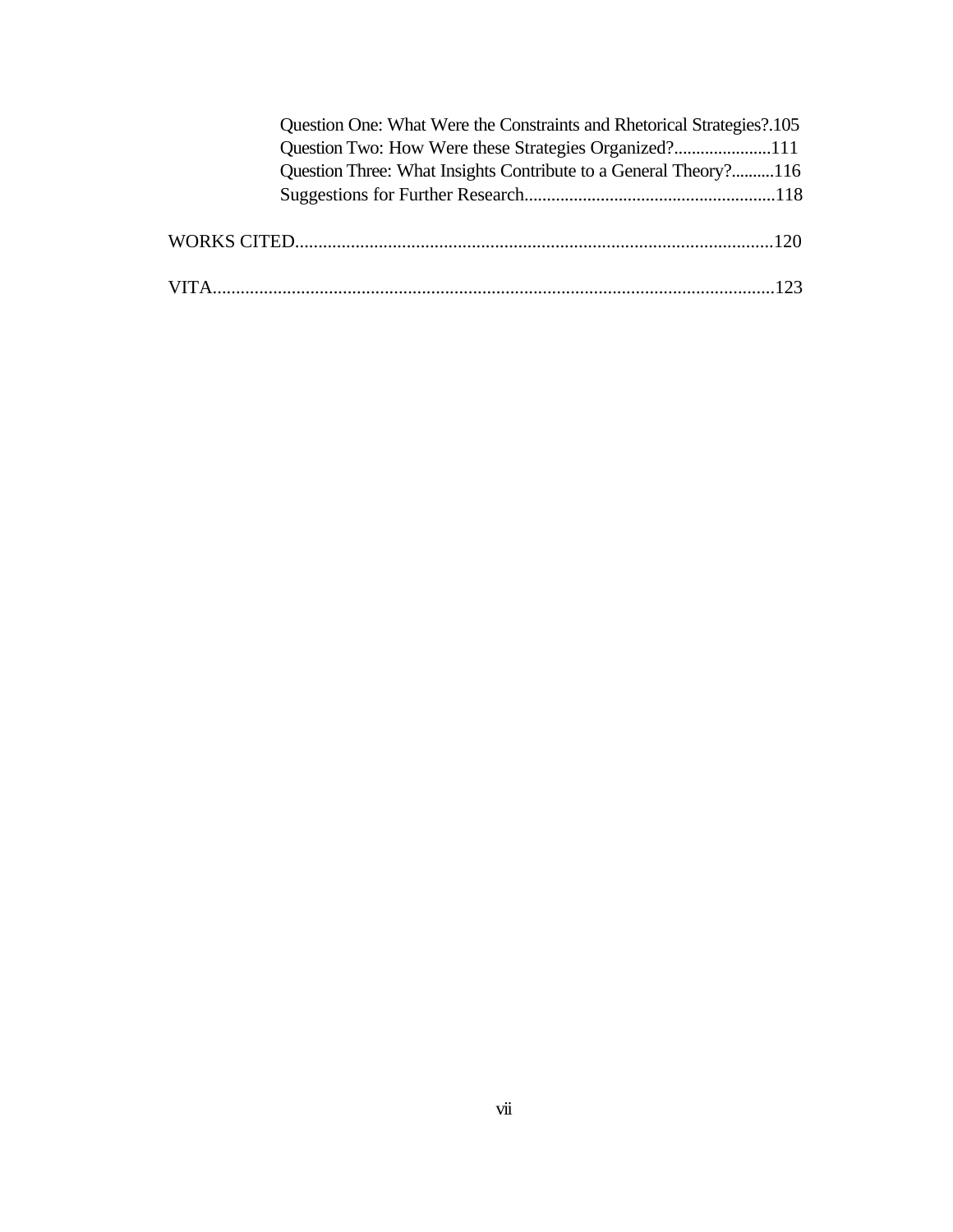#### ABSTRACT

<span id="page-8-0"></span>There is a need to examine the long term rhetorical strategies of military spokesmen within a democratic state characterized by civilian hegemony. This study uses Kenneth Burke's discussion of cluster analysis to discover the various recurring themes from Chairman to Chairman of the Joint Chiefs of Staff. This form of analysis enabled the researcher to document periodic variances or shifts in emphasis among the four Chairmen whose speeches will be examined. The investigation involved two speeches representative of each of these four distinct periods of the discourse of Chairmen of the Joint Chiefs of Staff, one given to a civilian audience and one given to an audience of military veterans. The snapshots revealed a consistent constraint of talking in the limited space as a subordinate who represents the national security policy decisions of the President. This constraint, seen within each of the four snapshots, indicates a consistent underlying motive to the discourse of each Chairman. Since most organizations go through periodic shifts in their public image, cluster analysis could provide insights into the decline and resurgence of organizations that replace key leaders either on a planned rotation similar to the cycle for the Chairmen of the Joint Chiefs of Staff or due to retirements or even terminations. It may be worthwhile to apply the same method of study to a more loosely structured organization or one in which a leader is given more license to build the authority of his or her office. In many economic, religious and political institutions the leader is not bound to higher authority in a firm statutory manner as he or she is in the military.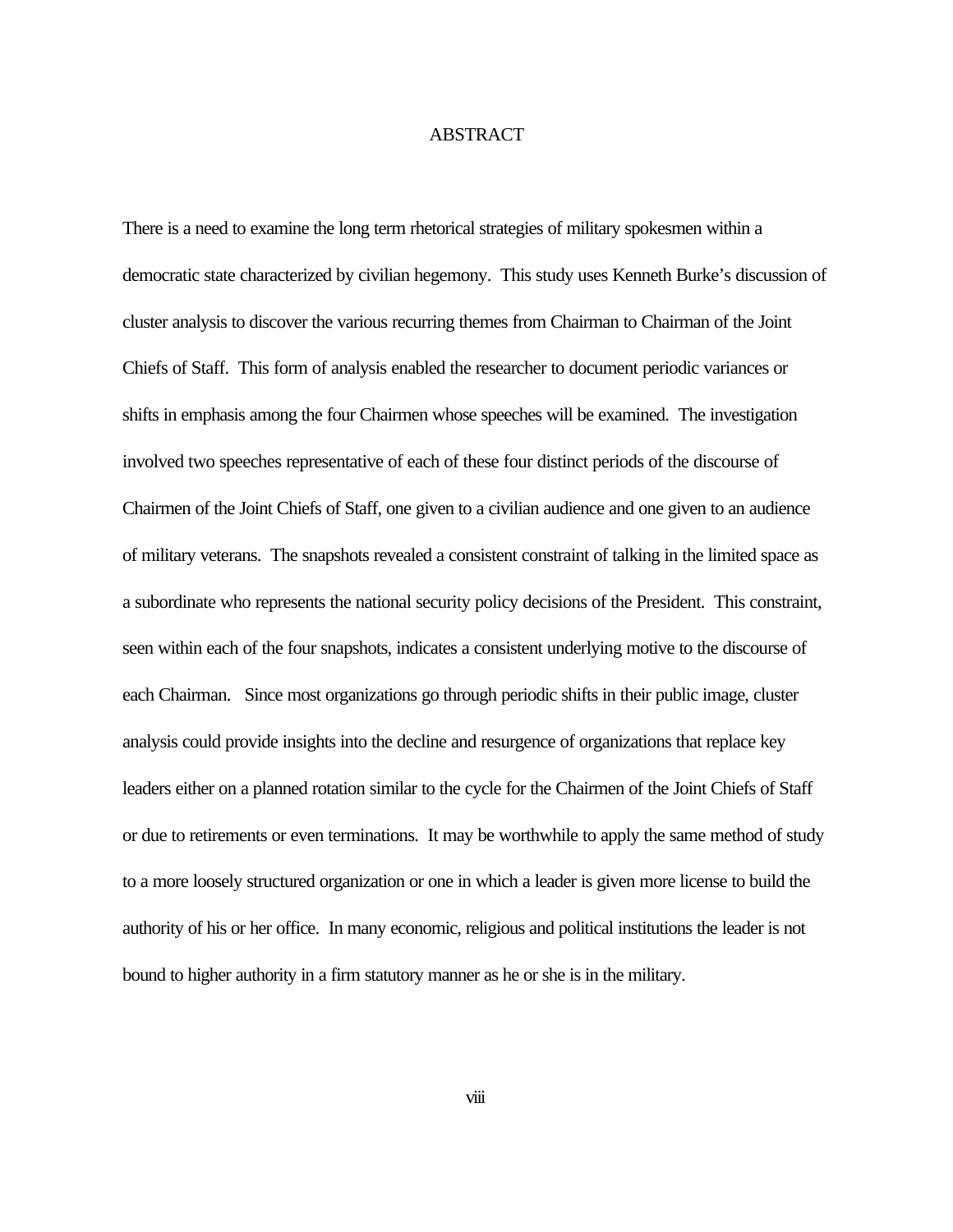#### CHAPTER 1

## **INTRODUCTION**

#### <span id="page-9-0"></span>Background of the Problem

The governance of the modern state is carried on through a mosaic of functionally interdependent institutions. Executive voices must take account of legislative voices and judicial voices and all must attend to the voices of specialized bureaucrats and the utterances of external constituencies. Organizations and bureaus that represent labor, business and the military must constantly adapt to the shifting of agendas of those who represent the broader citizenry. Thus, the Secretary of Defense must adjust his public discourse to that of the President.

With very few exceptions, scholars have not identified the rhetorical strategies through which these accommodations are accomplished. George Cheney has studied how the National Council of Catholic Bishops adapted to papal supremacy while remaining accountable to the millions of Catholic laity in the United States. Cheney's work provides some parallels to the competing demands of superior and subordinate constituencies experienced by those who hold or have held the position of Chairman of the Joint Chiefs of Staff.<sup>1</sup> There is a similar need to examine the long term rhetorical strategies of military spokesmen within a democratic state characterized by civilian hegemony.

The rhetoric of the Chairmen of the Joint Chiefs of Staff has evolved partly due to changes in their rhetorical posture. At the inception of the position as a non-voting member of the Joint Chiefs of

<sup>&</sup>lt;sup>1</sup>George Cheney, Rhetoric in an Organizational Society: Managing Multiple Identities (Columbia, SC: University of South Carolina Press, 1991) 8.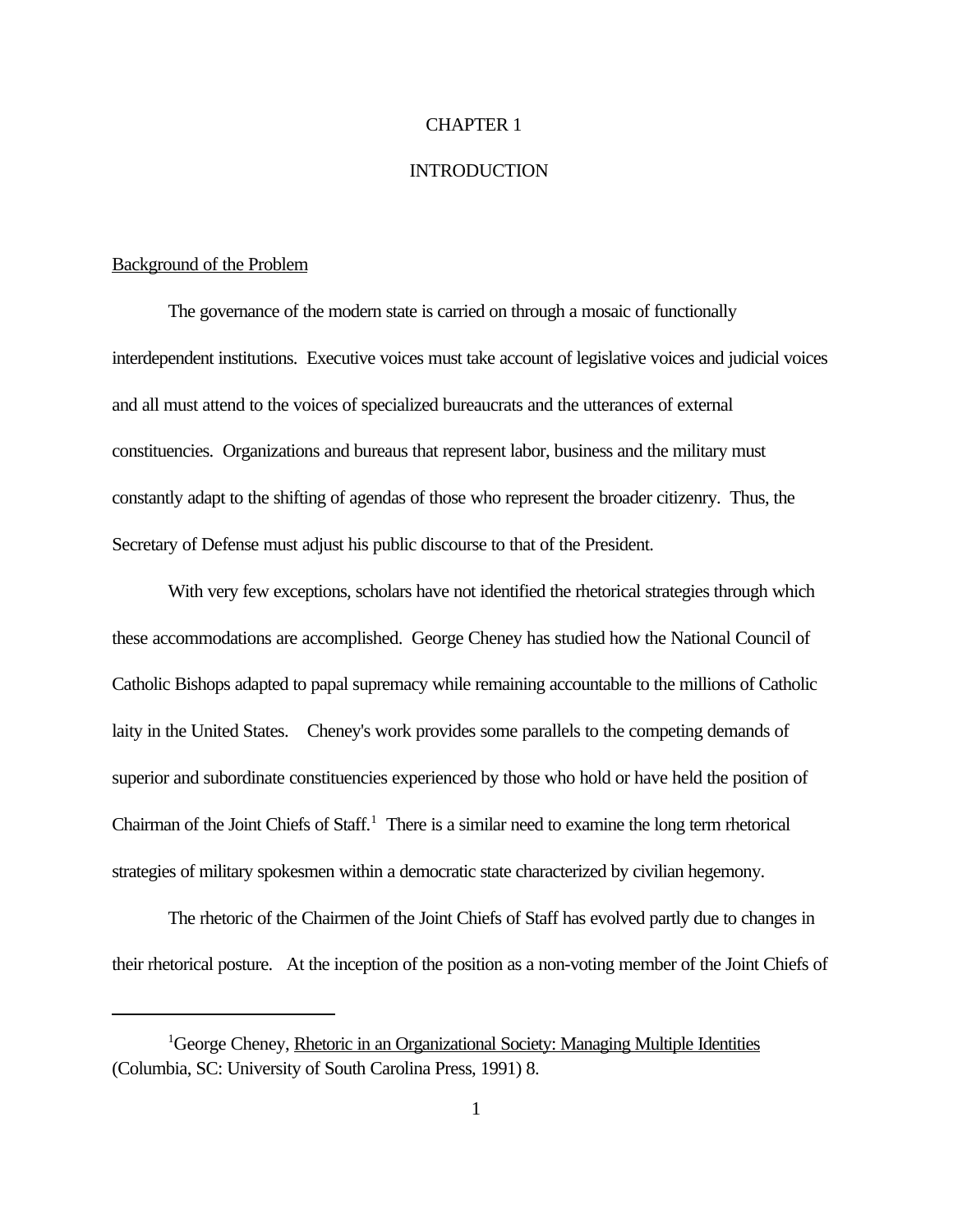<span id="page-10-0"></span>Staff, the Chairman was basically a titular head of the military. Enactment of the Goldwater-Nichols Bill in 1986 defined a more powerful role. This legislation made the Chairman both the senior military advisor to the civilian leaders of the Executive and Legislative branches, and also the senior member of the Joint Chiefs of Staff. The evolution from titular figurehead to empowered leader of the Joint Chiefs of Staff afford the opportunity to monitor the rhetorical posture over five decades of sweeping societal change. Making use of Kenneth Burke's method of cluster analysis will allow an examination of change in perspective, message and role from Chairman to Chairman. This form of analysis will identify rhetorical continuity and change among the four Chairmen whose speeches will be examined.

#### Statement of the Question

The Chairman of the Joint Chiefs of Staff is an agency that has remained viable through five decades of massive societal and military change. Situated between the military services and leaders within the Executive and Legislative branches of the Federal government, the agency's discourse was necessarily shaped by the demands and the constraints of these powerful entities. Throughout the Cold War and beyond, however, the agency managed to produce messages that addressed the military mission, responded to changes in international alliances, adjusted to differences in Presidential vision, and still represented its several constituencies. This dissertation asks the following questions: (1) What were the initial constraints on the agency and what rhetorical strategies were employed to manage them? (2) How were these strategies organized as the agency evolved and attempted to manage changes in leadership, presidential style, military culture, and civilian conceptions of the Chairman's role and conception of the armed forces as constituencies? (3) Can any of the resulting insights contribute to a general theory of the managerial rhetoric of organizational change? My assumption is that as the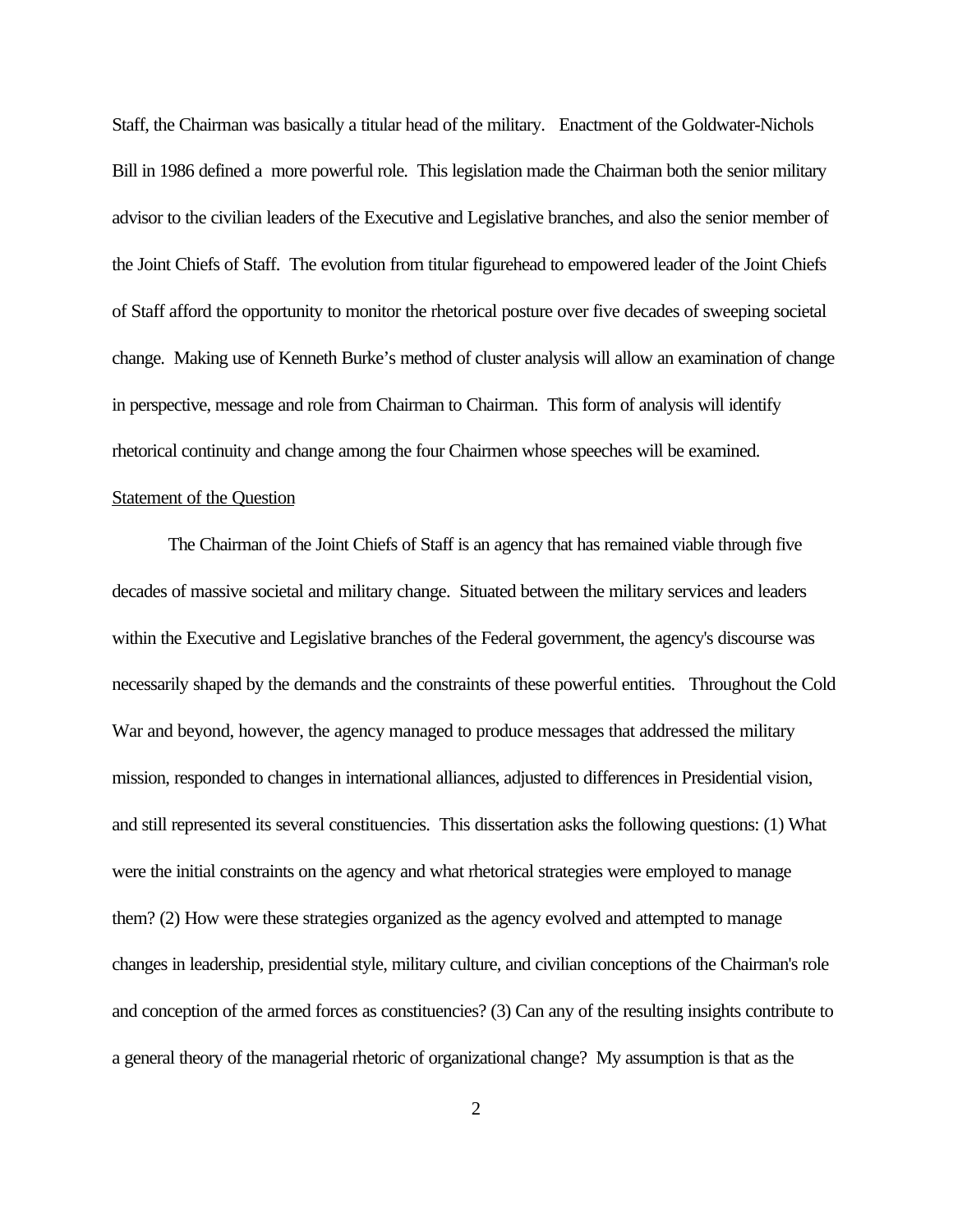<span id="page-11-0"></span>military and political situation changed, the articulation of the role changed. My task is to name the role and to evaluate the Chairman's message as an appropriate voice given the limitations and opportunities of the speaker's role and historical situation.

#### Contributory Studies

George Cheney's study of the National Conference of Catholic Bishops offers a paradigmatic examination of organizational communication. He looks specifically at how a subordinate organization identified its role as subordinate without threatening the "higher organizational authority of the Vatican."<sup>2</sup> Similarly the Chairman's position in the Joint Chiefs of Staff requires role identification within a hierarchal organizational structure. The Chairman's position contends with two superior organizations: The President, the Secretary of Defense and the three service secretaries (Army, Navy and Air Force), which comprise the Executive Branch hierarchy, plus the constitutionally mandated oversight of the United States Congress, which legally created the Chairman's position and controls military expenditures. In other words, the defined role of the Chairman of the Joint Chiefs of Staff contains rhetorical restrictions similar to the National Conference of Catholic Bishops. Each has to deal with a national and world view of the United States, organizational customs and organizational transcendence of time and place.<sup>3</sup>

Others scholars have studied organizational development by looking at change in expectations of the communication culture of the organization and monitoring how norms evolve over the life of an agency. Bantz's five patterns of organizational expectation (norms, roles, agenda, motives, and style)

 $2$ Cheney 110.

 ${}^{3}$ Cheney 83-83.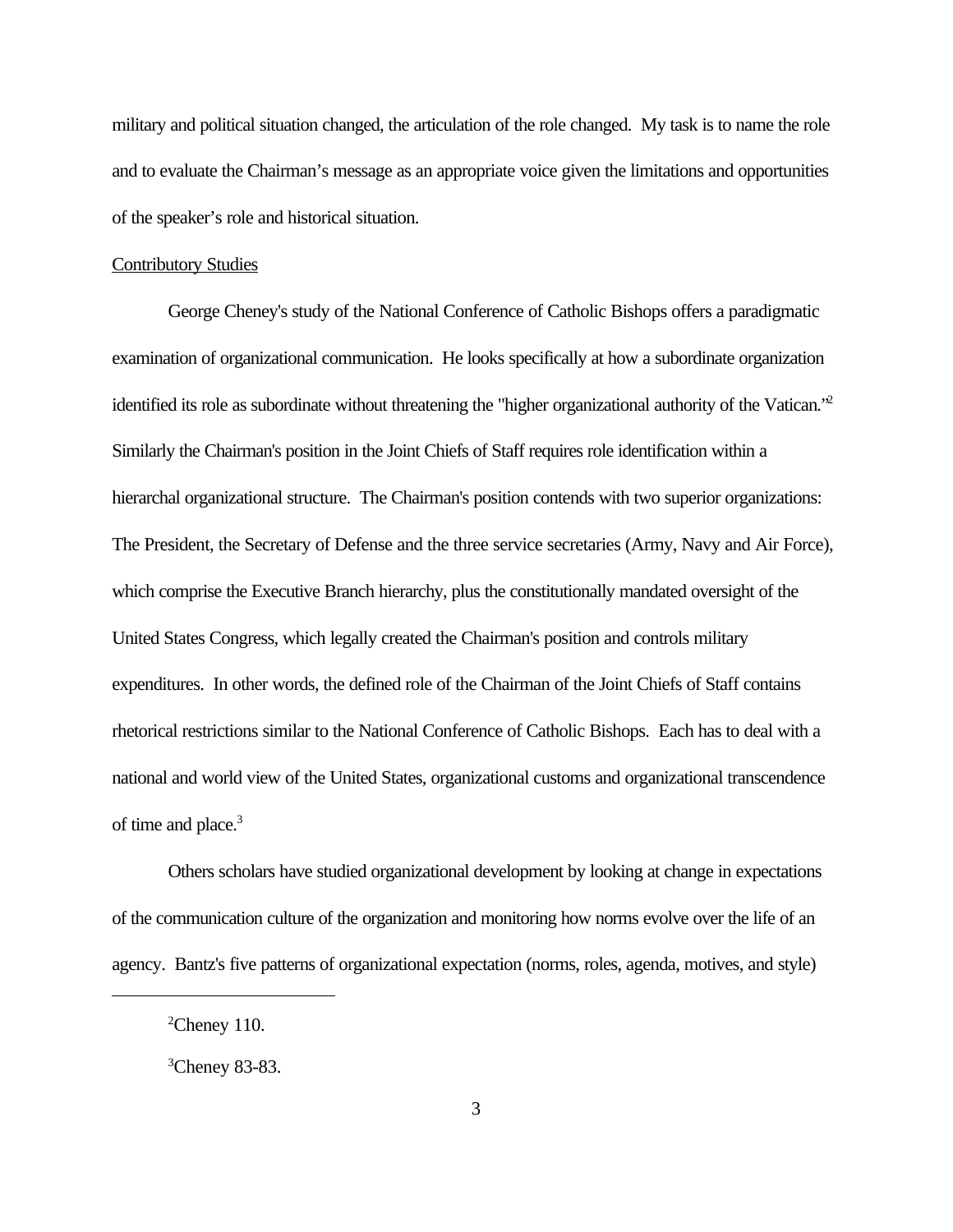<span id="page-12-0"></span>closely parallel the pentadic analysis of Burke. Bantz claims that norms are "fundamental to the other four patterns.<sup>4</sup> Burke, with less certitude, claims that every critic will establish one pentadic term as dominant for any given work.<sup>5</sup> The world view variations among critics can lead one researcher to select "act" as a pivotal term while another critic analyzing the same speech may establish "scene" as the controlling term of the pentad. In similar fashion, Burke's cluster analysis centers on the controlling theme or "...what goes with what."<sup>6</sup> A point to begin the investigation would be to examine the military norm of "subordinate loyalty." Every military officer is taught this principle during his/her officer candidacy and it is reinforced throughout his/her service career. The Chairman's support of the normative hierarchy appears in the authorizing text which created the position. The restrictiveness was overtly expressed in the 1948 Amendments to the National Defense Act of 1947.

There is hereby established within the Department of Defense the Joint Chiefs of Staff, which shall consist of the Chairman, who shall be the presiding officer thereof but who shall have no vote; the Chief of Staff, United States Army, the Chief of Naval Operations; and the Chief of Staff, United States Air Force. The Joint Chiefs of Staff shall be the principal military advisers to the President, the National Security Council, and the Secretary of Defense. [Sec. 211.(a)]

As an advisor to the President, the National Security Council, and the Secretary of Defense, the

Chairman assumed by custom the requirement of "subordinate loyalty." Public Law 99-433 dated

October 1, 1986, and otherwise known as the 1986 Goldwater-Nichols Bill, retained this

<sup>5</sup>Kenneth Burke, <u>A Grammar of Motives</u> (Berkeley, CA: University of California Press, 1973) xvi-xvii.

<sup>6</sup>Kenneth Burke, The Philosophy of Literary Form (Berkeley, CA: University of California Press, 1973) 20.

<sup>&</sup>lt;sup>4</sup>Charles R. Bantz, Understanding Organizations: Interpreting Organizational Communication Cultures (University of South Carolina Press, 1993) 136.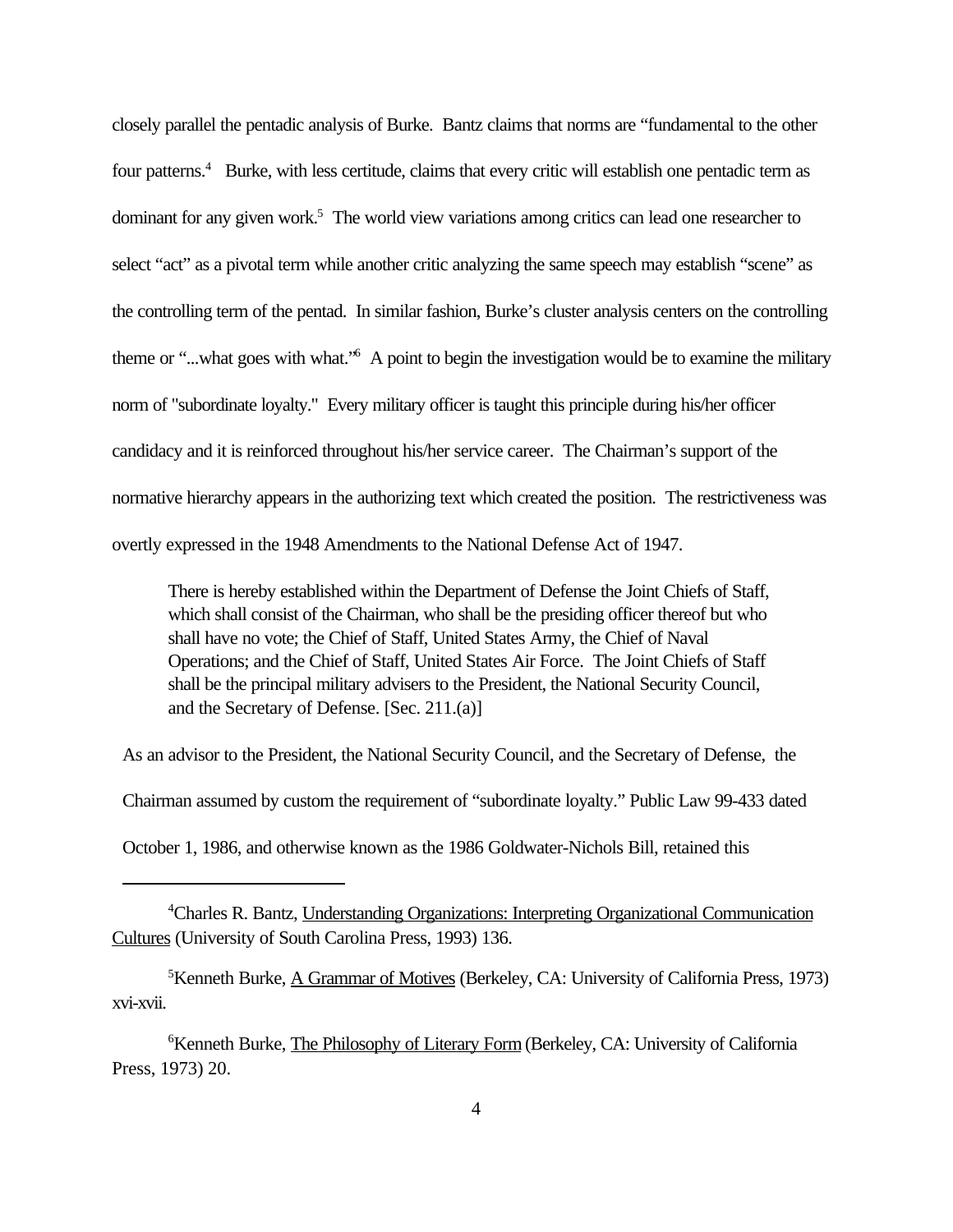<span id="page-13-0"></span>customary constraint: "The Chairman of the Joint Chiefs of Staff is the principal military adviser to the President, the National Security Council, and the Secretary of Defense. [Sec 151 (a)]" A researcher might expect to find this custom evidenced in the rhetoric of each Chairman regardless of the period.

Another fruitful perspective has been Gidden's, "Structuration," which is termed a metatheory and which relies on social interactionists like Mead and Burke. Interactionists believe that the rules and resources of a culture help to shape an individual's thoughts and actions: "Structures are the rules people use in interaction."<sup>7</sup> One of the structural properties of organizations is competition. War metaphors like "winning battles"or "stockpiling resources" are often used in organizations to convey "winning and losing" strategies. Competition against a rival organization is legitimate, but viewed in the negative within an organization.<sup>8</sup> The competition of a threat force provides a structural option by which to examine the speeches of Chairmen of the Joint Chiefs of Staff. Will external audiences view the competition of nations with the same expressions of legitimacy as organizational competition? The national outcry over Vietnam may offer some insight to the question.

The dynamic phenomena of any organization can be attributed not to functional variations, but to the interactions of those within the structure of an organization exercising personal

<sup>7</sup>Patricia Riley, "A Structurationist Account of Political Culture," Administrative Science Quarterly 28 (1983): 414-437.

<sup>8</sup>Riley 414-437.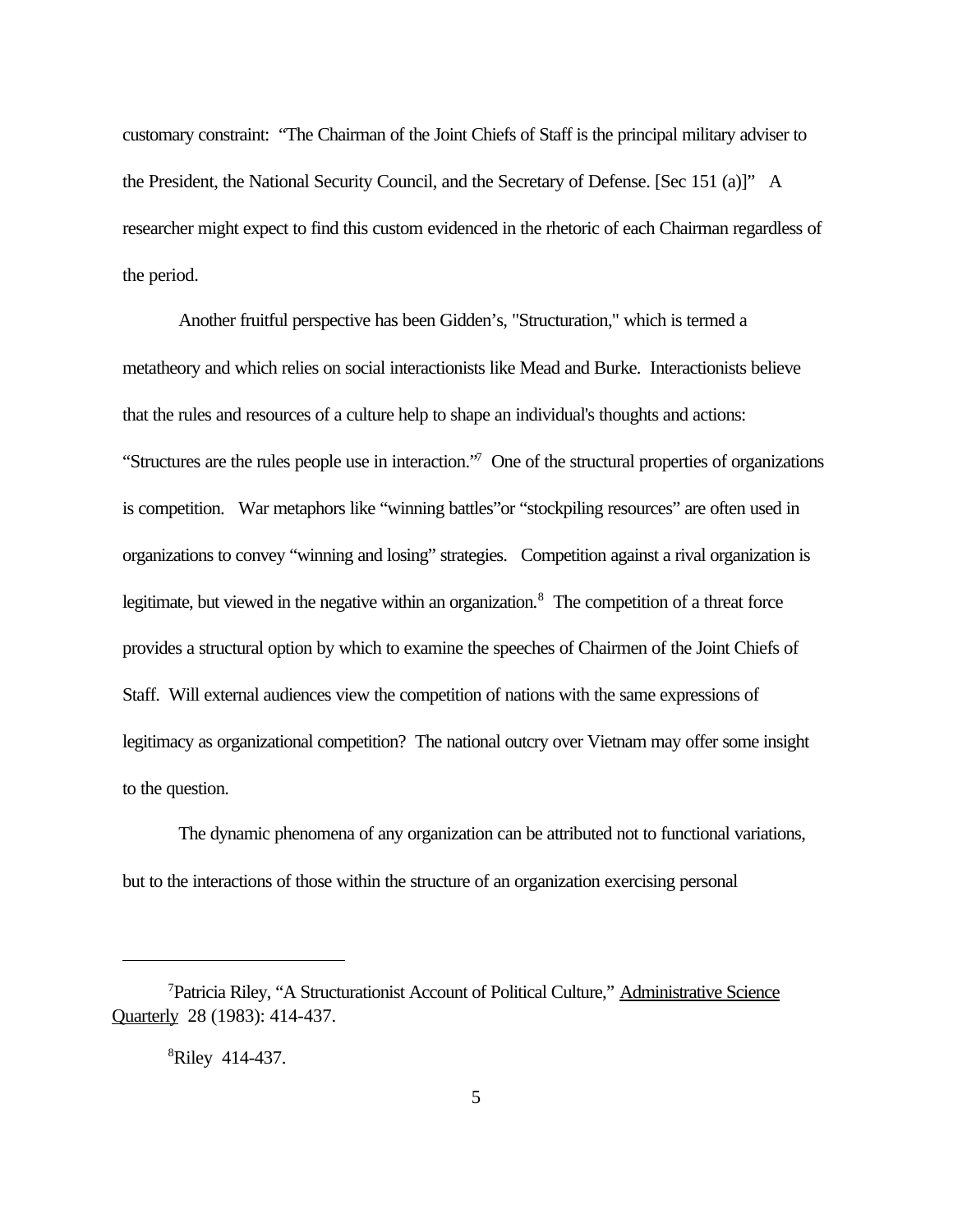<span id="page-14-0"></span>preferences.<sup>9</sup> Each person's actual achievements or desires to achieve are woven within a mosaic of language, rules, and past successes and failures. The structural tension of divergent experiences has a regulatory effect on an organization. As Riley points out, people create structures.<sup>10</sup> Thus the organization does not merely roll along, but is reconstructed with each new person added, each promotion awarded, and each person lost to the organization. Can this concept of organization be applied to a nation, as the organizational base? If so then the speeches should contain references to the acceptance or rejection of military competition with other nations as well as other agencies. What would be the rhetorical differences in discourse concerning Vietnam as opposed to Iraq, or when the military challenges freedom of the press? What "lessons" does an organization learn and later have to unlearn?

A variant view of structure and communication looks at the individual with regard to the influence. Chairmen, unlike any other member of the Joint Chiefs of Staff must commit "symbolic suicide" by abandoning his branch of service (Army, Navy or Air Force) to assume this role. This transubstantiation demands a reflexive examination of motives. As indicated, the original legislation that created the Chairman's position accorded him expert status, but not an ability to "exercise sanctions" or "legitimate authority." The legislation offered a flawed status to the Chairman (he took precedence over all other officers, but had no legitimate authority). These legislated paradoxes created a rhetorical burden upon each successive Chairman throughout the history of the position.

<sup>&</sup>lt;sup>9</sup>Maryan S. Schall, "A Communication-Rules Approach to Organizational Culture," Administrative Science Quarterly, 28 (1983): 557-581.

 $^{10}$ Riley 414-437.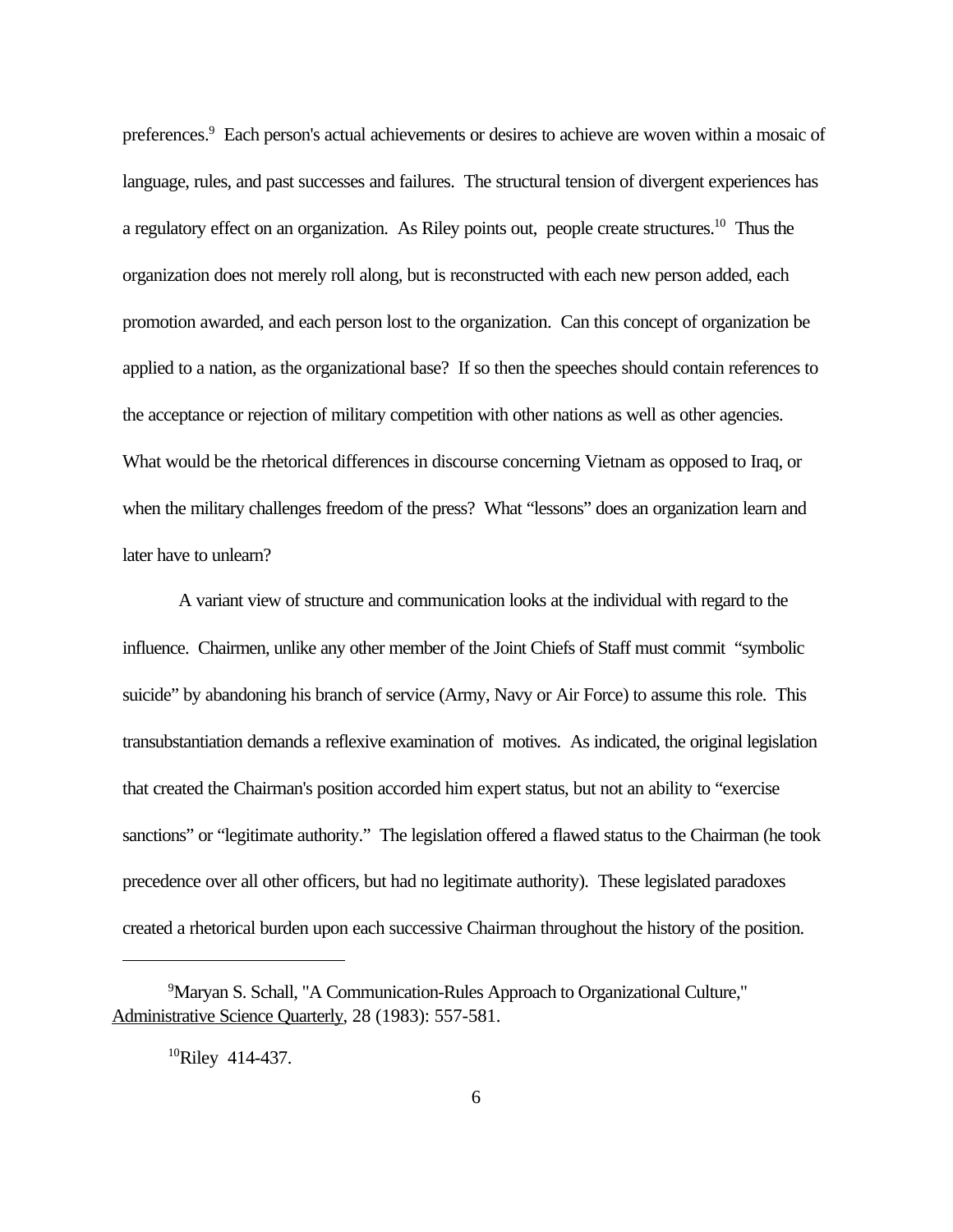<span id="page-15-0"></span>The accommodations precipitated by a rhetorical burden become a series of "social dramas." The development of the Chairman's position can be analyzed in relation to the social dramas which were enacted by those who held the position.<sup>11</sup> Borrowing from Burke's pentadic analysis model, these paradoxes should not be interpreted as a simple "cause and effect" but rather part of the scene and agent influence on role performance.<sup>12</sup> The amalgam of those enactments represents a series of snapshots that ultimately lead back to an understanding of motive, the focus of Burke's cluster and pentadic analysis models.

#### Significance of Study

For almost two centuries, the United States had divided control of its military forces under two separate and competing departments - - the Department of the Navy and the War Department. The Navy extended the international influence of United States and maintained open trade with other nations. The oversight of foreign affairs by the United States Senate arguably made the Navy and its Marine Corps the darlings of the Senate. The War Department, which controlled Army operations, largely maintained borders in the West and Southwestern United States until the late nineteenth century. As the century drew to a close and the twentieth century dawned, the United States became involved in international conflicts that took America military forces to Cuba, the Philippines and China. These deployments were the beginning of a national security policy of internationalism.

<sup>&</sup>lt;sup>11</sup>Andrew M. Pettigrew, "On Studying Organizational Cultures," Administrative Science Quarterly 24 (1979): 570-581.

<sup>&</sup>lt;sup>12</sup>Michael E. Pacanowsky & Nick O'Donnell-Trujillo, "Organizational Communication As Cultural Performance," Communication Monographs 50 (1983): 126-147.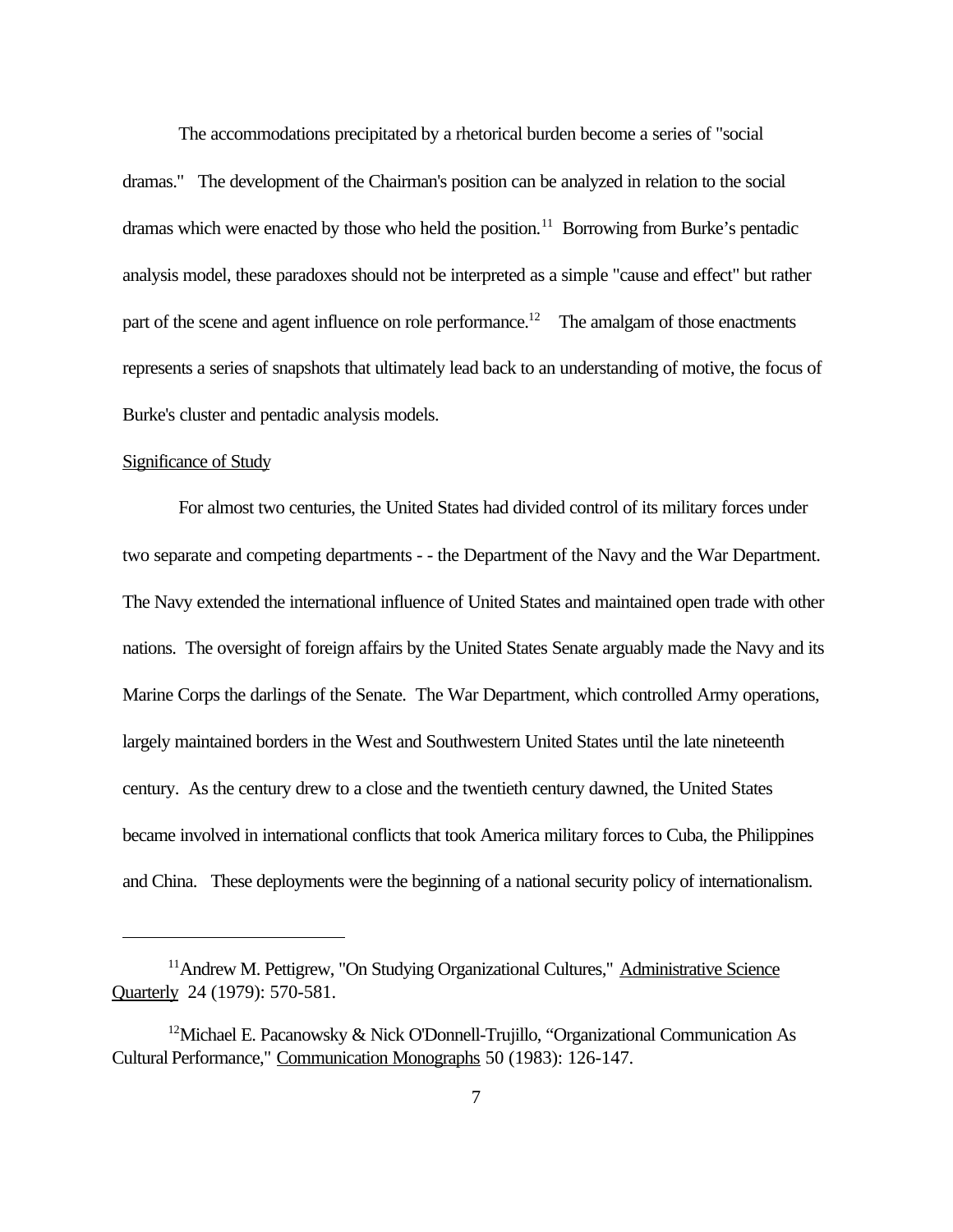The twentieth century brought a grander scale to United States foreign involvement than had been previously attempted. At the beginning of the twentieth century, Secretary of War Elihu Root envisioned that new technologies would lead to new demands for training of our leaders and that the larger scale of war would require more formal General Staff structures to aid in planning ever expanding and more complex resources. World War I confirmed his vision and by World War II commanders had a trained pool of staff officers capable of service specific operations. World War II, however, brought a new dimension to the battlefield, unifying Army, Navy and Air Forces for joint operations. This integration of the services required planners to learn and apply the tactics of services not their own.

In the Pacific and European theaters, joint operations forced the services to pool their resources to shell land targets from the sea, conduct aerial bombardment of land and sea targets, and to land forces and equipment on beaches. Within the continental United States, joint strategy required decisions about production schedules and about which theaters would receive the priority for equipment and manpower.

Shortly after the United States entry into World War II, President Franklin D. Roosevelt created the Office of Chief of Staff to the Commander in Chief. He appointed Admiral William D. Leahy as his Chief of Staff with responsibility to coordinate an ad hoc group known as the "Joint Chiefs of Staff." The President thus established the Chain of Command through Admiral Leahy to and from the separate service Chiefs. The structure served both Presidents Roosevelt and Truman well throughout World War II. Convinced of the value of a Joint Staff, President Truman retained a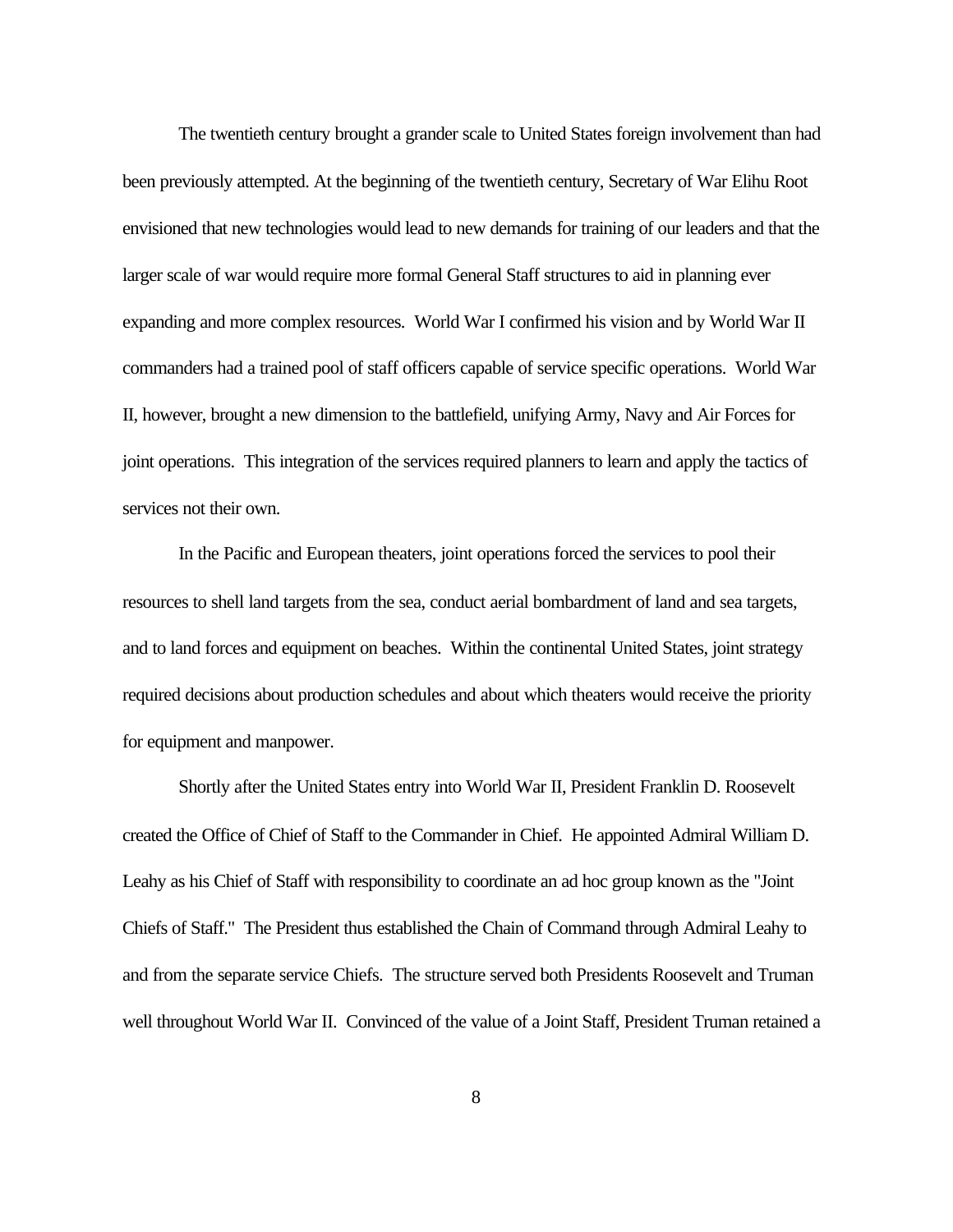military Chief of Staff following the war and sought to formalize the position in law. He presented his unification plans to the Army and Navy leaders before presenting a formal request for reorganization to the Congress.<sup>13</sup>

Despite the World War II model, The United States Congress passed the National Defense Act of 1947 without including a specific designation for a Chairman. The original bill did formalize joint operations; it subordinated the service departments under the Secretary of Defense, and it designated each service Chief as a member of the Joint Chiefs of Staff. As originally conceived each service Chief had independent access to the President and to the Secretary of Defense. Additionally, this group was required to provide Congress with input into the state of the military and a periodic analysis of those threats to United States security which needed to be addressed. It quickly became apparent that the structure had one severe flaw: no one was officially responsible for reporting to Congress.<sup>14</sup> In 1949, Congress moved to correct this situation by creating the position of Chairman of the Joint Chiefs of Staff. Nearly forty years later, the Chairman received additional reporting and advisory duties with the enactment of the Goldwater-Nichols Bill in 1986.

Until the Goldwater-Nichols Bill, the Chairman's position lacked formal authority. Though touted as "first among equals," the Chairman was a non-voting member of the Joint Chiefs of Staff who had the responsibility to make an annual report to Congress on the state of the military. The

<sup>&</sup>lt;sup>13</sup> James F. Schnabel, The History of the Joint Chiefs of Staff: The Joint Chiefs of Staff and National Policy, Vol I (Wilmington, DE: Michael Glazier, 1979) 4-5.

<sup>&</sup>lt;sup>14</sup>Congressional Quarterly, Congress and the Nation 1945-1964 Vol I (Washington, D.C.: Congressional Quarterly, 1965), p. 255.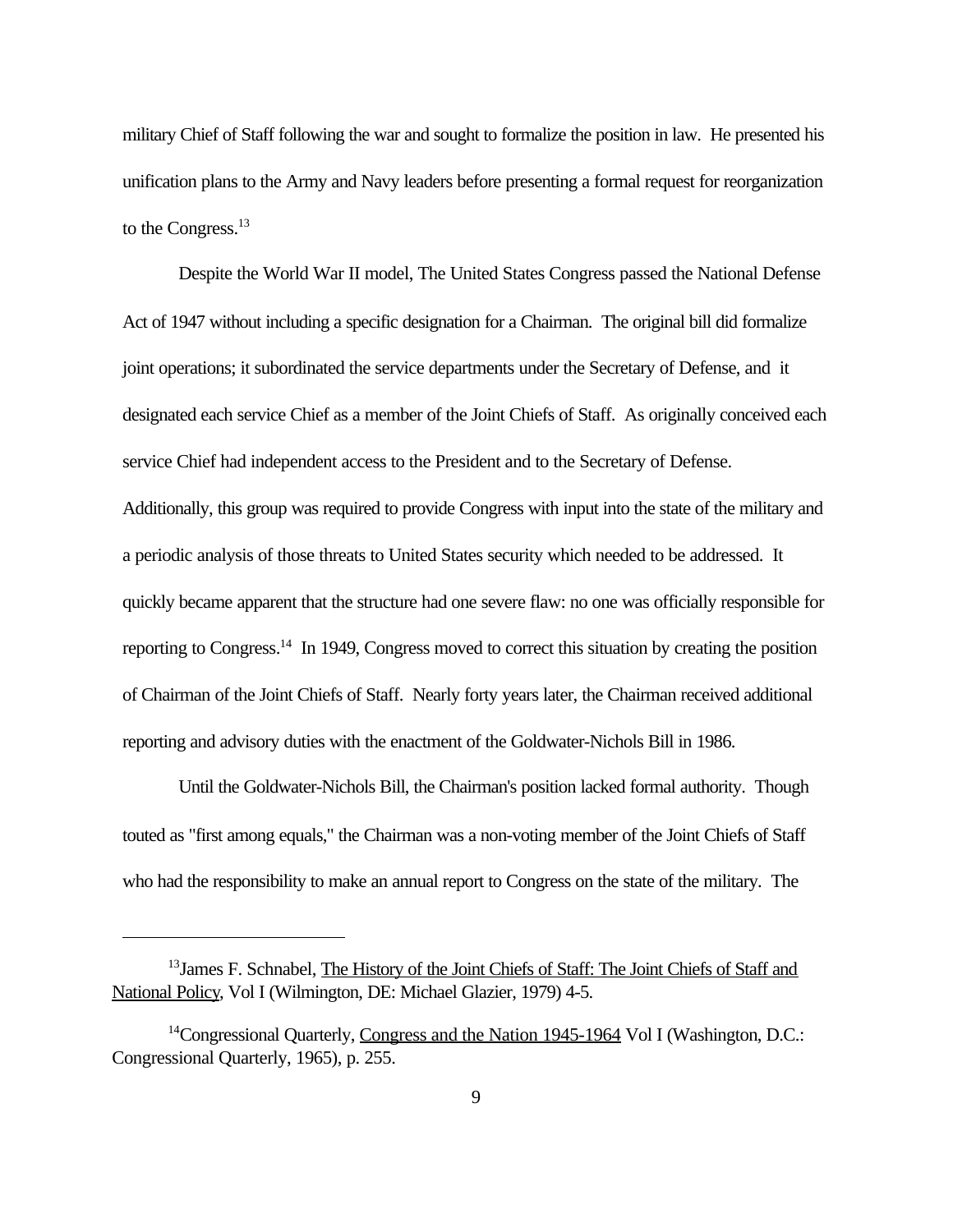<span id="page-18-0"></span>legislation of 1949 had made the Joint Staff collectively the principal advisors to the President, National Security Council and the Secretary of Defense, but the 1986 revised legislation gave the Chairman singular status as the principal advisor to all three.

Most researchers seek to examine the rhetoric of key political figures or of movements. Little has been done to study the public address of military leaders in the United States like the Chairman of the Joint Chiefs of Staff. Research may prove valuable both to fill a void in rhetorical criticism and to offer insight to those writing speeches or engaging in public discourse while in uniform. In the context of the broader audience, this study may serve to support or question the issues surrounding communications in a hierarchy where the speaker is in the double bind of being both subordinate and superior, unable to return to the organization which nurtured his rise to the Chairman's seat and equally removed from the civilian hierarchy that he serves as an advisor. Methodology

In order to assess changes in message adaptation, I intend to look at selected snapshots or historical moments of discourse over time. In each of these samples, I will run a cluster analysis to uncover a picture of the organizational discourse surrounding the Chairman's position. A cluster analysis is an audit of like and opposing or positive and negative schemes of terms. The critic conducts a close reading of a text in order to discern which terms are associated frequently or to find which goes with what and what goes against what. These terms chart the agonistic or moral struggle of the text. They reveal the speaker's definition of the situation, the central problem that must be overcome and his/her role in the solution to the problem. Thus, I will attempt to chart an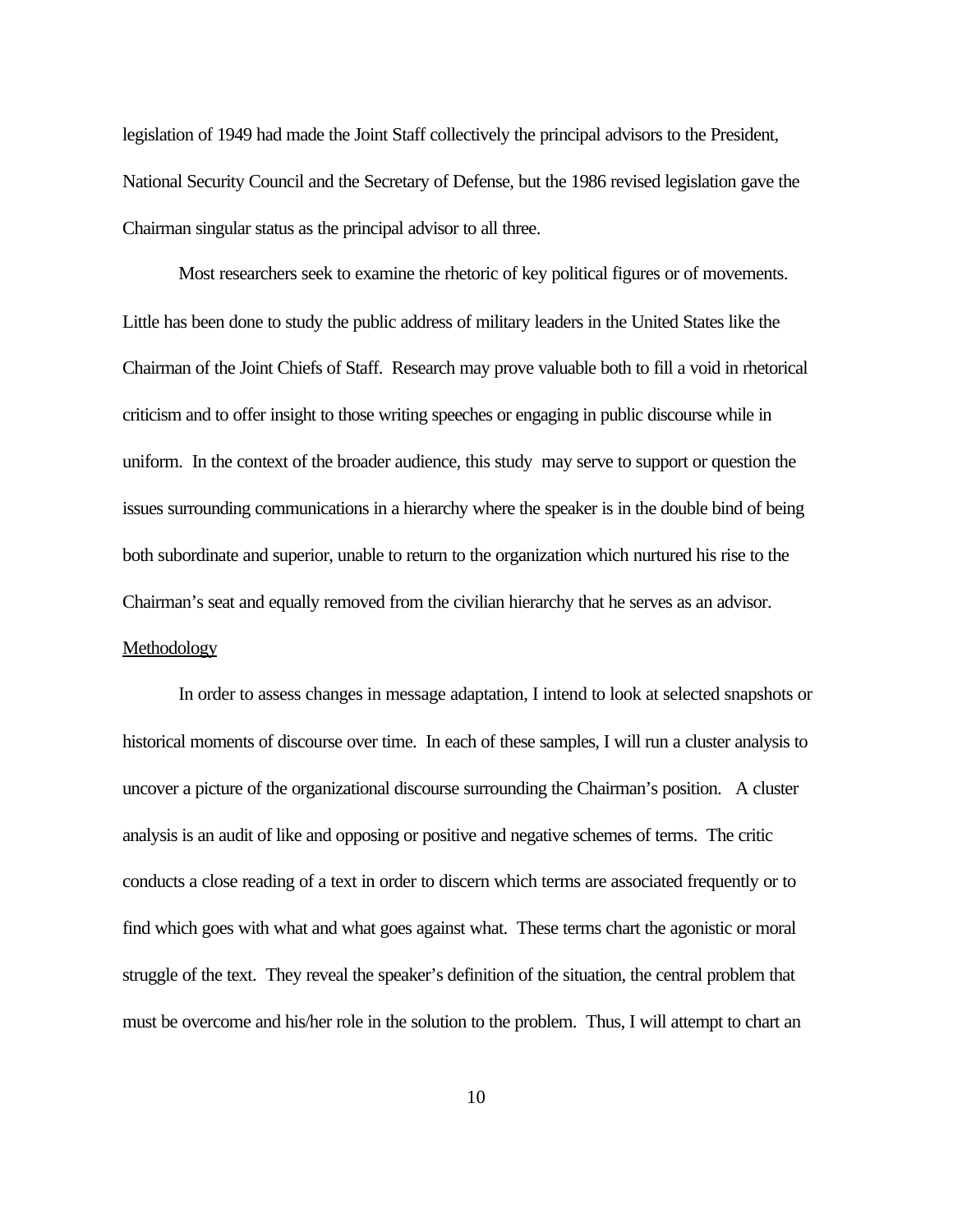evolutionary picture of rhetorical adaptation for each of four distinct time periods: Established Hero Apologist(1949-1960); Scapegoat Apologist (1961-1975); Muted Apologist (1975-1986); Emergent Hero Apologist (1987-present).

The position of Chairman of the Joint Chiefs of Staff is an excellent case for the study of rhetorical adaptation. Large responsibility, little formal authority, and undefined powers make the position difficult and demand rhetorical astuteness of a high degree.

Prior to 1986 the average United States citizen may have viewed the Chairman's position as supreme among the Joint Chiefs of Staff. The reality of the position was very different. The popular image began with the first Chairman, General Omar N. Bradley. A bonafide hero, General Bradley's would have given the impression that he was fully in charge with command license. In reality he and other Chairmen were faced with service Chiefs of Staff who routinely by-passed the Chairman to plead with the President or members of Congress on behalf of their specific branch of service (Army, Navy or Air Force). Such parochial zeal often frustrated efforts at the unification President Truman had envisioned when he submitted the request for Congress to pass legislation to make permanent the position of Chairman of the Joint Chiefs of Staff.

The historical snapshots will be based on speeches by a selection of individuals chosen to represent each of the four periods discussed. As mentioned, the initial snapshot will be of the first Chairman of the Joint Chiefs of Staff, General Omar N. Bradley, who did much to define the Chairman's role. His speeches represent a baseline for the comparison of trends in the repetitive themes. He faced rhetorical challenges spawned by the Soviet possession of nuclear weapons the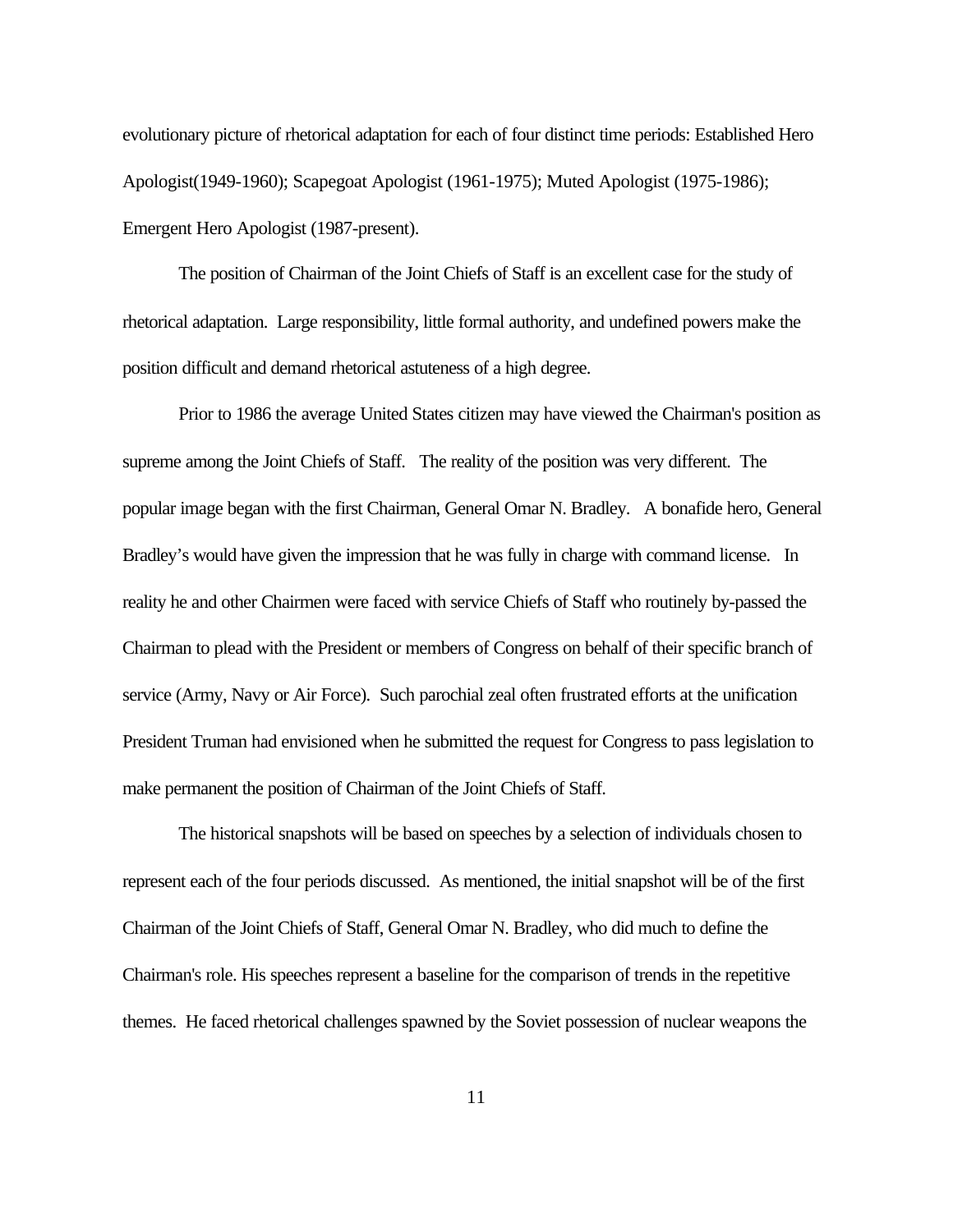Korean Conflict and, more personally, the novelty of his position. General Bradley's speeches also represent the first period of the Cold War during which much is said in defining the Soviet threat to National Security. The "threat and response" theme seems common throughout each of four periods. A commonality of themes is expected, however, across the four periods.

The second snapshot will analyze the speeches of General Earle G. Wheeler, who held the post longer than any other Chairman. His speeches not only span a six-year term in office and service to two Presidents (one Democrat and one Republican), but they also cover a period of heightened tension and war, a period which included the Cold War threat from the Soviet Union and the limited war of the Vietnam Conflict.

A third snapshot will focus on the addresses of General George S. Brown. General Brown laid the foundation for the repairs to the military image during the period from 1974 through 1978. His addresses seek to move beyond the malaise of the Vietnam War era in order to create a more positive image of the military.

A final snapshot will center on the public address of General Colin L. Powell. His speeches merit review for two reasons: first, he was the Chairman when the former Soviet Union crumbled and he was a most visible spokesman for the military during the highly mediated Gulf War. The shift in the decades-old threat of a Soviet blitzkrieg of Western Europe led Powell to oversee the redefinition of the dominant threats to American national security. The cycle begun by General Bradley would find closure under General Powell and begin a post-Cold War era of hoped for global security. Iraq's invasion of Kuwait lifted the illusion that the world was freed from tyranny.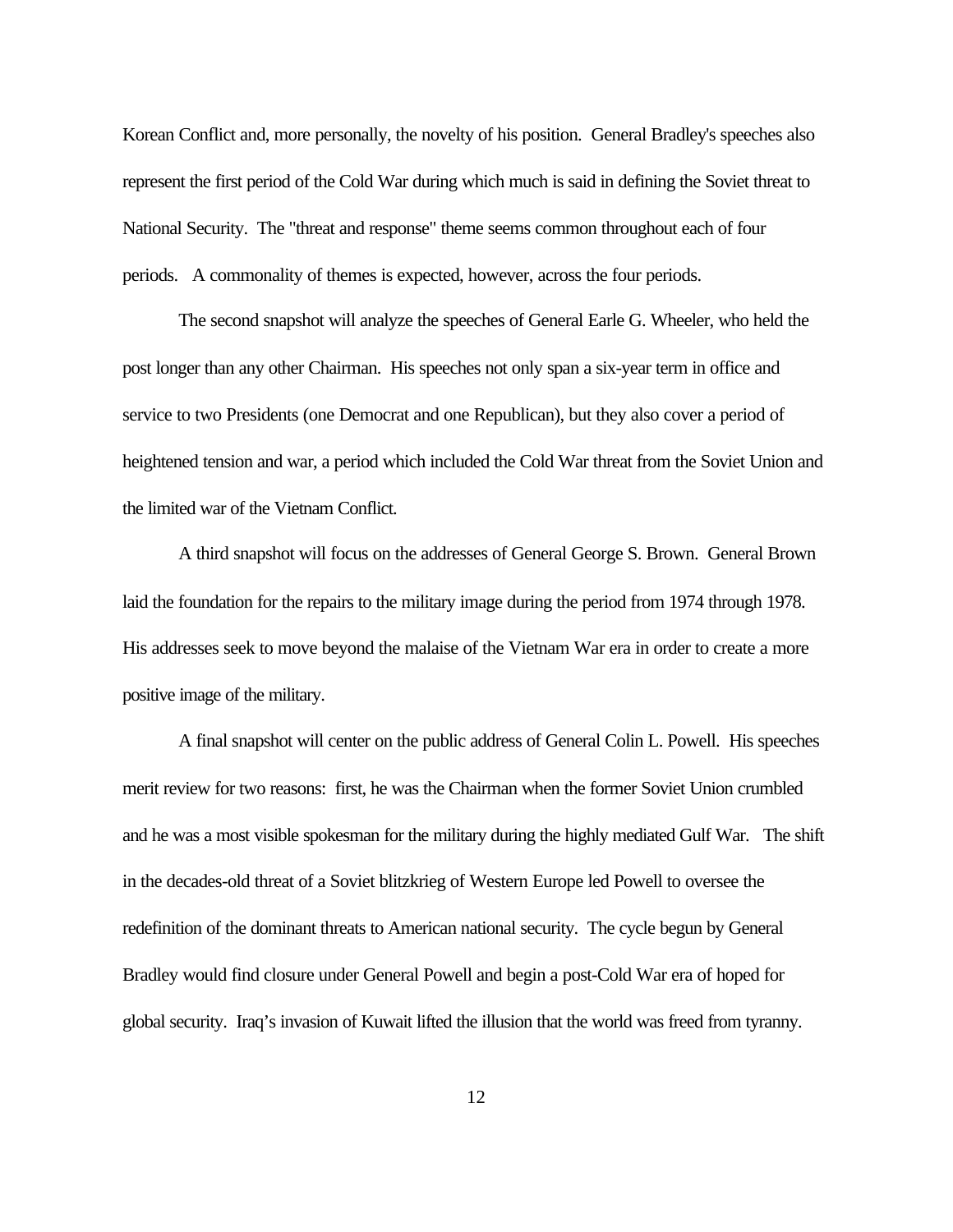#### Type of Data and Method of Analysis

Human beings rely on symbol sets (language). We therefore use and even abuse those symbols.<sup>15</sup> My task is to examine the public addresses of Chairmen of the Joint Chiefs of Staff to assess the symbolic action employing the Burkean cluster analysis. My fundamental assumption is that rhetorical restrictions are imposed by superiors in the hierarchal structures of the executive and legislative branches of the United States and that these limits are powerful determinants of the rhetorical practice of the subordinate agents. A further assumption is that the themes will remain constant. This assumption is based on a function of the Chairmen's chartered responsibility: to identify external military threats and offer an assessment of the United States' capability to respond to that threat.

If these assumptions prove valid then the clusters should have reasonably consistent relationships across the entire period of concern. Two speeches have been selected for each of the four Chairmen. One will provide a predominately civilian audience and one current or former military service members. My analysis is undertaken to reveal the changing understanding of the Chair's role, and then of his definition of the evolving rhetorical situation and what seemed to him an appropriate response.

Burke notes "The main ideal of criticism... is to use all that is there to use."<sup>16</sup> In light of this Aristotelian based ideal, motives cannot we derived exclusively from an analysis of selected

<sup>&</sup>lt;sup>15</sup>Kenneth Burke, *Language as Symbolic Action* (Berkeley, CA: University of California Press, 1966) 3-24.

<sup>16</sup>Burke, Philosophy of Literary Form 23.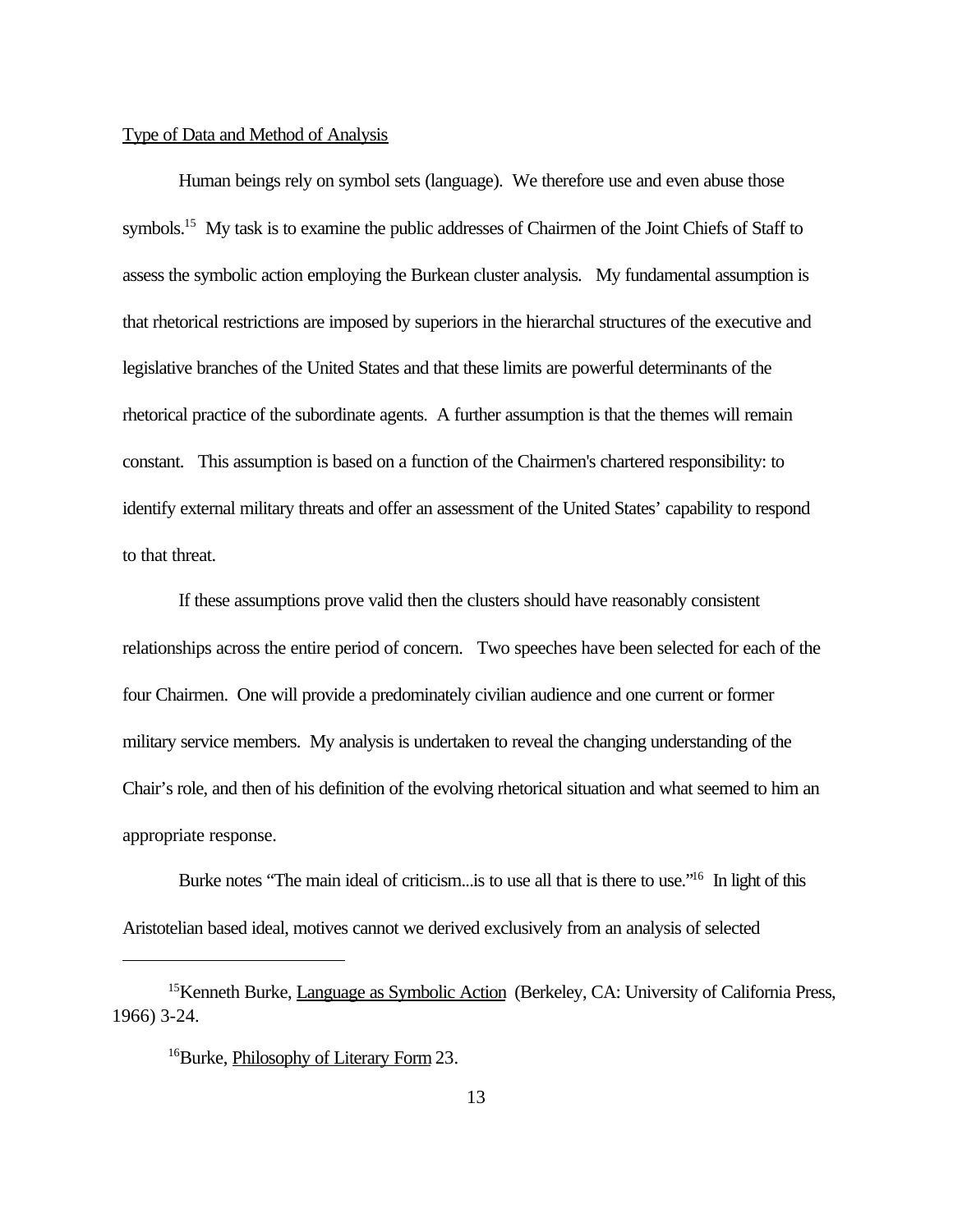speeches. The critic needs to draw on sources that provide a contextual understanding of the speaking occasion. The next chapter will provide historical background and biographical information to provide a context for the analysis of speeches in Chapters 3, 4, 5 and 6.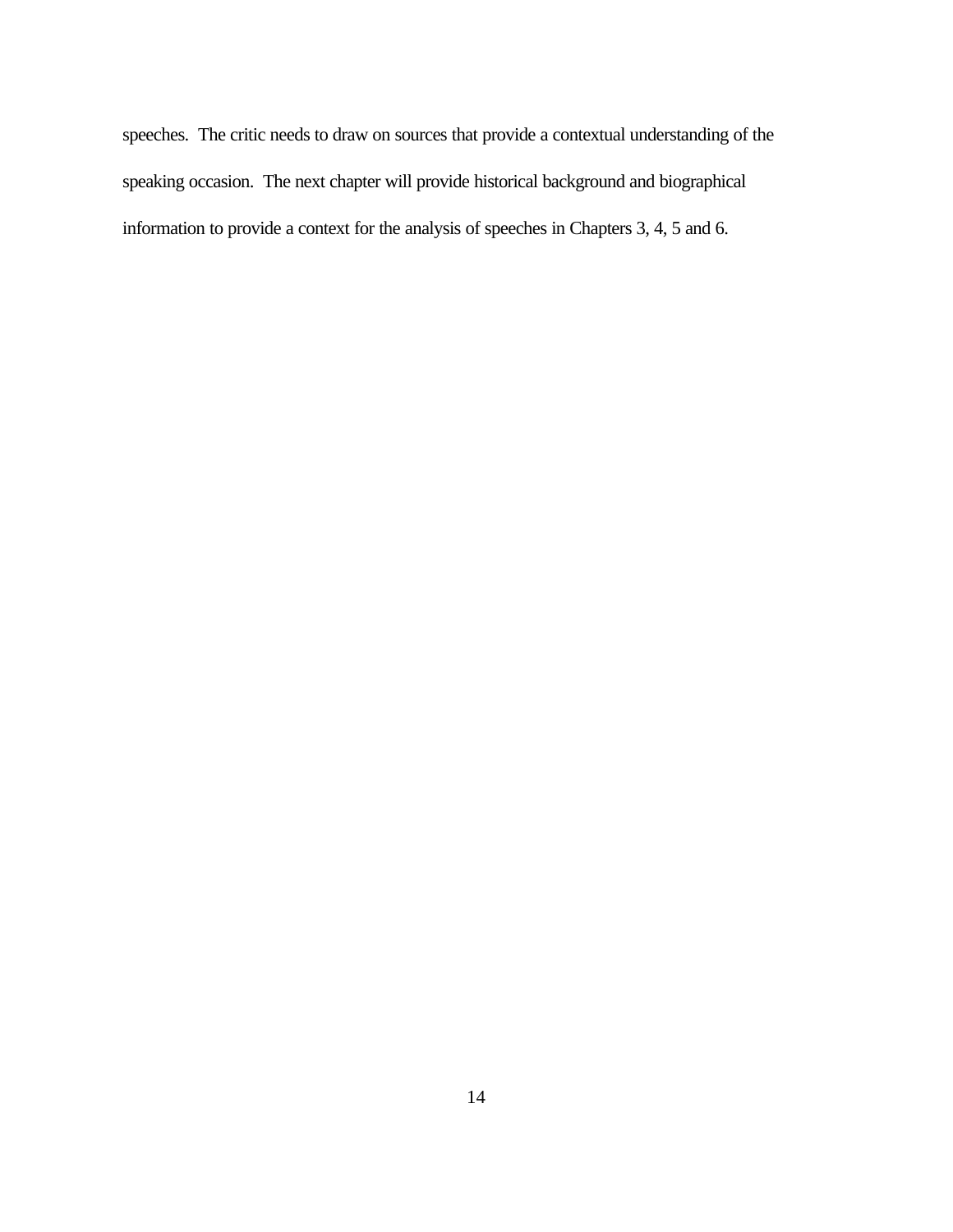#### CHAPTER 2

#### THE HISTORIC SCENE

### **Overview**

To everything there is a season, and a time to every purpose under heaven. A time to be born, and a time to die; a time to plant and a time to pluck up that which is planted.<sup>1</sup>

This often quoted verse of scripture cuts to the heart of the evolution of the United States military leadership during the last half of the twentieth century. The era of the Chairman of the Joint Chiefs of Staff began in 1949, amid political tensions that had grown out of an overwhelming victory in the Second World War. The hard won peace was already threatened by unresolved problems. Beginning with the 1949 formation of the North Atlantic Treaty Organization, a vast system of postwar alliances was being constructed as the nation abandoned a tradition of hemispheric isolation as old as George Washington. Vast new weapons systems had annihilated the old barriers of time and space. The old Euro-centered world of power balance and client states had been shattered. Advances in technology had shortened the time between decision and act from weeks to hours. The power of atomic weapons was yet to fully understood as both the United States and the Soviet Union possessed nuclear weapons. Such changes argued for a new vision of United States military leadership. That vision had begun to take shape in the halls of the World War II White House and achieved full realization in the passage of the Goldwater-Nichols Bill of 1986.

<sup>1</sup>Ecclesiastes 3:1-2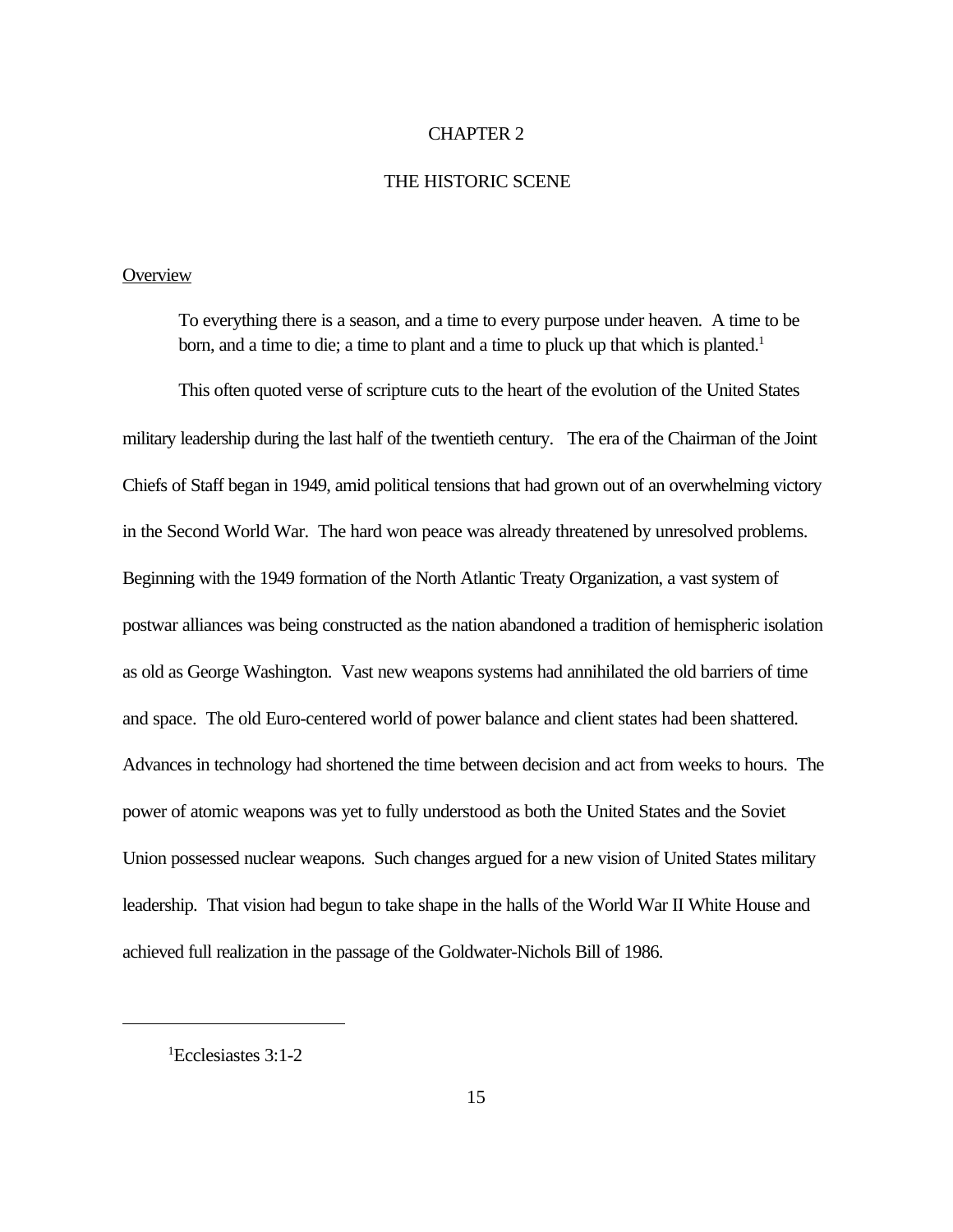This act of Congress established in law the military unification envisioned and used by President Franklin Roosevelt during World War II. Roosevelt had appointed Admiral William Leahy Chief of Staff to the President in July, 1942.<sup>2</sup> President Truman adopted the exigency driven concept of supreme military advisor to the President, Secretary of Defense, and the Congress of the United States from his brief term as wartime Commander-in-Chief following Roosevelt's death. Truman's March 1949 message to Congress sought a Chairman of the Joint Chiefs of Staff who would "take precedence over all military personnel and be the principal military advisor to the President and Secretary of Defense."<sup>3</sup> Truman's lack of popularity in Congress and objections raised by the Navy, however, produced a Chairman without the clearly defined powers sought by the president.<sup>4</sup> In September 1949, only one month into the first official term of Chairman of the Joint Chiefs of Staff, General Omar Bradley received a memo on this topic among a collection of possible speech topics that illustrates the problem:

A brief explanation of the job of Chairman who serves without vote, and who has no command. Cite the example of 104 decisions in August, only two of which had to be taken to the Secretary of Defense.<sup>5</sup>

This note documents the lack of command authority or power to vote in decisions rendered by the Joint Chiefs of Staff. It illustrates the titular nature of the Chairman's position. Efforts were made

<sup>3</sup>"Special Message to the Congress on Reorganization of the National Military Establishment," Public Papers of the Presidents, Harry S. Truman 1949 (Washington, D.C.: GPO, 1950) 166.

<sup>4</sup>David McCullough, Truman (New York: Simon & Schuster, 1992) 476.

<sup>5</sup>The Collected Writings of General Omar N. Bradley: Speeches 1945-1949 Vol 1 (n.p.) 3.

<sup>&</sup>lt;sup>2</sup>Ted Morgan, FDR: A Biography (New York: Simon & Schuster, 1985) 636.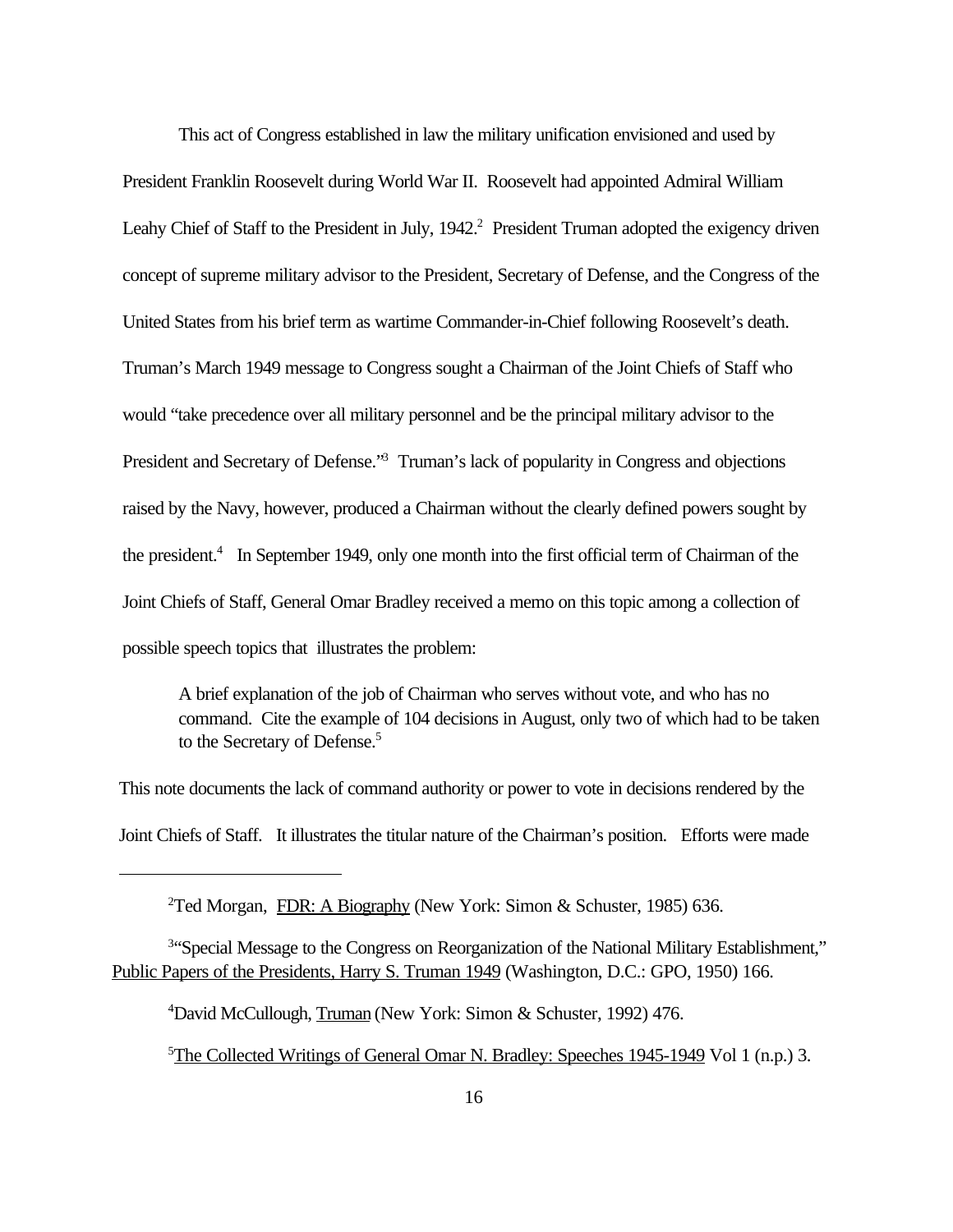to grant more authority to the Chairman as the unified commander of the entire United States military. President Eisenhower, in his second term of office, spoke of the need to reform the Joint Staff operations and make it stronger<sup>6</sup>. He had experience leading the largest unified and combined commands in the history of the world, the United States and Allied Forces in Europe during World War II. That experience had given him special insight into how to effectively build and lead a joint force. President Kennedy ignored the titular figure of Chairman, as well as the counsel of other members of the Joint Staff. He recalled General Maxwell Taylor to active duty in the post of "military representative to the President." General Taylor would later be appointed as Chairman of the Joints Chiefs of Staff.<sup>7</sup> As late as the Carter and Reagan administrations, Presidents ignored the unification proposed by President Truman. President Carter's "Desert One" operation, designed to free the hostages in Iran, became a disaster with no joint commander appointed. The invasion of Granada proved that unresolved differences within the Joint Chiefs of Staff led to problems in interservice operations. Plainly stated, the Army radio did not talk to the Navy radio. Goldwater-Nichols did not resolve all those differences, but it provided the structure for the unification of United States military forces proven in the World War II White House. Presidents Roosevelt and Truman understood the need to change was forged in the timeless military maxims "Unity of Command" and "Train as you will fight." These Presidents knew that threats to the United States demanded

<sup>&</sup>lt;sup>6</sup>Congressional Quarterly, Congress and the Nation 1985-1988, Vol VII (Washington, D.C.: Congressional Quarterly, 1990) 299.

<sup>&</sup>lt;sup>7</sup>"Maxwell Davenport Taylor," Columbia Encyclopedia, 6.0. (New York: Columbia University Press, 2002) <http://www.bartleby.com/65/ta/Taylor-MD.html.>.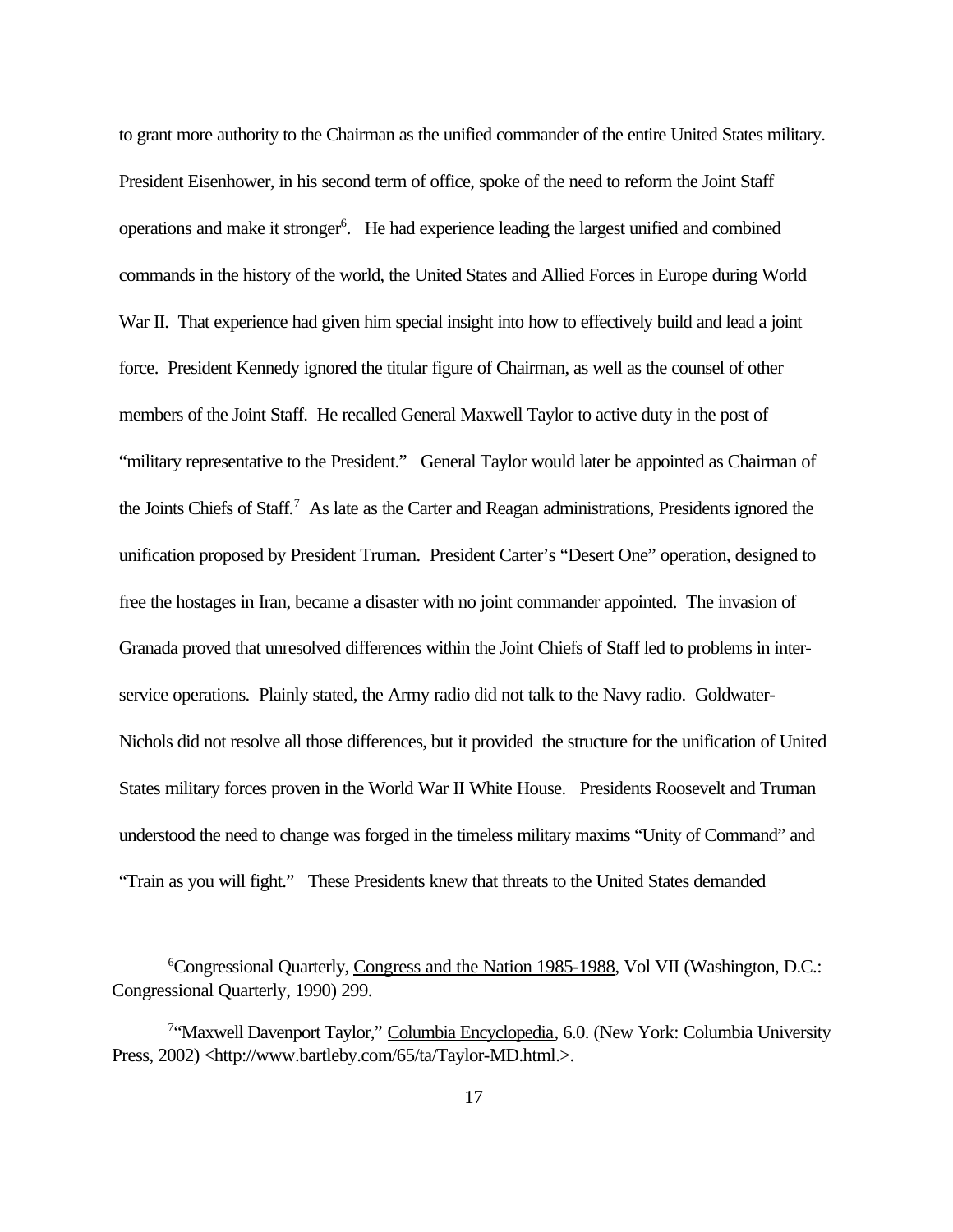reorganization of the United States military to a fully unified force. Goldwater-Nichols made Roosevelt's vision and Truman's supporting request a reality. The events that led to this reorganization and ultimately to creation of the power ascribed to the position of Chairman of the Joint Chiefs of Staff span the history of the nation. American military leadership in the second half of the twentieth century did not abruptly change, but evolved over five decades.

The reader must also keep in mind the paradoxical American traditions of disdain for a large active military force during peace time in contrast to a demonstrated will to use military force in the name of freedom. The early struggles of small forces in nation building gave way to the massive formations destined to determine the fate of the nation in the Civil War. Isolation and the return to national expansion would give way to international deployments of military forces on a small scale during the Spanish American War and more massive participation in the two world wars. Each period contributed changes that transformed the military community from one which served the growth of a fledgling nation to an internationally committed structure dedicated to freedom and democracy around the globe.

#### The Early Years: 1789-1860

The United States military began in 1789 with War Department control of both the Army and Navy. By 1798, Congress determined a need for a distinct Department of the Navy to coordinate naval protection of American shipping on the high seas. The Navy enjoyed great support in the Senate which constitutionally had responsibility for oversight of foreign affairs. The Navy, with its Marine contingent, quickly became the favored service in that legislative body. The House of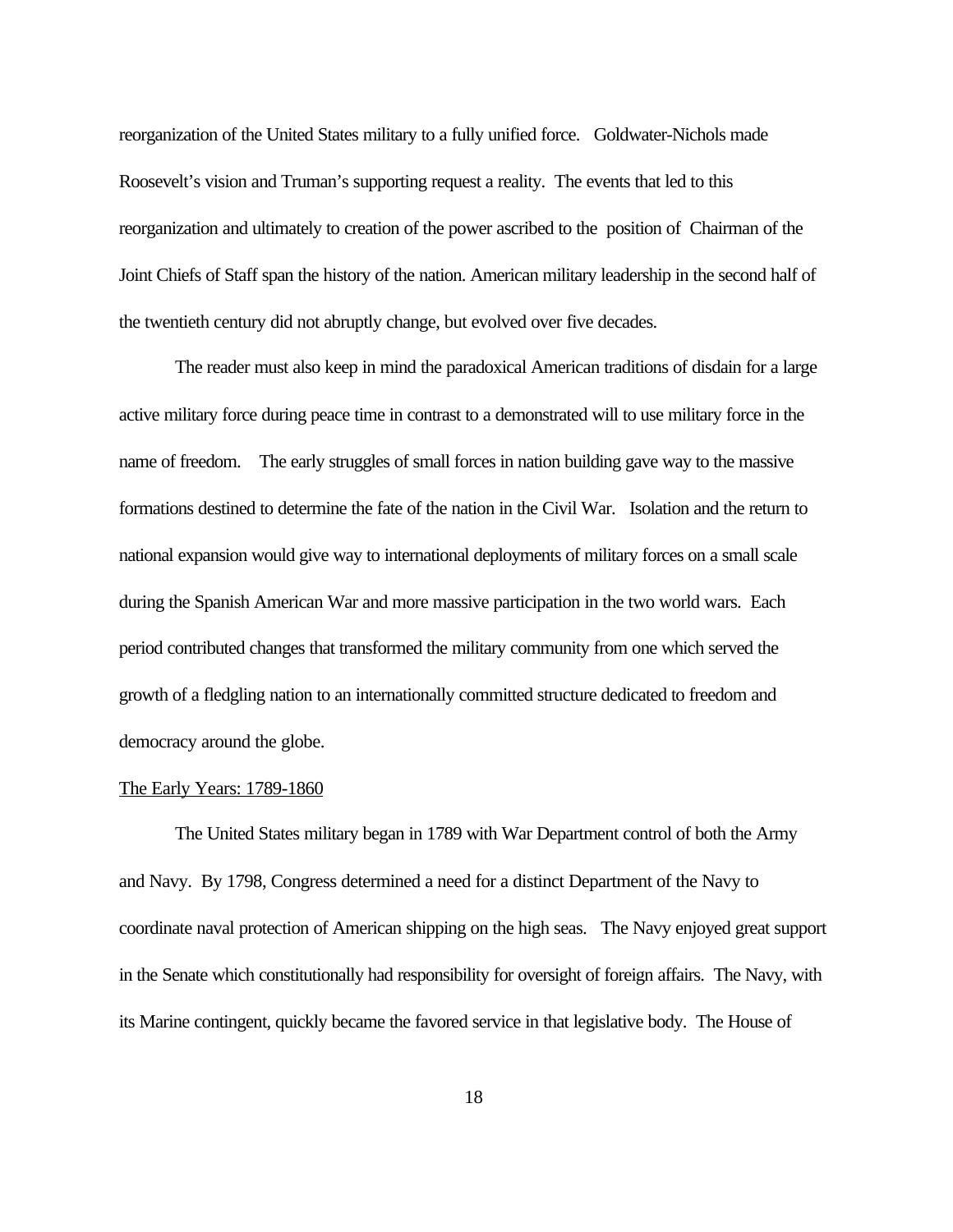Representatives favored the Army with its direct role in westward expansion and border protection. American historical events, public attitudes and political exigencies shaped the separate functions for the United States Army and Navy in that first decade of the nation's history. The isolation, provided by two massive oceans, weak neighbors and political unrest in Europe, freed the fledgling nation to develop politically and economically. No one would call the United States a world power even at the end of the War of 1812, yet shortly thereafter, the hint of a larger role surfaced in the cautionary words of the Monroe Doctrine. President James Monroe articulated circumstances for the use of United States military power beyond its own borders and outside the realm of nation building. International trade and political necessity overshadowed the benefits of isolation as early as 1823 when those first infant steps of an emerging world power were taken. Though limited to the hemisphere of the Americas, Monroe's message to Congress and the expanded world audience seems clear; the United States must be vigilant and outward looking in world politics. President James Monroe stated before Congress on December 2, 1823:

In the wars of the European powers, in matters relating to themselves, we have never taken any part, nor does it comport with our policy, so to do. It is only when our rights are invaded, or seriously menaced, that we resent injuries, or make preparations for our defense.<sup>8</sup>

During the first half of the 1800s, the "outward look" of the United States was mainly to territories on the North American continent. Treaties were signed and battles fought to gain precious territory

<sup>&</sup>lt;sup>8</sup>Robert S. Summers, "Monroe Doctrine" Presidents of the United States: James Monroe (Ann Arbor, MI: University of Michigan, 22 Feb. 2001) <http://www.ipl.org/div/potus/ jmonroe.html.>.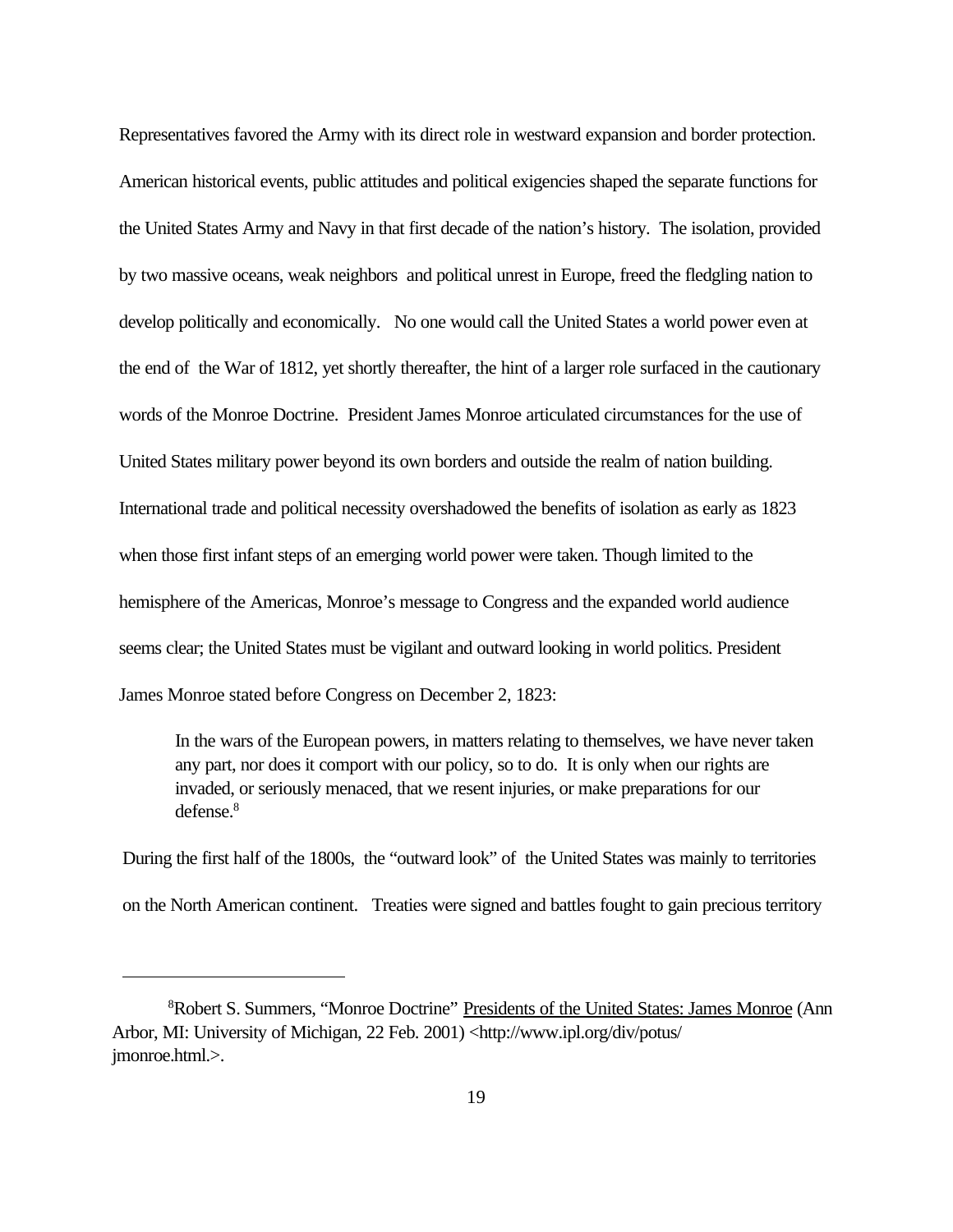which fueled an expansion that added seventeen states to the Union. Military forces increased steadily to provide manpower to maintain outposts in newly acquired territories. The command structure, which controlled military operations from 1800 through 1861, remained virtually unchanged from the inception of the nation. The small scale battles fought in this expansion did not overly tax commanders the way the massive force structures of the Civil War would.

#### The Civil War and the Search for Organization

 The "War between the States" demonstrated the need to advance American understanding of controlling massive forces across large expanses of terrain. Inadequate structure of staffs surfaced at all levels in the military as did the absence of officers trained in both command and staff functions. President Lincoln became painfully aware of the problem as he searched for a structure adequate for the command and control of huge numbers of troops, vast chains of supply and continental deployment. The massive areas and large battle formations were unfamiliar to the veterans of the far more modest Mexican War. General Winfield Scott had commanded a force of only 14,000 in Mexico. The nation had not yet adopted corps or army structures and thus had no one in the field able to orchestrate battle plans for hundreds of thousands of men and little understanding of the volumes of supplies and equipment required to sustain them. From Virginia in the East to Missouri in the West, battles raged with commanders unable to apply the lessons of Clausewitz on mass and those of Napoleon concerning speed. Missing were the trained staffs necessary to create battle plans and affect resupply. Absent was the capability to organize companies, battalions and brigades into the larger structures of divisions, corps and armies. No mechanism was in place to identify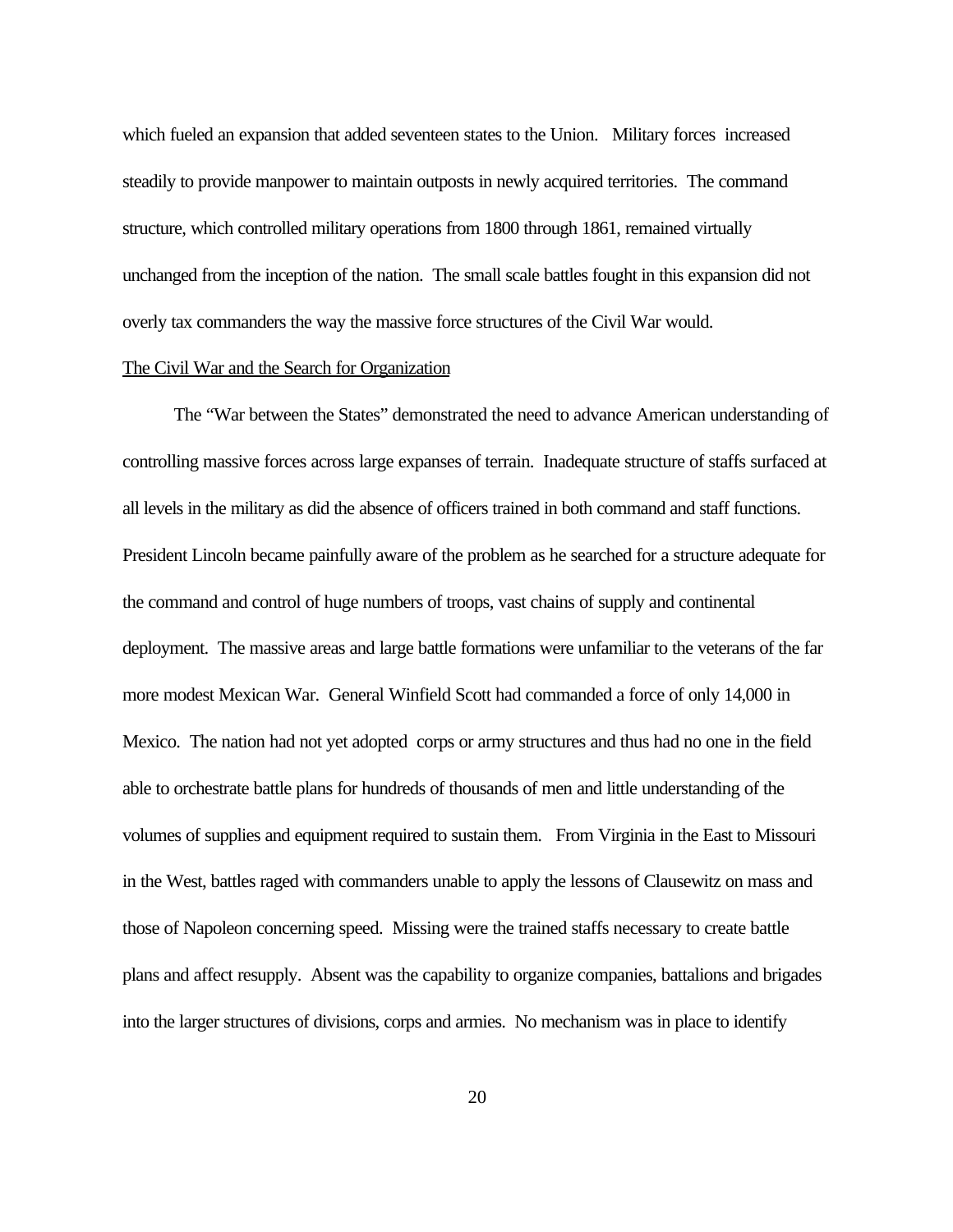leaders to serve as generals in war.<sup>9</sup> The immediate resolutions of these exigencies came in battle. Long term solutions would take nearly forty years for the military to adopt .

President Lincoln began the war by turning to the seventy-four year old veteran of the Mexican War, General in Chief Winfield Scott, for advice. Ill and unable to join the army in the field, General Scott helped the president formulate a basic strategy. He retired the last day of October in 1861, amid unfounded criticism that he interfered with operations in the field.<sup>10</sup> Thus began a search for a Union victory. The search, however, was not as much for a person, i.e. General Ulysses S. Grant, but rather for an organization that, when commanded competently, could produce a victory.

The first step in that process was to adopt a staff structure for organizations in the field. In May of 1862, General McClellan, who took command from General Scott, received a detailed directive to adopt this new organization within his corps. He obviously resisted, as this excerpt from a May 9, 1862 letter from the president attests:

I order the army corps organization not only on the unanimous opinion of the twelve generals whom you have selected....but also on the unanimous opinion of every military man I could get an opinion from, and every modern military book,...I now think it indispensable for you to know how your struggle against it is received in quarters which you cannot entirely disregard.<sup>11</sup>

Lincoln then faced the reality that officers appointed to command and staff officers lacked experience and training. Commanding generals were often politically appointed to gain support from

 $10$ Williams, 43.

<sup>9</sup>T. Harry Williams, Lincoln and His Generals (New York: Alfred A Knoff, 1952) 3.

<sup>&</sup>lt;sup>11"</sup>Letter to General McClellan," The Lincoln Papers (Washington, D.C.: Library of Congress, 1947) <memory.loc.gov/cgi-bin/query/P?mal:72:./temp/~ammem\_KTdJ::>.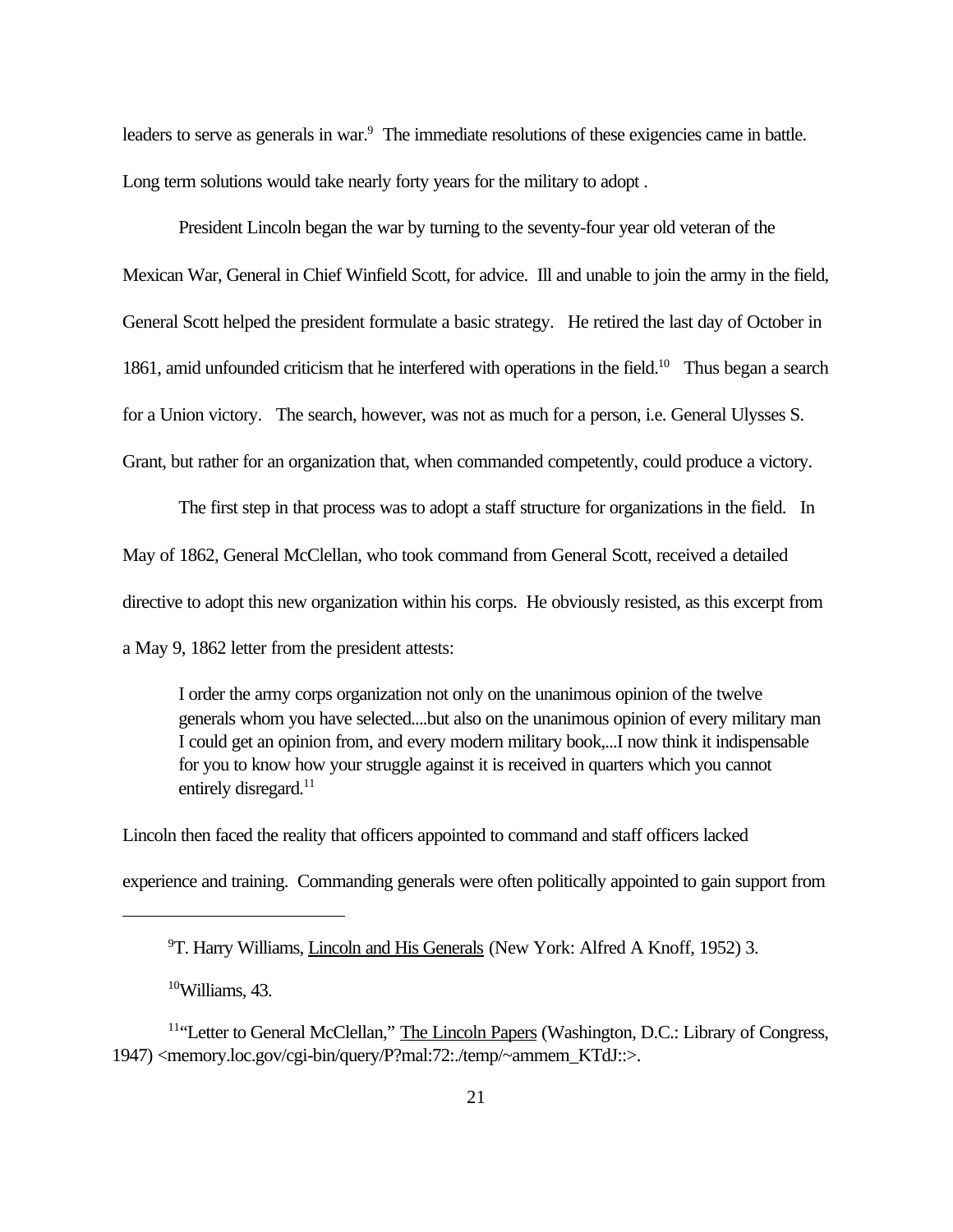one faction in Congress or another. Even those with ability, like Carl Schurz, had to overcome a very modest knowledge of military affairs. Other appointees never did achieve even a moderate degree of success as battlefield generals.<sup>12</sup> Three years of lessons forged in heavy combat casualties was the price paid to define an organization and train men to lead at all levels. Generals Grant and Sherman graduated from this battlefield schooling and emerged to lead Union forces to final victory. General Grant assimilated the tough lessons of combat and rose to General in Chief of the Union army in 1864. A less renowned figure, General Henry Halleck, stepped down from the post Grant assumed and accepted a newly created position as Chief of Staff.

 In this capacity, General Halleck provided a structural solution to a problem that had plagued the Union force from the outset of hostilities, communication. Specifically, he translated the wide range of information flowing between civilian chambers and military headquarters when each spoke in terms unique to his station. Speed of delivery via the telegraph or by railroad could not solve the language barrier of interdependent governmental bureaucracies. The skills of an interpreter were needed and General Henry Halleck was assigned the task.<sup>13</sup>

Halleck possessed the best blend of credentials among the active officers. He was a West Point graduate, who had studied military strategy in France and had written a book on strategic deployment of forces, which became a standard at West Point. Following the Mexican War, he left military service to enter California politics. He returned to active duty at the start of the Civil War

<sup>&</sup>lt;sup>12</sup>Claude M. Fuess, *Carl Schurz Reformer* (New York: Dodd, Mead & Co., 1932), p. 94.

<sup>&</sup>lt;sup>13</sup>Stephen E. Ambrose, Halleck: Lincoln's Chief of Staff (Baton Rouge, LA: Louisiana State University Press, 1962) 160.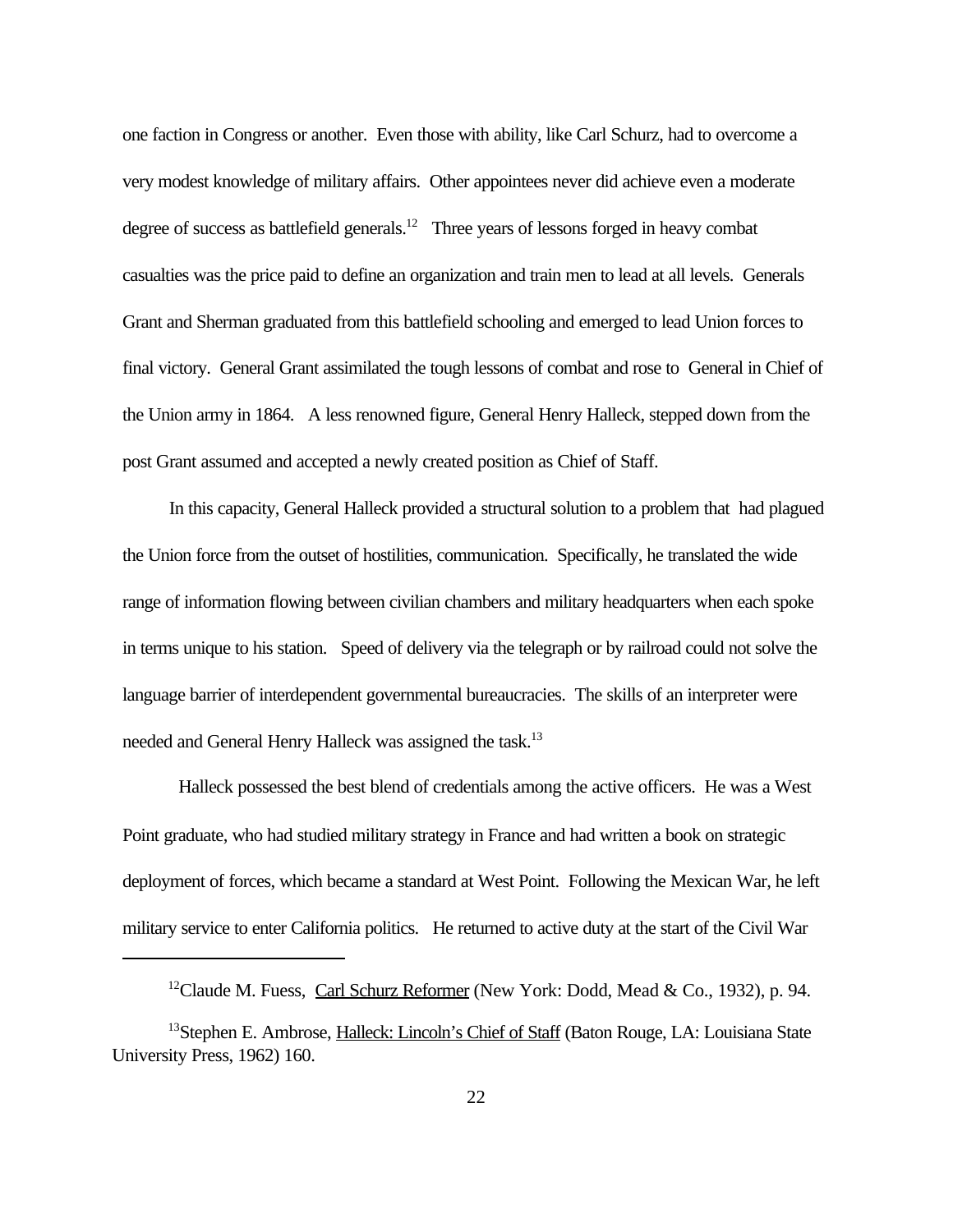and successfully commanded in Missouri. He was appointed as General in Chief and was instrumental in modifying the grand strategy of Henri Jomini to fit the American army. His broad range of experiences made him uniquely qualified to play the go-between for Lincoln and Grant. Nearly forty years later, Halleck's training and experience would set a standard for the well trained officer.

This novel concept, born of necessity, freed Grant to focus on the tactical battle while the day to day management of the army was overseen by Halleck. The Chief of Staff dealt deftly with resupply, troop replacements and coordination of the flow of information among the various commands, bureaus and departments. He had the gift of lucid brevity essential to issuing executable orders and summarizing battle reports. Grant became so confident in Halleck's ability to anticipate the needs of all commands, that he was able to devote virtually his full energy prosecuting the battle.

General Sherman, whom Halleck credited for winning the war, commented:

You (General Halleck) possess a knowledge of law and of the principles of war far beyond that of other officers in our service,...Stability is what we lack in our Government, and changes are always bad,...Stand by us and encourage us by your counsels and advice.<sup>14</sup>

Lincoln and Secretary of War Stanton finally had an advisor who could make sense of the daily battlefield situations and enhance the prosecution of the war. The position borne of necessity would not survive into the post-war period. The hastily created organization was not considered for more permanent adoption, perhaps because of the untimely death of the President and the human desire to seek the familiar. Burke share the concept that language is an illusion that directs us to

 $14$ Ambrose 167.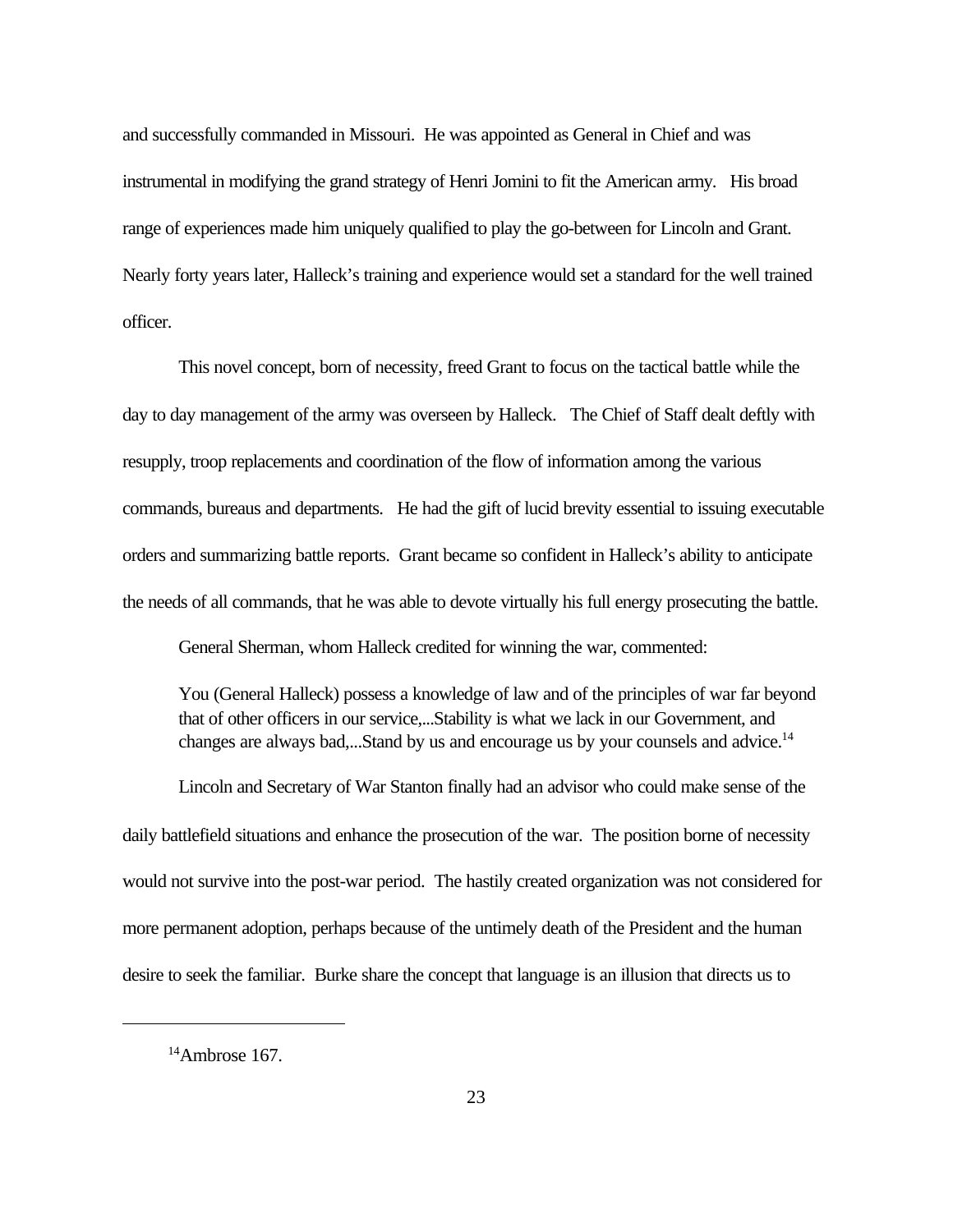selection and escape. We tend to escape those things we don't like or understand and select those that we do.<sup>15</sup> Only the historical record hinted at the future visions of Elihu Root at the close of the Spanish American War and of President Roosevelt at the beginning of World War II. The nation would later benefit from the Civil War lessons applied to the highest level of the military.

#### The Reforms of Elihu Root

Throughout much of the remainder of the Nineteenth Century, the United States remained focused on its own efforts to expand and preserve the nation as evidenced by the addition of twelve new states to the Union. The century closed, however, with events that would shape the future use of United States military forces. The cautions directed in 1823 toward European powers were enforced against Spain in 1898 during decisive military engagements in Cuba. An extension of that conflict included deployment of American troops to the Philippines.

The year 1898, which saw the outbreak of the Spanish-American War, the symbol of "looking outward," was an important turning point. It marked the emergence of the United States as a world power.<sup>16</sup>

The Boxer uprising in China would follow about a year later and the United States would find itself involved in a period "characterized by rapid enlargement of armies and navies and of far more deadly weapons and tactics."<sup>17</sup> The United States military would undergo similar growth in response to the need to protect its emerging vital interests abroad.

<sup>&</sup>lt;sup>15</sup>Kenneth Burke, Permanence and Change (Berkeley: University of California Press, 1984) 8-9.

<sup>&</sup>lt;sup>16</sup>Maurice Matloff, ed. American Military History (Washington, D.C.:GPO, 1969) 15.  $17$ Matloff, 344.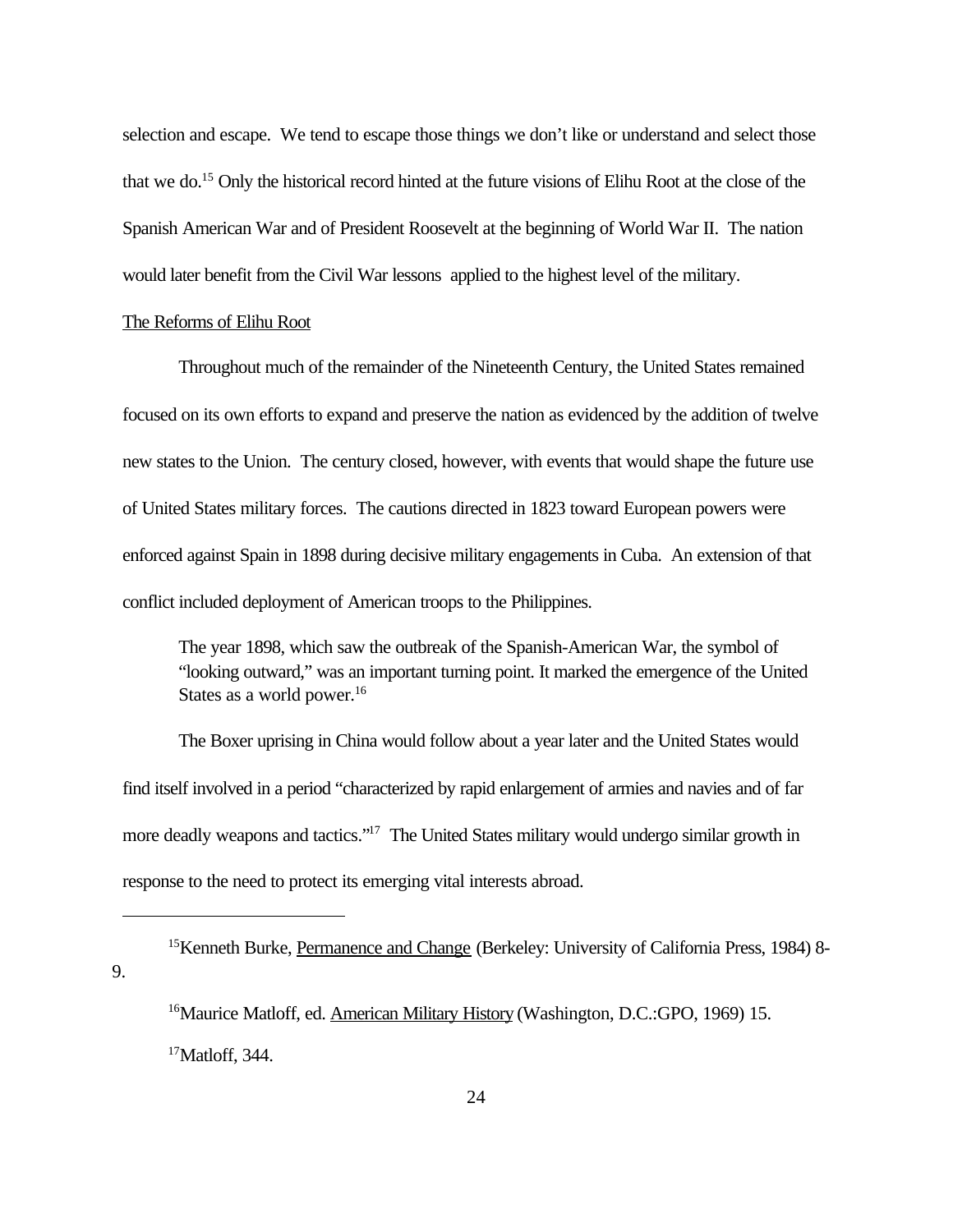Secretary of War Elihu Root's vision of a trained and experienced officer corps underpinned the expansion of the American military. His action initiated the formal process to redress the shortcomings that stymied the Union armies during much of the Civil War. Secretary Root developed the Army War College to train command and staff officers for the highest levels of military command and battle staff planning.<sup>18</sup> He directed organizational changes that eliminated the "for life" appointments of War Department staff officers and of the Commanding General. He ordered creation of the position of Chief of Staff and formed the General Staff with a clearly defined chain of command within the War Department. Assignments to the General Staff from Chief of Staff down were for four to five years. Secretary Root's reforms worked against those officers who came to Washington early in their careers and spent more time advancing themselves politically than in supporting the military. These reforms gave more power to the Secretary of War and discouraged direct links between the military and members of Congress without the Secretary's knowledge or approval. Newly instituted staff procedures required all staff actions prepared for Congress to be approved by the Secretary of War.<sup>19</sup>

Elihu Root sought a blend of battle and staff experience in Washington. He understood that prior experience with soldiers would make the staff more responsive to the needs of units at distant posts.20 The knowledge that they would one day return to those posts themselves gave added

<sup>&</sup>lt;sup>18</sup>Richard W. Leopold, Elihu Root and the Conservative Tradition (Boston: Little, Brown & Co.,1954) 40.

 $19$ Leopold, 41.

 $20$ Leopold, 39.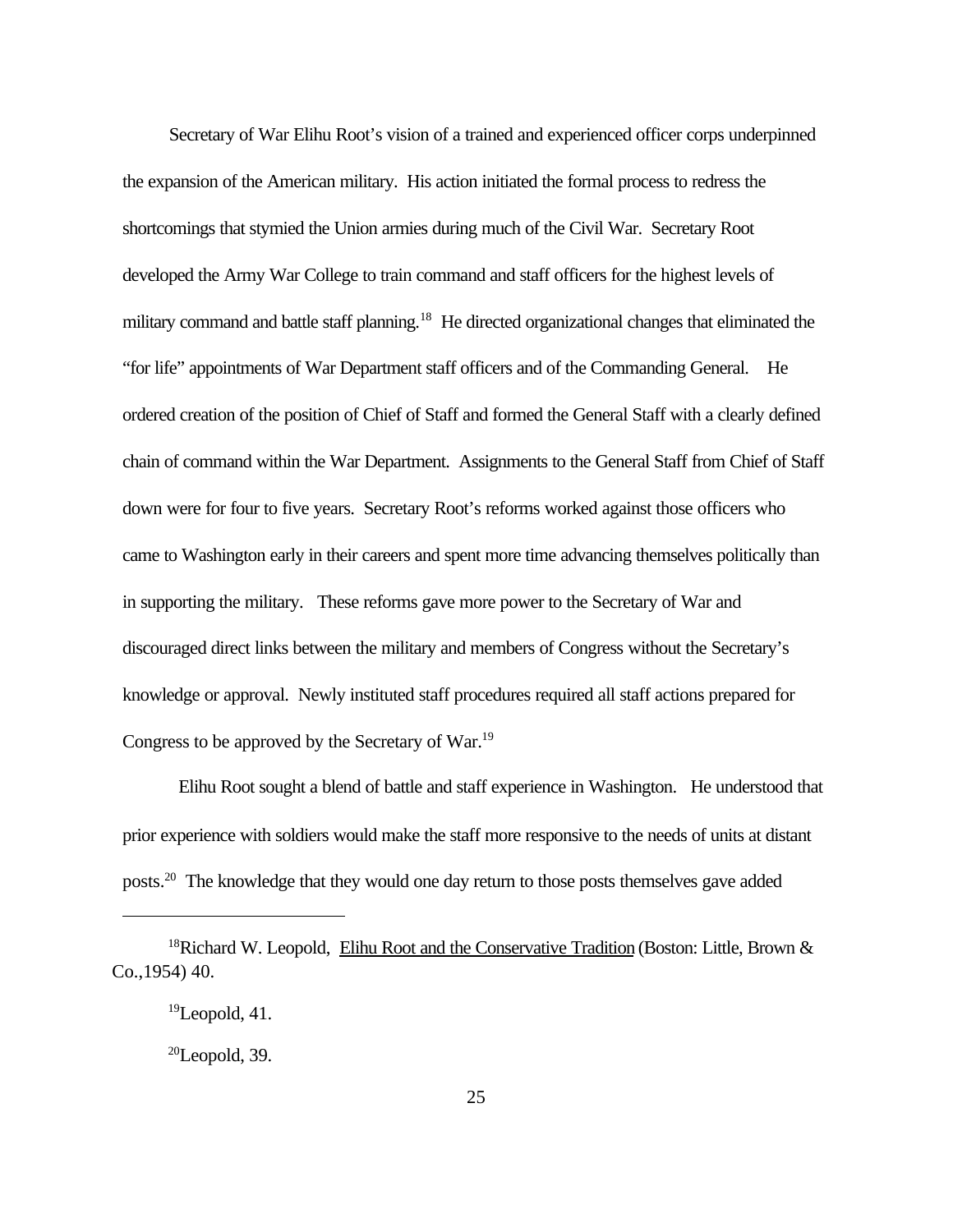incentives to acquire updated equipment and provide adequate provisions to outlaying garrisons. Root also anticipated the need for rapid expansion of the military as was demanded during the Civil War. He knew that the more officers who possessed both command and staff experience, the easier wartime expansion would be.

Approximately a decade after Root left office, a final part of his reform vision, the National Defense Act of 1916, became law. This piece of legislation expanded the Regular Forces of the Army and Navy, directed formation of an active reserve and provided for the education of new officers through the Reserve Officers' Training Corps (ROTC).<sup>21</sup> The United States entered World War I within a year of passage of this bill.

## Coalition Warfare Enters the American Scene

Talk of American involvement in Europe spurred the isolationist to cry out in opposition. Nonetheless, President Wilson abandoned his initial anti-war stance and committed forces to the allied cause. From the battlefields of Europe, American military and political leaders learned invaluable lessons about coalition warfare. The more flexible organization Root had directed aided the expansion of military forces by trained and competent leaders. Unlike the Civil War, the search for generals was conducted within a pool of trained professionals. Armed with an advanced understanding of operating staffs at all levels of command, these leaders would face new lessons to be learned during World War I . Coalition fighting, the coming together of the forces of several nations to fight across a large front against a common enemy, had to be mastered. Leaders like

 $21$ Matloff, 366.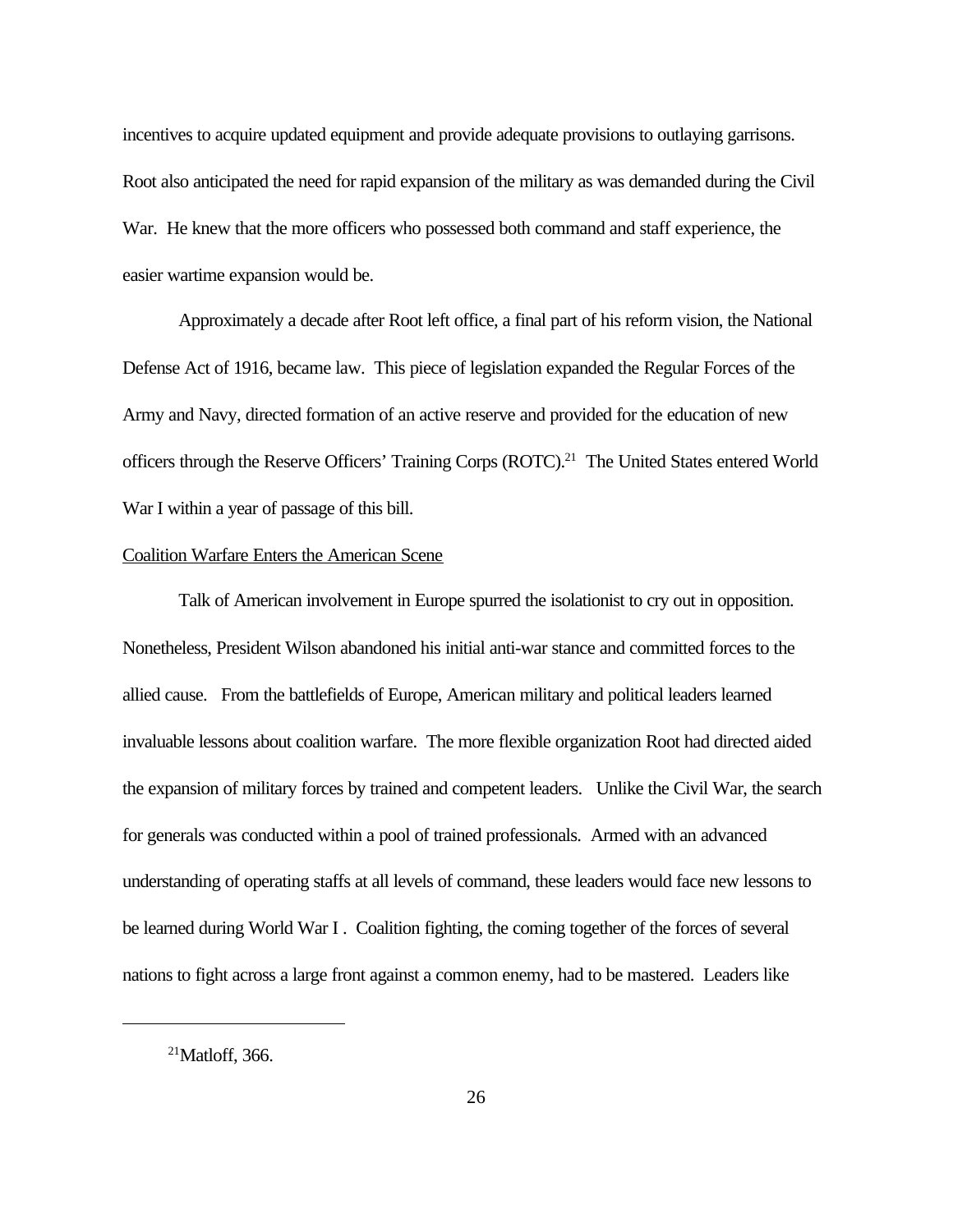Eisenhower, Bradley, Patton and even the World War I veteran, Harry Truman, gained valuable insights that would serve them in the prosecution of World War II.

The interval between world wars brought a strong reaction. A desire for political isolation particularly from Europe swept the United States and became a decisive force in the middle west for two decades.<sup>22</sup> Public opinion would not support President Wilson's League of Nations proposal as a means by which to avoid any future wars. Woodrow Wilson's vision of a world organization received a severe blow when the United States Senate voted in favor of public opinion and refused to ratify membership in this world body. The League of Nations opened with thirty-two original member nations, but within a decade this body had ceased to have any meaningful say in international politics. This emasculated international forum could only offer verbal protest of the events which again led the world to war.<sup>23</sup> The isolationist voices such as those of Henry Luce, Senator Norris of Nebraska, and Charles Lindbergh rang out in opposition to the League and to maintaining a large standing army. Force structures were cut rapidly at the end of the First World War. The period between the world wars was marked by the rise of both world communism and fascism. An isolated America became internally focused on domestic prosperity in the 1920s and depression in the 1930s. Nevertheless, virtually unseen, the benefits of Elihu Root's reorganization and the National Defense Act of 1916 continued to accrue. Regular Army Captains and Majors attended Command and General Staff College at Fort Leavenworth, Kansas, to hone their skills in

<sup>&</sup>lt;sup>22</sup>Stephen E. Ambrose, Rise to Globalism (Baltimore, MD: Penguin Books, 1971) 9.

<sup>&</sup>lt;sup>23</sup>"League of Nations" Encyclopedia International (New York: Grolier, 1970) 429-432.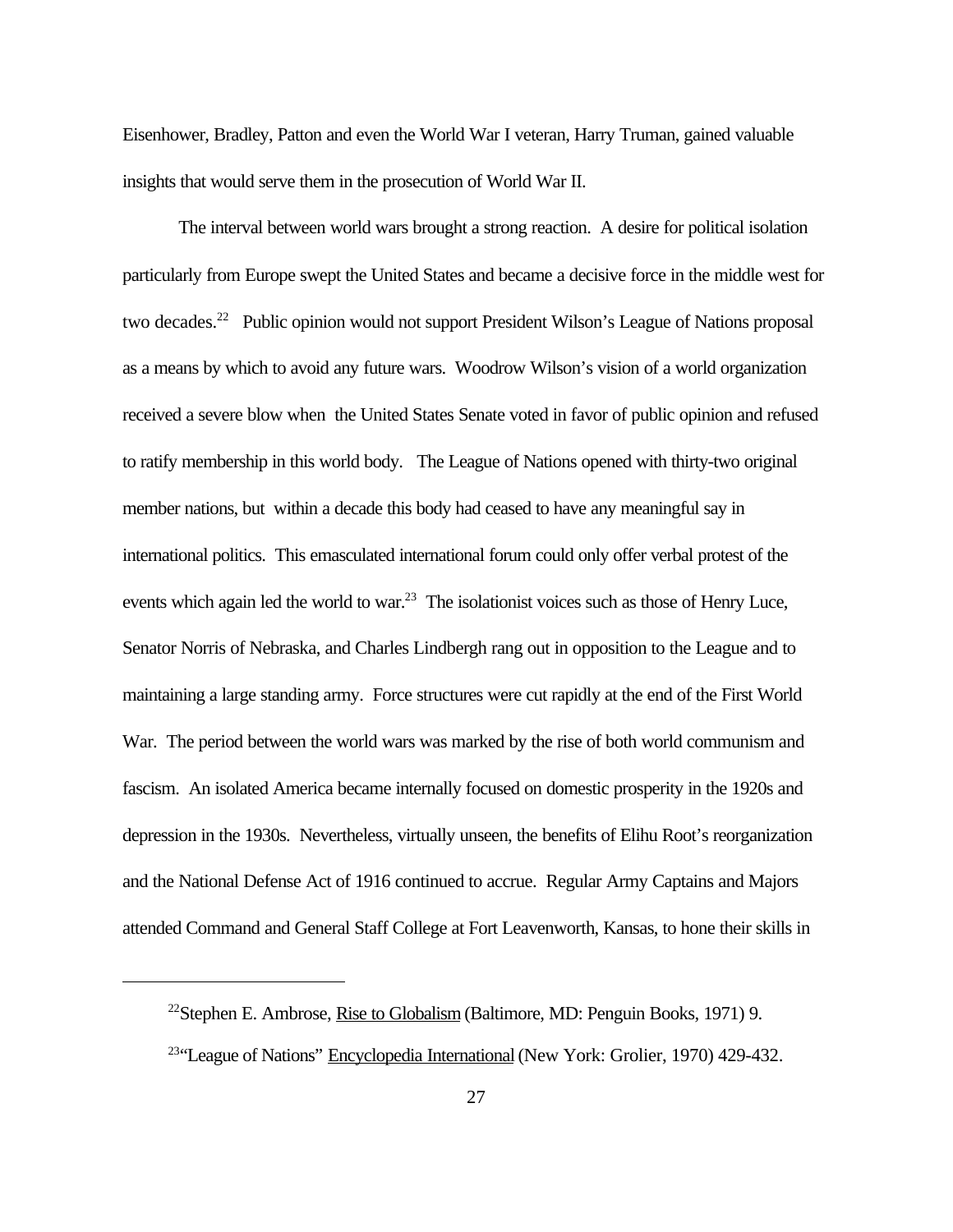battle planning and command of larger force structures. Lieutenant Colonels and Colonels attended the Army War College for further study in the "art of war." Young men bound for land grant institutions took courses in military science and received commissions in the Regular Army, Army Reserve or Army National Guard. By the start of World War II, the nation had the luxury of an ample supply of trained officers to meet the demands at the outbreak of hostilities.

World War II introduced new challenges to American military planners and their allies. In addition to improved weapons that punctuated battlefields with speed and lethality, this conflict had two major theaters of operations, Europe and the Pacific. Massive force structures had to be led and tactically employed in light of the difficult resource allocation decisions required to support a two-front war. President Franklin Roosevelt sought help in making the difficult decisions this war required. The lesson of acquiring a personal advisor in the form of a Chief of Staff, which Lincoln learned late in the Civil war, President Roosevelt applied early on in his War Cabinet. He filled the post by recalling to active duty Admiral William Leahy who had been the American ambassador to France when the Japanese attacked Pearl Harbor. As Chief of Staff, Admiral Leahy's main responsibility was to coordinate the strategic military effort of the United States.

The Admiral became a conduit of information to and from the President. Members of Congress, diplomats, as well as members of the military lined up at Leahy's door seeking his assistance as an intercessor. For the first time in American history, a President had deliberately limited the access of individual service chiefs to their Commander-in-Chief. Daily morning briefings by Leahy freed the President to perform the other duties his high office demanded. Admiral Leahy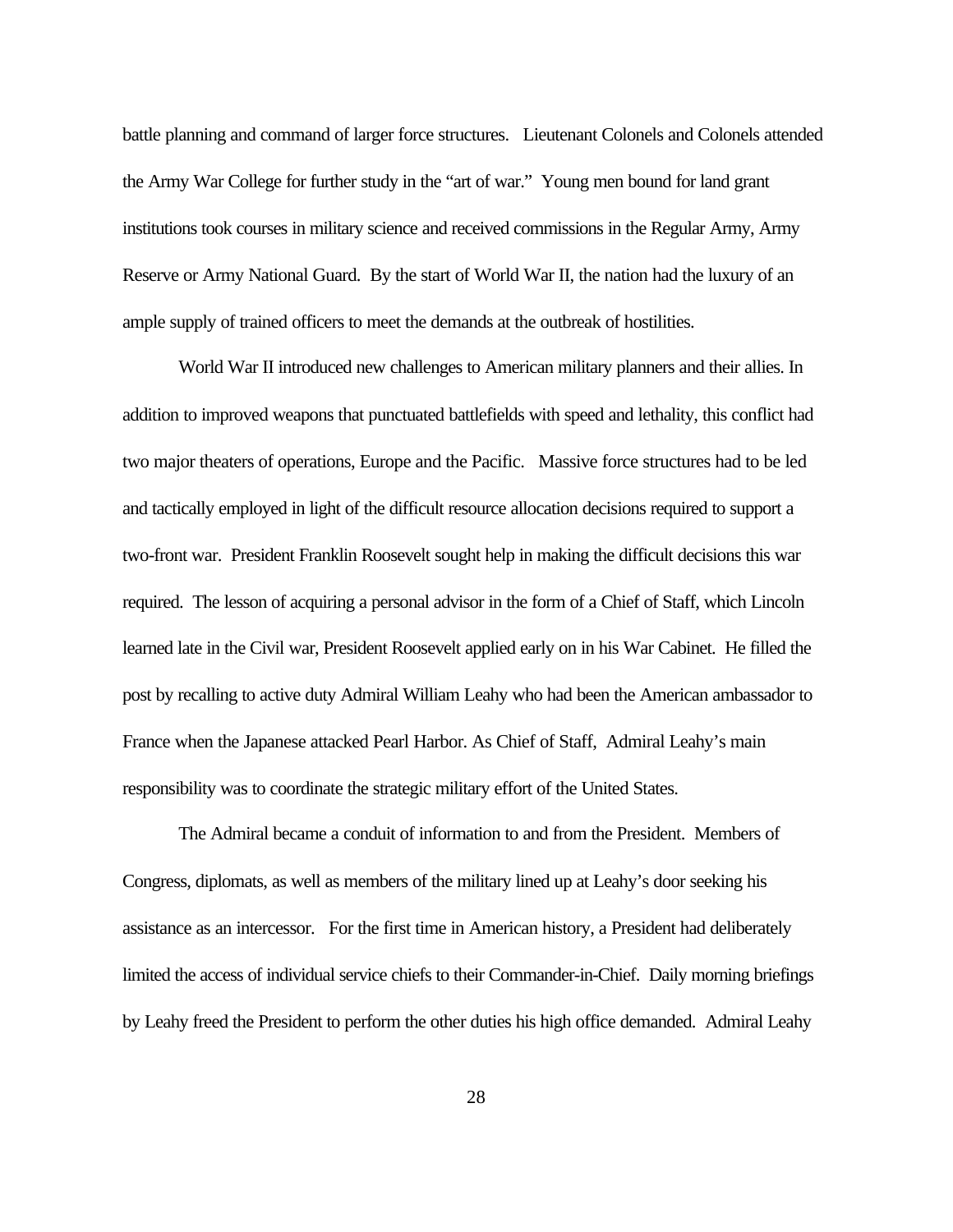wrote of the scope and difficulties of his duties as "the senior military officer of all American armed forces" this way:

The duties of Chief of Staff to the President required careful selection of all military dispatches of sufficient importance to be read by the President...the screening of numerous and, on occasion, insistent demands from many persons-military, diplomatic and civilian-for conferences with the president on matters having a real or supposed military angle. $^{24}$ 

Only the senior member of the Joint Chiefs of Staff had direct access with a wartime chain of command through the Chief of Staff to the President.<sup>25</sup> This system served well in wartime.

President Truman wanted the position to be made permanent. In a speech before Congress in December 19, 1945, he proposed unification of the United States military. The proposal called for Chief of Staff for the National Department of Defense, a Secretary of National Defense and three branches of service.<sup>26</sup> The Congress did not share the President's belief in giving one person unified control over the military. Thus the National Security Act of 1947 provided much of the reorganization Truman requested, but it did not include a senior military leader fashioned after Admiral Leahy's duties in World War II.

## The Unified Department of Defense Begins to Evolve

 The American military of the late 1940s was arguably the preeminent military force in the world. The National Security Act of 1947 recognized the need for change in controlling this

<sup>&</sup>lt;sup>24</sup>William D. Leahy, I Was There (New York: McGraw-Hill Book Co., 1950) 2-3.

<sup>&</sup>lt;sup>25</sup> James F. Schnabel, The History of the Joint Chiefs of Staff: The Joint Chiefs of Staff and National Policy, Vol I (Wilmington, DE: Michael Glazier, 1979) 4-5.

<sup>&</sup>lt;sup>26"</sup>Special Message to Congress on Establishment of the Department of Defense," Public Papers of the Presidents, Harry S. Truman 1945 (Washington, D.C.: GPO, 1946) 546-560.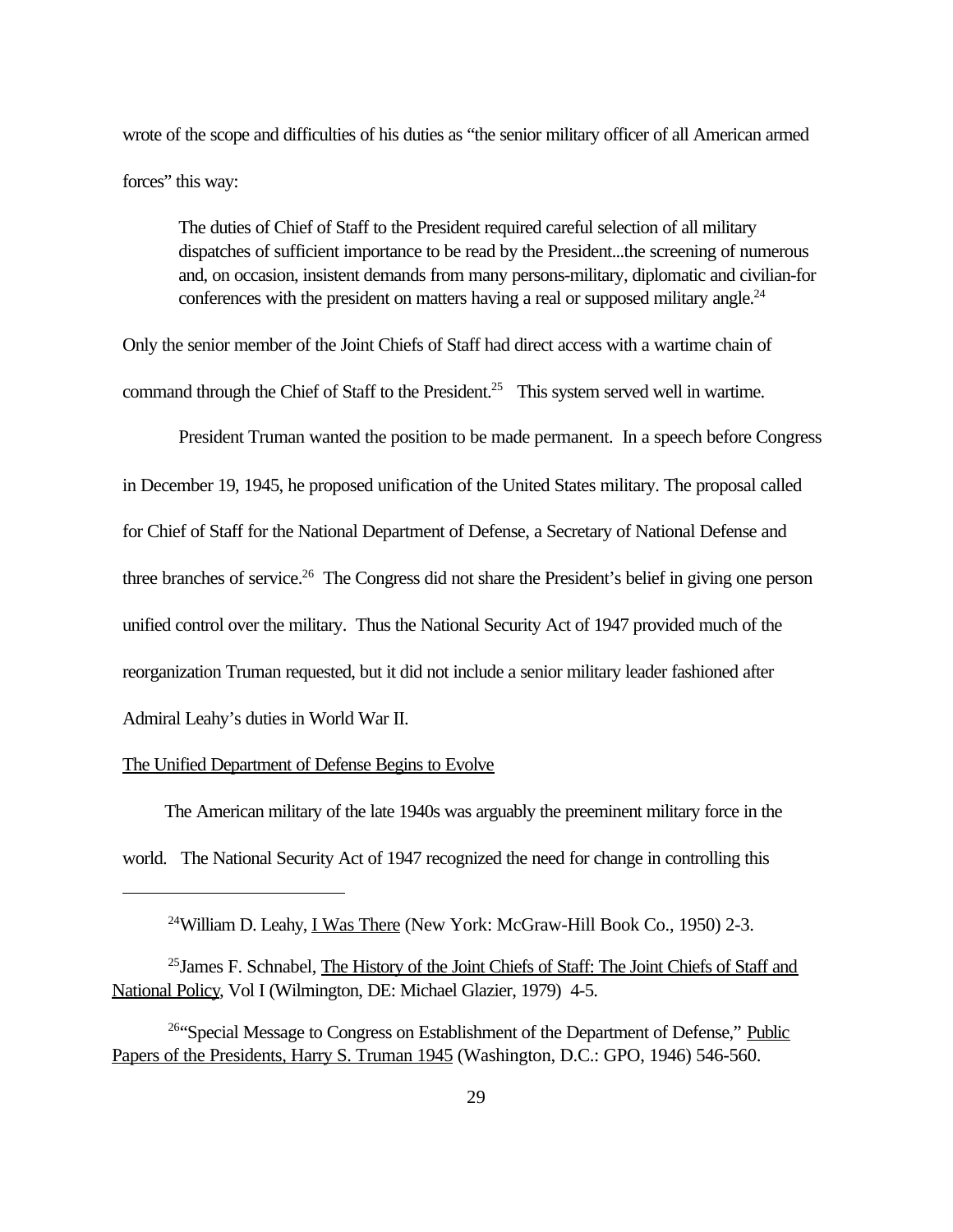awesome power. This legislation subordinated the military departments and their Secretaries under the Department of Defense and the civilian leadership of the Secretary of Defense. Additionally through this Act, Congress separated the Air Force from the Army thereby adding the Department of the Air Force to the Department of Defense. The new law provided for a Joint Staff composed of the Chiefs of Staff of the Army and Air Force and the Chief of Naval Operations. This legislation provided for the creation of unified commands. These composite organizations had control over specific assets from each of the branches of service (Army, Navy and Air Force). The unified commanders were assigned responsibility for a certain region of the globe and the varied assets assigned to that theater according to the threat to American interests and regional geography. Among the duties of the Joint Chiefs of Staff was conducting threat analysis and offering recommendations concerning the assignment of forces to these unified commands.

The final measure of the National Defense Act of 1947 included by Congress was creation of the National Security Council to "advise the President with respect to the integration of domestic, foreign and military policies relating to national security."<sup>27</sup>

The Act did not authorize the Chairman's position. At the recommendation of the Hoover Commission report in February of 1949, the Congress added a Chairman of the Joint Chiefs of Staff with the passage of the National Security Act Amendments of 1949.<sup>28</sup> In addition to the

<sup>&</sup>lt;sup>27</sup>United States. Cong. House Report 99-375. 99<sup>th</sup> Cong. 1<sup>st</sup> sess. (Washington: GPO, 1985) 29.

<sup>&</sup>lt;sup>28</sup>Congress and the Nation 1945-1964, Vol I, (Washington, D.C.: Congressional Quarterly, 1965) 255.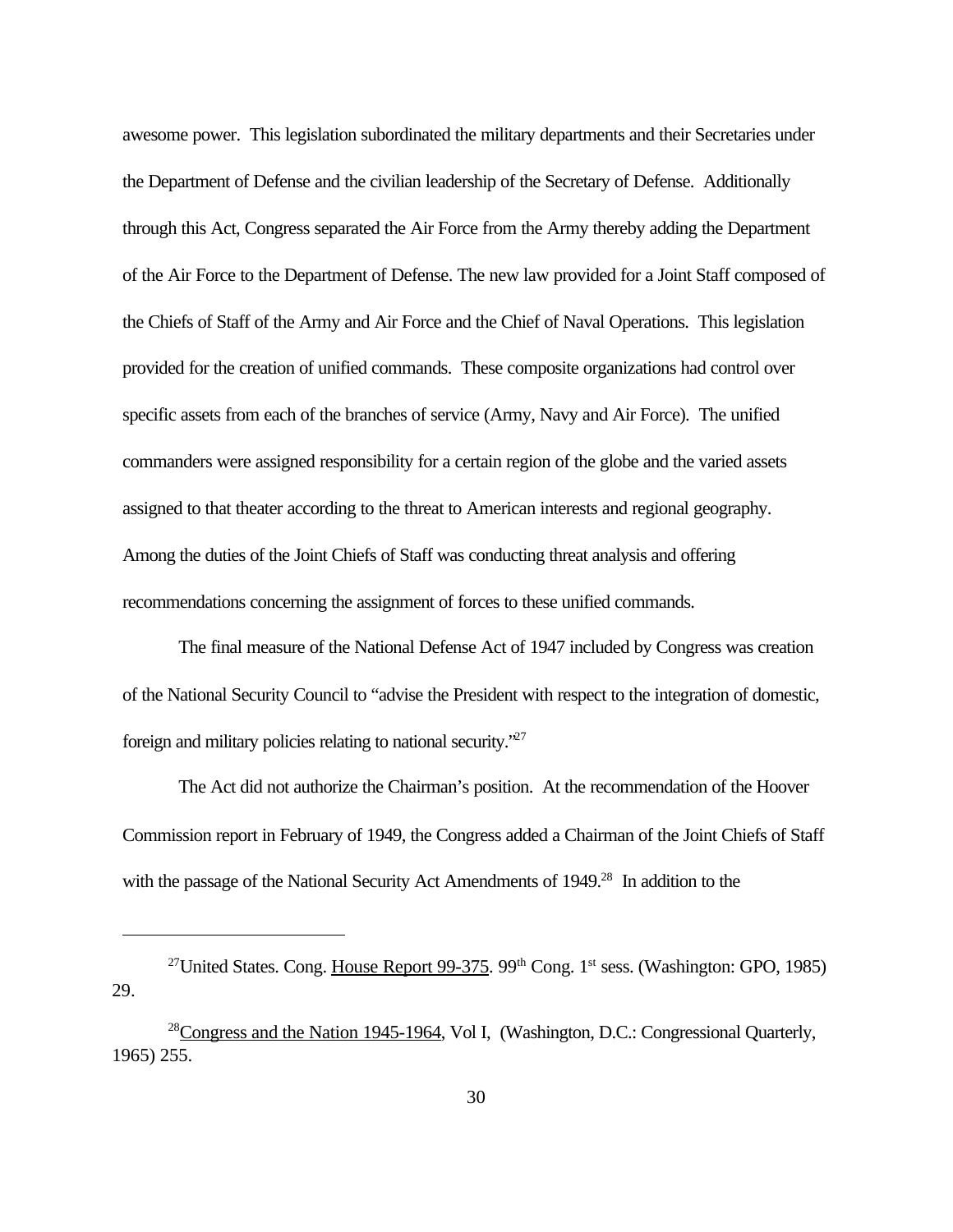Chairman's position, the original bill did not provide for Marine Corps representation (the Marines are a part of the Navy) on the Joint Staff. The 1949 amendment granted the Marine Corps Commandant voting rights on the Joint Staff.<sup>29</sup>

Even the modifications passed in 1949 failed to empower fully this position and created a dilemma for those who would assume the post. In total contravention to all the tenets of military leadership taught throughout the services, the position had responsibilities but no authority to exercise those obligations. This amendment to the National Defense Act of 1947 authorized a Chairman for the Joint Staff who would report to the Secretary of Defense and make security estimates to Congress. However, the Chairman had no vote on issues before the Joint Staff. On paper the Chairman held coequal status with other members of the Joint Chiefs of Staff. However, without a vote any deadlocked decisions before the Joint Staff had to be taken to the Secretary of Defense for adjudication. Not until the passage of the Goldwater-Nichols Bill of 1986 would an empowered Chairman become the principal advisor to the nation's civilian leadership on military affairs.

In the light of the pre-Goldwater-Nichols limitations, a unique organizational climate existed which challenged each Chairman. General Wheeler, the longest serving Chairman, put it this way: "...the scope of this office is still evolving and the exercise of its powers has varied from incumbent to incumbent."<sup>30</sup> How do you exercise leadership in an environment which clearly restricts your

<sup>&</sup>lt;sup>29</sup>Matloff, 531-533.

<sup>&</sup>lt;sup>30</sup> "Joint Chiefs of Staff," Addresses By General Earle G. Wheeler, Chairman, Vol. II (Washington, D.C.: n.p) 9.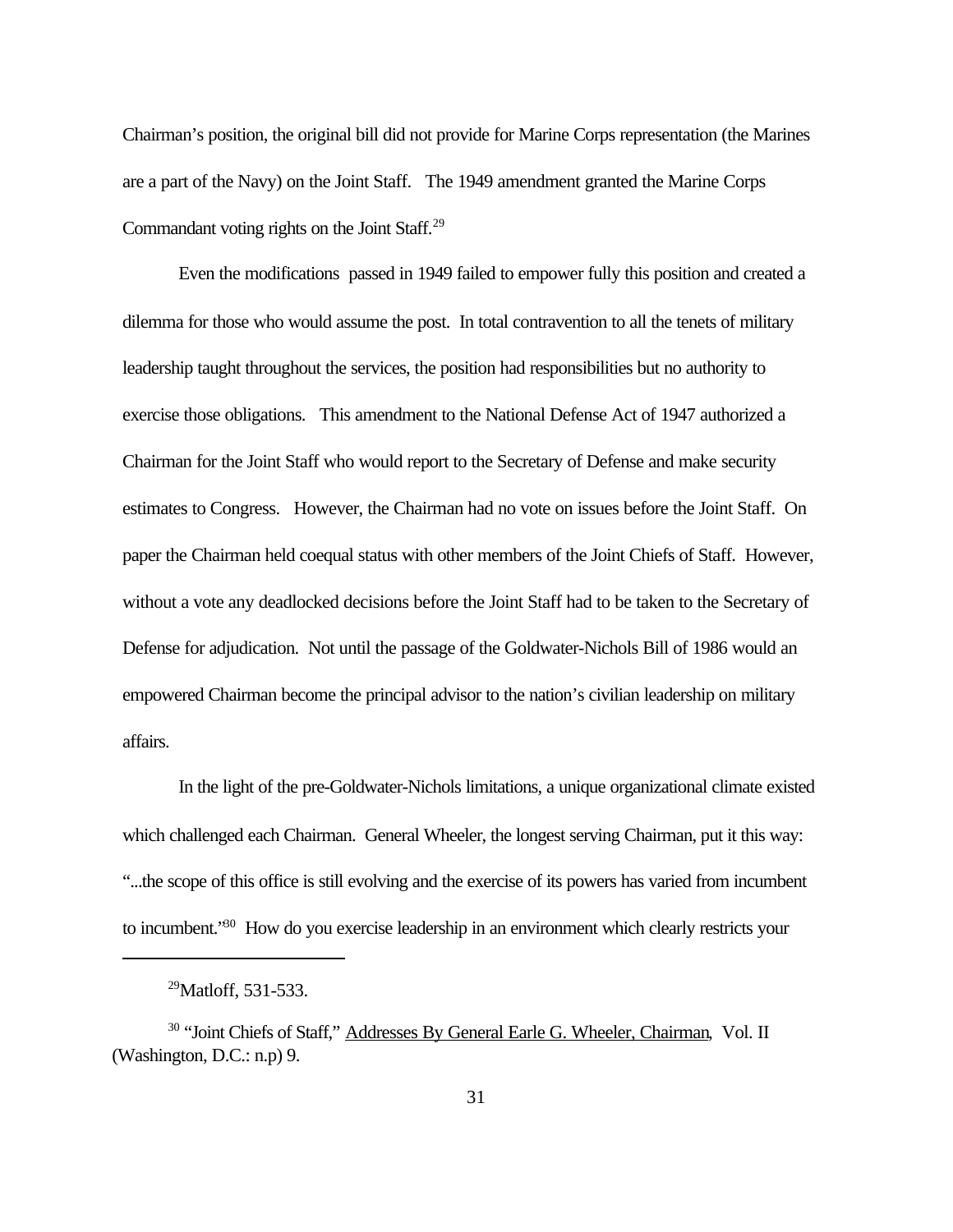actions? Without the role and authority to be the "principal military advisor to the President, the national Security Council and the Secretary of Defense,"<sup>31</sup> how do you unify what Congress has clearly required to be unified? The answer is captured in the finding of the House Committee on Armed Services in 1985, which spurred Congress to enact the Goldwater-Nichols Bill:

The problem with the Joint Chiefs of Staff as currently structured (particularly when it attempts to address issues that involve the interests of the services, such as resource allocations) is the classic problem faced by committees composed of coequal individuals who represent strong, conflicting interests. Such a group arrives at positions either by dividing along the lines of the competing interests or by negotiating a mutually acceptable consensus in which each member supports the claims of the others. The result is that the JCS frequently acts as a negotiating forum in which each service seeks to maximize its position through bargaining.<sup>32</sup>

Before these words were written the Chairman's authority had remained unchanged for more than a quarter of a century. The responsibility without authority issue created an operational challenge for all who held the office.

As indicated in the previous chapter, there are four distinct periods in the history of the position of Chairman of the Joint Chiefs of Staff. Three of these periods occurred prior to the passage of the Goldwater-Nichols Bill, the "established hero apologist," "scapegoat apologist" and "muted apologist" periods. These descriptions seem appropriate to characterize the rhetorical situation each Chairman faced. The fourth, the "emerging hero apologist," follows the enactment of the Goldwater-Nichols Bill. While President Truman's vision of a unified military was finally

<sup>&</sup>lt;sup>31</sup>United States. Cong. House Report 99-375. 99<sup>th</sup> Cong. 1<sup>st</sup> sess. (Washington: GPO, 1985) 12.

<sup>32</sup>Ibid., 10.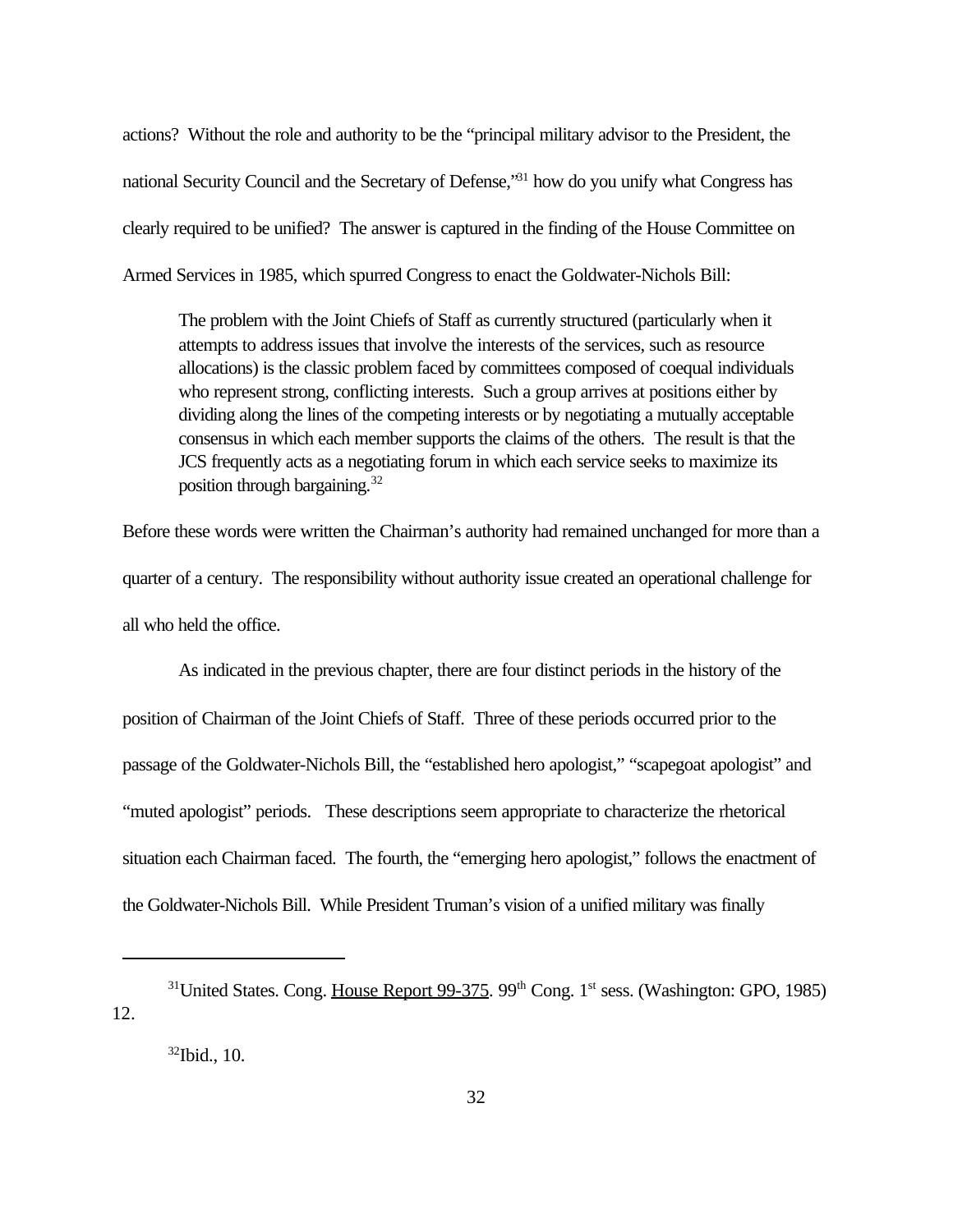realized, it will take decades of declassified material from most notably the meetings of the National Security Council to determine if the private discourse of various Chairmen who held the position after Goldwater-Nichols Bill was enacted actually realized a rhetorical benefit. The secretive discourse of the decades that followed will provide an opportunity for future study.

The continuity and change in the public institutional discourse will provide a basis for the current study. Beginning with the first Chairman of the Joint Chiefs of Staff, General Omar N. Bradley, and ending with General Colin L. Powell allows four decades of public address within sufficiently varied historical settings to gain a sufficient set of snapshots upon which to base a cluster analysis.

## The Chairmen

President Truman nominated the first Chairman of the Joint Chiefs of Staff in 1949. The Cold War had heightened tensions in Europe and the Far East. The Korean conflict would begin in less than a year. The President did not enjoy overwhelming approval in Congress and so he needed a nominee who would receive quick Senate confirmation. General Eisenhower was already headed to Europe to command the North Atlantic Treaty Organization (NATO) forces as Commander, Supreme Allied Powers Europe (SHAPE). Truman nominated the widely popular and able General Omar N. Bradley. After Senate confirmation, General Bradley was officially sworn into office on August 16, 1949. A bonafide hero of World War II, he entered office having to define in practice what had been legislatively enacted. His previous experiences in the Washington D.C. political scene made him an excellent choice. Beginning in 1945, Bradley headed the Veterans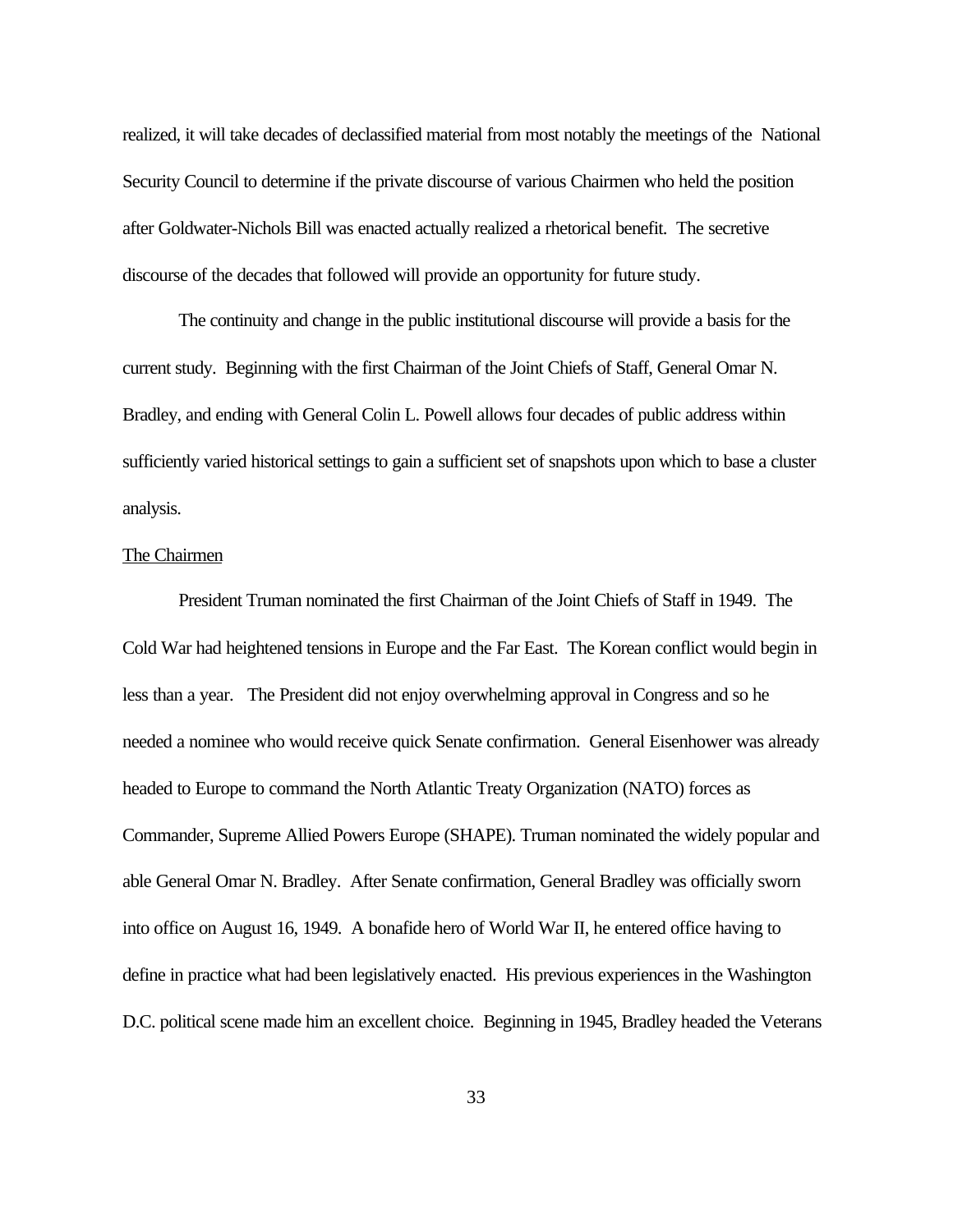Administration and he lobbied Congress for support of those who had just fought so valiantly in World War II. He would later follow General Eisenhower as the Chief of Staff of the Army where he sought pay reform and presented assessments of needs in Army manpower and equipment to various legislative committees. He was one of five flag officers (generals or admirals) to receive five star recognition in 1950.

His speeches mark the beginning of the "established hero apologist" period which spanned 1949 until 1960. Included in this period were Admiral Radford and General Twining. Each had distinguished himself during World War II. General Bradley stands out among the three because he was first to don the mantle of Chairman and he held the position in both war and peace. The first Chairman was no stranger to the podium and was cited as actually enjoying the opportunity to speak publically. The public record supports Bradley's comfort with speaking with four volumes of speeches from 1946 to 1965.

The "scapegoat apologist" period was marked by much national turmoil. The decade of the sixties began with the Cuban Missile Crisis, followed closely by the Bay of Pigs invasion. The civil rights marches of the late fifties would escalate into riots. As the decade ended, the military leaders found themselves increasingly the focus of civil disobedience gatherings. Violence often erupted beyond the capabilities of local authorities to contain. Note that during the integration of Mississippi and Alabama federal troops or "federalized" troops crossed the line to take up domestic police duties for the first time since Shay's rebellion. National guard, reserve and on rare occasion even active military forces were sent to put down unrest.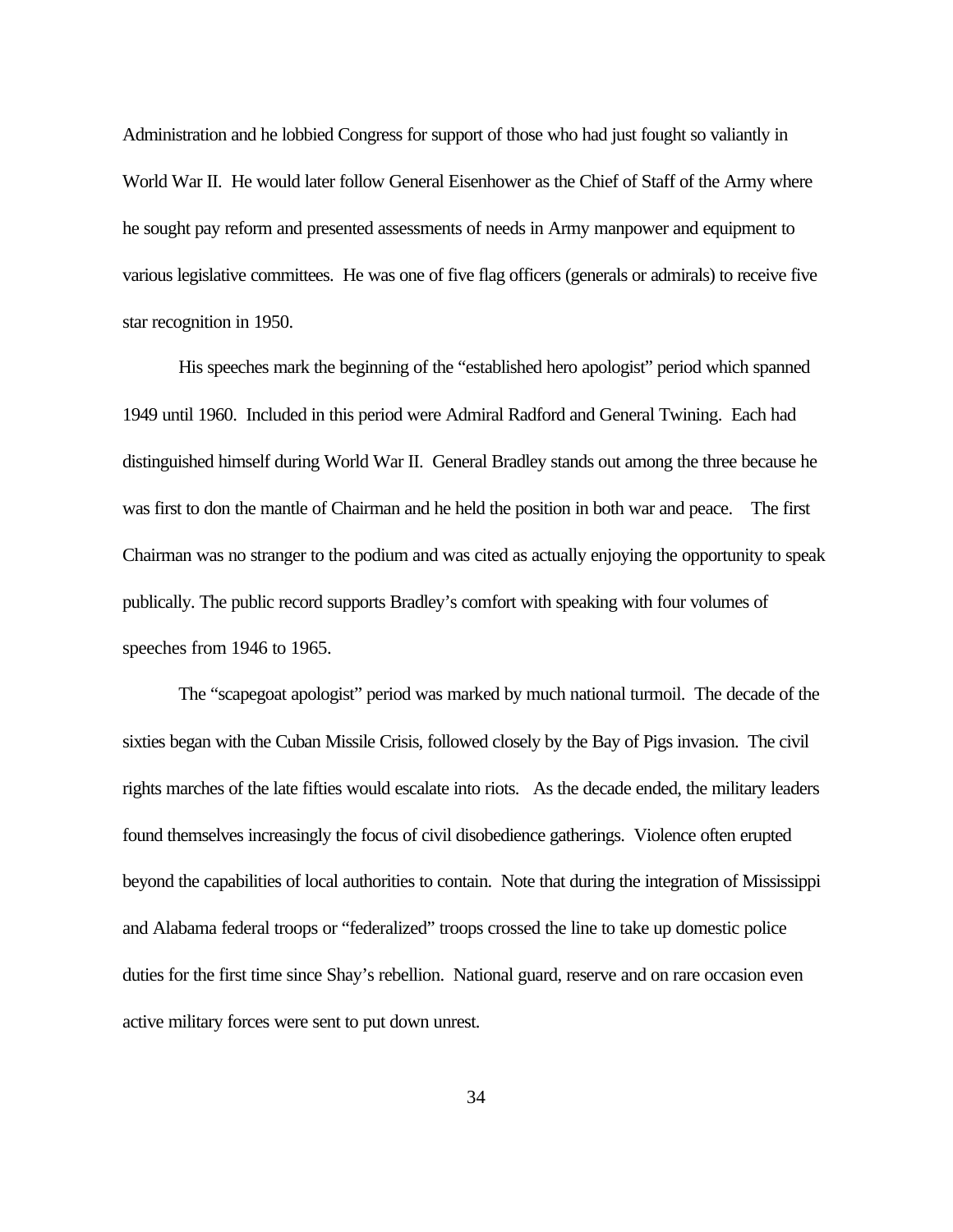General Lemnitzer was given much of the blame of the failed Bay of Pigs invasion. Though maligned as a Chairman, he achieved more distinction after assuming the office of Commander, Supreme Allied Powers Europe (SHAPE). Additionally, he would become a valued advisor to Presidents of either party up until his death. General Lemnitzer's successor had been recalled to active duty by John F. Kennedy to advise that president on military matters. Often viewed as abandoning of the Joint Chiefs as advisors, President Kennedy publicly relied on General Taylor for advice concerning the military. Taylor's two-year stint as Chairman was noticeably uninspiring. Like Lemnitzer his best service was ahead of him as he left the Joint Staff to become ambassador to the troubled nation of South Vietnam. General Wheeler was appointed to office by President Johnson in 1964. His six-year, three term appointment was the longest a chairman had served. He was also the first to be appointed by two successive Presidents. The latter point is made more significant by the fact that the Presidents were a Democrat (Johnson) and a Republican (Nixon). General Wheeler's service is distinguished by his oversight of the American entry into the Vietnam conflict beyond the level of merely providing advisors. By 1967, he was required to answer much of the criticism spawned by this unpopular engagement.

Admiral Moorer succeeded General Wheeler. Scandals associated with the bombings of Laos and Cambodia marked his tenure. The negative publicity neutralized his effectiveness as a credible spokesman for the military. General Wheeler seemed the only logical choice to represent the "scapegoat apologist" period in which the civilian leadership allowed military leaders to shoulder the blame for unpopular decisions made at the highest levels of American government.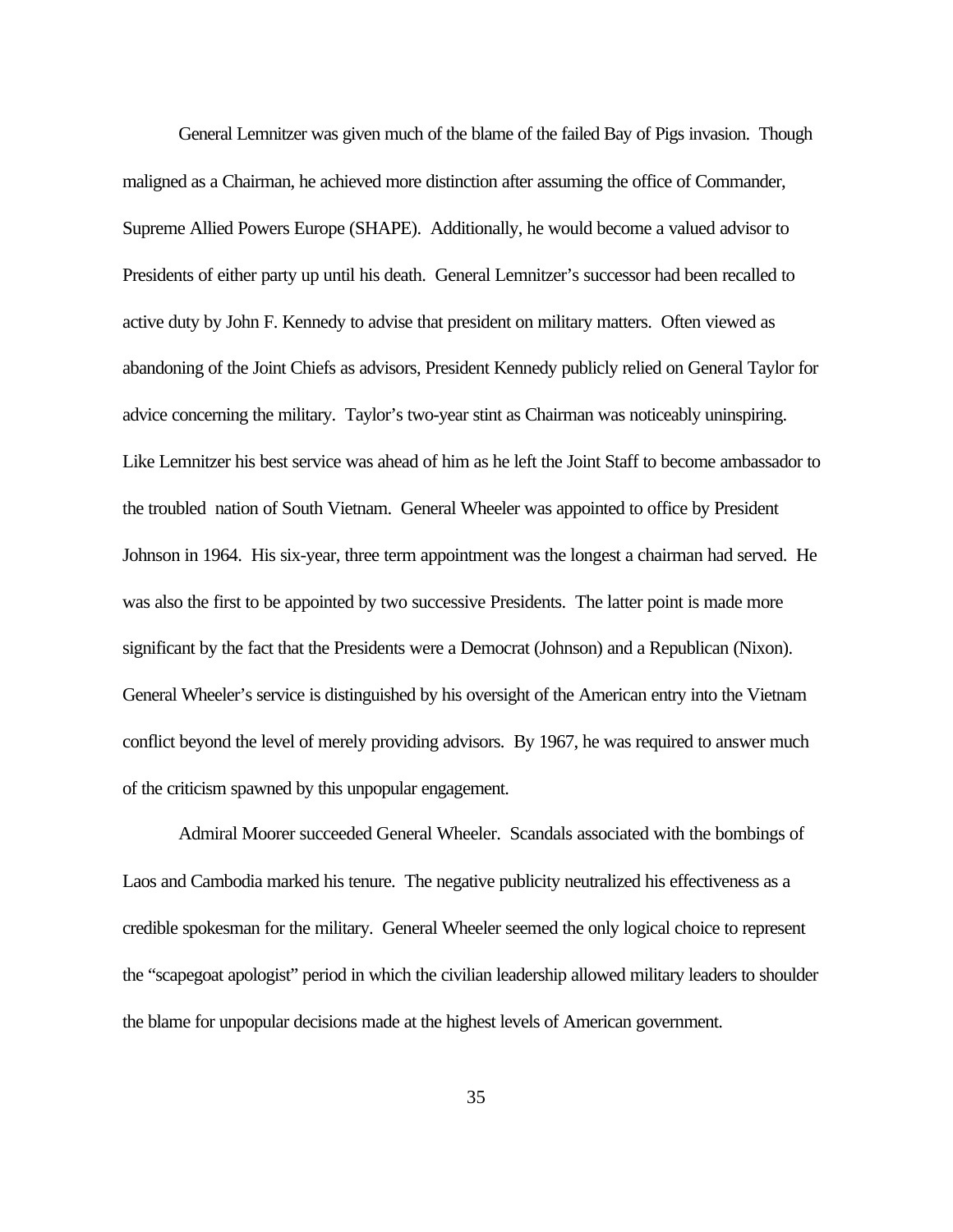The tarnished military image of the Vietnam era gave way to the period of the "muted apologist." The most notable representative, General George S. Brown, took office just months before the overthrow of Saigon, the definitive end to United States operations in Vietnam. General Brown seemed to realize the need to reconstruct the image of the American military as quickly as possible. His work was continued by Generals David C. Jones and General John W. Vessey, Jr. Both these men continued to articulate General Brown's view that the United States military was being outspent and that produced a serious threat to the free world. Following this same theme, Jones and Vessey called for restructuring the nation's military to improve military efficiency. Despite the ultimate significance of the desired changes, without the efforts of General Brown to rebuild the image of the military, this change might possibly have taken years longer.

The Goldwater-Nichols Bill of 1986 established in law the changes sought by Brown, Jones and Vessey. Since its passage, five individuals have held the office of Chairman: Admiral Crowe, General Powell, General Shalikashvili, General Shelton and General Ralston. General Colin Powell best represents this group. General Powell's term in office was marked by several significant events, namely the break up of the Soviet Union and Warsaw Pact alliance, Desert Storm was fought, and a twenty-five percent reduction in the Department of Defense began during his time as Chairman. General Powell best represents the "emerging hero apologist" period. Admiral Crowe only served a two-year term as the Chairman and only one year was under the tenets of Goldwater-Nichols. General Shalikashvili was the only Chairman not born in the United States. General Shelton and General Ralston had not assumed office at the time this research began.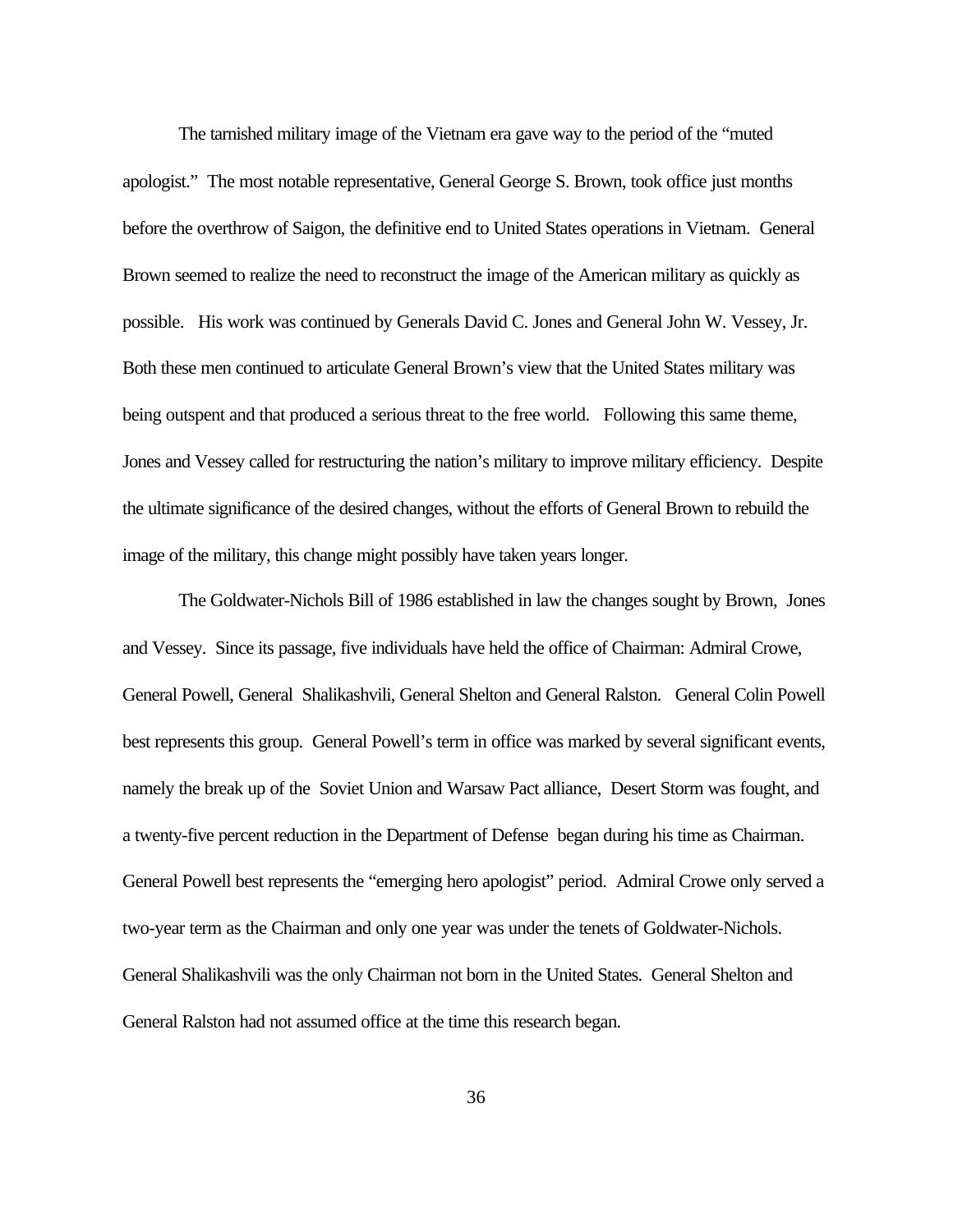These four periods from General Bradley to General Powell provide an excellent opportunity to examine a portion of the rhetorical evolution of the United States military in the last half of the twentieth century. This examination of speeches may add insight concerning the evolution of the role of the Chairman of the Joint Chiefs of Staff. Consider this comment made about Presidents and their wartime actions:

What one president has done sets a precedent for others to follow. In this area of constitutional development that has a great deal of "playing by ear," both by Presidents and by Congress.<sup>33</sup>

Obviously to a certain extent a role is defined by the law, but much more hinges on the exigencies of the moment and the interaction of the actors. Roles seldom define more than a fraction of the behaviors that leaders find themselves performing. It is the unspecified and innovative acting that ultimately modifies our roles beyond recognition.

<sup>&</sup>lt;sup>33</sup> Joseph E. Kallenbach, The American Chief Executive (New York: Harper and Row, Publishers, 1966) 535.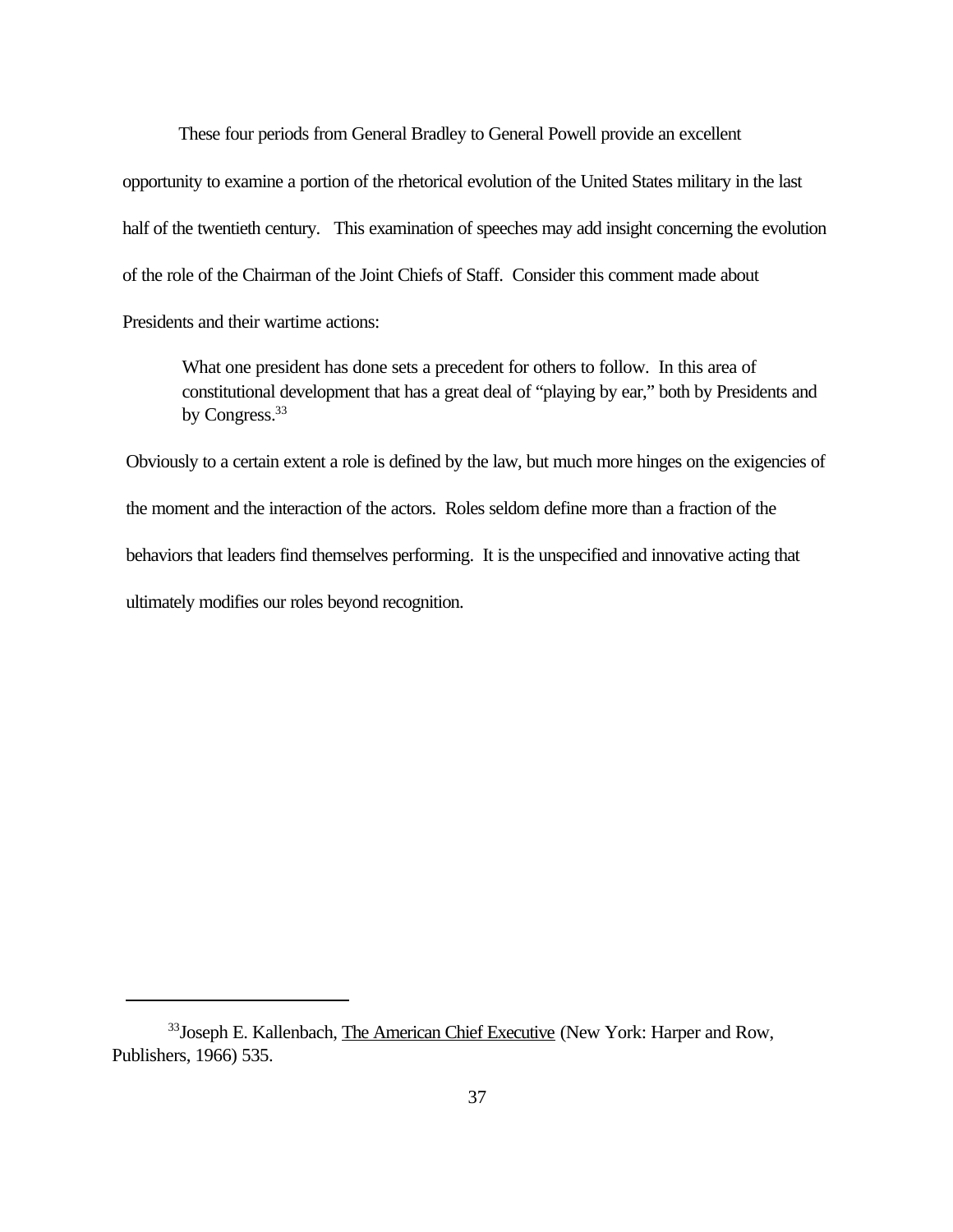## CHAPTER 3

## CLUSTER ANALYSIS: GENERAL OMAR N. BRADLEY SPEECHES

# **Overview**

The purpose of this chapter is to perform a Burkean cluster analysis of two speeches delivered by the first Chairman of the Joint Chiefs of Staff, General Omar N. Bradley. One speech, "National Guard Convention Speech,"represents his delivery before a military audience; the second, "Detroit Rotary Club Speech," was delivered before a civilian audience. The analysis of these speeches will be structured in the following manner. First, there will be a brief overview of the content and purpose of the speech. Second, the God Terms and Devil Terms (Clusters and Agons) will be identified. Third, Bradley's concept of his role as Chairman will be

discussed among the concluding thoughts for this analysis.

#### National Guard Convention Speech: Content and Purpose

Presented in Montgomery, Alabama, on October 26, 1949, this speech predates the advent of the Korean War (July 1950) and follows closely the Soviet Union's successful explosion of the atomic bomb. The address is one of the first that Bradley gave after becoming Chairman of the Joint Chiefs of Staff in August 1949, a period that was also marked by the formation of the North Atlantic Treaty Organization (NATO).

In brief, Bradley's speech articulates the new containment doctrine of General George Marshall and the Truman administration. This is not a bellicose speech glorifying war or calling the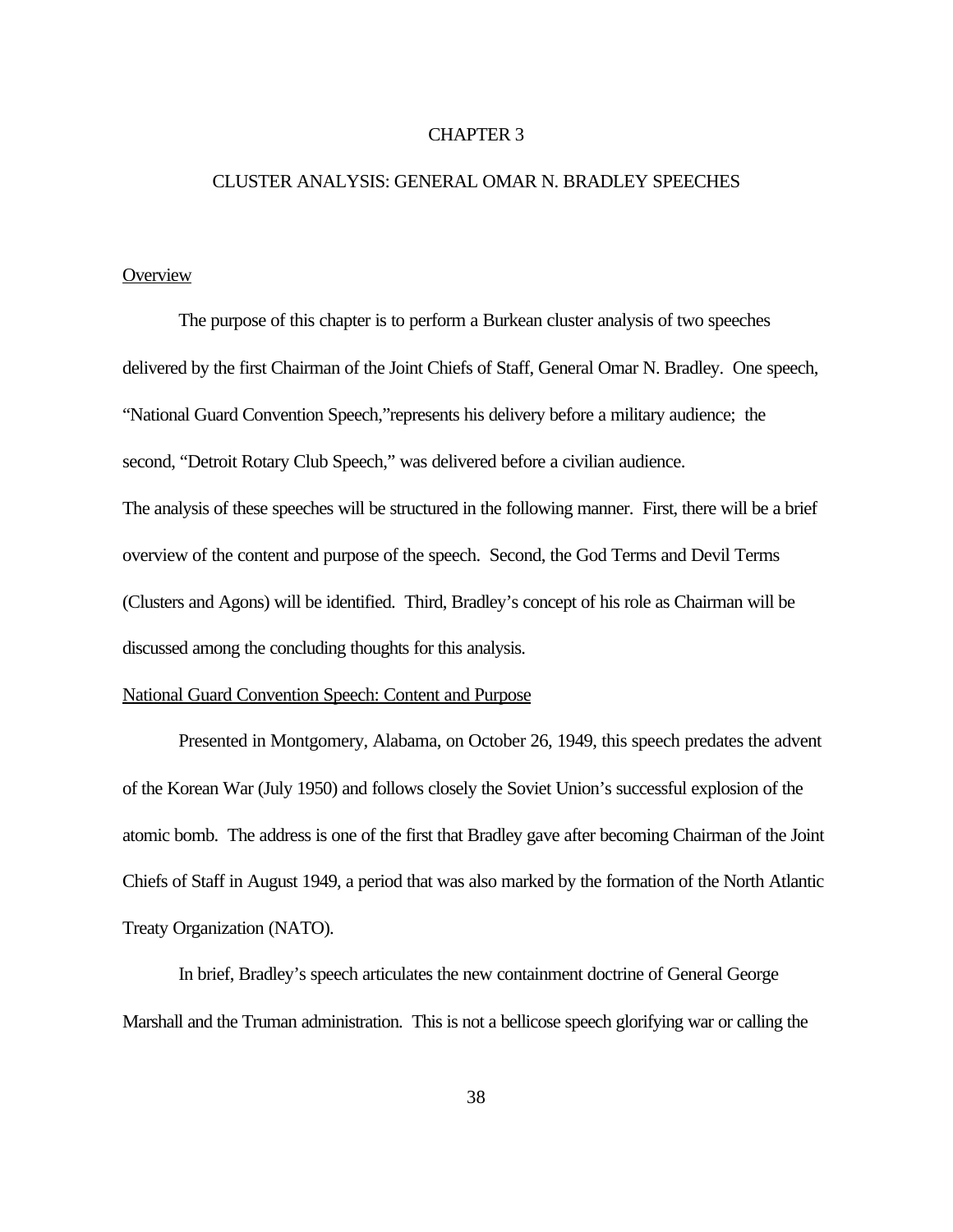nation to arms. Instead, Bradley addresses the National Guard as simply one component in a much larger policy of keeping the peace through preparedness, training, and the maintenance of economic, political and military strength. Bradley's core message is that the United States and the Soviet Union are engaged in an ideological contest that may go on (as it did) for many years. Rather than a transcendent celebrator of the martial virtues, he talks soberly about keeping the peace through the mundane acts of acquiring skills and training and maintaining readiness in cooperation with members of the varied alliances and the United Nations. The actions of diplomats and political actors are foregrounded, and military might is necessary only to give their peace keeping work credibility and authority. He is more bureaucrat than warrior as he emphasizes service to the nation and a posture of responsibility.

# National Guard Convention Speech: God Terms and Devil Terms Agon and Clusters

Kenneth Burke's cluster method is a way of auditing texts. In looking for patterns of terms one seeks to discover "what goes with what" and "what goes against what." Public speeches are weighted with values; each articulates a moral universe, an order of communal good. There is a corresponding order of evil and these terms may be openly condemned or simply remain implicit as a dialectical opposite.

Burkean critics assert that every coherent text has a God term around which a cluster of associative terms is organized. These terms give the God terms the local nuances necessary for application to a particular problem or situation. The God terms in Bradley's National Guard Convention Speech are unremarkable: Peace is the God term; War is the Devil term. However, the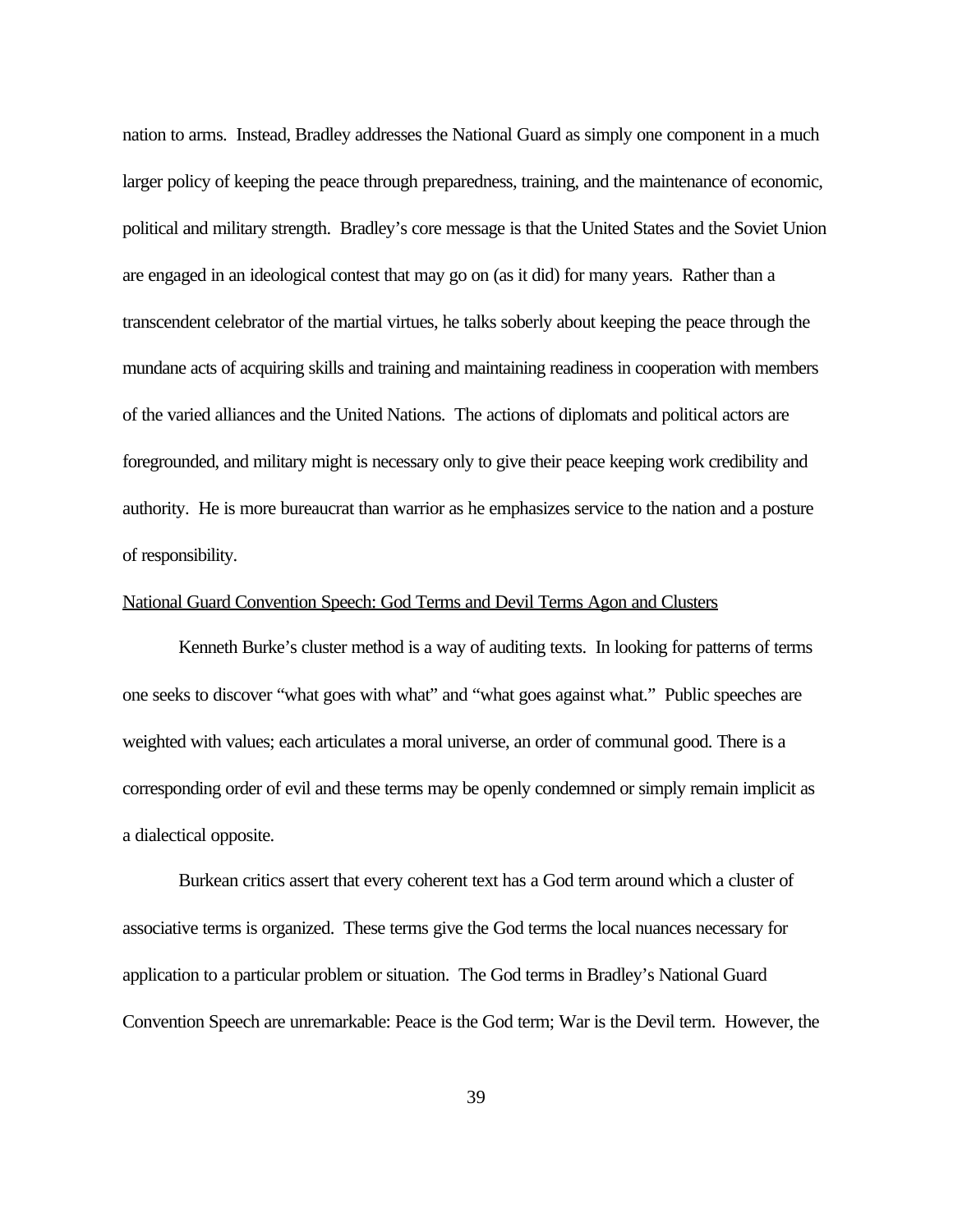associated terms allow Bradley to provide local application to particular problems. As Burke was fond of saying, the subordinate terms allow the speaker to "customize" and contextualize the force of the God terms. Thus, these terms represent incipient action.

Bradley parses the term peace into two parts. There is a "reality" of peace as opposed to "illusory" peace. The latter leads to war. An illustration of illusory peace is the isolationists' belief that the United States' peace was assured by hemispheric distance. The error of the isolationists prior to World War II was captured in his opening remark: "In July 1939, the American people believed that distance provided adequate insulation between us and any conflict in Europe or Asia."<sup>1</sup> Two more years proved the inadequacy of an oceanic barrier. Never again could the nation's security policy be based on such antiquated isolationist thought.

The nation's isolationist voices doggedly blocked American intervention and hampered adequate mobilization. The myth of illusion is captured through the metaphor of neighbors failing to help each other: "With a fire raging in our block, we were ready to act if it actually touched our house, but were not prepared to join our neighbors and put it out before it got there."<sup>2</sup> The illusionary myth of peace hampered the nation's efforts to prepare for war. Wide-spread support for isolationism nearly prevented retention of the Selective Service System and authorization for overseas troop deployments. Both measures passed Congress, but by a narrow one vote margin. Bradley claims that half the nation's representatives opposed preparing the nation for war and by extension half the

<sup>&</sup>lt;sup>1</sup>Omar Bradley, "National Guard Convention Speech," The Collected Writings of General Omar N. Bradley, Vol 1. (n.p.) 577.

<sup>2</sup>Bradley, "National Guard Convention Speech" 577.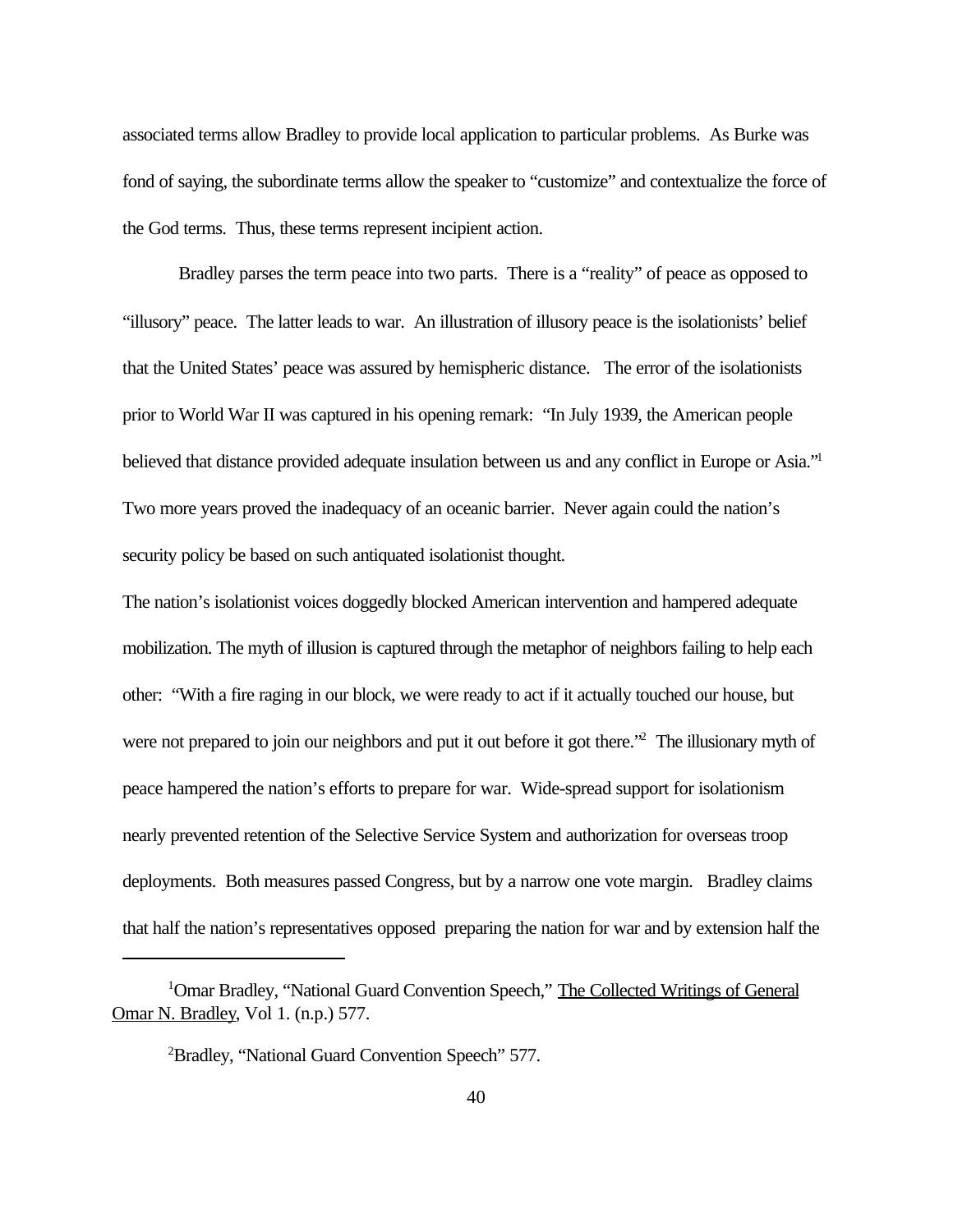population of America. Four months later the isolationist illusion was smashed by the Japanese attack on Pearl Harbor.

 Drawing upon the precedent of Pearl Harbor, Bradley drove the lesson of "reality" home: "I was gravely worried that there might be a war. I knew that an irresponsible, ill-considered or totally accidental circumstance might well be sufficient to bring war to us."<sup>3</sup> Bradley's 1949 world was one of tenuous peace and paralleled the political and military posturing prior to and at the outset of World War II.

In an ideal world, vigilance and preparation would not be necessary. The world is not ideal and in reality war is an ever present possibility. In the "real world," policies of peace are mitigated by the requirements of maintaining peace; not illusionary beliefs but international relationships, expenditures and good reasons shape the policies of peace. The Chair's remarks, stressing the importance of treaties and obligations to those treaties, express a decided shift in America's relationship with its European neighbors. United States policy during two World Wars hinged on European countries defending their homelands until the Americans could mobilize and train to fight. The new reality is that America no longer has the luxury of waiting for an external attack. The mutual defense agreements under the North Atlantic Treaty establish a new policy of "defending forward." This policy requires active duty American military forces to be stationed in Europe, in positions along the potential boundary of Soviet aggression, as part of a coordinated international defense to buy time for reinforcements to arrive:

<sup>3</sup>Bradley, "National Guard Convention Speech" 578.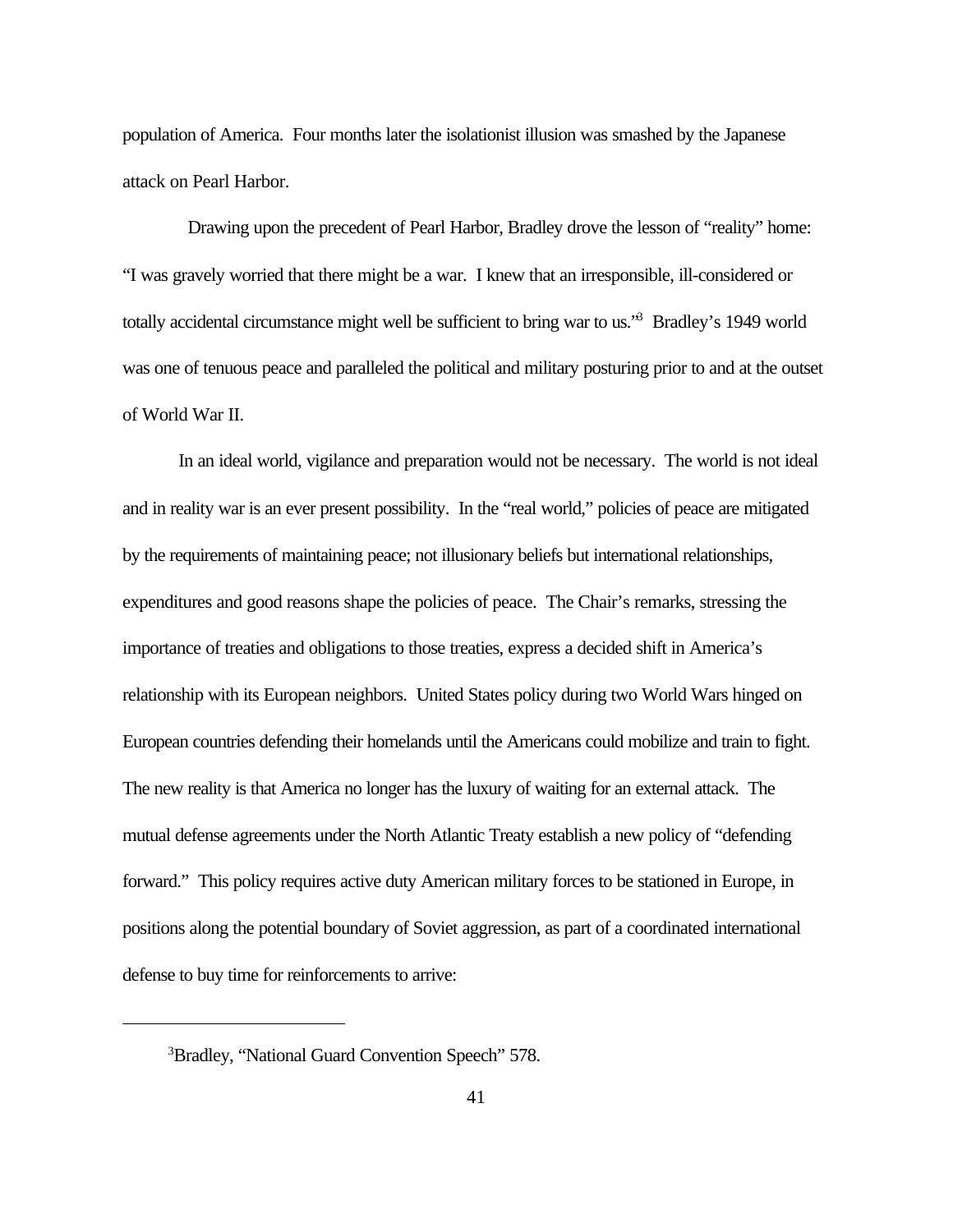There is an even more important consideration than merely the treaties, however, which greatly affects the National Guard. We have previously had a relatively long time to mobilize our forces; but we can no longer count on having anything like this time in the future. We are now ourselves on the firing line, and we can no long expect to be sheltered by some other nation closer to the enemy than we.<sup>4</sup>

Bradley's remarks remove the possibility that the President or his advisors are entertaining isolationism as an option in future national security policy decisions.

This reversal of policy necessitates a variety of expenditures. There will be the need to modernize equipment, train in new ways and spend time in planning. The reality of peace is that a nation is forced to expend resources for potential war that would be resisted in the idealist and mythical world of the isolationist. In this world of limits exists another reality, the economic reality of careful use of resources for mobilization. Even in a nation realistically driven to make necessary preparations for war, there are limits on how much can be invested. Bradley makes this point that the National Guard, as part-time forces, helps reduce the strain on the budget of the United States:

And yet, in spite of our increased responsibilities, we must face the necessity for realistic economy in our expenditures. These conditions have caused the National Guard to become of even greater importance to the national security.<sup>5</sup>

Bradley maintains that, while it can never be absolutely assured, peace is best preserved by a national policy of avoiding war. Despite the best efforts of diplomacy and the best defensive measures, war may still come. The world is changing for the worse as evidenced by the surprise attack on Pearl Harbor which he equates to organized crime or "national gangsterism."

<sup>4</sup>Bradley, "National Guard Convention Speech" 581.

<sup>5</sup>Bradley, "National Guard Convention Speech" 582-583.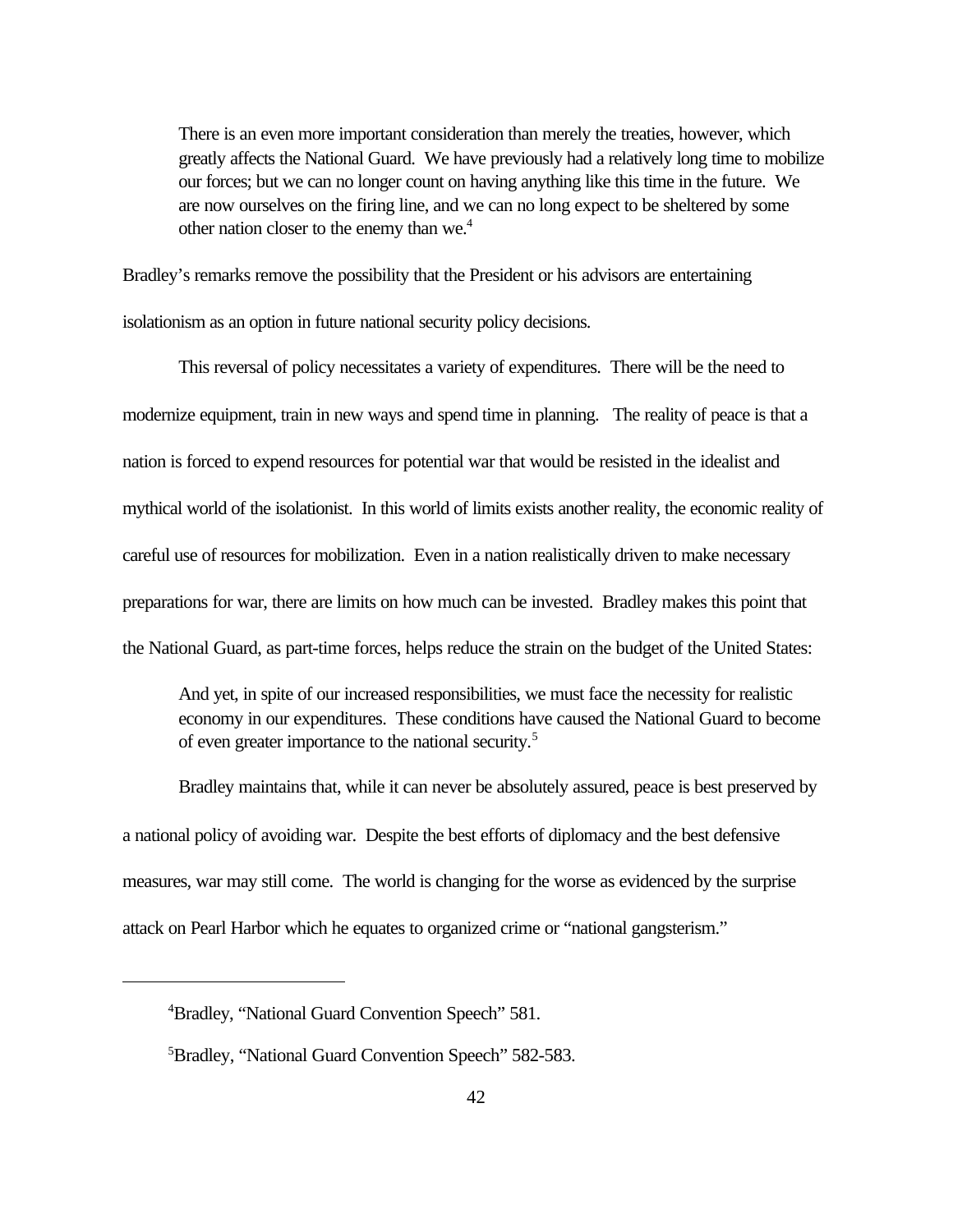When armed conflict is imminent, the military has three duties. The first of those duties is "to lend strength and force to the words of diplomats who are ceaselessly striving to maintain the peace."<sup>6</sup> Diplomats rely on the subordinate military to enhance their power. Peace is first and foremost the domain of those charged with the nation's political power. The military often has a defining role in diplomatic bantering: "Sad experience has shown us that the influence and prestige of any foreign minister are directly proportional to the number of divisions, war vessels, and aircraft he has arrayed in his corner."<sup>7</sup> Failure to maintain the peace triggers the second duty, to restore the peace. The military relies on being prepared to go to war and quickly seize the initiative as a potent offensive force. Bradley outlines the salient points of the national military mission:

...if war comes, ...our armed forces in being must possess the ability to retaliate instantly, decisively, and with overwhelming power to any underhanded sneak attack such as the one on December 7, 1941.<sup>8</sup>

The third duty is to create a boundary that preserves a sufficient level of peace to mobilize the forces needed to win the war, returning the world to a state of peace. Treaties, such as the North Atlantic Treaty, were establish the promise of the fulfillment of these duties in the event of war.

General Bradley breaks down wartime responsibilities among the various components of the United States military. These responsibilities are driven by specific treaties authorized by the Mutual Defense Assistance Act of 1949.

<sup>6</sup>Bradley, "National Guard Convention Speech" 578.

<sup>7</sup>Bradley, "National Guard Convention Speech" 578.

<sup>8</sup>Bradley, "National Guard Convention Speech" 578.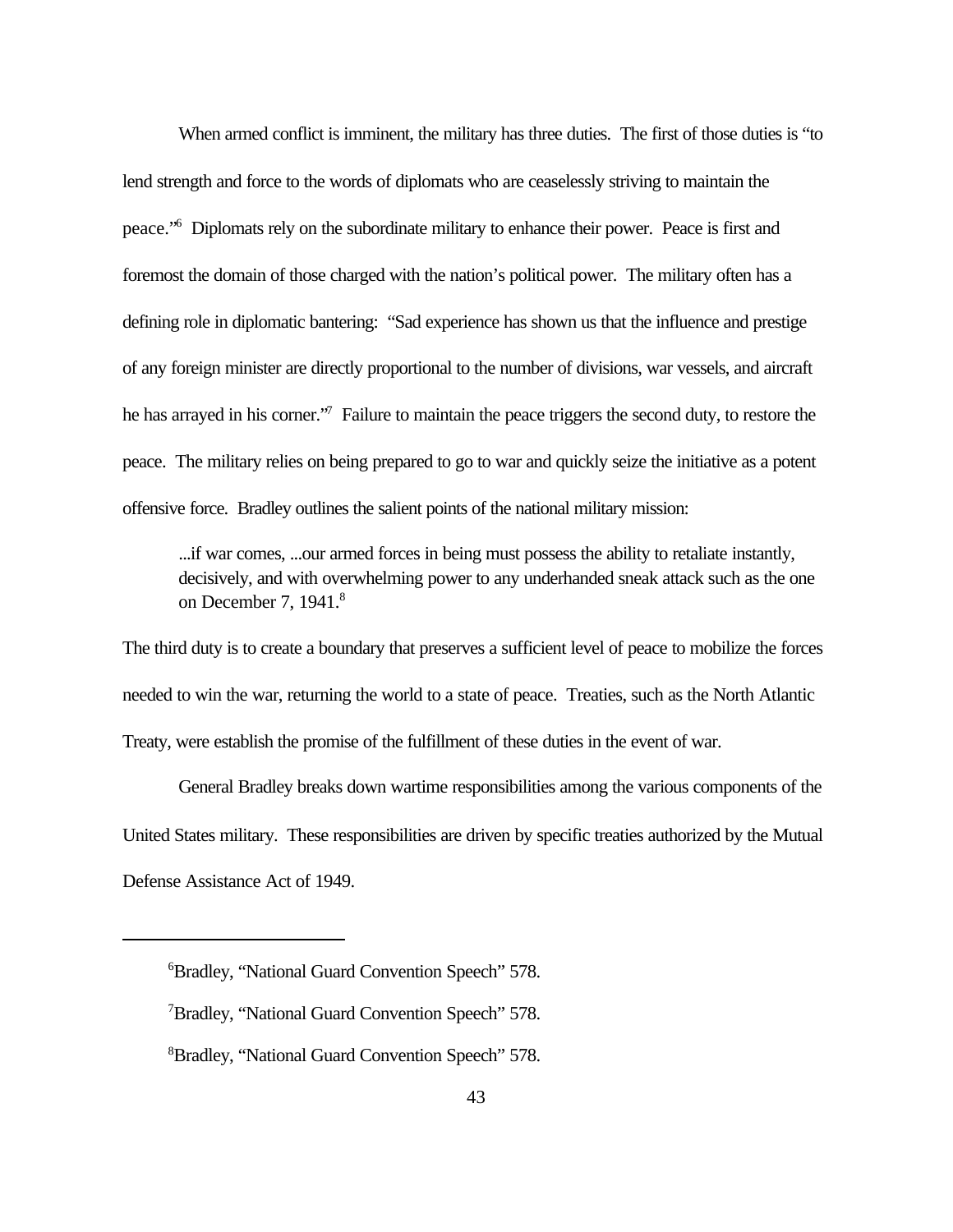If it becomes necessary to project our power overseas, the first troops to go over will of course be the regular armed forces then on active duty, but those immediately following will have to be obtained in large part, from the reserve components. It is up to you, you members of the National Guard, to prepare yourselves to be ready for action much more quickly than you have ever had to before.<sup>9</sup>

This action agenda makes it clear that the experiences of World War II have debunked the

old isolationist illusion and given the nation a more realistic understanding of the conflict of ideological policies. Having cited both the Defense Mutual Assistance Act of 1949 and articles from the North Atlantic Treaty, the Chairman sums up the new reality-driven policy:

You will readily note that by these several instruments we have obligated ourselves, not only to render assistance to the other signatory nations in case of attack, but also to render active assistance in the form of funds and the materials of war prior to the attack.<sup>10</sup>

In the future, if the signed treaties are to have meaning, the United States will not be able to sit and

watch the neighbor's house burn and not respond, but will have to render active assistance.

Citing historical precedent, Bradley notes mordantly that war is sometimes the path to peace. There are those nations that oppose war and those that engage in war as diplomacy by force. The General does not embrace war, but cautions against avoiding war at the expense of others as the United States clearly did between September 1939 and December 1941.

Paradoxically, Bradley notes that war has often been a final act of diplomacy. When all else failed nations have had to resort to the use of force. However, the world has lost the honorable code of war as a last resort which placed diplomacy ahead of armed aggression. Germany's

<sup>9</sup>Bradley, "National Guard Convention Speech" 579.

<sup>&</sup>lt;sup>10</sup>Bradley, "National Guard Convention Speech" 580.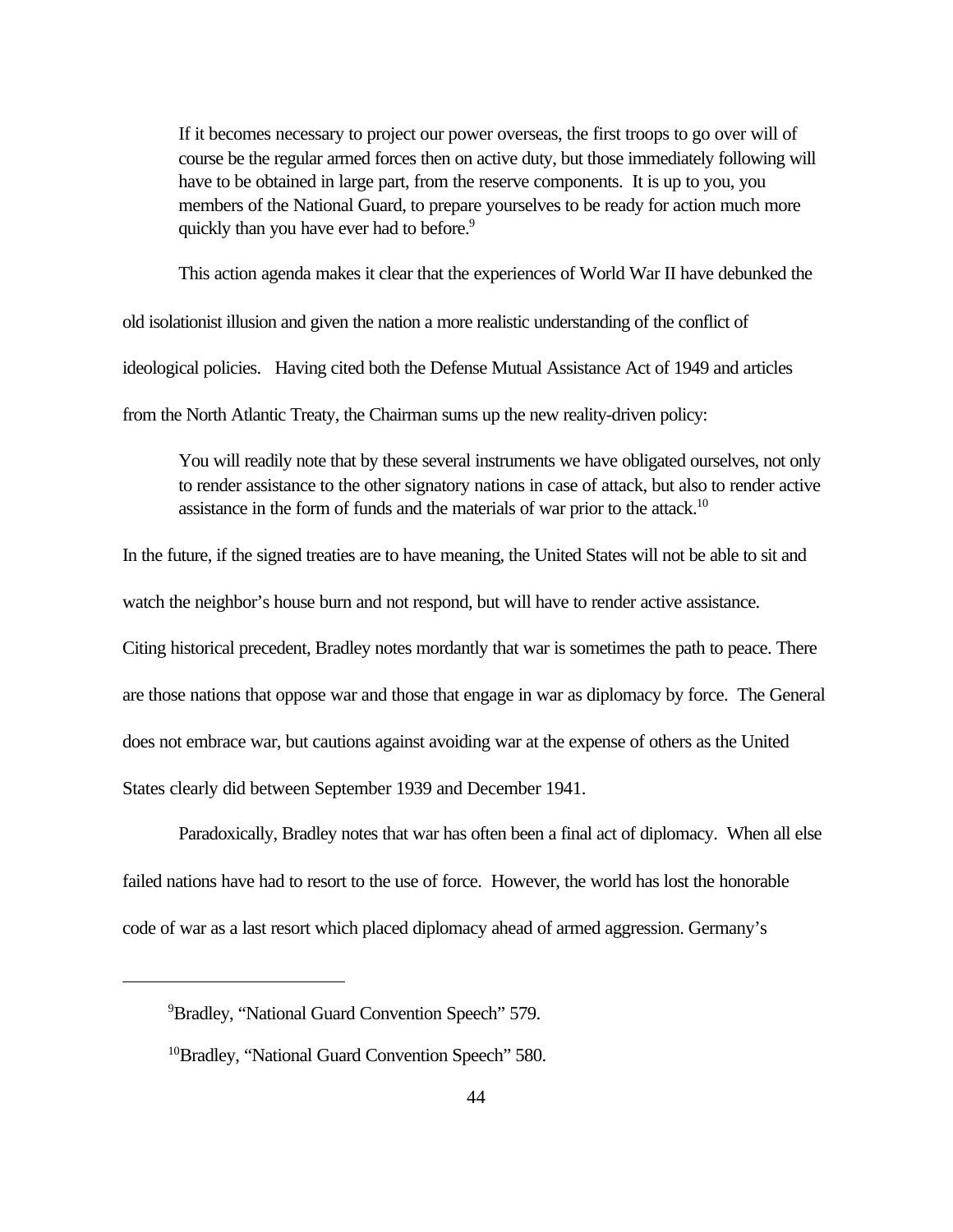blitzkrieg of Europe and Japan's attacks in the Pacific exemplify the recent rejection of peace as a national policy in dealings with other nations:

Sad experience here again has shown us that war, which used to be the ultimate expression of one nation's policy in disagreement with that of another, and as such maintained a certain dignity and respect for humanity, has now degenerated into a form of national gangsterism.<sup>11</sup>

When war becomes a first resort of national policy it is a sickness, a "cancer of aggression." Thus

war must be treated as a criminal act:

Just as the counter against organized crime has proved to be the unremitting, relentless pursuit made possible by the F.B.I., so must the counter to deliberate national crime be the certainty of being brought to justice.<sup>12</sup>

Those opposing this criminal intent must assume the duties of world policeman arresting the

battlefield advances of the international felon state. While the offended party is reluctant and has

sought to prevent the war, justice must be rendered through the defeat of the offender. If a risk of

war exists, added protection rests in alliances between and among nations to create a more ominous

force to attack; to do less is to tempt the criminal attacker to risk a war of conquest.

Bradley prepares the nation for containment of the Soviet Union and those who are

philosophically opposed to peaceful coexistence:

We may as well face it; a war of aggression is basically a conflict between two different ideals of national life. We feel those two dissimilar ideals or systems can exist side by side at peace. The expressed philosophy of the other ideology is that this is not possible and the destruction of all but its own system is mandatory.<sup>13</sup>

<sup>&</sup>lt;sup>11</sup>Bradley, "National Guard Convention Speech" 578.

<sup>&</sup>lt;sup>12</sup>Bradley, "National Guard Convention Speech" 578.

<sup>&</sup>lt;sup>13</sup>Bradley, "National Guard Convention Speech" 581.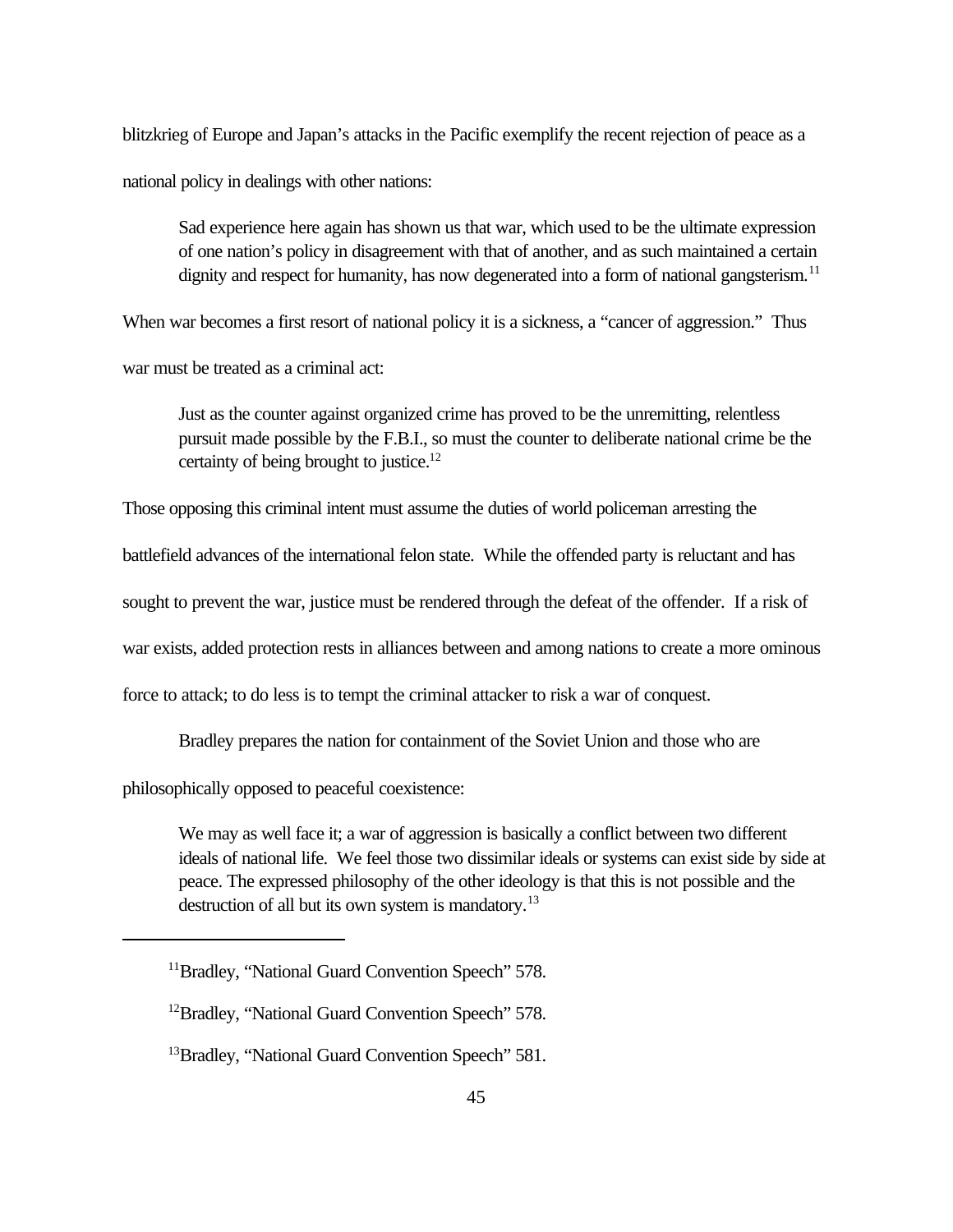#### National Guard Convention Speech: Conclusions

The God term of Peace and the Devil term of War throughout his presentation support a very formulaic discussion of military purpose. War must be avoided not through weakness or less than adequate resources but through planning, training, and collective defense. The approach emphasizes the bureaucratic nature of his position as subordinate to civilian authority, "I have been designated the U.S. Military Representative...".<sup>14</sup> Bradley's remarks concerning the responsibilities of the National Guard reflect the role of the messenger delivering the justification for current national policy. His power is that he is able to articulate the defense agenda of the administration he serves. Gone is the certitude of voice that marks the commander and to which others are subordinate. His authority to persuade is a delegated authority. He is the subaltern voice of the administration he serves. Thus, these grand terms are reduced to "method" and this perspective is one that characterizes the essentially bureaucratic role of the Chairman.

#### Rotary Club Speech: Content and Purpose

The second speech by Bradley I will analyze was presented before the Detroit Rotary Club at the Statler Hotel in Detroit, Michigan, on September 20, 1950. Bradley speaks about the Korean War (July 1950 - March 1953) that started just one month prior to this address. The Korean War marked the first test of the ability of the United Nations to apply a military force drawn from its member nations. Bradley's speech is given after the United Nations has condemned the attacks by North Korea and for the first time in history deployed an international contingent of

<sup>&</sup>lt;sup>14</sup>Bradley, "National Guard Convention Speech" 582.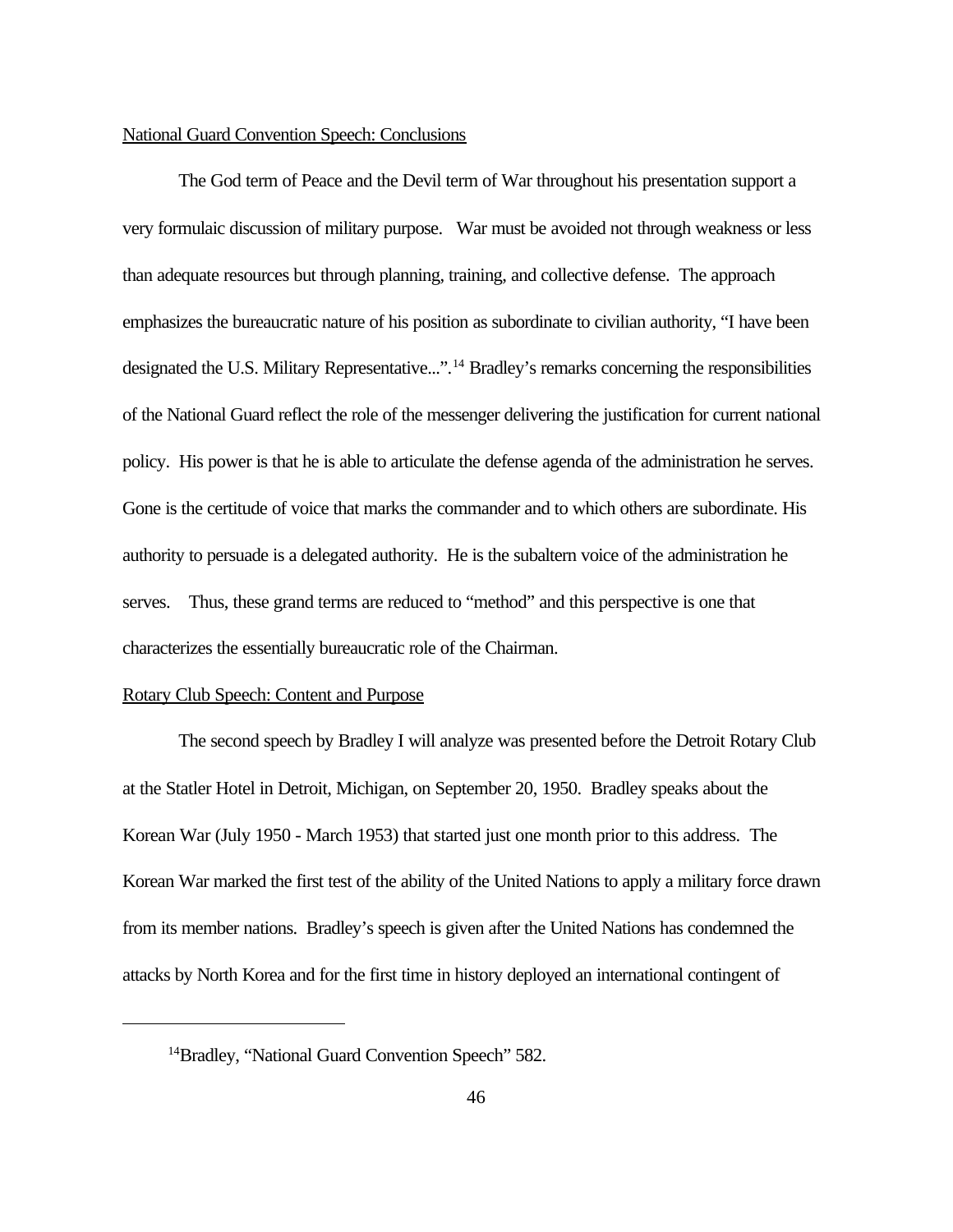forces under United Nations control. On another continent the Cold War tensions of Europe divert American resources and effort in defense of the North Atlantic Alliance.

The Chairman's tone is that of the bureaucratic cheerleader who has risen to excite the crowd's support for President Truman's national security policy. The United States has a new ally in the United Nations that has emerged on the side of freedom and against the aggression of communism. He exhorts the crowd to support the war. His God and Devil terms are the familiar litany of the Cold War: liberty versus slavery, good versus evil, sacrifice versus surrender. Rotary Club Speech: God Terms and Devil Terms Agon and Clusters

Freedom like peace is parsed through a dialectical tension of myth versus reality. Americans want their freedom without effort or external interference. The absence of war has a soporific affect on the American people who resist abandonment of their isolationist roots:

The people of the free world - - and especially we Americans - - had become victims of our own catch phrase 'cold war' with its illusion that communism is merely an opposing ideology. We now recognize that communism is backed by military force which will be used whenever and wherever it is to their advantage.<sup>15</sup>

In the intervening years since the end of World War II, the United States has entered into an active role in the world. That activity has been limited to positive support of peace, which is sought by free nations. The political, economic and even spiritual support provided by free nations he touts as "worthy causes." He laments the current conflict as evidence that there is a mythical dimension to

<sup>&</sup>lt;sup>15</sup>Omar Bradley, "Detroit Rotary Club Speech" The Collected Writings of General Omar N. Bradley, Vol 1. (n.p.) 88.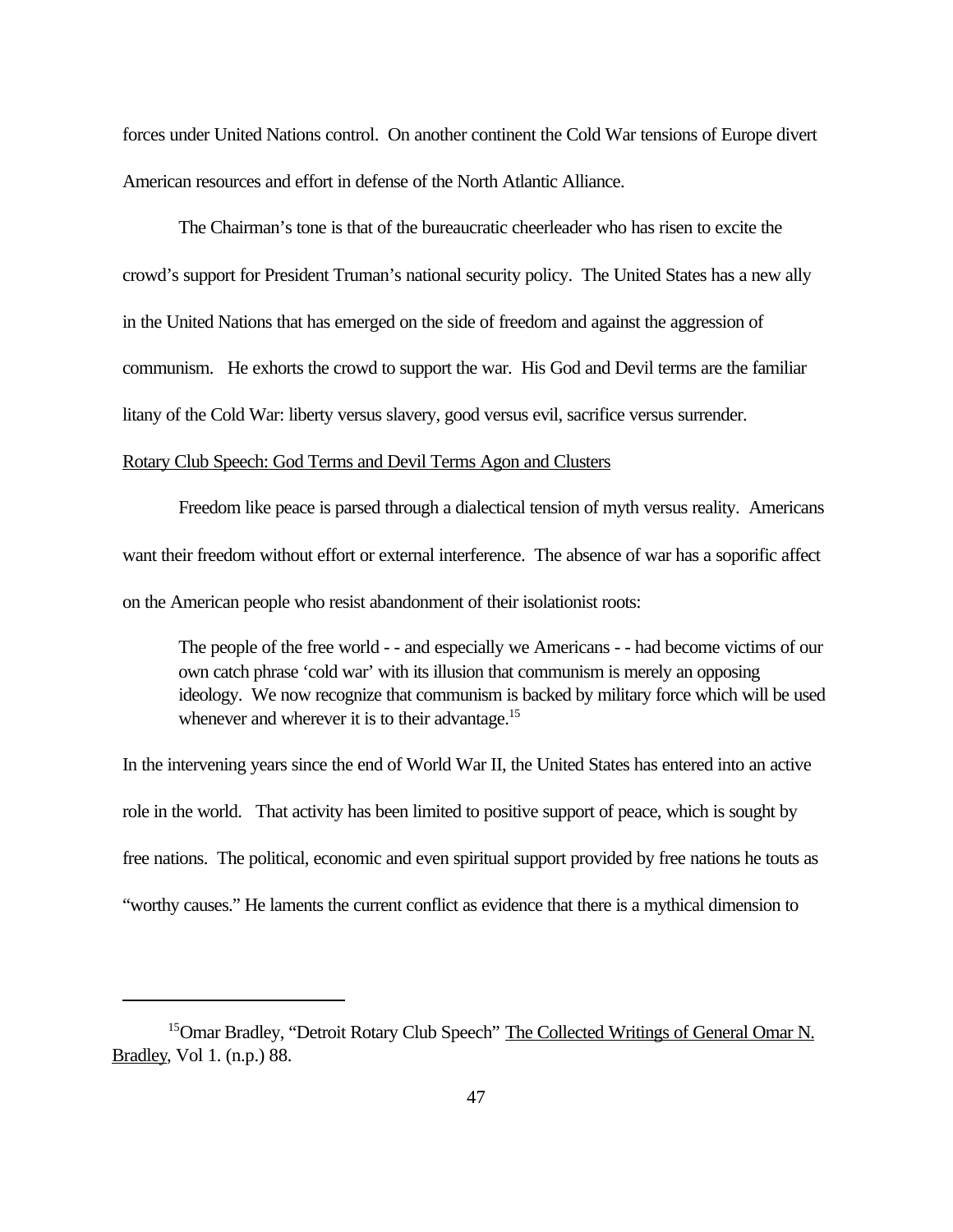worthy causes: "Evidently those efforts alone have not been sufficient to win a permanent peace."<sup>16</sup> The United States has mythically socialized its citizens to view peace as "normal." Confronting the illusionary state of Americans and others of the free world, he states: "It is hard to shake off a lifetime of belief, but now it appears that our 'normal' way of life, for many years to come, may be tension and sacrifice."<sup>17</sup> Debunking the myth of isolation and foregrounding the existence of aggressive nations strongly legitimizes United Nations and American involvement in Korea. By debunking the myth, he can exhort the nation to accept the demands of reality.

President Truman wanted the United Nations to offer the world an organization that course respond to aggression and restore peace. Bradley relays the message that the United States and all who espouse freedom have sought and found their advocate:

Against a tyranny which understands only force, the United Nations has no recourse but to resort to the use of arms. The fact that free nations were able to meet aggression with armed resistence has established the United Nations as a world power - - a power for freedom, potentially stronger than any single nation, with a single dedication to the higher principles of humanity.<sup>18</sup>

While the enemy makes war, the United States and the United Nations defend others.

Armed forces of the United Nations are now engaged in their first hard-fought battles for the enforcement of peace....There was hope and there is still hope, that if free men resist strongly the first open and overt armed aggression, perhaps we may have successfully stopped a whole planned series of aggressive acts.<sup>19</sup>

<sup>&</sup>lt;sup>16</sup>Bradley, "Detroit Rotary Club Speech" 88.

<sup>&</sup>lt;sup>17</sup>Bradley, "Detroit Rotary Club Speech" 89.

<sup>&</sup>lt;sup>18</sup>Bradley, "Detroit Rotary Club Speech" 87.

<sup>&</sup>lt;sup>19</sup>Bradley, "Detroit Rotary Club Speech" 88.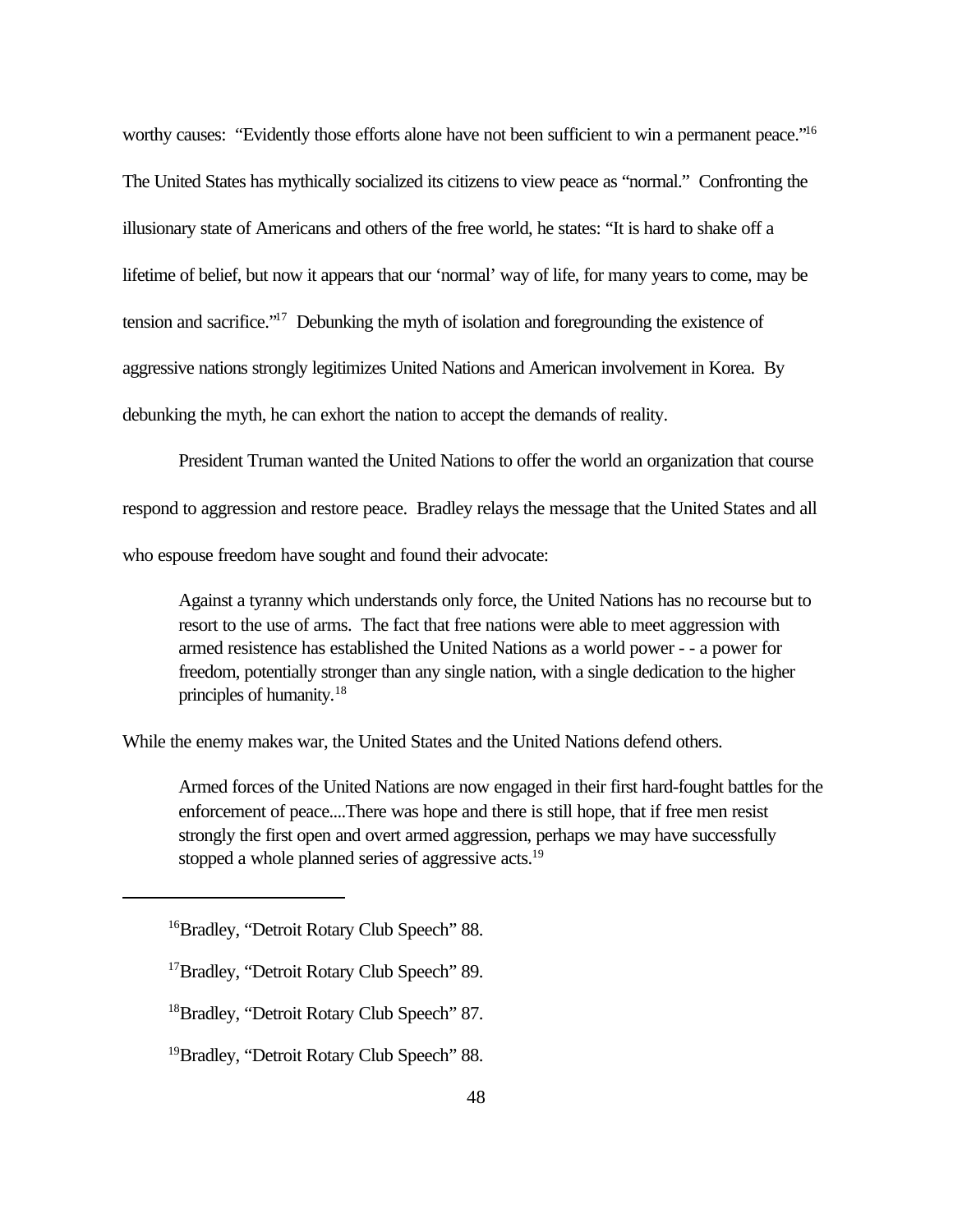The reality of the current conflict is that the free nations of the world, represented by the United Nations, did not chose to enter into conflict. The decision was motivated by ideals of justice and freedom:

Resisting aggression in Korea is not an isolated and unrelated action. It is the culmination of a series of actions that brings to the side of free men the tremendous force of accumulated decision<sup>20</sup>

For Bradley, reality is that armed force was not the original decision of free world leaders. They had formed a policy that was resistant to aggression. The real reason the world has been reduced to the state of war in Korea rests with the communist ideology not the free nations.

This resolution to stand and fight is not a departure from the free world's policy of no aggression, no provocation for aggression, and no preventive war. The resolution to stand and fight simply says; we believe that communists and free peoples can live in the world without war, but if communists insist that only one or the other can survive, then we are determined that, with God's help, it shall be the free people. $21$ 

What American with a historical perspective could miss the ancestral voice of Patrick Henry, "Give me liberty or give me death"? In this two-valued perspective, liberty and death are the only options presented with liberty as the only American option.

Sacrifice is a cost of freedom. All great struggles demand sacrifice of their participants and sacrifice is a powerful force for identification. Then, Bradley tells of the President's initiatives to provide the needed resources. The numbers are staggering, millions in manpower and billions in dollars, yet he assures the audience that the President has "outlined the economic and financial

<sup>20</sup>Bradley, "Detroit Rotary Club Speech" 88.

<sup>21</sup>Bradley, "Detroit Rotary Club Speech" 91.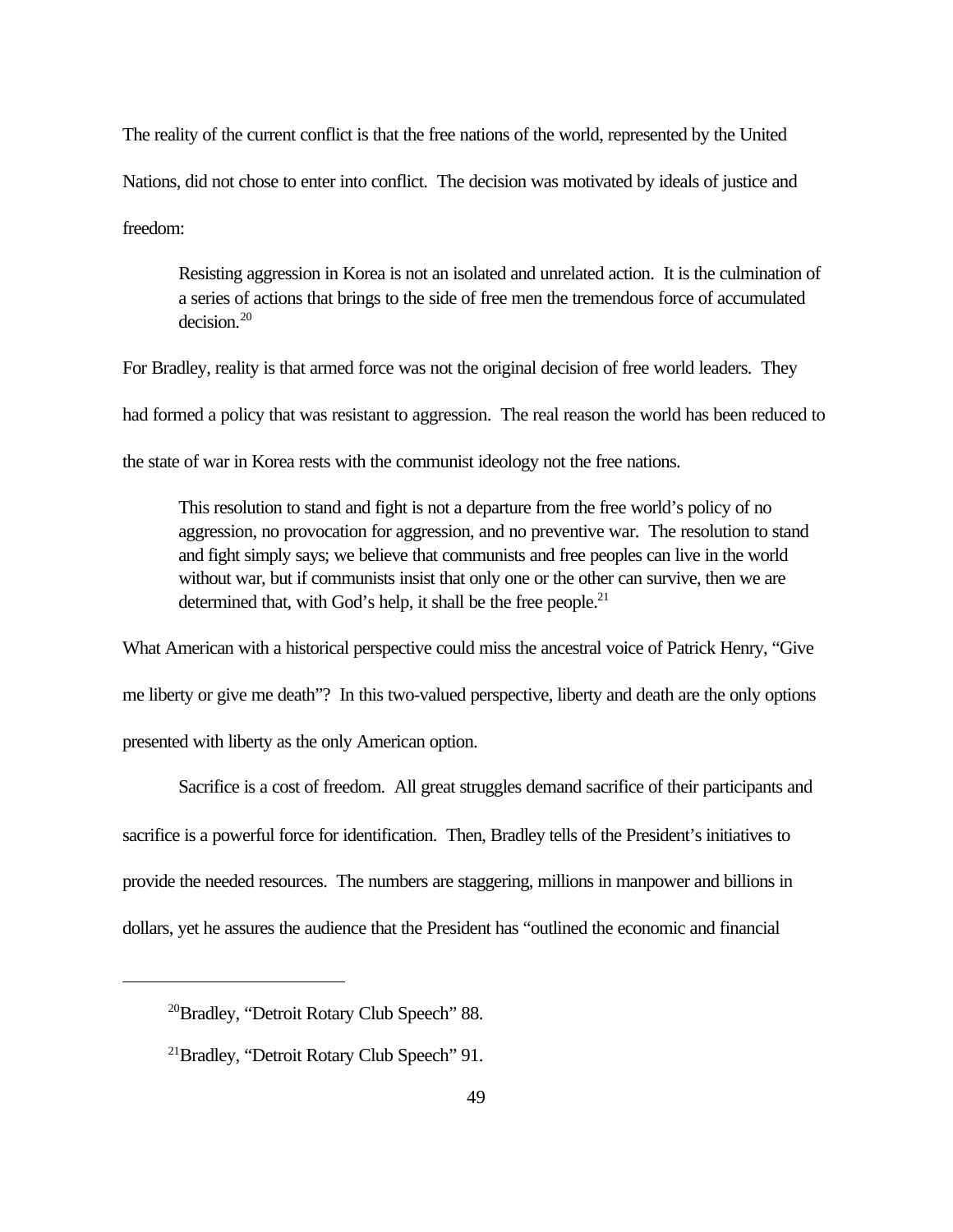controls"<sup>22</sup> necessary to support the United Nations. The expenses to date have been justified and have produced proven results. The reality is that the communists overwhelmed South Korean forces and the piecemeal forces had to be sent quickly to help their defense. He claims it to be the first "successful piecemeal commitment of armed forces"<sup>23</sup> against an attacking enemy in history.

The dividends are real:

From a military viewpoint we have seen the accomplishment of a miracle in Korea. Because Americans exercised the strong and vigorous leadership which the free world looked for, the armed forces of the united Nations were able to hold 1250 square miles of beachhead, turn the tide of battle, and take the offensive. <sup>24</sup>

He is quick to point out to the audience that the United States has not in the past nor does it want in

the future to repeat the piecemeal commitment of forces against an opposing force. Unfortunately

we still had not learned the full lessons of World War II. He brings this point home specifically

about Korean and any communist aggression:

The heroic fighting against tremendous odds has pointed up the great lesson of 1950 - - a lesson we might have drawn from the accumulation of events since 1945 that when and if we mobilize and apply greater military force than the communists, we win. If we don't, we  $\log e^{25}$ 

The lessons of Clausewitz on the importance of mass had been validated in World War II. Simply

put, the superior force tends to win battles and win them decisively.

<sup>22</sup>Bradley, "Detroit Rotary Club Speech" 89.

<sup>&</sup>lt;sup>23</sup>Bradley, "Detroit Rotary Club Speech" 89.

<sup>24</sup>Bradley, "Detroit Rotary Club Speech" 89.

<sup>25</sup>Bradley, "Detroit Rotary Club Speech" 90.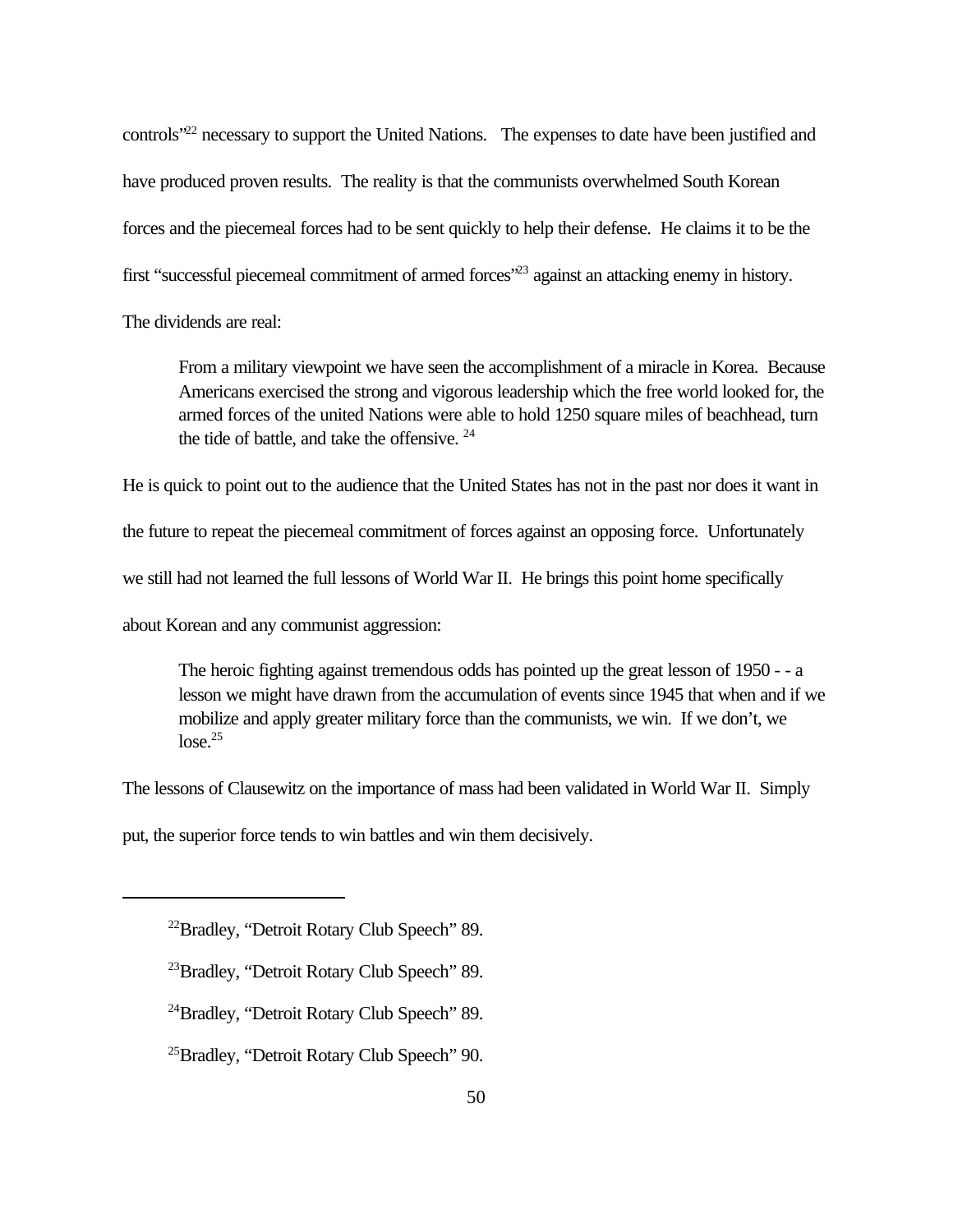Chairman Bradley underscores the value of freedom in remarks about our free press covering his speech. He draws a distinction between the flow of information in free nations versus those who were not: "The rest of the story is by now familiar to all of the free world, thanks to the complete and courageous reporting of the military battles by the members of the press.<sup>"26</sup> The press has more than a vital role in reporting the great contest; it has a vital stake in the triumph of freedom. This same theme will arise later in a speech by General Colin Powell. The remark also challenges the larger audience to become and remain informed concerning this and other military operations through the press. His remarks downplay the traditional adversary relationship between the press and the military.

The final reality that Bradley shares with the audience is that Korea is not an isolated manifestation of communist aggression. It is synecdochical, a local expression of a global conflict. Though war has not broken out in Europe, forward deployed forces of the United States and other North Atlantic Treaty signatories along with other nations of the world have been alerted to the significance represented by Korea:

The 12 nations of the North Atlantic Treaty Organization have drawn from the lesson of Korea the urgency for vigorous preparation. There will be no excuse if we do not cease our complacent plodding to accomplish more quickly a spirited preparedness.<sup>27</sup>

He calls upon the audience to share the larger responsibilities of the nation. The challenge is to look beyond Korea to an expanded world view that post dates the isolationism of pre-World War II

<sup>26</sup>Bradley, "Detroit Rotary Club Speech" 90.

<sup>&</sup>lt;sup>27</sup>Bradley, "Detroit Rotary Club Speech" 90.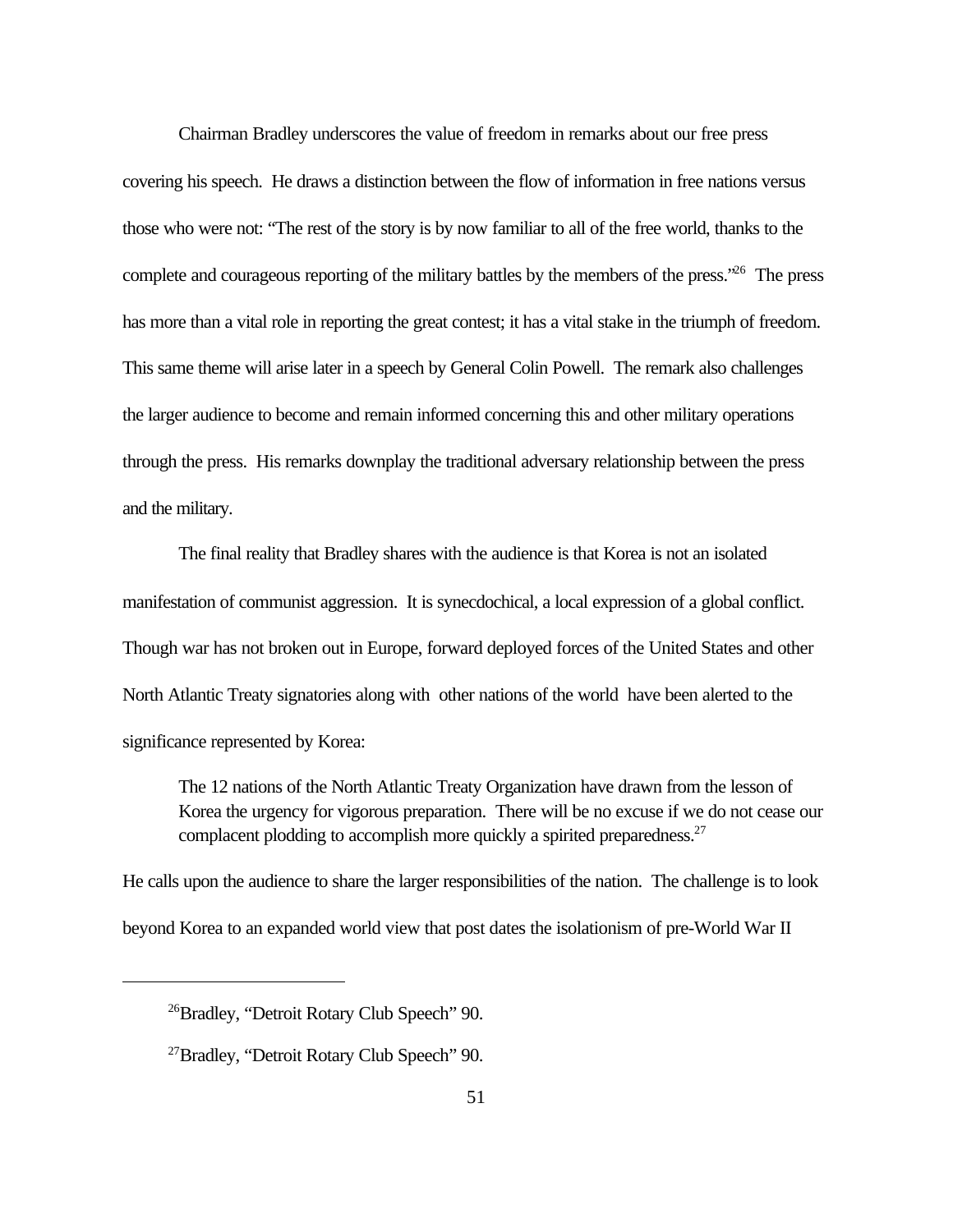politics. The United States has assumed the role of world leader and must assume the responsibilities the role demands. In the drama of assuming responsibility he turns to a metaphor to make his point and to further exhort the audience to support the national security agenda of the President: "The sleeping giant of free world strength has been aroused and has shaken off the wishful dream, to face the reality that we must be prepared.<sup>"28</sup>

Responsibility cannot be met by appeasement. Communism no longer lives under the mask of illusion. Gone is the myth of communist ambitions as it "went one step further than it had ever gone before"<sup>29</sup> by initiating its attacks in Korea:

In the battle of Korea - - where our soldiers stood, fought, and retreated to stand and fight again - - communism has shed even its pretense of peaceful intention, and stood fully revealed as a tyrannical military power bent on the destruction of free nations.<sup>30</sup>

The communists' dependence "on military force cannot be ignored."<sup>31</sup> The events of Korea have "sounded the full alarm" as to the calculating nature of communism and those that resort to its methods. The awaking to reality has left us with a burden, the duty to preserve freedom. It is a burden that requires constant decision and necessary action. The time for talk and wishful thinking has passed and the burden must be accepted. The metaphor of sacrifice seems to capture his intended message "take up your cross and follow me." Thus, the General invites his audience to

<sup>28</sup>Bradley, "Detroit Rotary Club Speech" 88.

<sup>&</sup>lt;sup>29</sup>Bradley, "Detroit Rotary Club Speech" 87.

<sup>&</sup>lt;sup>30</sup>Bradley, "Detroit Rotary Club Speech" 87.

<sup>&</sup>lt;sup>31</sup>Bradley, "Detroit Rotary Club Speech" 88.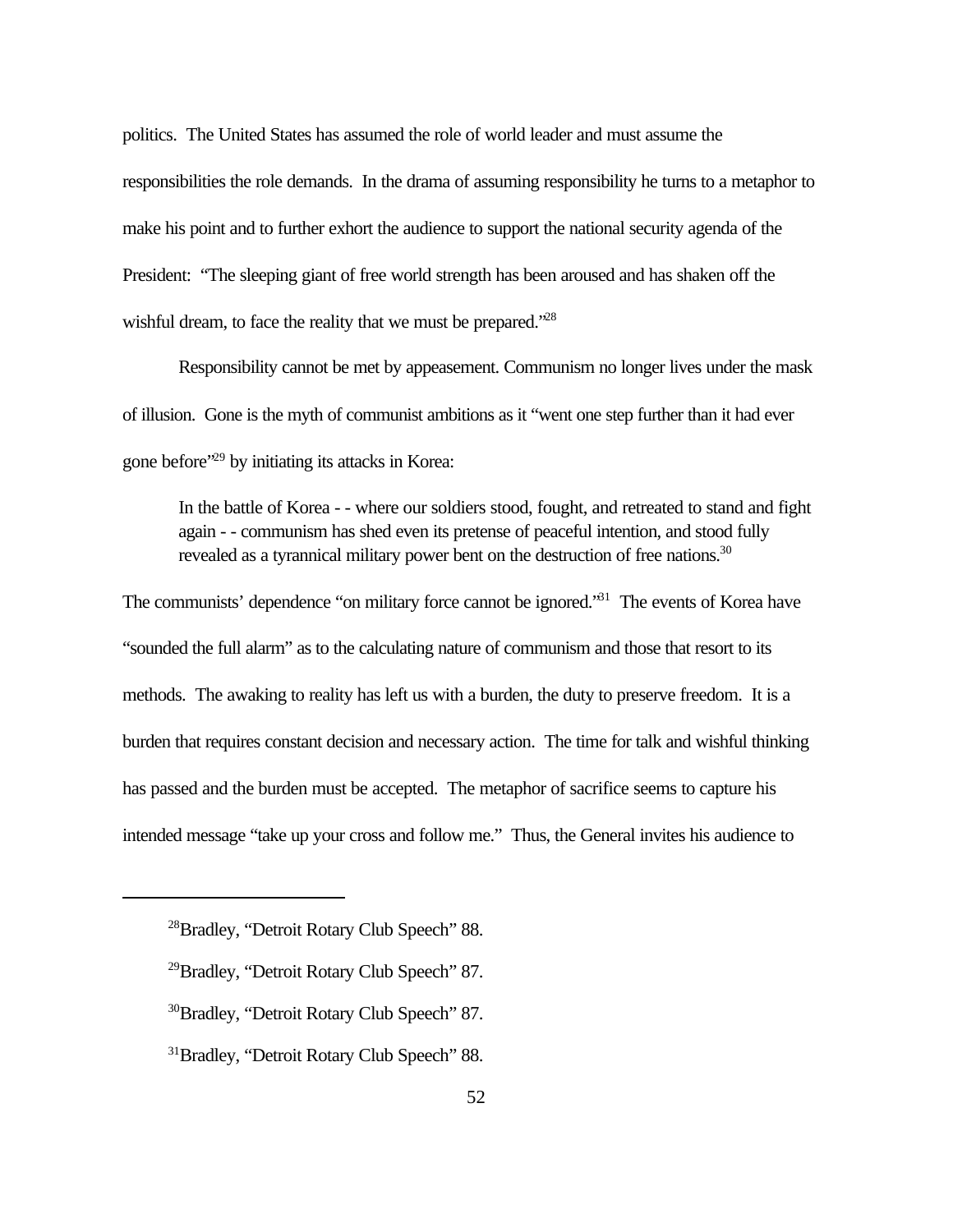accept the burdens of a global struggle that stretches from the Brandenburg Gate to the Korean front. Those making national security policy have already acted on requirements to assure the nation's security needs are met. What is needed is an equal commitment to service by ordinary American citizens at home.

### Rotary Club Speech: Conclusions

General Bradley functions as spokesman for the decisions of others. Much like the cheerleader who represents the team and shares the field, his messages are customized versions of team objectives. His speech contrasts the variety of illusory hopes with the reality of sacrifice and struggles. He presents a manichean world of good and evil, freedom and slavery, light and dark. His message is a transcendent one, almost a secular religion.

## Chapter Summary

General Bradley has split his God terms dialectically between myth and reality in each of the two speeches. This rhetorical distinction allows him to express the national goal as an acceptable shift from an isolationist world view to the internationalist view held by the administration he serves. He invites his audience to join in a global moral struggle. Both audiences are called upon to accept the change to an internationally focused national security policy. For the National Guard that acceptance is expressed in changes to training and planning for new wartime roles. Changes are expressed in the mundane bureaucratic language of a messenger on a mission. The Detroit Rotary Club audience is asked to shoulder the burdens of added financial costs, staying informed through the press and serving abroad if called to do so. The Devil terms of war and communism are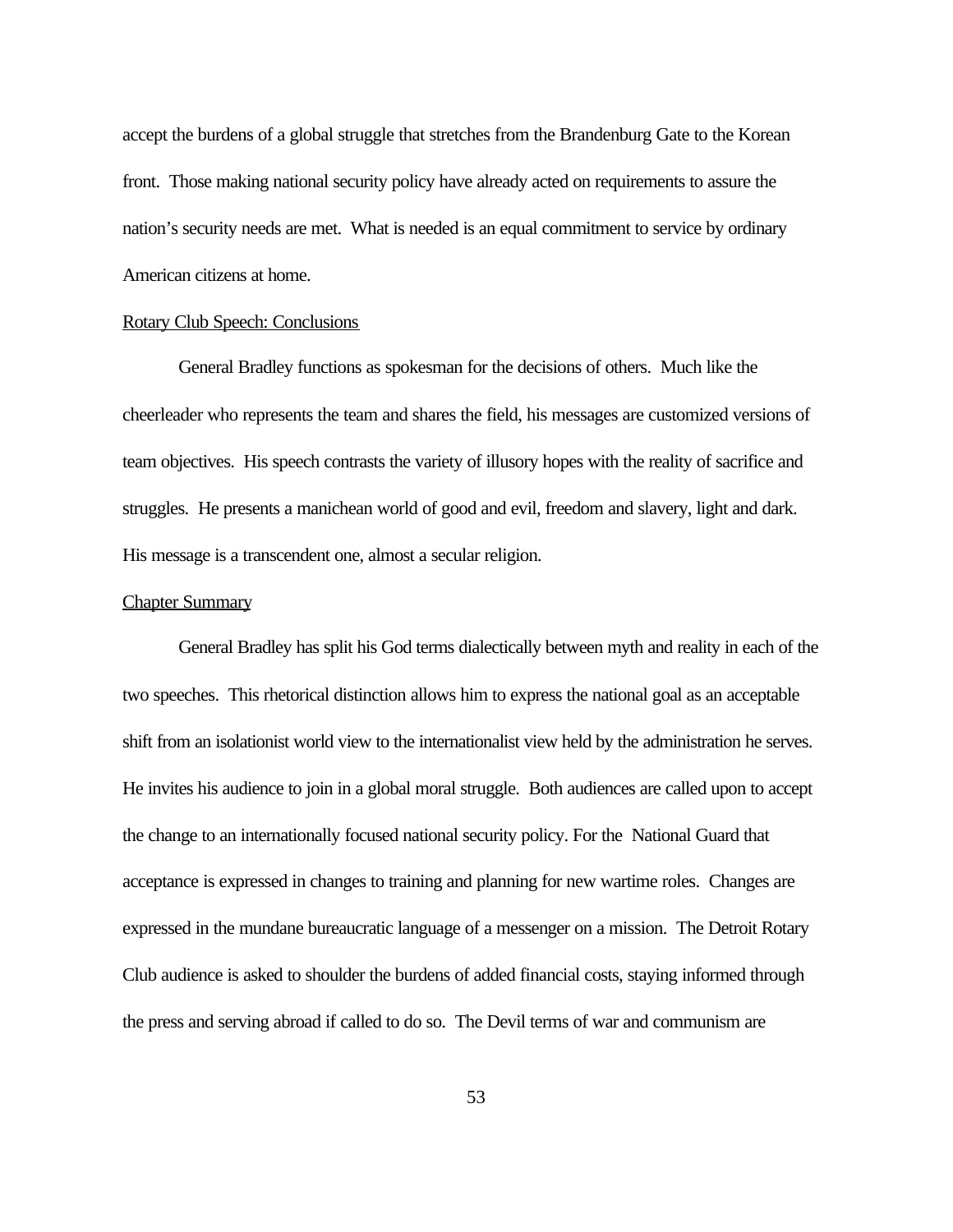synonymous in the sense that each demands the aggressive use of military force. The God terms of freedom, service, and sacrifice become the watchwords of the doctrine of communist containment.

The Chairman is obviously constrained to speak to the policies of President Truman which specifically are in support of the United Nations and an international policy of involvement rather than isolationism. Rhetorically he is a baseline figure upon which to judge whether other chairmen will speak in a bureaucratic statement of facts or if they will be able to more fully develop their own rhetorical style. Thus far in the study the less powerful speaker does not have a voice independent of those to whom he is subordinated. Bradley is entrenched in what Burke would label a tragedy because there are no mitigating terms to soften the conflict between the polar extremes of freedom versus communism. General Earle Wheeler is the next speaker whose discourse will allow a comparison of the rhetoric between two speakers who have each addressed audiences during open conflict with a communist opponent.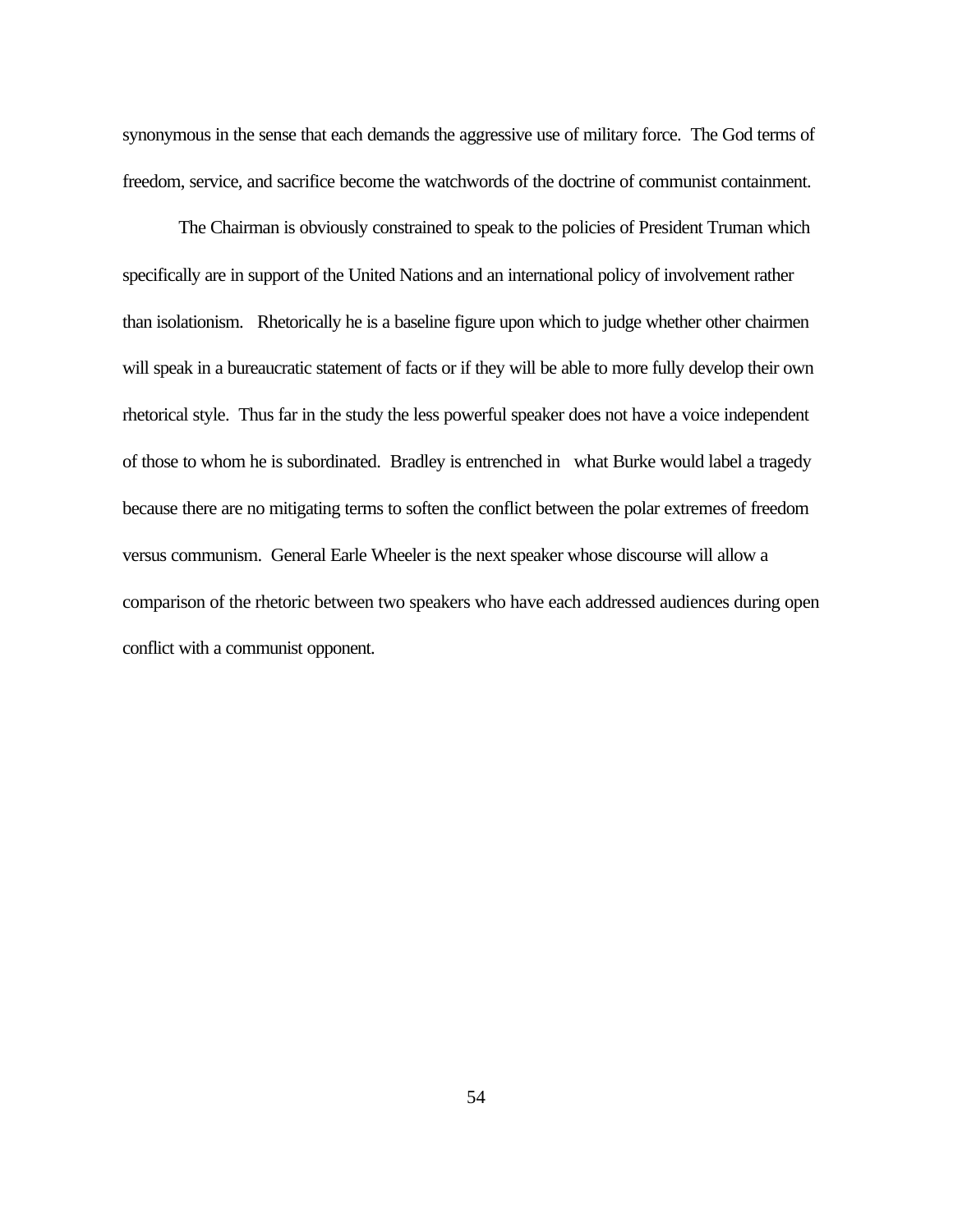#### CHAPTER 4

## CLUSTER ANALYSIS: GENERAL EARLE G. WHEELER SPEECHES

# **Overview**

The decade of the 1960s was a volatile one in the history of the Joint Chiefs of Staff. The original legislative intent when creating the Chairman position was to rotate the position among the three major services. During the decade of the 1950s four Chairs followed the sequential pattern of rotation, Army, Navy, Air Force back to Army. The 1960s, however, was the sole domain of Army generals as three different Army generals successively occupied the position as Chair. During the 1950s the Joint Chiefs of Staff Chairman had a modest role as spokesperson in the legitimation of the American foreign policy. In the 1960s, however, consensus over American military policy was fragmented. This uncertainty is reflected in the Chairman's rhetoric and it ultimately affected the nature and purpose of the office itself.

## Joint Chiefs of Staff Speech: Content and Purpose

No generation has been without dissenters but the mid 1960s and early 1970s clearly were unique for the sheer volume of protest. The Civil Rights movement of the 1950s had pioneered the protest march and popularized mass demonstration. These demonstrations created the model for the anti-war and anti-draft protests of the 1960s. On campus after campus, Reserve Officer Training Corps (ROTC) programs were expelled, American flags burned, and protests against the war spilled over into local issues. Even for loyalists, the military behavior was troubling. President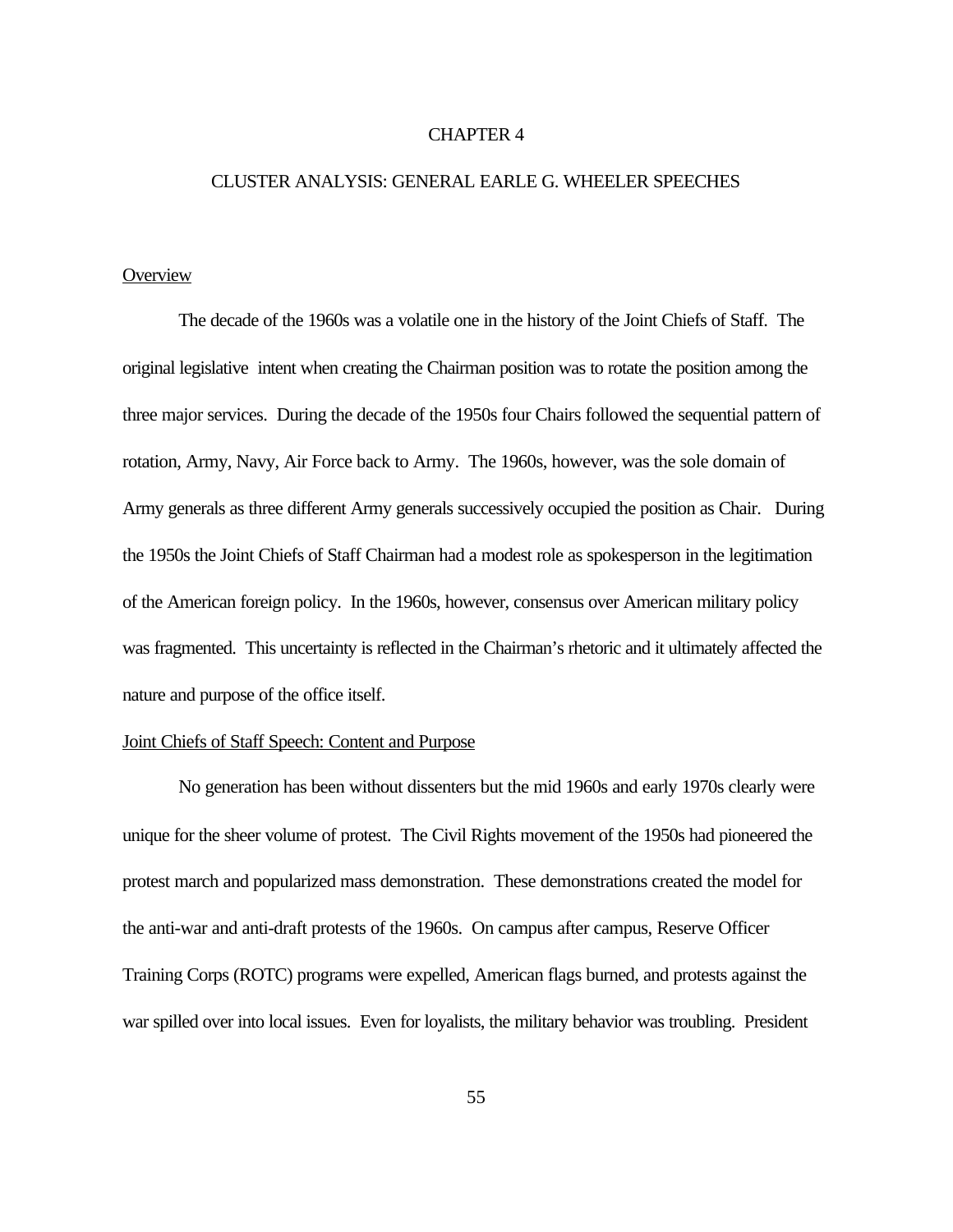Eisenhower had federalized National Guard forces to ensure safe passage for black students seeking admission to Central High in Little Rock, Arkansas in 1957. A similar challenge to American civil rights was played out in June of 1963 on the campus of the University of Alabama. Governor George Wallace defiantly blocked entry of two black students after which President Kennedy federalized National Guard forces to allow Vivian Malone and James Hood to enter and enroll at the University of Alabama at Tuscaloosa. These incidents, though seemingly resolved on the side of justice, set a troubling and divisive precedent. The military exercise of a domestic police function troubled both conservative and liberal Americans.

The executive branch treated the military as an irresponsible stepchild. President John F. Kennedy and his Secretary of Defense, Robert McNamara, sent a clear message of their lack of confidence in the military establishment when they limited access of the Joint Chiefs of Staff to high level discussions of national security in favor of appointing Retired Army General Maxwell D. Taylor as a special military advisor to the President. Chairman of the Joint Chiefs of Staff Army General Lyman Lemnitzer (October 1, 1960 to September 30, 1962) became the first single term chairman in the history of the position. General Maxwell Taylor replaced General Lemnitzer on October 1, 1962, to become Chairman of the Joint Chiefs of Staff upon his recall to active duty. He served a single term as Chairman and then assumed the post of Ambassador to South Vietnam on July 2, 1964 and oversaw the buildup of American forces in that country.

General Earle Wheeler became Chairman of the Joint Chiefs of Staff just six months prior to giving this speech in July 1964. The Secretary of Defense, Robert S. McNamara, had been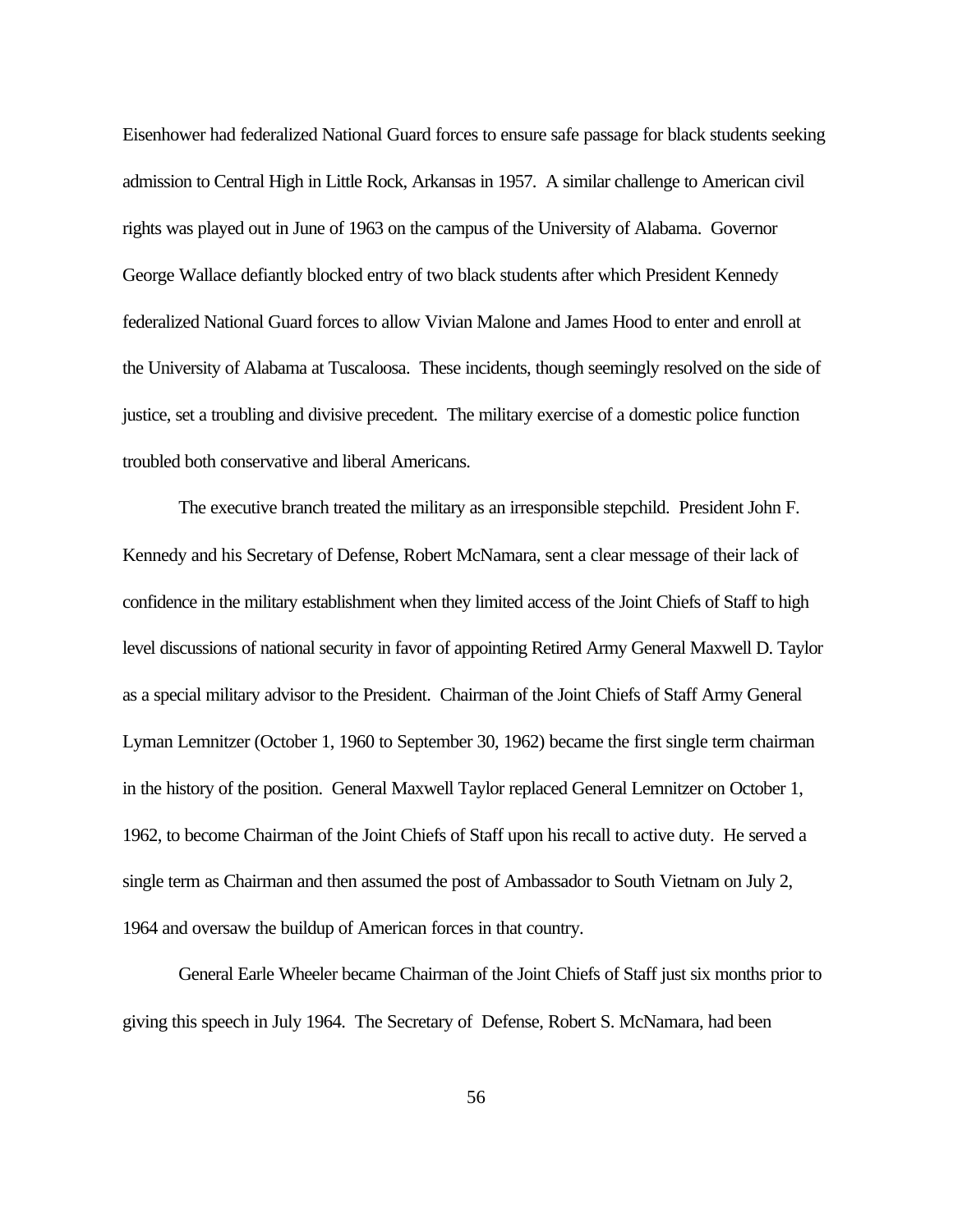influential in streamlining the Department of Defense since his appointment. Though only the Chairman for approximately six months, General Wheeler focused his remarks on his role as Chairman of the Joint Chiefs of Staff, a general understanding of the functions of the office and upon Secretary McNamara's reform initiatives within the Department of Defense, which he characterized as an effort to improve the quality of military advice on matters of national security.

General Wheeler made this address to the Princeton Club of Washington, D.C. in January 1965. The club is open to all alumni of Princeton University and Princeton parents and had been in existence eighty-nine years in 1965. This audience no doubt had members who held high-level government positions within the Department of State, the Central Intelligence Agency and Wall Street. As Ivy League Alums, many in the audience were among the established power elite.

His purpose is to offer a benevolent tutorial to an audience he recognizes as generally well informed. The tutorial centers on the evolutionary nature of both the Joint Chiefs of Staff and the office of Secretary of Defense. He specifically reflects on recent changes initiated by the Secretary of Defense, Robert S. McNamara, who sought to bring the scientific model of inquiry and efficiency to national security plans and decisions.

### Joint Chiefs of Staff Speech: God Terms and Devil Terms Agon and Clusters

Throughout the speech, Wheeler's God term is "relationship" which represents the presence of community defined by cluster terms subordinate, formal and duties or roles. The Devil term is its nemesis, "private ambition"and attaches to terms such as violation, disunity and destruction. The weight of the presentation centers on the audience coming to an understanding of the sense of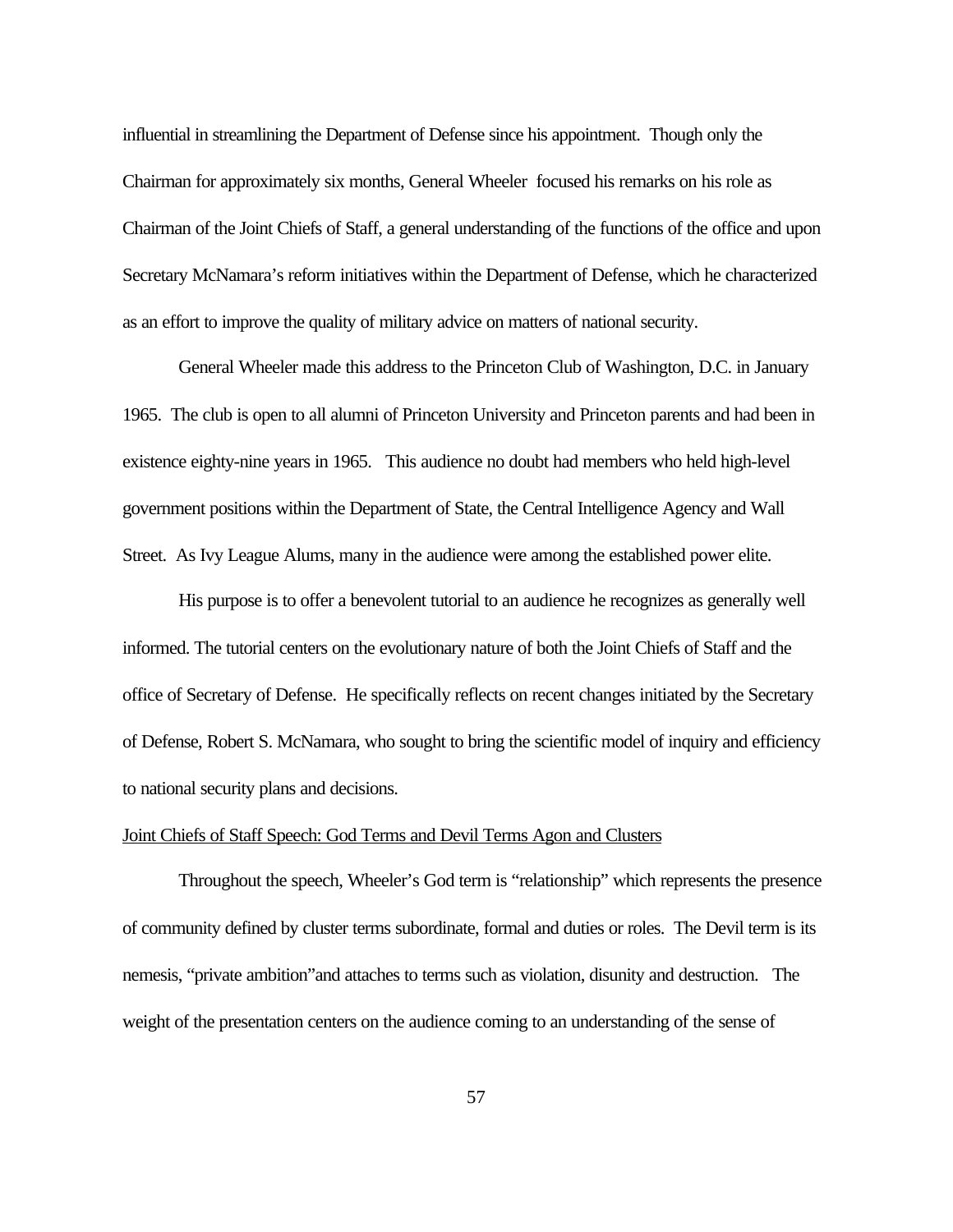community born of the complex relationship military leaders share with other American institutions and their role as protector and servant of the American people.

Wheeler begins his discussion of the military leader's relationship in government affairs with constitutional foundation of the nation by asserting that of civilian control over the military remains unchanged (the community is intact). The fact that he must state it publically is an index of the uncertainty and suspicion of the times:

As you know, the military-political relationship in our nation is established by the Constitution, amplified by law and deeply rooted in custom, and is based on the principle of military subordination to political objective and to civil control.<sup>1</sup>

The primary reason for the relationship is to ensure national security needs are met and the

key military players are the Joint Chiefs:

The point at which the political-military relationships come into focus is in national security affairs. From the military side, the final responsibility in such relationships rests upon the senior professional in each military service and upon the Chairman of the Joint Chiefs of Staff<sup>2</sup>

The varied constituencies have separate and distinct relationships with the Chairman and the

Joint Chiefs. The relationships with the President and Congress are the most formal while the

relationship with the Secretary of Defense is the most flexibly defined. Wheeler clearly illustrates the

flexibility of the Secretary to define relationships in the following observation that refers to the

changes McNamara made within the Department of Defense:

<sup>&</sup>lt;sup>1</sup>Earle G. Wheeler, "The Joint Chiefs of Staff Speech," Addresses by Earle G. Wheeler, Vol II. (Washington, D.C.: n.p.) 7.

<sup>2</sup>Wheeler, "The Joint Chiefs of Staff Speech" 8.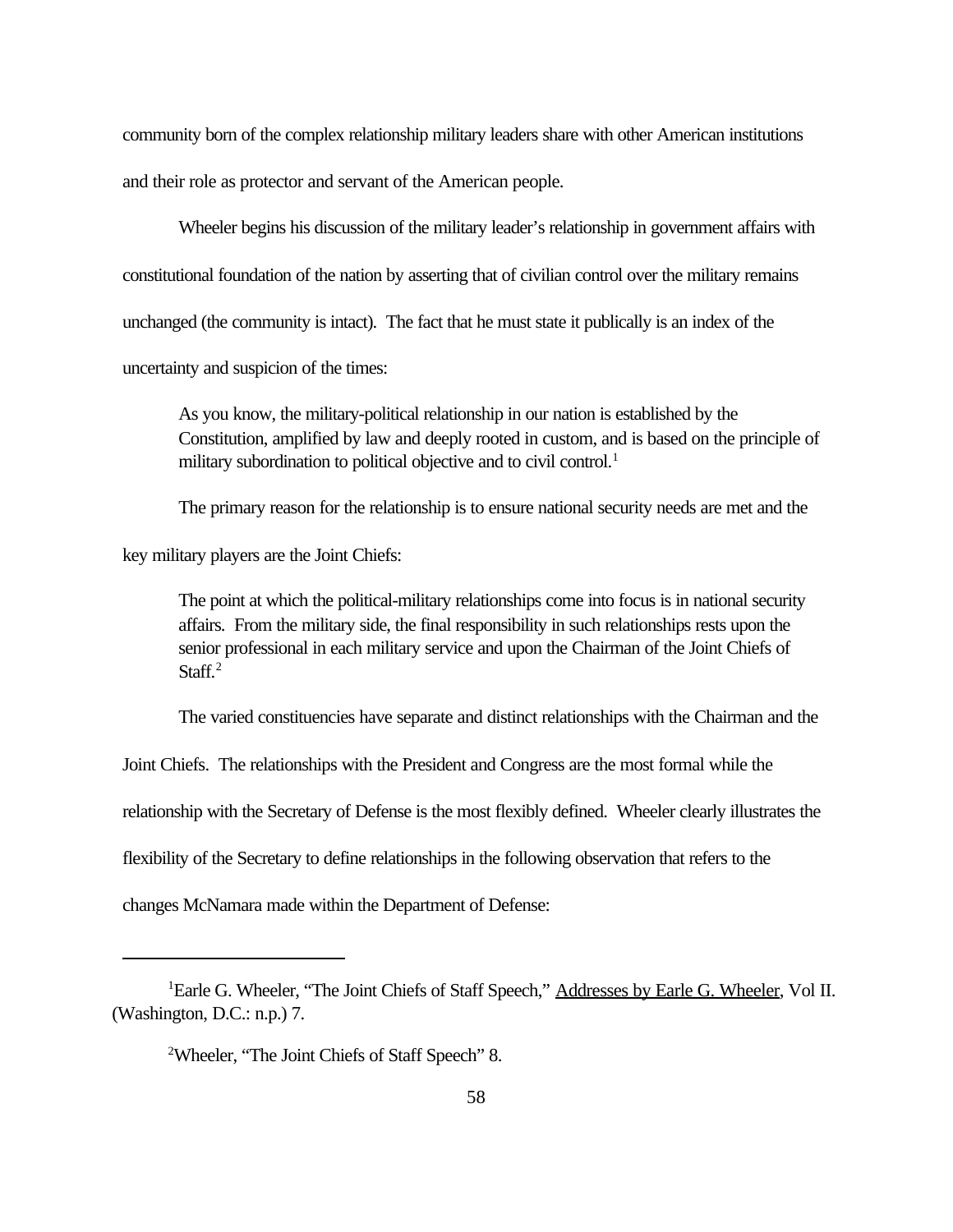I believe the changes could fairly be said to involve three things. First, the Secretary - - and this certainly was his prerogative - - took full command of the enterprise. He was and is the Boss. Second, he insisted on sound, orderly thinking. He wanted decisions to be based on good reasons, and he wanted an orderly organization within the Department and in the field. Third, the tempo of the development of national security objectives and the military structure to support them was stepped up significantly.<sup>3</sup>

General Wheeler leaves no doubt that Secretary McNamara is at the top of the hierarchy and possesses ultimate power to define the role of the Joint Chiefs. And his point calls attention to the fact that the next Secretary of Defense will have the same prerogative to define relationships, and that this is a formal institutional arrangement, not a whim of the administration or the present occupant of the office.

The General centers audience attention on the more formal structure that surrounds the President. The President holds the ultimate decision-making authority on issues of national security. Thus, advice flows upward to the Chief Executive from the Joint Chiefs at the President's request. Communication is initiated through a formal military request from the subordinate or by means of a direct summons from the President. Access is formally restricted by the President or his staff whose advice may flow through the intercessory action of the Secretary of Defense or the appropriate Service Secretary to the President. Thus, messages from the Chiefs are delivered indirectly and may be filtered by the intercessor. The National Security Council affords another medium through which advice can flow. Both civilian and military subject matter experts attend meetings and compete for the President's attention.

<sup>3</sup>Wheeler, "The Joint Chiefs of Staff Speech" 9.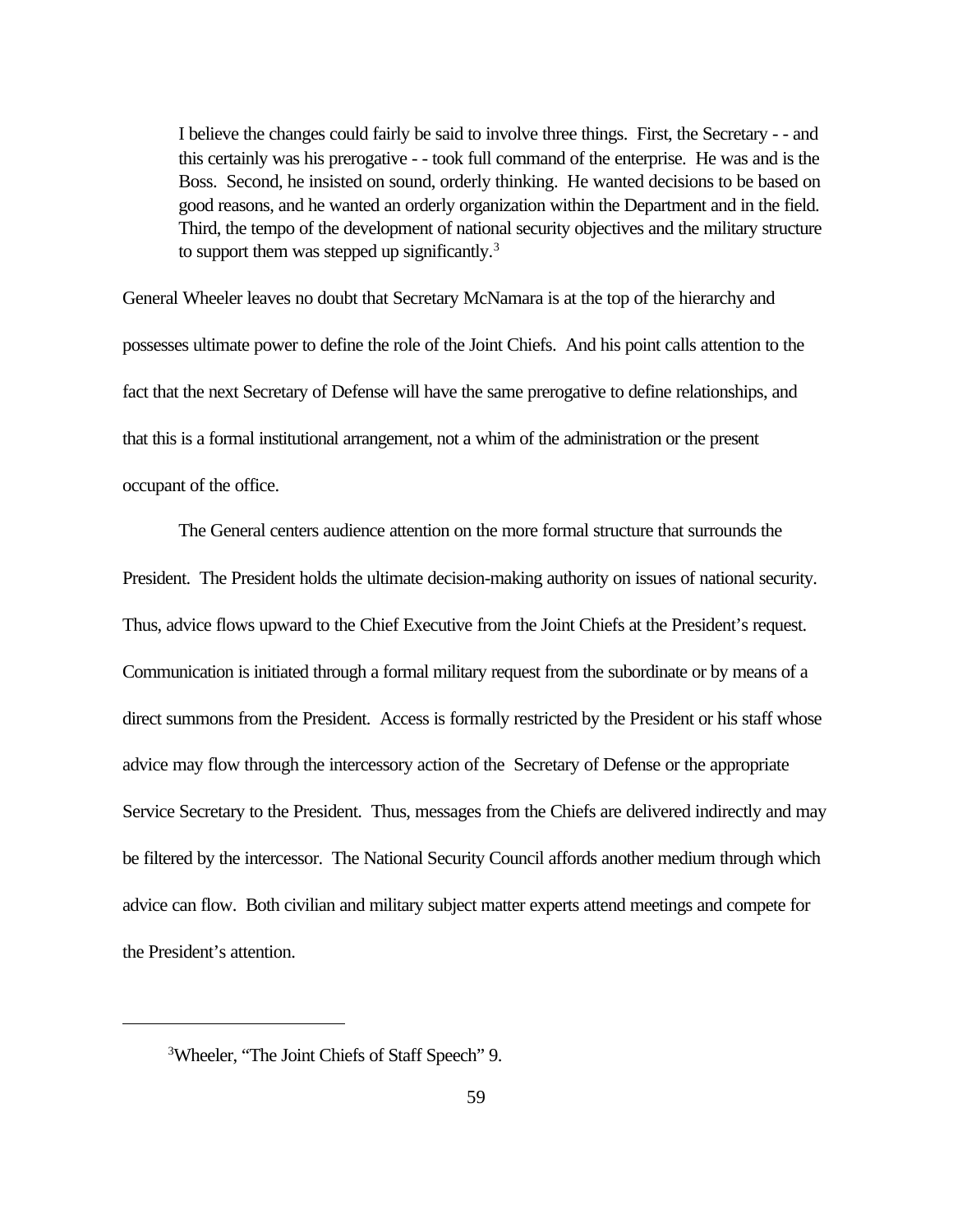The duties of the Joint Chiefs with the Congress are to facilitate Presidential decisions in national security matters. The Chairman when speaking before Congress will accurately represent the President's decisions for which Congressional funding is being requested. The Chairman or any other member of the Joint Chiefs of Staff is required to provide candid responses to legislative questioning after the formal presentation concludes:

...the established procedure is for military representatives to present prepared statements before these Congressional committees, after which they are open to detailed questioning. The prepared statements cover the use to which the funds requested by the President will be put, and they do not go beyond the limits of Presidential decisions. In answer to direct questions, however, the military leader has no moral alternative to giving the Congress the same candid professional judgments that he has previously stated within the JCS or to the Secretary of Defense and the President.<sup>4</sup>

The relationship is based on custom whereby the subordinate presents advisory

recommendations which inform but do not obligate the decision maker. Once the President or other senior makes a decision, the Chair and other members of the Joint Chiefs have two choices based in custom.

Just as the senior military leader owes his civilian superiors the full and forthright expression of his professional opinions, so does he also owe the acceptance of their final decisions, even though these may be contrary to his own judgment. The alternative, of course, is to request relief from responsibilities he cannot conscientiously assume.<sup>5</sup>

Wheeler clearly articulates the subordinate role of the military chieftain in a hierarchical structure. To speak freely in public the military professional would commit career suicide. Duty, security, and loyalty limit his constitutional right of freedom of expression. Upon entering service, the military

<sup>4</sup>Wheeler, "The Joint Chiefs of Staff Speech" 9.

<sup>5</sup>Wheeler, "The Joint Chiefs of Staff Speech" 8.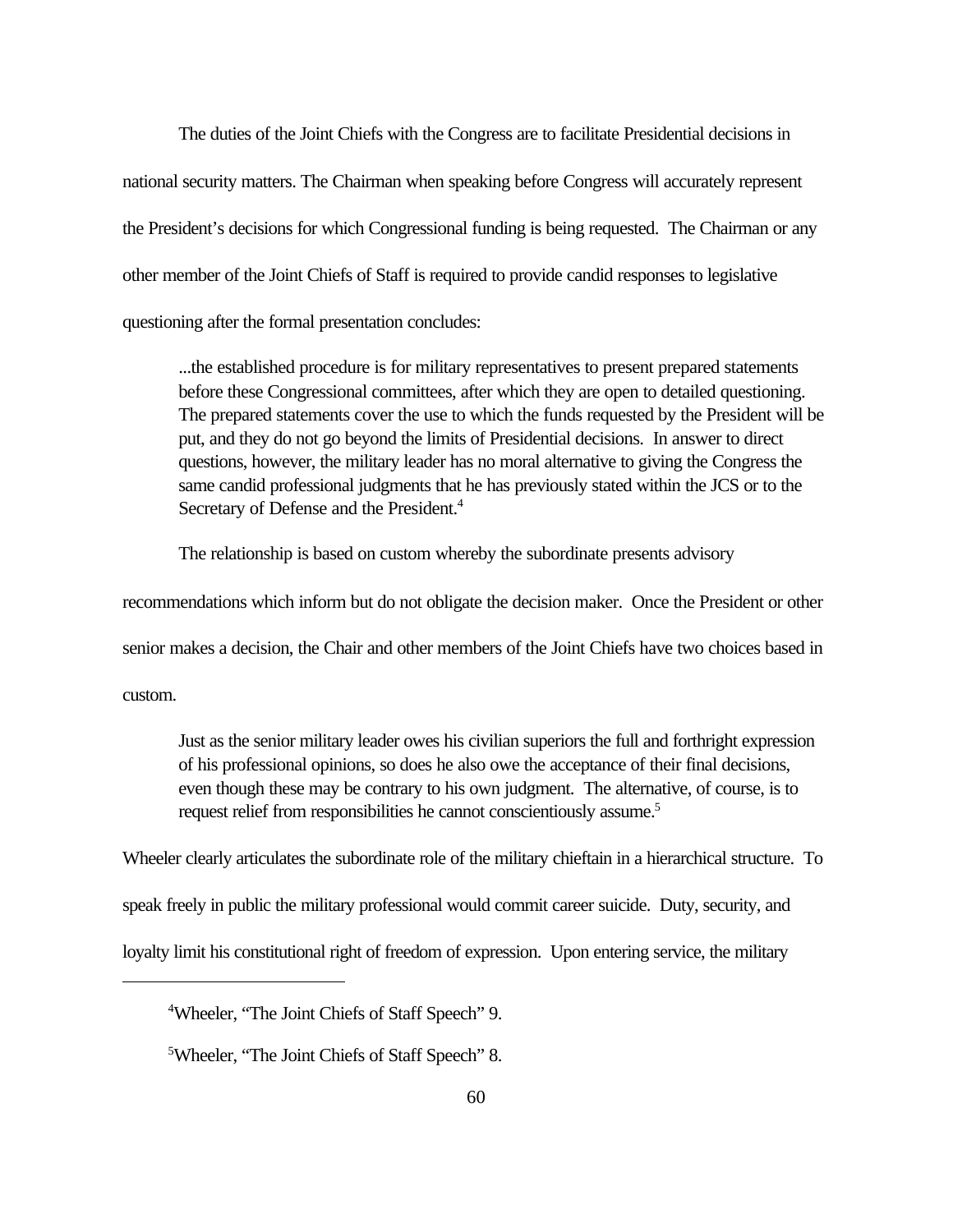officer set aside his past life that afforded him the right to freedom of expression and commits in Burke's terms "symbolic suicide."<sup>6</sup> The military officer agrees to speak in the muted voice of the messenger promoting the decisions of those elected or appointed over him.

"Relationships" strengthen the organization when individuals subordinate their personal goals to the common good. When individuals seek only their personal desires and "private ambitions" the organization is not well served. The Devil term of "private ambitions" is found only once in the text, but it is the most powerful antithesis to relationship, a surrogate term for community, which uses this Devil term in light of the Constitutional objective to subordinate the military to civilian control thus prescribing the military relationship with civilian rule:

"The primary objective is to prevent an individual or group from gaining control of military power to further private ambitions - - one of society's oldest problems."<sup>7</sup> His expression emphasizes the negative aspects of private ambition. In the extreme such individuals would seek to usurp the Constitution and control nations. In overreaching to gain power the Chiefs would violate prescriptively established norms of behavior and endanger the community. Such power seeking would violate both Constitutional and long established custom. To extend one's power is to destroy relational reciprocity that allows the subordinate to voice his candid opinions until the final decision has been made. Speaking to the importance of balance in the relationship between the Secretary of Defense and the Joint Chiefs he states:

<sup>&</sup>lt;sup>6</sup>Kenneth Burke, *Philosophy of Literary Form* (Berkeley, CA: University of California Press, 1973), pp. 41-42.

<sup>7</sup>Wheeler, "The Joint Chiefs of Staff Speech" 7.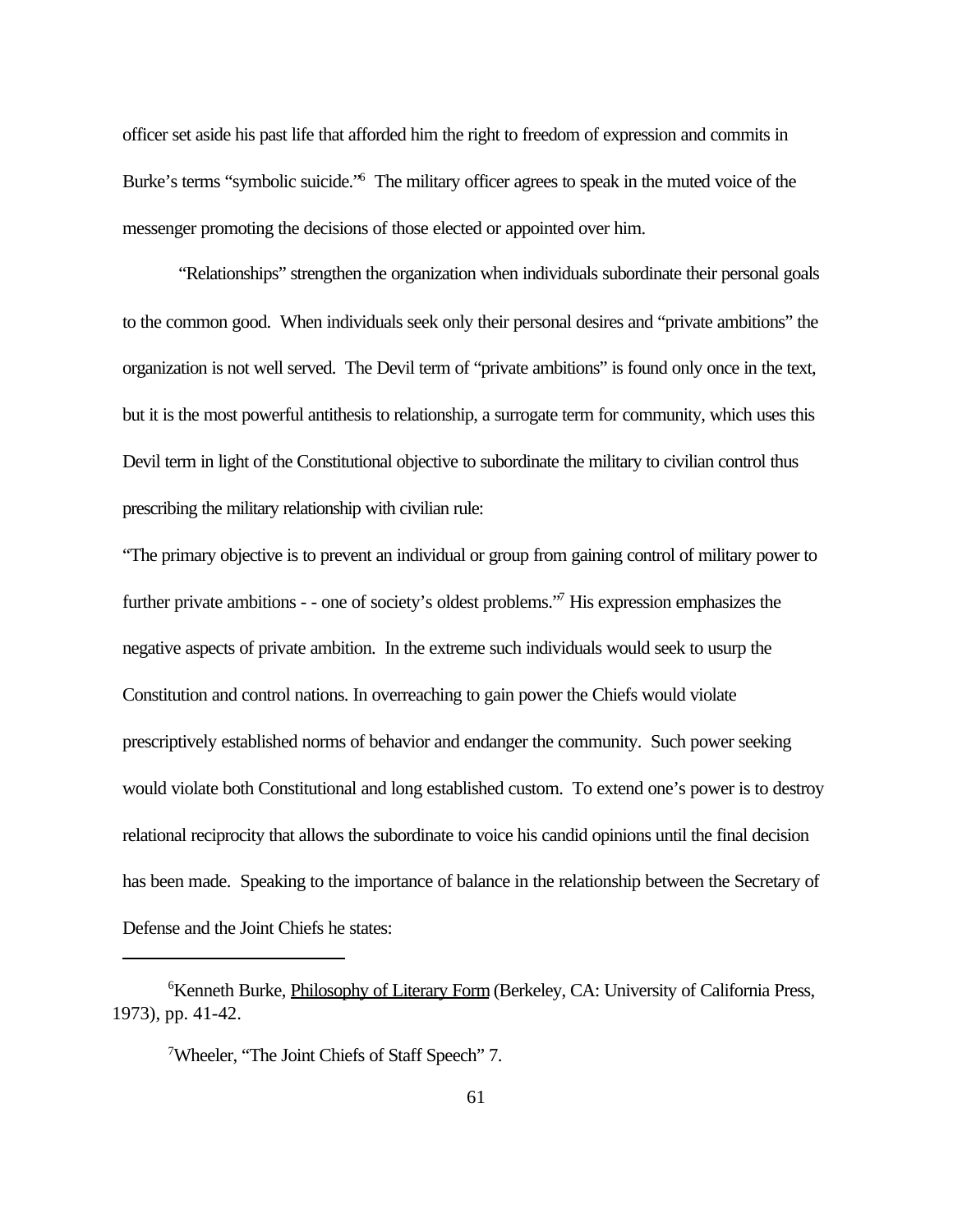...the important point is that it is at the Secretary of Defense/Joint Chiefs of Staff level that military-political relationships must be balanced and effective. Otherwise, either the professional military voice is not heard enough or else it will be heard too much.<sup>8</sup>

An expression of private ambition would raise suspicions as to the veracity and usefulness of the Joint Chiefs of Staff advice. National security would be compromised.

### Joint Chiefs of Staff Speech: Conclusions

National Security does not just happen but requires a range of resources and the sharing of ideas that shape the decisions in forming national security policies. The constitutional balance of power is preserved as the President with his layers of civilian and military advisors identify threats to national security and then determine strategic options to counter those threats. The President through various surrogates must then obtain the consent of Congress for funding to support his decisions. The national security policy structure thus depends on extensive organizational relationships and the need of checks and balances that the founders of the republic envisaged as a check to unlimited power. The Joint Chiefs, as subordinates to the varied constituencies they serve, need to know that their advice and recommendations have been given a fair hearing. The senior leaders need to be confident in the support of subordinates that policies will be fairly and accurately represented and implemented. The "relationship" is a covenant which binds each person to a role within an established protocol The President possesses a transcendent voice in decisions of national security within the Executive Branch. His transcendence is checked and balanced by the Congress and the final judgement ultimately is based on the strength of the communal "relationship"

<sup>8</sup>Wheeler, "The Joint Chiefs of Staff Speech" 9.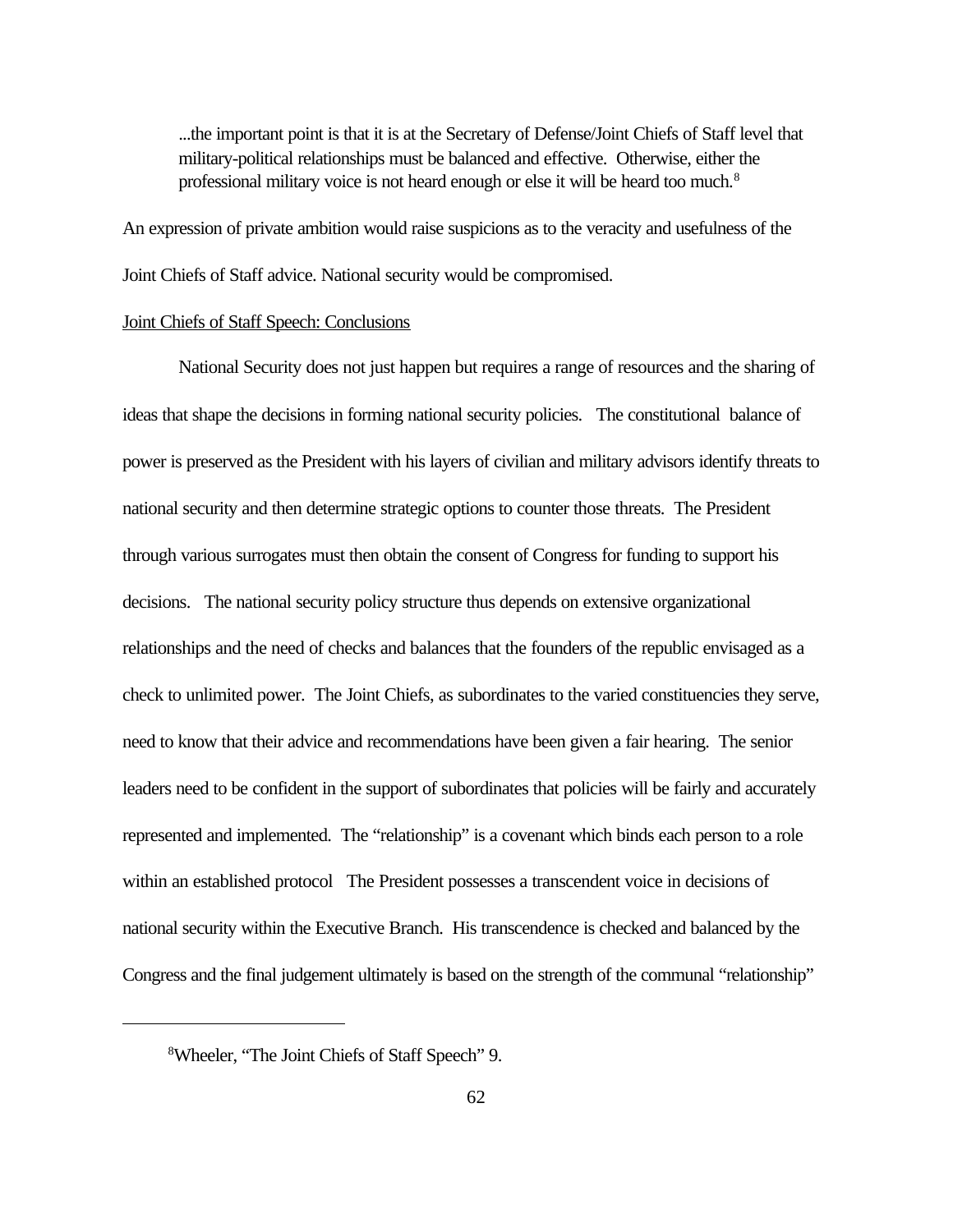within and between both Branches. The Devil term of "private ambitions" reflects a breaking of the covenant in vain self-serving actions. The fissure caused in the community creates a loss of balance between and among members of the relational community.

#### Situation During World War II Compared With Today Speech: Content and Purpose

As the decade of the 1960's passed its mid-point, a war in Southeast Asia began to make Vietnam an American obsession. This conflict became the stimulus for contention throughout the nation. Battle scenes and reports of the Vietnam war were part of the nightly news. The lack of clear objectives or consistent success drew wide-ranging criticism from government and civilian dissenters to the war. The Tet Offensive in February of 1968, in which a nominal victory was reported as a major defeat by the United States press, coupled with President Johnson's decision (March 31, 1968) not to seek reelection further eroded support for the military. Loss of support drew the military into sharp focus as a scapegoat for the war. Virtually anyone in uniform became a target of dissent. Veterans returned home to chants of derision that included "baby killer"; they were spat upon and in general given a message that their service did not evoke gratitude. It was against these latter events that Chairman Wheeler would speak to the forty-third annual reunion of the 36th Infantry Division in Dallas, Texas, on August 31, 1968.

General Wheeler was beginning his third and final term as Chairman of the Joint Chiefs of Staff. During his World War II service he had served with the  $36<sup>th</sup>$  Infantry Division which gave him a strong bond with the audience. The Chairman's remarks contain the reminiscences of a soldier who learned war under one set of rules but who now serves under new rules, in a new era.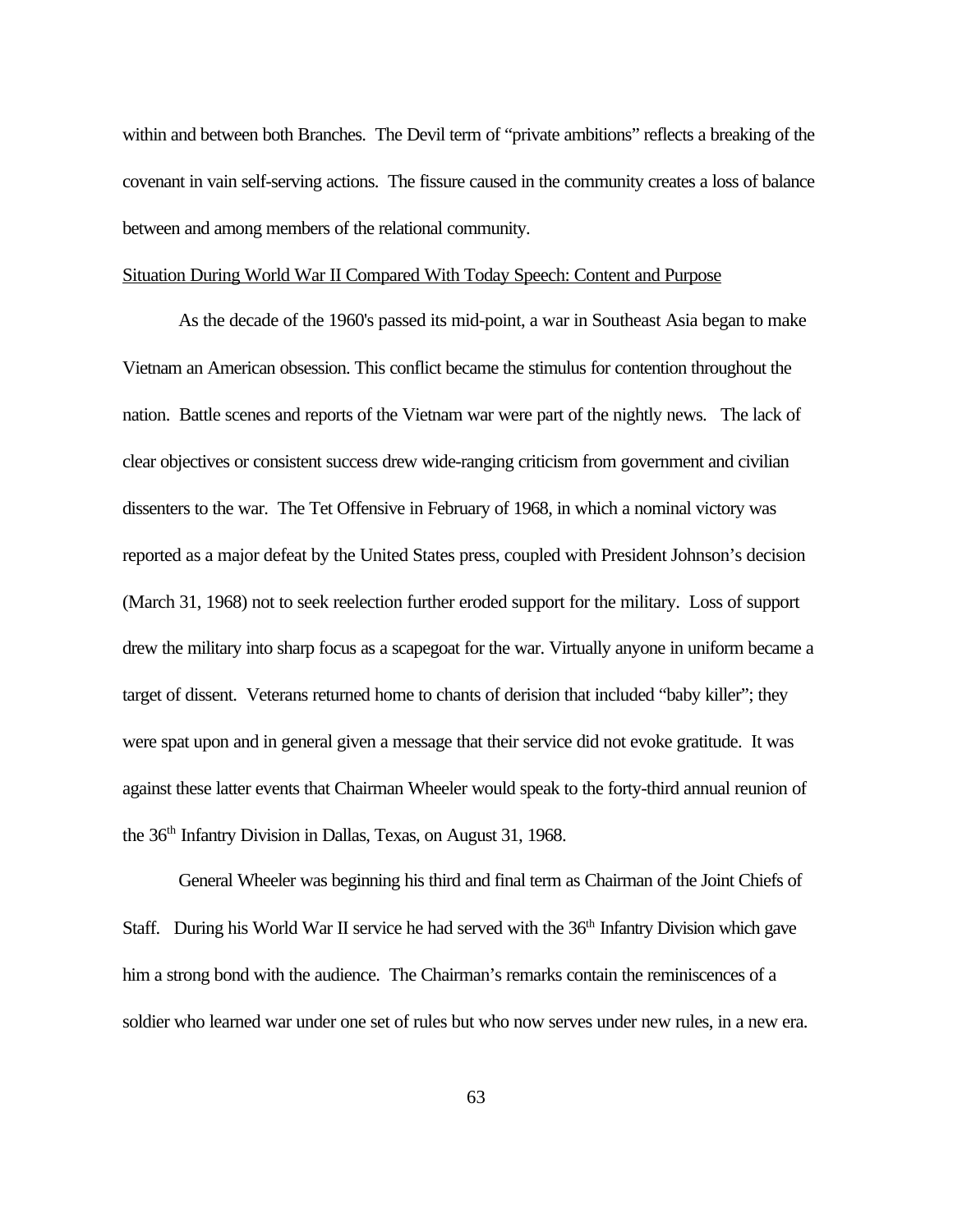While he affirms the military's service is of central importance, he notes that it must rethink its role and its message. In the comfortable surroundings of old soldiers who would understand his moments of pride and his words of lament, General Wheeler can be seen as taking the gloves off and risking the ire of his superiors. The speech tells of the accomplishments of military service and the problems created by politicians who make service more challenging. "Service" functions as a God term, with "costly," "accepted" and "goals" in the supporting cluster. "Threat" is the Devil term with agon terms of "communism," "Soviet Union" and "Vietnam."

# Situation During World War II Compared With Today Speech: God Terms and Devil Terms Agon and Clusters

General Wheeler discusses the differences and similarities in service to the nation performed by the military from World War II to the present. He uses a synecdochical device featuring the exploits of the 36<sup>th</sup> Infantry Division to stand for military service as a whole during World War II.

Into five years and twenty days of World War II federal service, the 36<sup>th</sup> Infantry Division: (a) Undertook seven campaigns in four countries and endured 366 combat days in the process; (b) suffered in excess of 27, 000 casualties - the 3rd highest total of any US division; and, (c) produced fifteen (15) winners of the medal of honor.<sup>9</sup>

Such a distinguished record was won on a "bloody path" to victory which shows that service can be costly to those in the military. Wheeler offers leaders of all generations a lesson in the importance of timely military intervention. He speculates that, prior to World War II, the choices of the leaders made that path more costly in lives and materiel as the servant arrived late because leaders made poor decisions:

<sup>&</sup>lt;sup>9</sup>Wheeler, "Situation During World War II Compared With Today Speech" 211.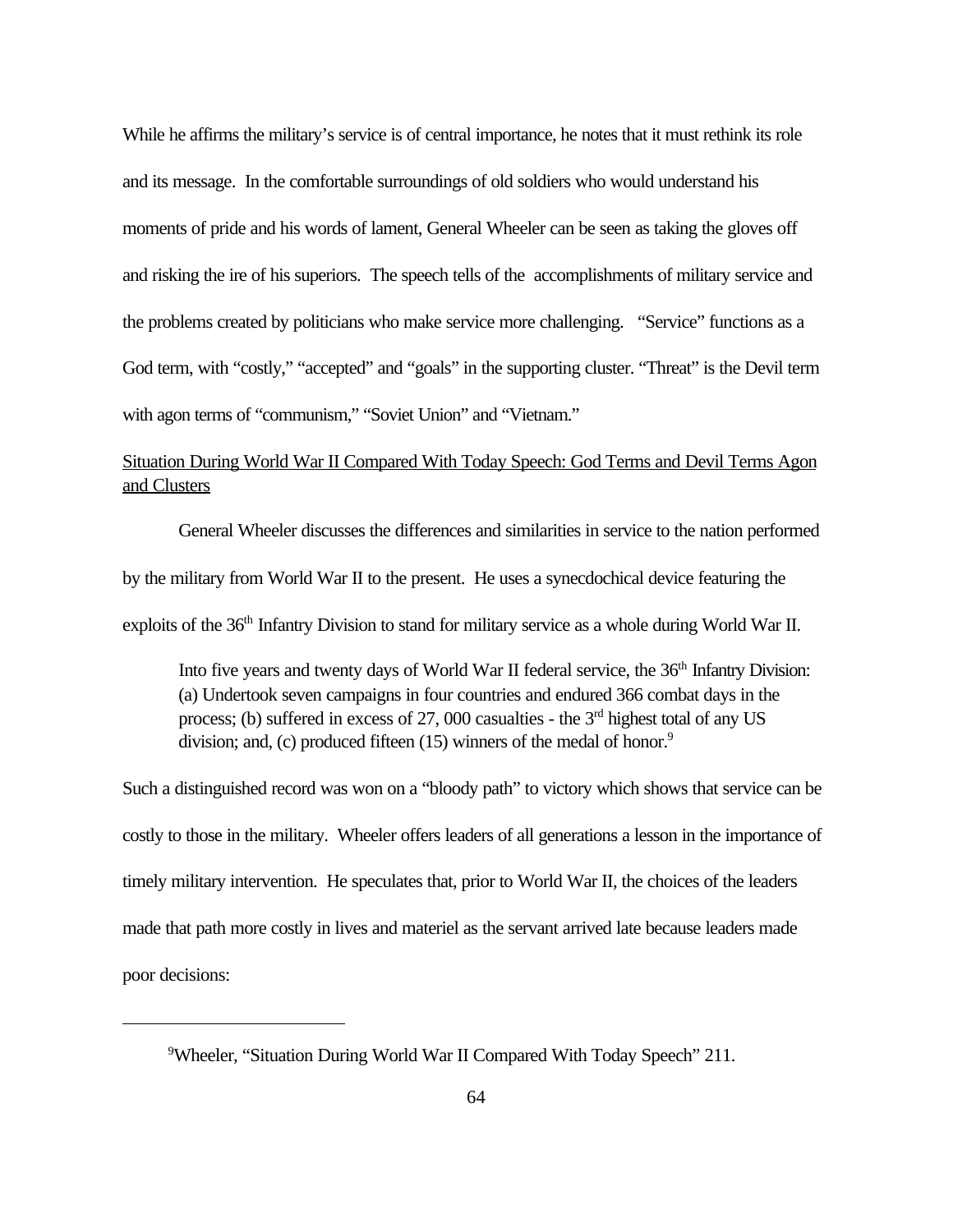I conjecture that World War II probably could have been avoided if the capacity and will of the democratic nations to employ national military power had been made clearly evident in a timely fashion...For one reason or another, national leaders elected to let events run their course until war erupted.<sup>10</sup>

Poor political decisions span the space of time. In the Vietnam War, the military was placed

in a double bind by those who understood war least, but had the authority to commit forces on

behalf of the nation. Wheeler concern with the limited war, labeled a "strategic defense"in South

Vietnam, created a mission that violated sound principles of war and placed the military's service at

risk of failure:

Implicit in my definition of war is the thesis that war is not a passive act; it must be dynamic. That is a war cannot be conducted defensively; strategically it must be prosecuted offensively if the war effort is to be successful. $^{11}$ 

Nonetheless the servant accepts the challenge. The military remains steadfast to its duty of service to

the nation and its leaders. The politicians may be wrong in having sent the military to respond to

crisis in this way, but the dutiful servant continues his work:

Our forces have achieved an unbroken string of victories which, in the aggregate, is something new in our military history. They won while they were learning. There were no Bladensburgs or Bull Runs.<sup>12</sup>

As the United States military in South Vietnam remains "unbeaten and unbeatable,"<sup>13</sup> it reinforces its

role as a worthy servant of freedom.

<sup>&</sup>lt;sup>10</sup>Wheeler, "Situation During World War II Compared With Today Speech" 211.

<sup>&</sup>lt;sup>11</sup>Wheeler, "Situation During World War II Compared With Today Speech" 214.

<sup>&</sup>lt;sup>12</sup>Wheeler, "Situation During World War II Compared With Today Speech" 215.

<sup>&</sup>lt;sup>13</sup>Wheeler, "Situation During World War II Compared With Today Speech" 215.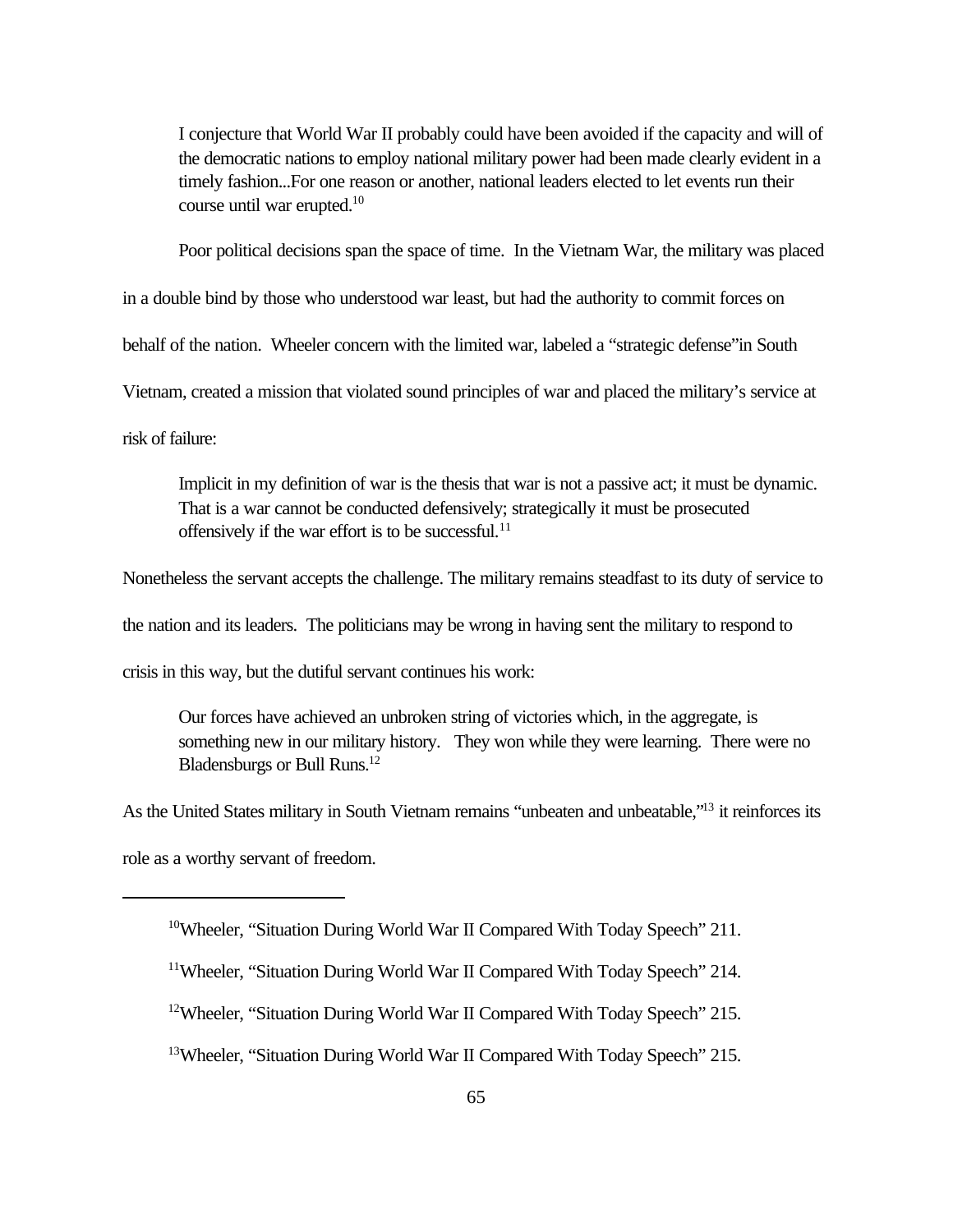The Chairman notes that service can be reduced and in matters of national security to levels that put the nation at risk. Politicians are calling for redeployment of forces "from the center of Europe" meant to support the North Atlantic Alliance.<sup>14</sup> Wheeler contends that American forces are serving in the right place and provide a service essential to American security: "My words on NATO will be brief. We need the alliance and the alliance needs us, now more than ever."<sup>15</sup>

Those who provide service to the nation care about the nation's security needs even when it is "unable or unwilling to consider all the possibilities" of harm that awaits, a fact that is not always appreciated. The servant remains dutiful despite unrequited loyalty. The press, who reported the military's victory during the Tet offensive in 1968 as a military loss, is cited as a group that has undermined the military and the faith of the civilian population in the United States armed forces:

Despite the torrents of words and pictures that have come from Vietnam, this war remains the least understood in our history. Americans, as they more fully understand the magnificent record of our armed forces in Vietnam, will accord these young men that full measure of respect and honor which is their due.<sup>16</sup>

The loss of national confidence in the military is Wheeler's lament. The military is steadfast in its service to the nation even when people lack the will to support it or in light of poor decisions by politicians. Unwise choices remain despite his claims that he has always furnished "the President with the most realistic advice the JCS can develop."<sup>17</sup> He acknowledges that the President is not

<sup>&</sup>lt;sup>14</sup>Wheeler, "Situation During World War II Compared With Today Speech" 212.

<sup>&</sup>lt;sup>15</sup>Wheeler, "Situation During World War II Compared With Today Speech" 212.

<sup>&</sup>lt;sup>16</sup>Wheeler, "Situation During World War II Compared With Today Speech" 215.

<sup>&</sup>lt;sup>17</sup>Wheeler, "Situation During World War II Compared With Today Speech" 215.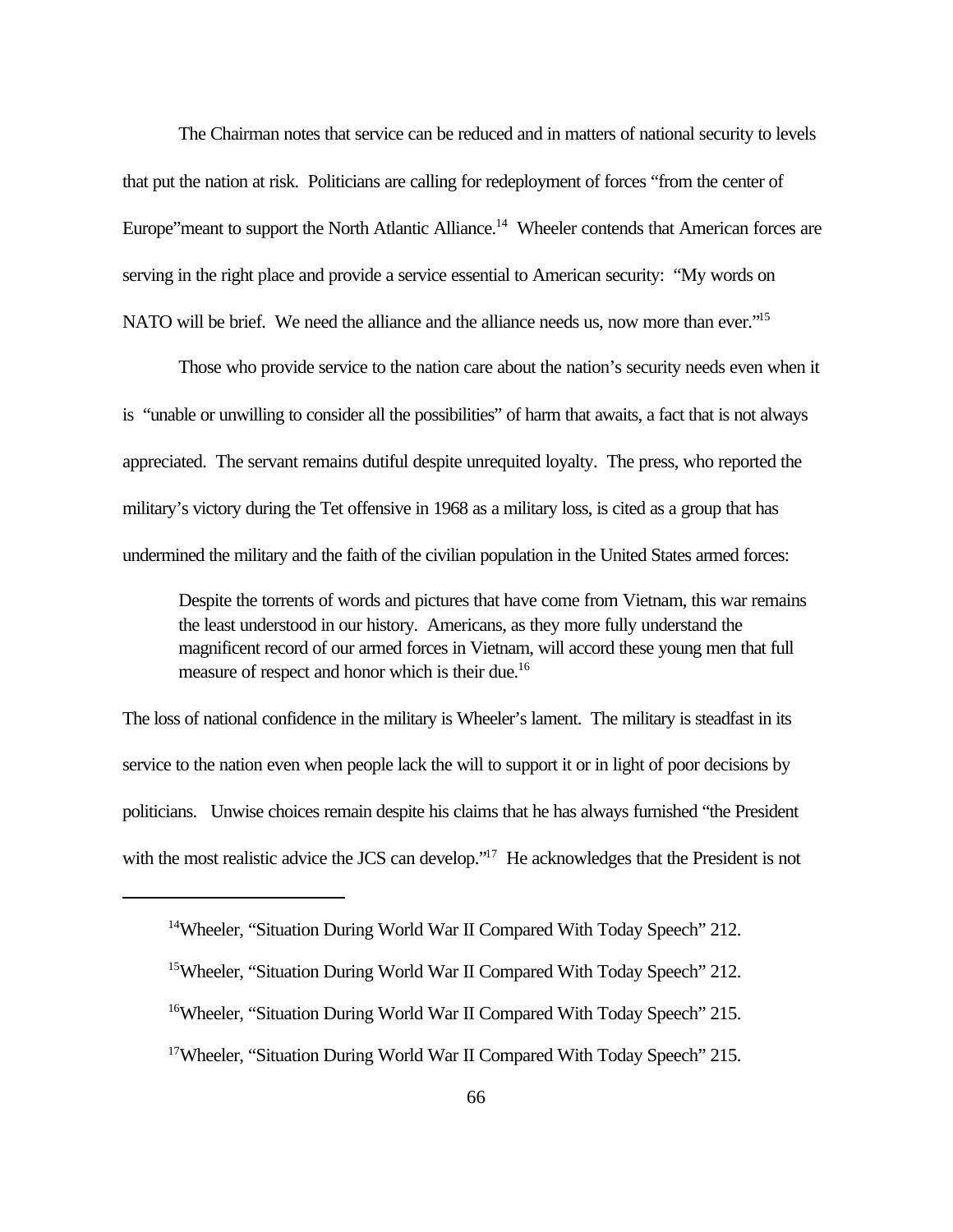obligated to follow advice, but believes our leaders are confused and the people are confused about what should be done: "We live in a dangerous world. But unlike World War II days, to many of our people the danger is not clear, what needs to be done is not obvious."<sup>18</sup> His concern is that the military's service is mismanaged and misunderstood.

Service needs goals and ideals that provide an understanding of the character desired of the servant. Wheeler provides a synopsis of the character of the military he served in World War II and continues to serve in the Vietnam era:

I have argued, am arguing, and will argue, for an American military posture that is (1) Strong, but not belligerent; (2) too determined to be frightened and too strong to be defeated; and (3) unwavering, despite setbacks, disappointments and opposition in following the course we know is the right path to organize a stable and durable peace.<sup>19</sup>

Military service faces a new threat. The German threat of World War II has been supplanted by the global threat of communism. The Soviet Union represents the foremost communist threat based on comparative military strength. He states that there are "only two superpowers: The U.S. and the USSR." The Soviet threat is not benign and defensive, but aggressive and intrinsically wicked. He points to the Soviet invasion of Czechoslovakia as a demonstration that communism has not mellowed and remains imperial and totalitarian:

A...lesson which we must draw is that the Soviet Union will not, where it believes its vital interests to be at stake, refrain from a sudden and overwhelming application of military power despite any and all written and oral assurances to the contrary."20

<sup>&</sup>lt;sup>18</sup>Wheeler, "Situation During World War II Compared With Today Speech" 211.

<sup>19</sup>Wheeler, "Situation During World War II Compared With Today Speech" 216.

<sup>&</sup>lt;sup>20</sup>Wheeler, "Situation During World War II Compared With Today Speech" 213.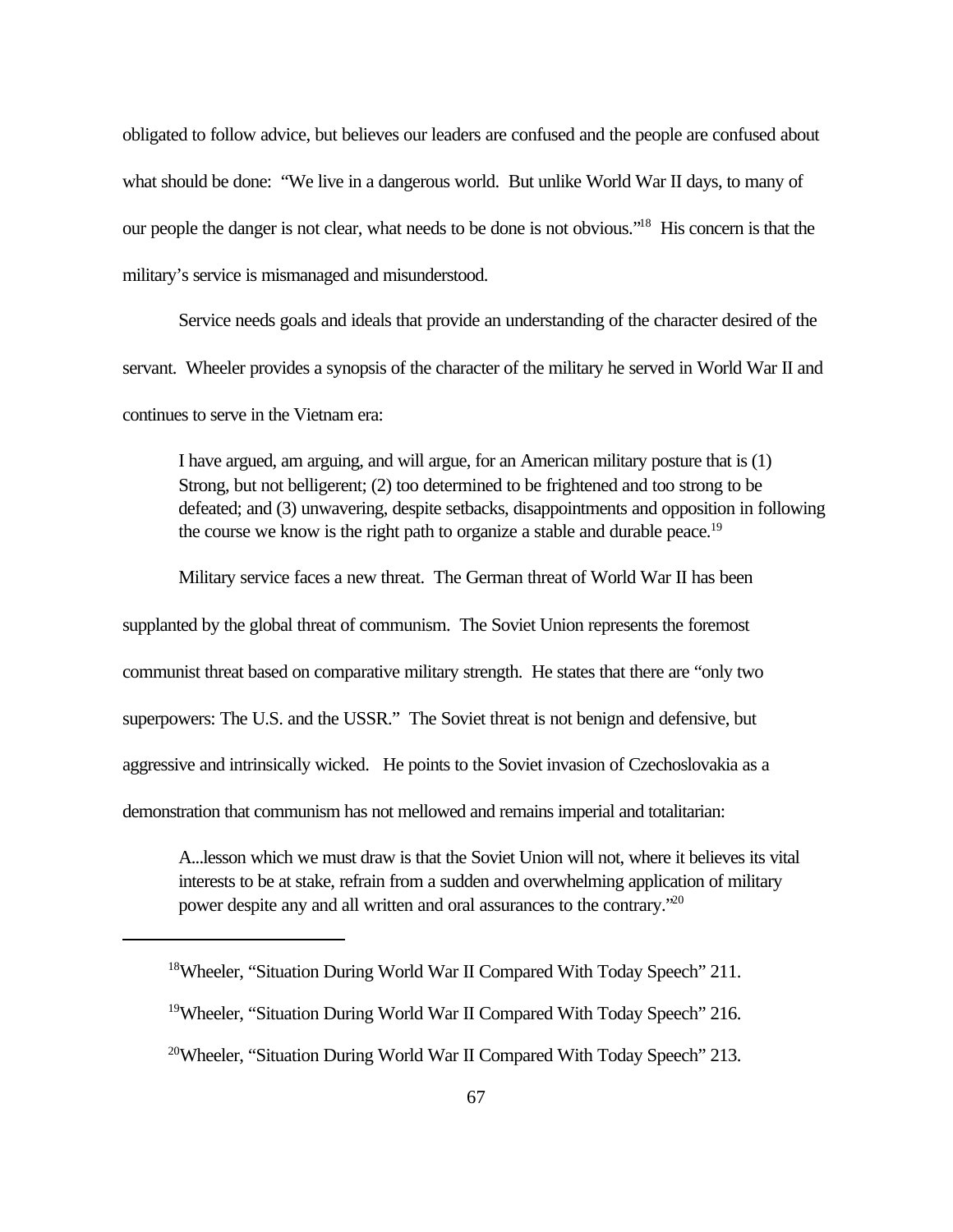Despite more pressing domestic needs, Soviet military power continues to mount and pose a threat to friend and foe alike:

Some might have truly believed that the Soviets are so concerned with meeting the consumer needs of their people that the brave new world is on us. Tragically, as we have seen this is not the case. The facts we face are (1) An increase of the Soviet ICBM force; (2) the appearance of a Soviet ABM system; (3) the continuing modernization of Russia's landpower; (4) the projection of Soviet seapower into the Mediterranean and Indian Ocean and (5) the demonstrated capacity and will of the Soviet Union to employ force with power and precision even against one of their own allies.<sup>21</sup>

The Soviets are not the only concern to free nations; China and Vietnam represent the threat

of communism as well. Wheeler downplays the then current theme of multiple forms of communism:

Whether communist power is now 'polycentric' as opposed to being 'monolithic,' I find little strategic difference. I don't want the United States to be squeezed to death by one octopus or several octopi.<sup>22</sup>

To illustrate further the concerns of the United States, consider the threat communism poses

in tiny South Vietnam. The objective of the United States is to preserve the nation of South Vietnam so that it may coexist with the North Vietnamese communist government. The North Vietnamese objectives are the "overthrow" of the current government of South Vietnam and unification under communist control. They will do this by any means possible. As true communists, they first tried military force, but intervention by the United States prevented their military from being successful. Despite their battlefield losses, they have not given up but shifted to a new and not totally truthful strategy. The threat of communism is in its devilish persistence and viral mutations of action:

<sup>&</sup>lt;sup>21</sup>Wheeler, "Situation During World War II Compared With Today Speech" 212.

<sup>&</sup>lt;sup>22</sup>Wheeler, "Situation During World War II Compared With Today Speech" 212.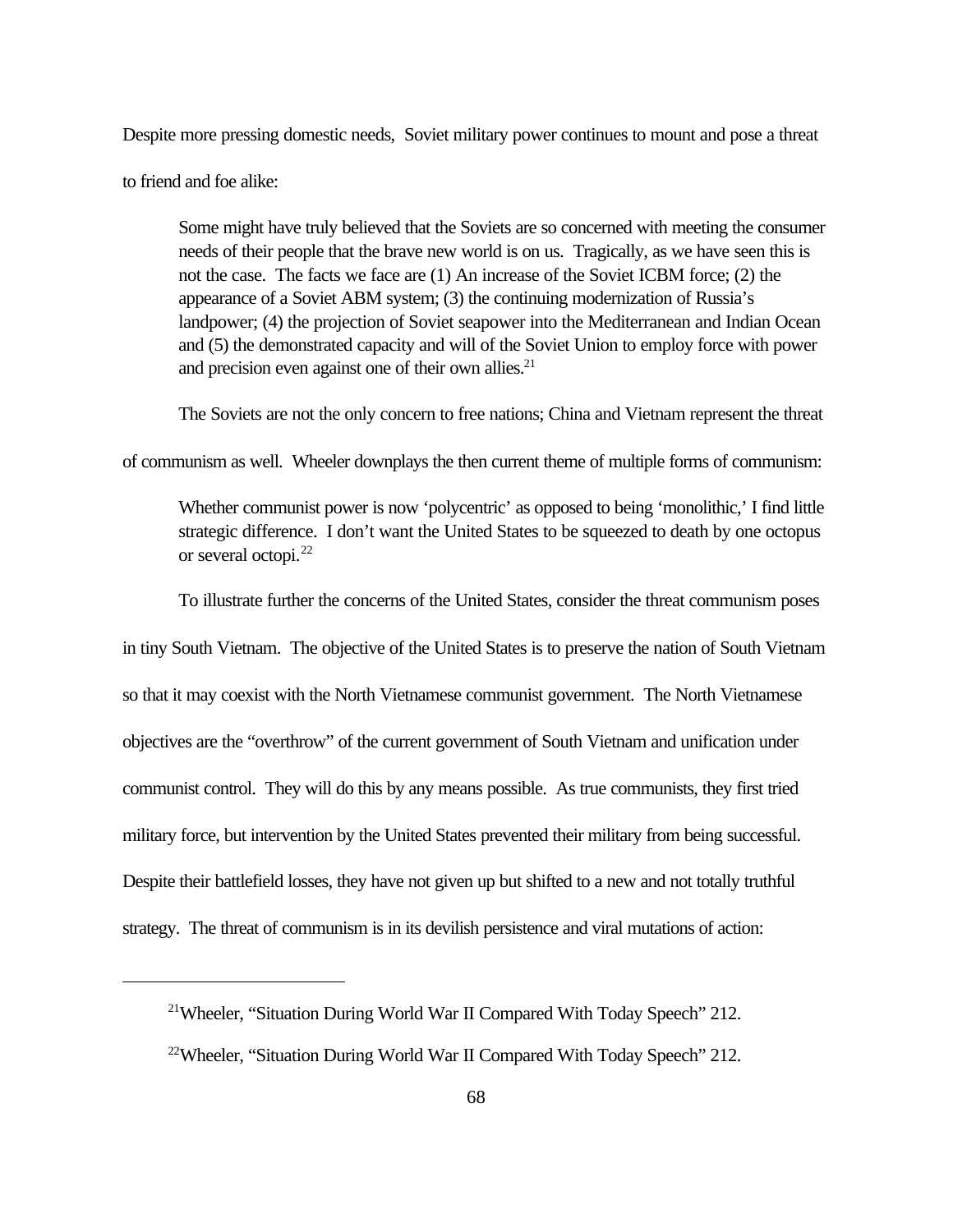The situation today finds our enemy attempting to (a) Gain political and psychological mileage out of 'lulls' in combat - - which I attribute directly to his weakened offensive potential and (b) attempting, alternatively, in the face of superior firepower and spoiling tactics, to create an impression of power by mounting psychologically-conceived and militarily-futile attacks on "prestige" objectives - - and suffering staggering losses in the process."<sup>23</sup>

Wheeler is no doubt referring to the heavy military losses the North Vietnamese received during the

Tet Offensive early in 1968.

## Situation During World War II Compared With Today Speech: Conclusions

Wheeler, addressing a sympathetic audience, speaks of the importance of past and present military service to the nation. That service has not always been easy, appreciated, or well thought out in recent history, but the military has accepted the mission and served the nation well. Wheeler supports Constitutional safeguards that place ultimate decisions concerning military service under civilian control. He laments the lack of understanding of the principles of war and an unwillingness to make full us of military advice. . He sees the unpredictable nature of the threat of communism that attacks friends, refuses to live at peace with a neighboring nation and builds ever more massive arsenals, while their people starve. These do not represent Wheeler's concept of service. His view of service will accept the costs and burdens necessary to insure the nation survives and prospers.

## Chapter Summary

Both speeches illustrate the Chairman's concern for the image of the military. In the first speech there is the perception of the military at odds with its civilian leadership as General Wheeler seeks to

<sup>&</sup>lt;sup>23</sup>Wheeler, "Situation During World War II Compared With Today Speech" 214.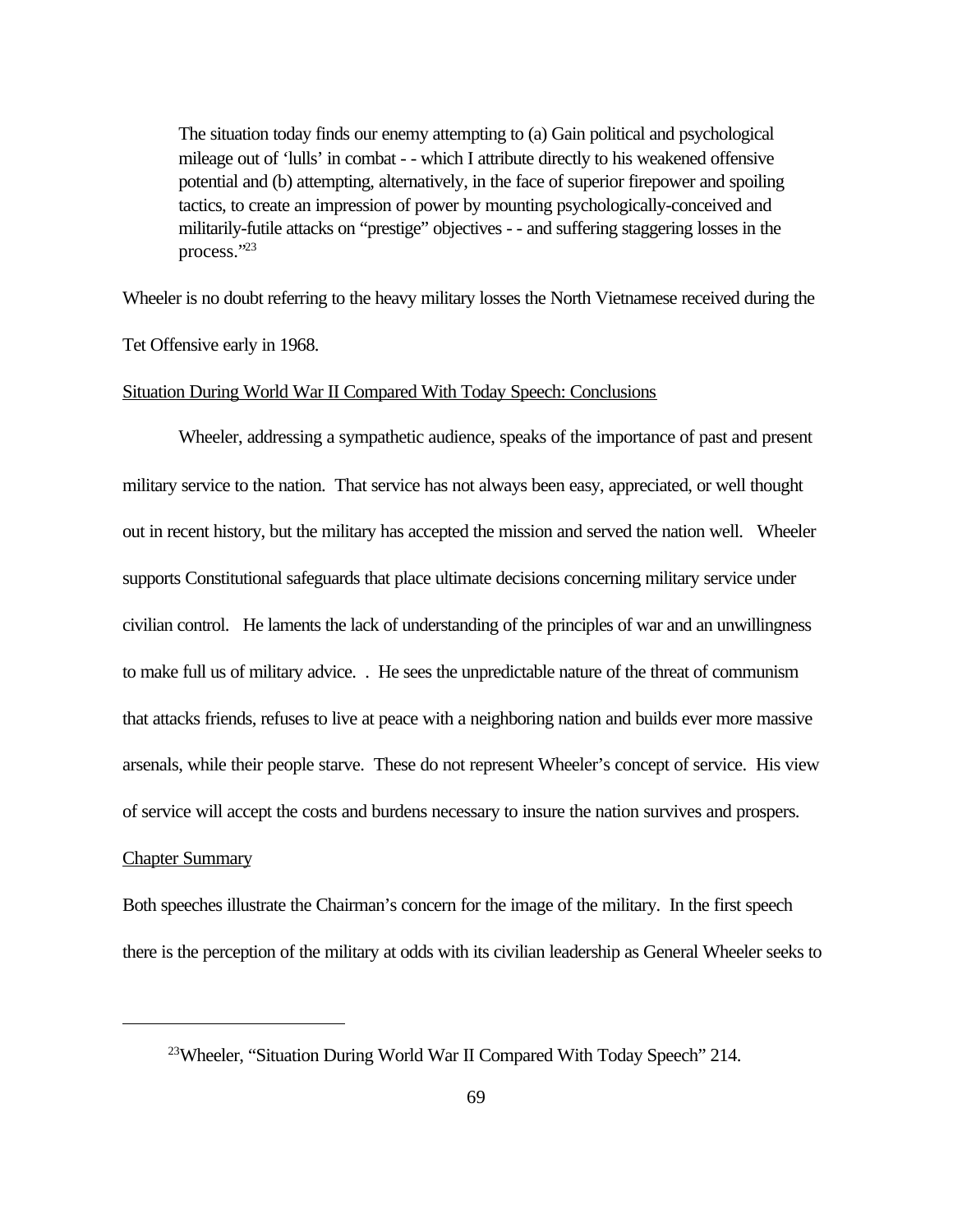explain the military-political "relationship." The traditional "relationship" espoused would play well to a civilian audience. He uses "relationship" as the God term to illustrate a properly functioning governmental bureaucracy. Like the power of God in creation, relationships put everything in motion and in the right place at the right time to the right end. The military is not the highest order of creation, but is an agent of godly purpose.

There is within Wheeler's two speeches a very dramatic shift in the rhetorical strategy with which he represents the military. From the benignly subservient image presented as he explained the operations of the Joint Chiefs to the civilians of the Princeton Club, the Chairman moves to the powerful but misunderstood military his speech to the 36<sup>th</sup> Infantry Division reunion portrays. Chairman Wheeler demonstrates more willingness to take rhetorical license within his speeches than did the more bureaucratic General Bradley.

Both speeches illustrate the potential for subordinates not only to have to accept policies that they would not openly advise, but then to become susceptible for blame if those policies fail or cause strain in national strategic policy. The subordinate risks public scorn for failed polices not necessarily of his choosing. The label of scapegoat is applied to such circumstances. Burke supports this observation:

Periods of social crisis occur when an authoritative class, whose purpose and ideals had been generally considered as representative of the total society's purposes and ideals, becomes considered as antagonistic. Their class character, once felt to be a culminating part of the whole, is now felt to be a divisive part of the whole. $24$ 

<sup>24</sup>Burke, Philosophy of Literary Form 26.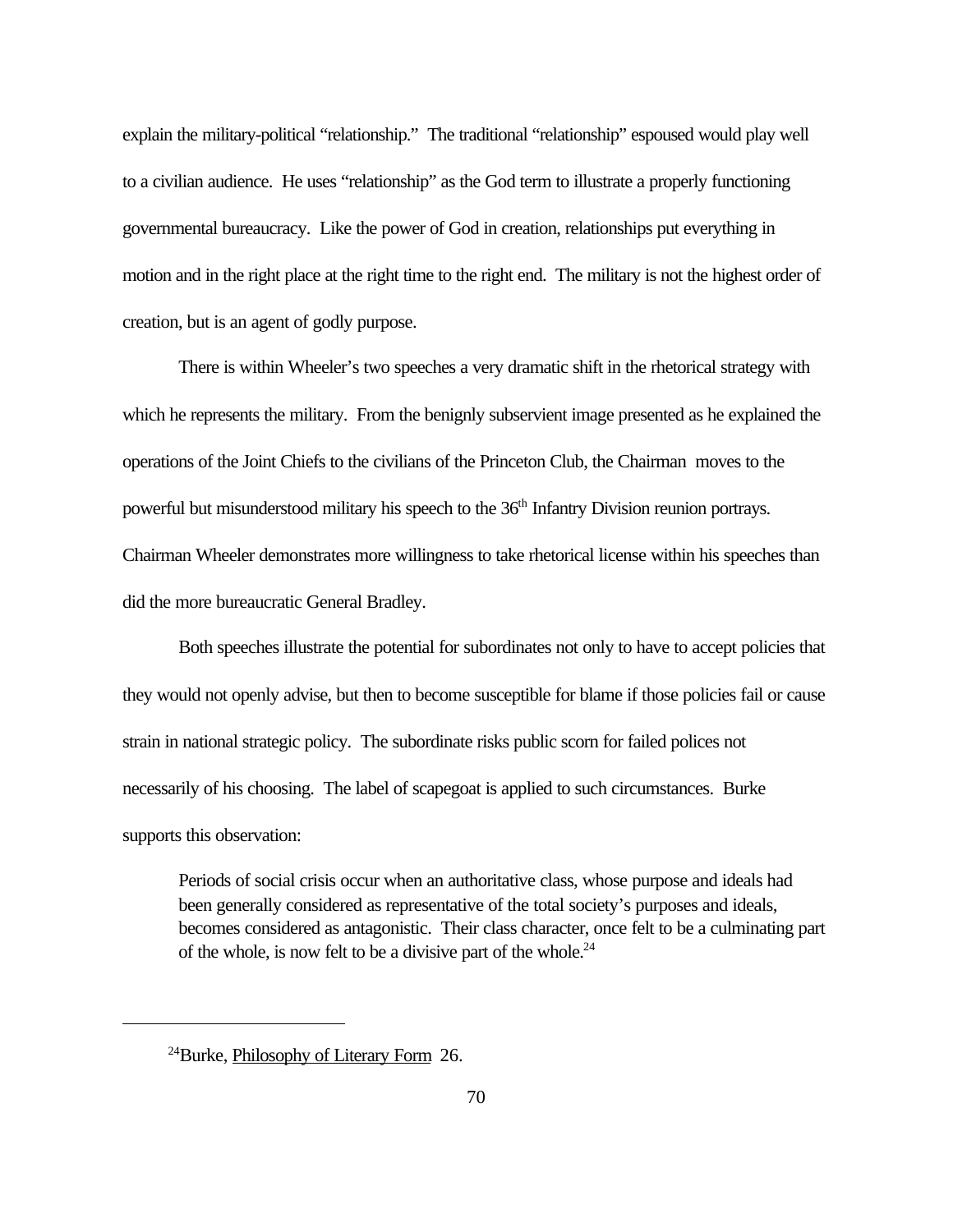General Wheeler's remarks to the 36<sup>th</sup> Infantry division seek to justify the military as obedient, but are skeptical of its current mission even as risk of blame for failed policies from which a scapegoat may emerge. The decision has been made, the time for questioning has ended. Ultimately, the subordinate professional military leader obeys the ethical orders and directives handed down for execution in the hopes that history will be kind.

General Wheeler recognizes the same constraints as those experienced by Bradley and his rhetorical strategy in the presentation to the Princeton Club reflects the same bureaucratic delivery of facts. His rhetorical strategy is constrained to reflect support for those in positions of leadership over him. Wheeler's strategy shifts in the  $36<sup>th</sup>$  Division speech when he on the one hand confirms the subordination of his role to civilian authority, but on the other shares his personal disagreement with the policies in force.

His comments illustrate the frustration of the less powerful speaker who is ultimately constrained to accept the decisions of others. His break with the custom of not publically indicating personal displeasure with a decision occurred before an audience keenly aware of being sent to combat to fulfill missions that they would have personally opposed. His strategy seems to be one of making repairs to his own image when he tells this audience that he has given his best advice, but it has been ignored. Both Bradley and Wheeler were constrained by a structure that limited their ability to change the rules. Their rhetoric reveals a reactionary tenor rather than that of one who can pro-actively determine the course of future decisions. This is further evidence of the restrictions placed on their positions.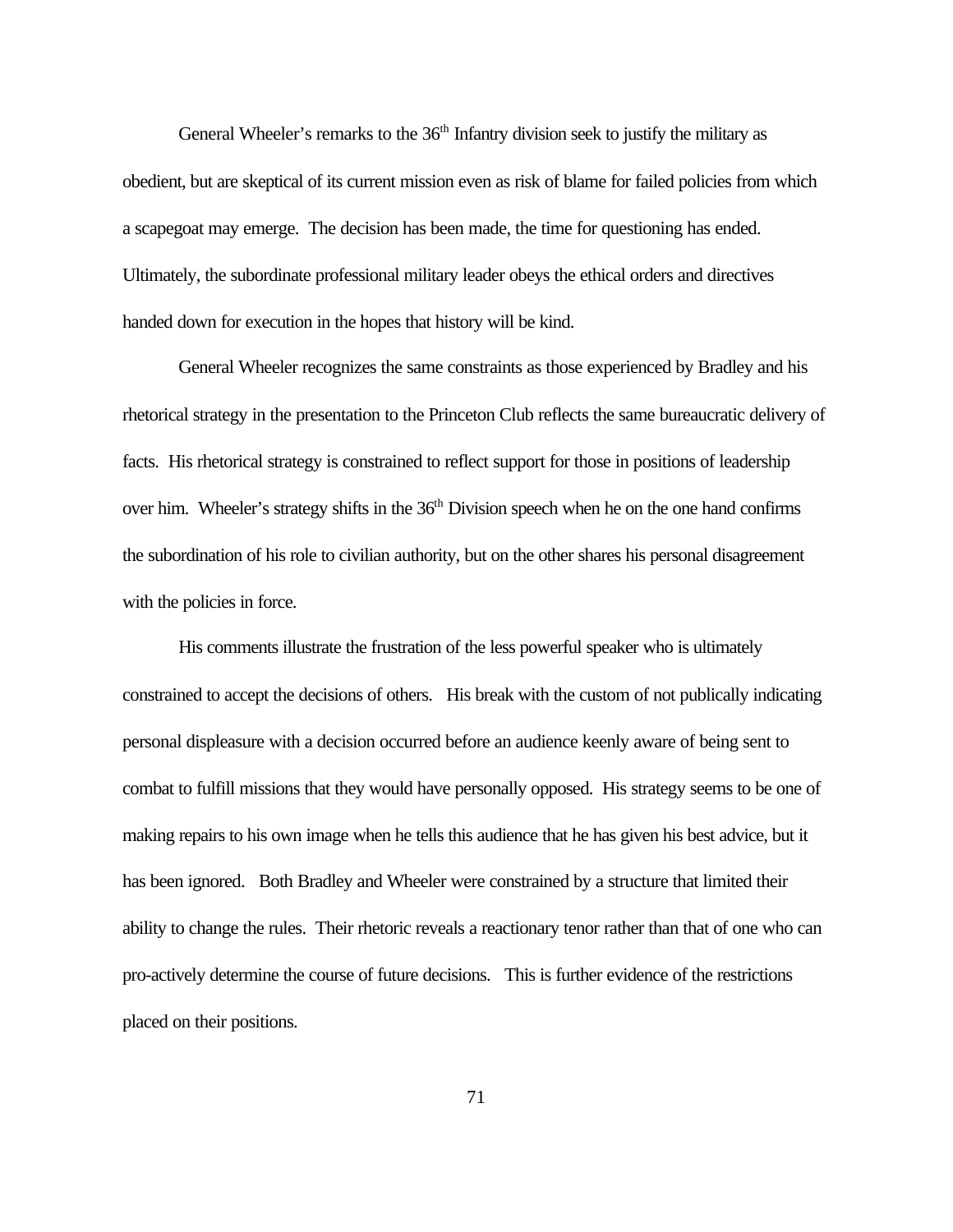Wheeler's rhetoric, when viewed through the frames of Burke's dramatism, shares the same polar tragedy as that of Bradley. There is an unspoken yet assumed audience question that fuels the drama and has surfaced in the discourse of the two Chairmen. That question is: "Are we safe?" Which establishes the dualism of evil antagonist versus good foil. Each speaker addresses this question in different ways. Bradley assures the National Guard that they will receive the equipment and training needed to complete their assigned missions against a future threat. His Rotary Club speech seeks to allay public fears by citing the alliances that have been established to defend freedom from tyranny. Wheeler's answer to the Princeton Club is shaped in relationships that follow the rules versus the individualism of private ambition. In his address to the  $36<sup>th</sup>$  Division, his remarks reveal that service to freedom can thwart the advance of communism. There is an underlying consistency in the obligation to answer that question.

General George Brown will be the next Chairman examined and his rhetoric will offer a look at the immediate post-Vietnam era and offer insight as to how the Chairman elected to speak to or ignore the immediate past. His is a period of no active conflict, but is significant in that it occurs in the aftermath of a most unpopular American incursion on foreign soil.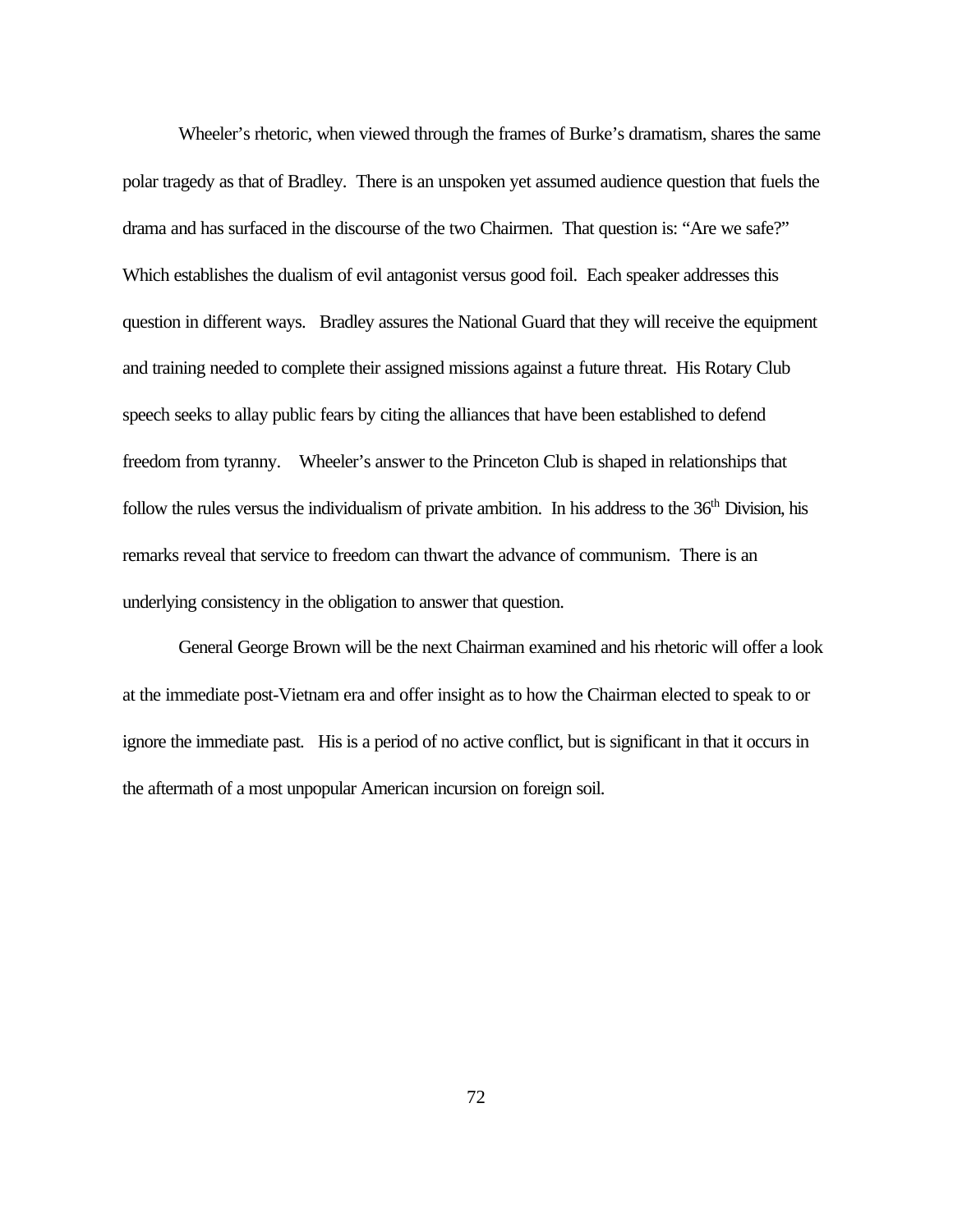### CHAPTER 5

# CLUSTER ANALYSIS: GENERAL GEORGE S. BROWN SPEECHES

## **Overview**

The purpose of this chapter, as with the two previous analysis chapters, is to perform a Burkean cluster analysis of two speeches delivered by the Chairman of the Joint Chiefs of Staff, General George S. Brown. One speech was delivered to the Clovis, New Mexico, Chamber of Commerce before a civilian audience on October 17, 1975. The second speech was presented at an Armed Forces Day dinner in New York City on May 15, 1976, to the Military Order of World Wars and represents his delivery before a military audience. The speeches are representative of the Chair's post-Vietnam addresses. They reflect the doubt and malaise of the nation at large, its deep unease over the defeat in Vietnam, and some tentative attempts at military reform. Universal military training and the broadly representative civilian army (or citizen soldier) are mere memories. The ideas of restoration through modernization and volunteerism were the underlying theme of military discourse during the mid-1970s.

## Chamber of Commerce Speech: Content and Purpose

The United States had experienced the unprecedented removal of the President and Vice-President. President Richard M. Nixon and his Vice-President Spiro T. Agnew won re-election in 1972 with sixty percent of the popular vote and the electoral votes of every state but Massachusetts. Vice-President Agnew resigned from office in October of 1973 on charges of bribery, conspiracy and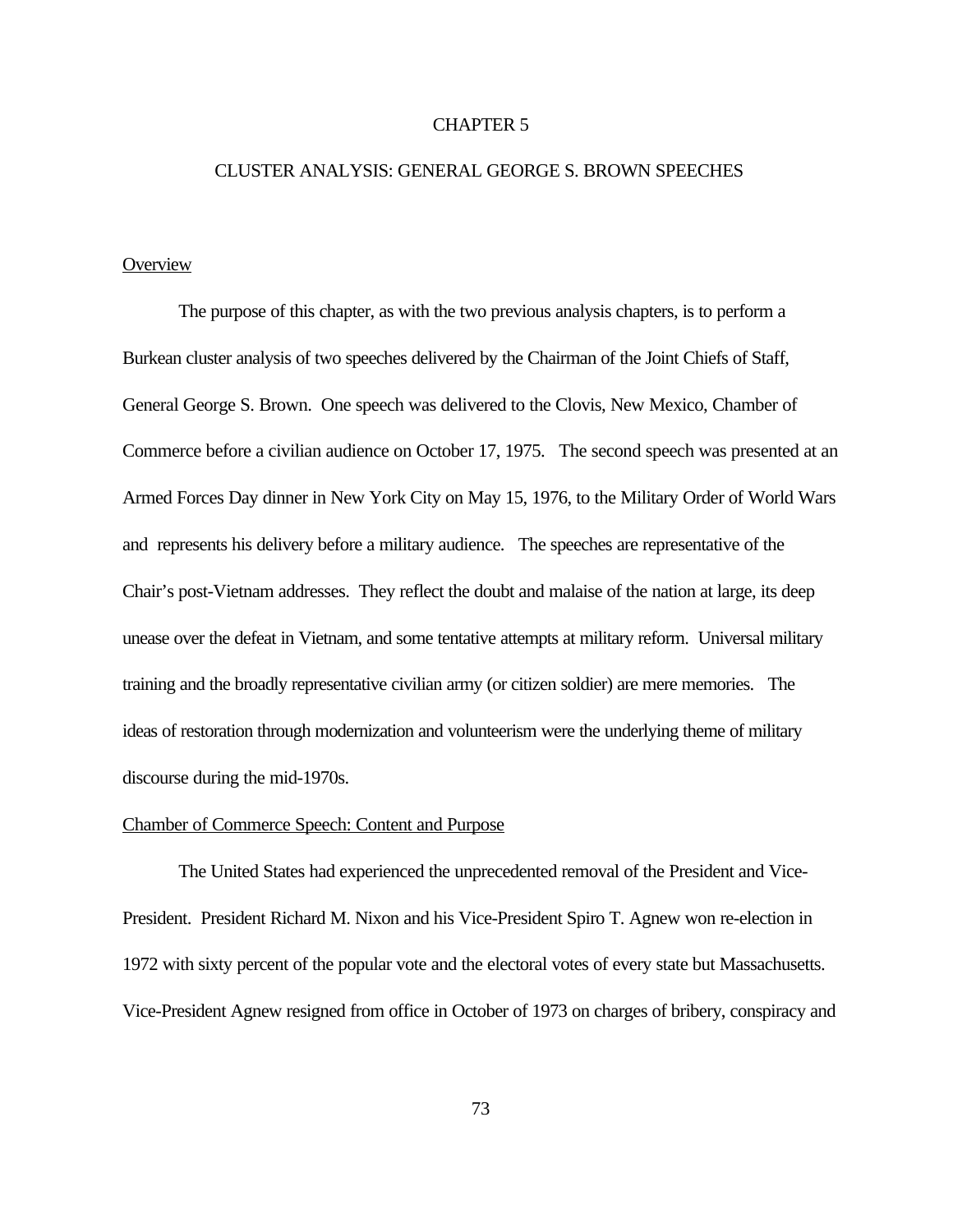tax evasion.<sup>1</sup> President Nixon's resignation followed in August of 1974 for his involvement in covering up information regarding the Democrat Party Headquarters break-in at the Watergate Hotel. An appointed Vice-President, in the person of Gerald R. Ford, ascended to the highest office in the land with the unenviable task of restoring American confidence in the integrity of the Presidency and of government officials in general. One of his first acts as president did not do much to help public confidence when he issued a full pardon to President Nixon and "provoked a storm of protests."<sup>2</sup> This weakened his abbreviated term as President and damaged his efforts to seek an elected term. The nation was further shaken in April of 1975 when North Vietnam launched a successful offensive in South Vietnam toppling the government long supported politically and militarily by the United States. The fall of Saigon ushered in the communist unification of Vietnam. Less than six months after Saigon fell to communist control, General George S. Brown made this presentation to the Chamber of Commerce in Clovis, New Mexico, a town adjacent to Cannon Air Force Base, on October 17, 1975. General Brown had entered office on July 1, 1974, and thus had served as the Chairman of the Joint Chiefs of Staff approximately fifteen months at the time of this speech.

Chairman Brown charts two futures for the military. One is decline and danger. The other is security and strength. His purpose is to raise awareness and seek reversal of a worrisome decline in the nation's security posture. He argues that without such a reversal every citizen will be affected by unconsidered consequences. He has established the Soviet Union as the strawman against which to

<sup>&</sup>lt;sup>1</sup>Marquis Childs, "The Agnew Case," Encyclopedia Yearbook 1974 (New York: Grolier Incorporated, 1974) 20.

<sup>&</sup>lt;sup>2</sup>Robert J. Huckshorn, "Nixon's 5 1/2 Years in the White House," Encyclopedia Yearbook 1975 (New York: Grolier Incorporated, 1975) 31.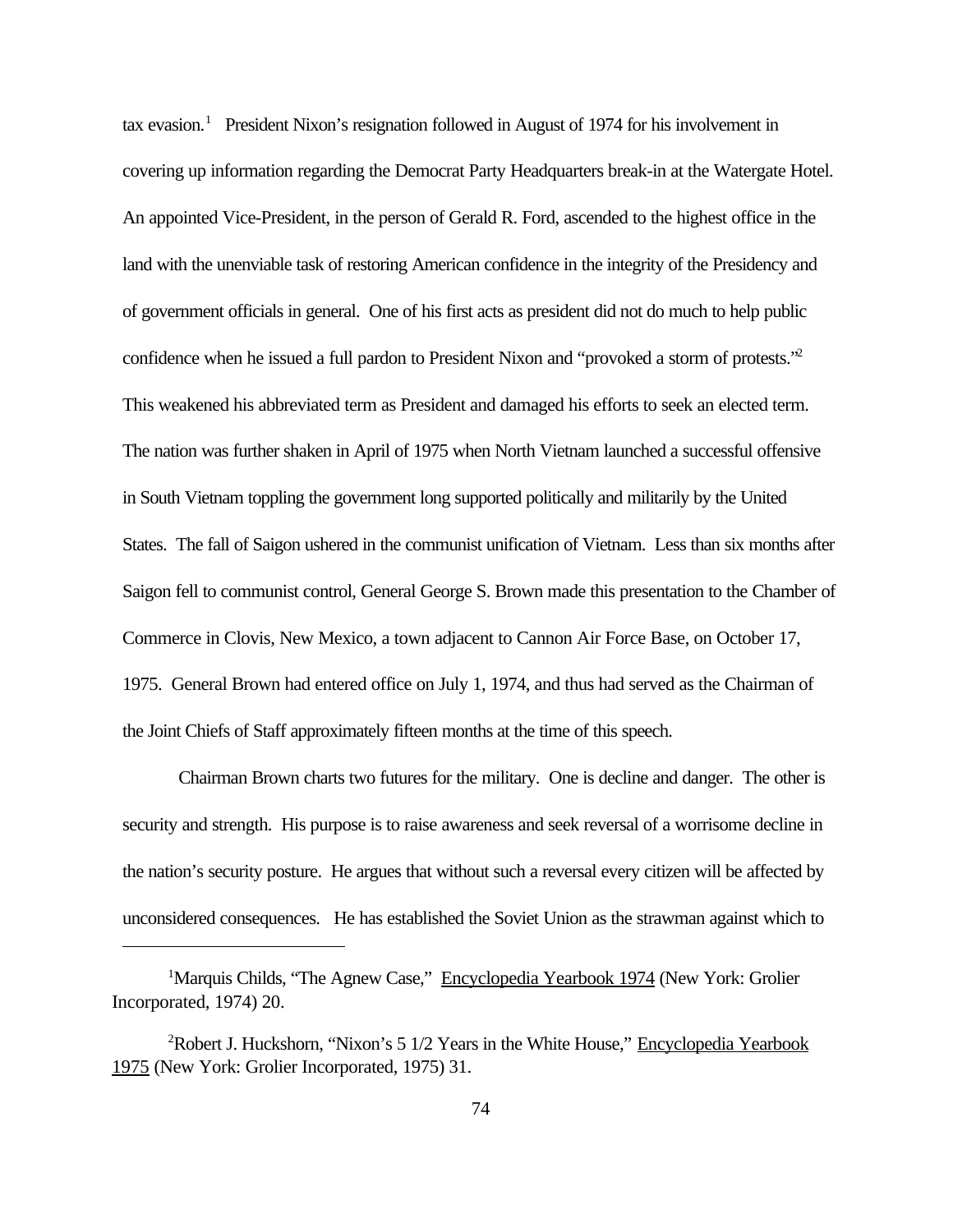establish the severity of the decline in American military forces. Brown's discussion of the future of the military as having the potential to move in one of two directions, establishes "decline" as the Devil term and "strength" as the God term.

## Chamber of Commerce Speech: God Terms and Devil Terms Agon and Clusters

In recognition of the probable indifference of an audience to military matters after Vietnam, General Brown quickly challenges the civilian members of the Chamber of Commerce to consider the economic impact of a loss in military strength. If the Soviet Union were to surpass the Unites States in military power, the consequences might be grave. Strength, security and prosperity are associated terms throughout the speech:

Should this occur, vital US long-range interests could be jeopardized, and not just US defenses interests. We sometimes forget that US commercial, agricultural, and financial interests - those pursuits that make up the day-to-day activity of many Americans - could be drastically changed if this country could not protect its overseas interests and have free access to international markets.<sup>3</sup>

He makes it clear that whether you are selling grain in overseas markets or dependant on oil from overseas, much is riding on an adequate amount of military strength.

The adequacy of military forces is proportional to the amount of money a nation is capable of and willing to spend on its security needs. The underlying decision is pragmatic, "Is the amount being spent equal to the level of security sought?" This basic economic principle applies to the military as it does to any other business decision: "To play an active role in the world requires a strong military, which, in turn, requires an adequate budget in real terms as opposed to continuous budget

<sup>&</sup>lt;sup>3</sup>George S. Brown, "Clovis Chamber of Commerce Speech," Addresses and Statements by General George S. Brown, USAF (Washington, D.C.: n.p.) 93.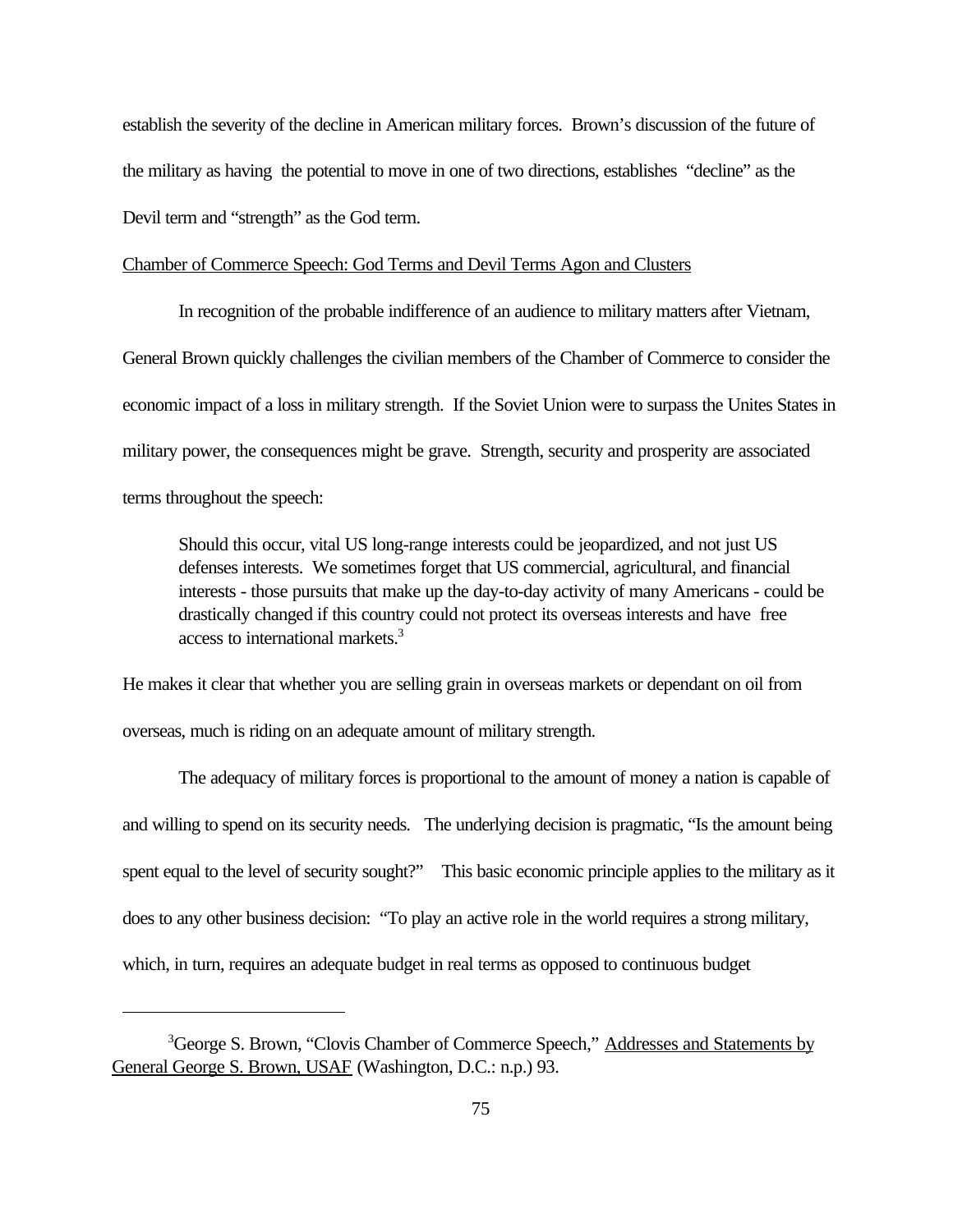reductions."<sup>4</sup> As the nation looks at the missions assigned to the American military and the real advances of the Soviet military power, there are both budgetary and diplomatic options available to maintain the strength national security demands. Both options must be used to avoid Soviet domination and continuation of a runaway arms race that the United States cannot afford to lose:

If these Soviet efforts are not constrained by negotiation, or balanced by major US arms initiative, the Soviets could attain unacceptable advantage over the United States in strategic nuclear forces.<sup>5</sup>

The Soviets are not standing still in their efforts to build upon their superpower status. Brown mentions the Soviet Union's record of compliance with a range of treaties. It has ignored or openly violated arms control agreements. One such treaty is the first Strategic Arms Limitation Talks (SALT I). The talks were supposed to limit the size of United States and Soviet nuclear arsenals. Since signing this agreement, the Soviets have shown little intention of honoring the limits to which each side was pledged. Brown quoted a report of the Joint Committee on Atomic Energy, "It is apparent that in spite of SALT I and a potential SALT II, the Soviet Union has not decided to forego an aggressive strategic arms race.<sup>76</sup> Brown reports the President's assertion that the nation must be prepared to increase spending on readiness:

...Congress and the American people must realize that, unless agreement is achieved, I will have no choice but to recommend to the Congress an additional two to three billion dollars for strategic weapon programs in the current and coming fiscal years.<sup>7</sup>

<sup>4</sup>Brown, "Clovis Chamber of Commerce Speech" 94.

<sup>5</sup>Brown, "Clovis Chamber of Commerce Speech" 95.

<sup>6</sup>Brown, "Clovis Chamber of Commerce Speech" 95.

<sup>7</sup>Brown, "Clovis Chamber of Commerce Speech" 96.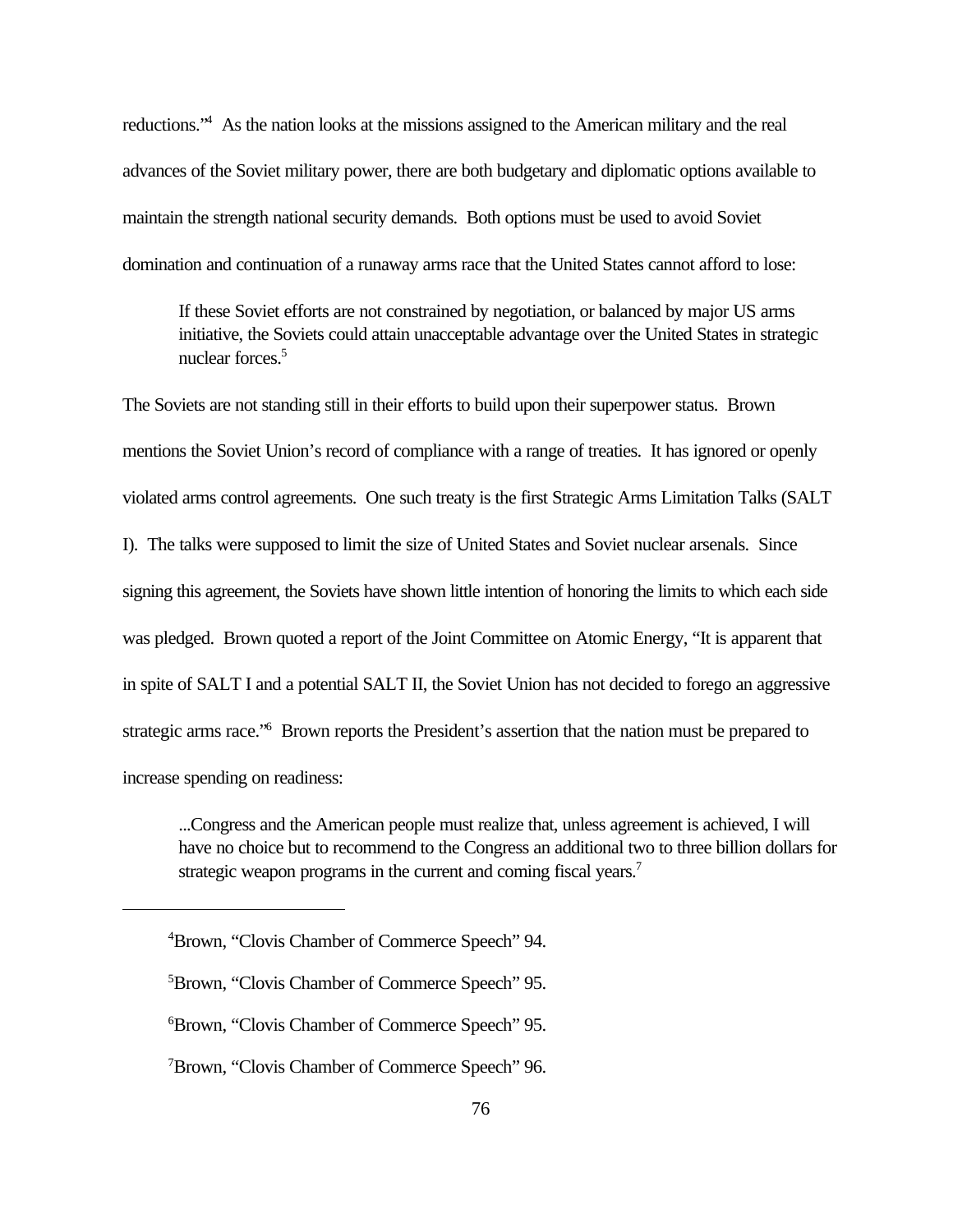The alternative to military might, diplomacy, will be practiced constantly, but its outcome is uncertain. For this reason, the United States has to be realistic in assessing the needs for an adequate military force to deter potential Soviet aggression against America and its allies. Therefore, Chairman Brown offers a mathematical comparison of both strategic and conventional forces of each nation. He quantitatively compares numerical differences in force size and major weapon systems between the United States and the Soviet Union: "As you can see, we are doing our best to make good use of the resources the American people provide us - - but the challenges we face give no cause for undue optimism."<sup>8</sup> He notes the burden of treaties obligating the United States to provide military forces in defense of "forty-one nations." To Brown there is a clear need for additional expenditures, but they must be targeted in a prudent manner not a tank-for-tank, missile-for-missile strategy that would be ruinous to the American economy:

I do mean that we must continue to develop and maintain military forces adequate to deter an attack on the United States and our allies, and forces adequate to contribute to a number of regional military balances throughout the world.<sup>10</sup>

He extends his arguments against budget cuts to the nation's international role as freedom's leader. "The preservation of our military power is indispensable...to our inescapable role as the leader of the party of liberty in the world arena."<sup>11</sup> The nation's broader alliances cannot be ignored. For the sake of the nation and its allies, budget cuts cannot continue.

<sup>8</sup>Brown, "Clovis Chamber of Commerce Speech" 98.

<sup>9</sup>Brown, "Clovis Chamber of Commerce Speech" 98.

<sup>10</sup>Brown, "Clovis Chamber of Commerce Speech" 98.

<sup>11</sup>Brown, "Clovis Chamber of Commerce Speech" 99.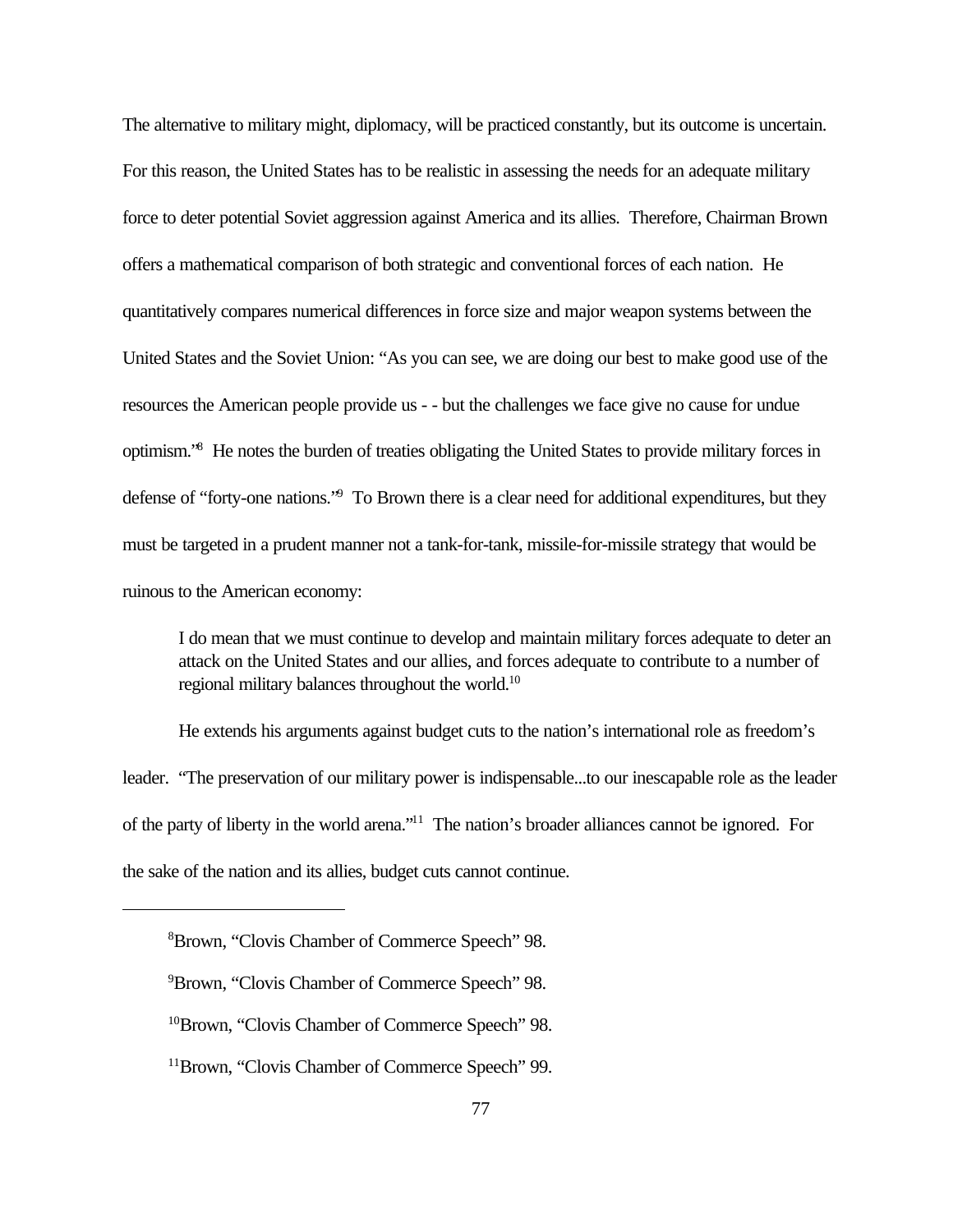A major factor in budget reductions is public opinion. Unlike the isolationist view to which Bradley spoke, public opinion in 1975 "endorses an active role in the world."<sup>12</sup> There is a notable shift in public opinion, from an isolationist world view to an international world view sought by President Truman. The budget challenges stem from a public that lacks a realistic understanding of the cost of military strength to support the desired level of global activity:

...according to a number of recent public opinion polls, about one-third of our adult population and over half of our opinion leaders - businessmen, academicians, Congressmen, and government officials - believe the defense budget should be cut.<sup>13</sup>

General Brown understands that in "a world rendered small by today's technology,"<sup>14</sup>

America cannot turn back to isolationism. He understands the need for military strength to maintain a stable international community requires budget decisions that are not his to make. The American people through their elected representatives will decide how successfully America will play its role as the "leader of the party of liberty in the world arena."<sup>15</sup>

## Chamber of Commerce Speech: Conclusions

The Speech to the Clovis Chamber of Commerce captures the God term of strength and the Devil term of decline. A nation cannot expect miracles to overcome poor decisions. The strength of the force is declining as more and more people turn from their obligation through a lack of caring or

<sup>12</sup>Brown, "Clovis Chamber of Commerce Speech" 94.

<sup>13</sup>Brown, "Clovis Chamber of Commerce Speech" 94.

<sup>&</sup>lt;sup>14</sup>Brown, "Clovis Chamber of Commerce Speech" 99.

<sup>15</sup>Brown, "Clovis Chamber of Commerce Speech" 99.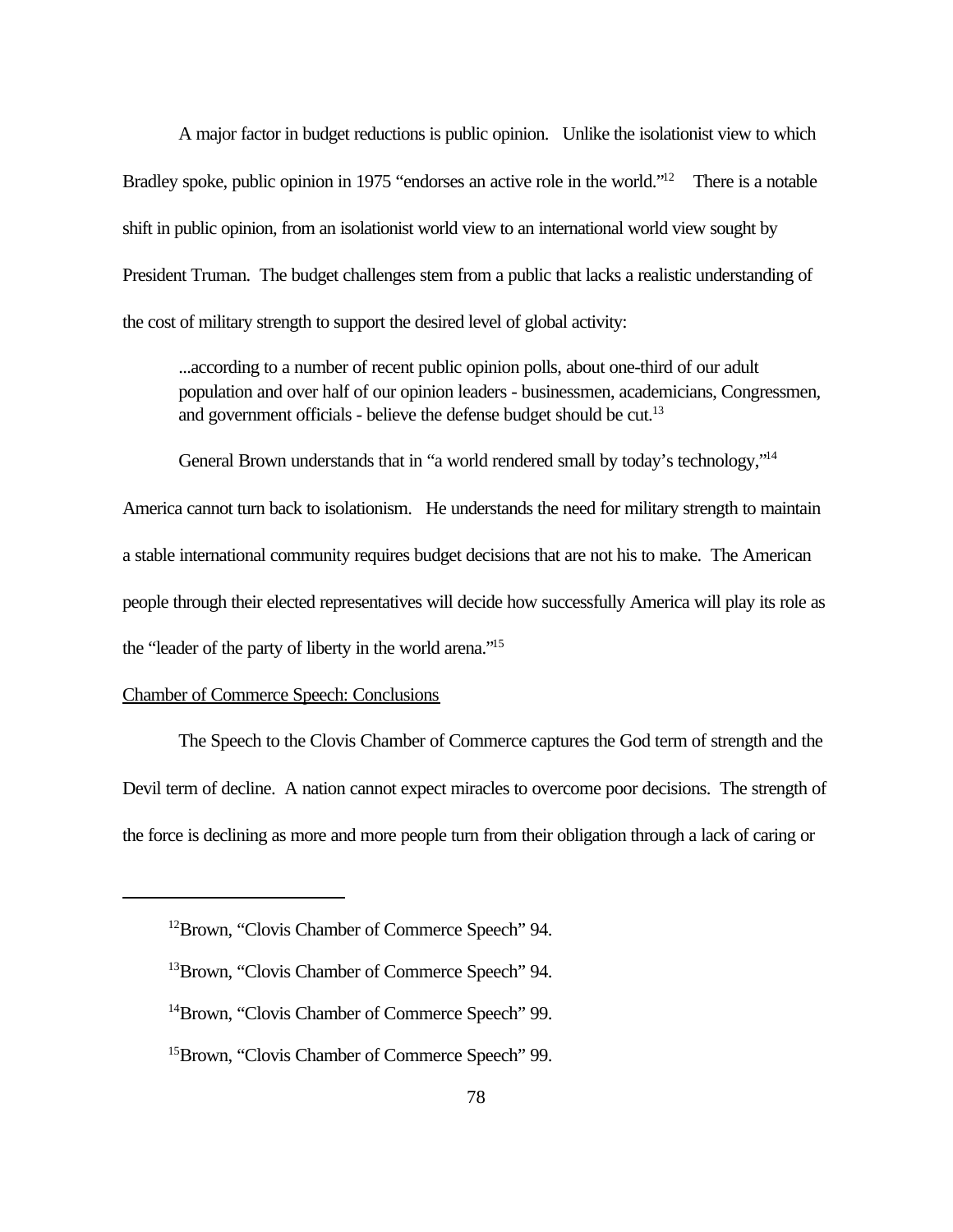simple indifference. The American people are philosophically open to globalism, but do not yet demonstrate the practical demands participation demands. The philosophy of military strength is understood, but they are missing the pragmatic reality that strength costs money. Those who assign missions must always provide resources to accomplish those missions. The military has been assigned a mission of strength, but not been given adequate resources to be strong. American military strength cannot be maintained in a climate of unchecked Soviet military growth coupled with American military decline.

# Military Order of World Wars Speech: Content and Purpose

Internationally, President Ford followed the lead of former President Nixon by voicing support for a shift in defense policy. Each called for limiting American defense spending by sharing "global responsibilities with like-minded allies"<sup>16</sup> Nationally, The United States was fully engaged in celebrating its Bicentennial at the time this speech was given. The year was filled with revolutionary war re-enactments, fireworks displays, televising of historic sites and musical tributes to the nation. Government leaders gave speeches with messages of the proud history of the nation. Among those proud to be citizens of the United States were the members of the Military Order of World Wars to whom General Brown spoke on May 15, 1976. This organization was founded in January, 1919, in Detroit, Michigan. One of the chief proponents of the organization was General John J. Pershing. He stated at the 1926 convention of the organization, "In the future there will be many forces trying

<sup>&</sup>lt;sup>16</sup>Robert J. McMahon, "Helping Others, Help Ourselves," Critical Reflections on the Cold War: Linking Rhetoric and History, ed. Martin Medhurst and H.W. Brands (College Station, TX: Texas A&M University Press, 2000) 241.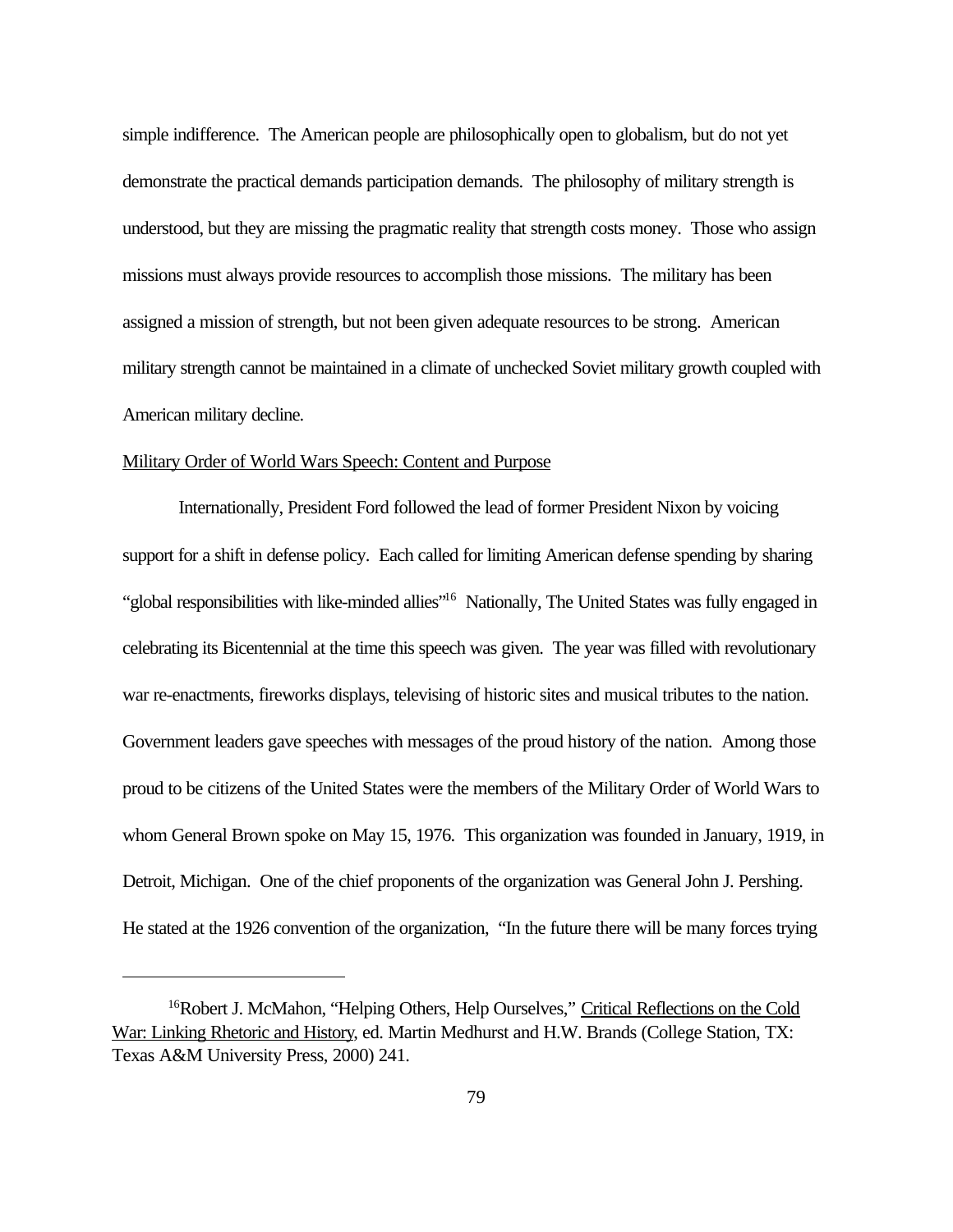to destroy this freedom, so band together and dedicate yourselves to protecting that freedom you have so valiantly won on the battlefield."<sup>17</sup> The group's ideal is "It is nobler to serve than to be served." Their measure of fulfillment of this ideal was to "Take time to serve your country."<sup>18</sup> Given that the United States was founded through service on the colonial battlefields and that preservation of a free nation called generation upon generation to serve the nation in time of war, a presentation to an organization that reveres such service would seem to provide an ideal audience for a Chairman of the Joint Chiefs of Staff. General George S. Brown addressed this organization of former military officers in New York, New York.

The Bicentennial offered the rhetor a backdrop against which to display the nation and its military. His comments celebrate the nation and by extension the military through two centuries of successful life. The speech is epideictic, praising the military, the nation and its ideals. "Liberty" is his God term and is clustered with challenge, honor, and obedience. In juxtaposition, the devil term of "dissent" is associated with fragmentation, loss, and defeat.

## Military Order of World Wars Speech: God Terms and Devil Terms Agon and Clusters

General Brown partners the military with the American people to convey unity of purpose in a time of national celebration. The observance of two hundred years of history dedicated to the liberating principle of equality is enviable to many in the world with no such unifying national purpose:

<sup>17</sup>Military Order of World Wars, 29 Nov. 2002 <http://www.militaryorder.org>.  $18$ Ibid.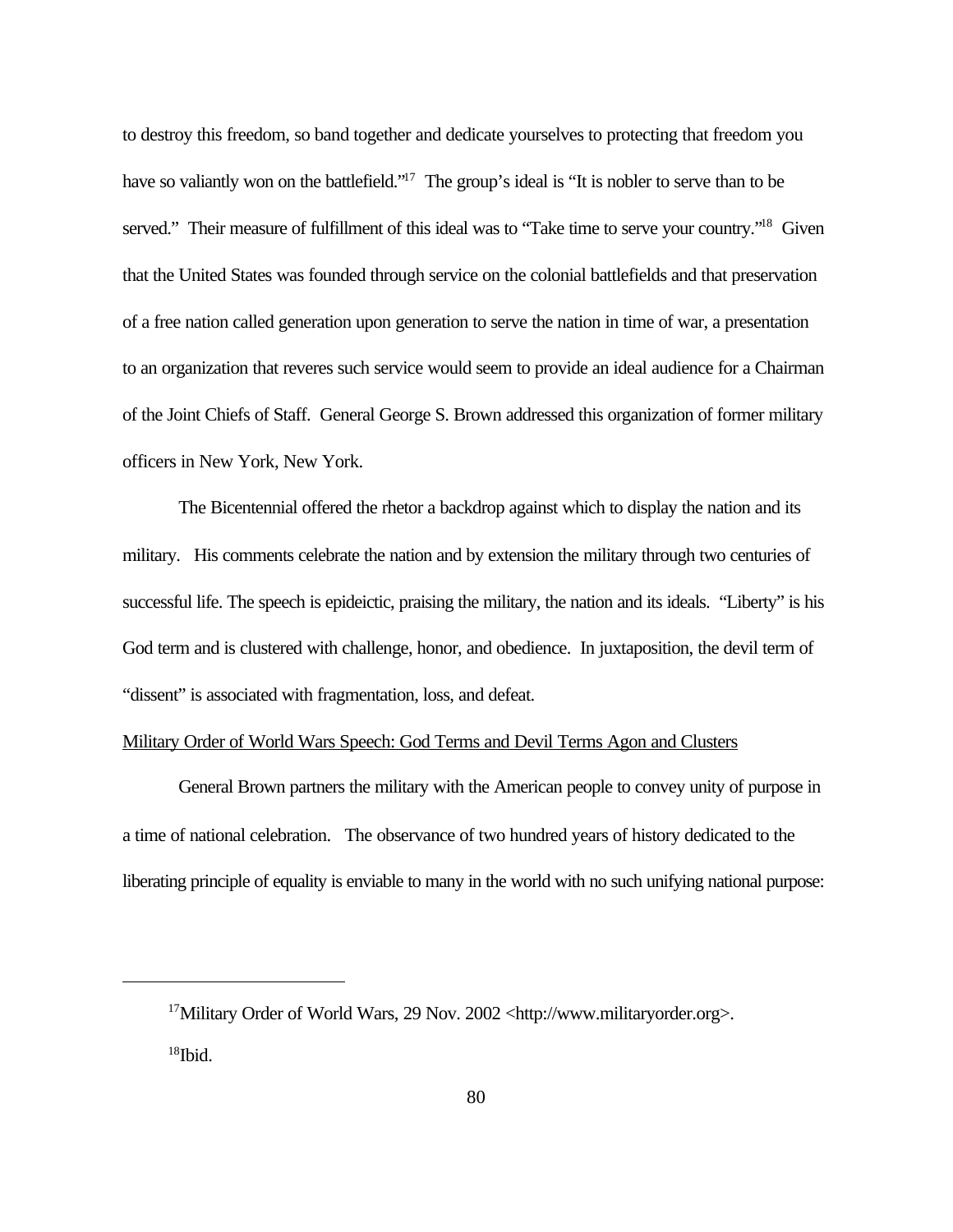It is fitting and proper that we honor America in this  $200<sup>th</sup>$  anniversary of her birthday - - a country so dedicated to the defense and preservation of the basic rights of the individual that she commands the loyalty and support of her own people, and captures the imagination and respect of peoples in countries not so dedicated to individual rights.<sup>19</sup>

In synecdochical form the military becomes illustrative of the whole. The military is united in the causes of the nation with a willingness to collectively respond to the challenges of the nation. There is unity within the military: "Today, the US Armed Forces, qualitatively across the board, are the best equipped, the best trained, the most experienced, and the best led in the world."<sup>20</sup> The military is unified with the nation: "We are not an end in ourselves, but simply a means to the end of protecting and preserving your national security."<sup>21</sup> The military is unified internationally: "They are part of a defense network that enables many smaller nations to remain within the framework of a Free World."22

The military and the nation subscribe to unifying principles, "patriotism, professionalism, and integrity."<sup>23</sup> To the military, patriotism is loyalty to the nation; professionalism is loyalty to the task; and integrity is loyalty to others and self. His audience of former military officers with war time experience embrace these principles in continued service to the nation.

<sup>&</sup>lt;sup>19</sup>George S. Brown, "Military Order Of World Wars Speech," Addresses and Statements by General George S. Brown, USAF (Washington, D.C.: n.p.) 148-152.

<sup>20</sup>Brown, "Military Order Of World Wars Speech" 148.

<sup>21</sup>Brown, "Military Order Of World Wars Speech" 148.

<sup>22</sup>Brown, "Military Order Of World Wars Speech" 148.

<sup>23</sup>Brown, "Military Order Of World Wars Speech" 149.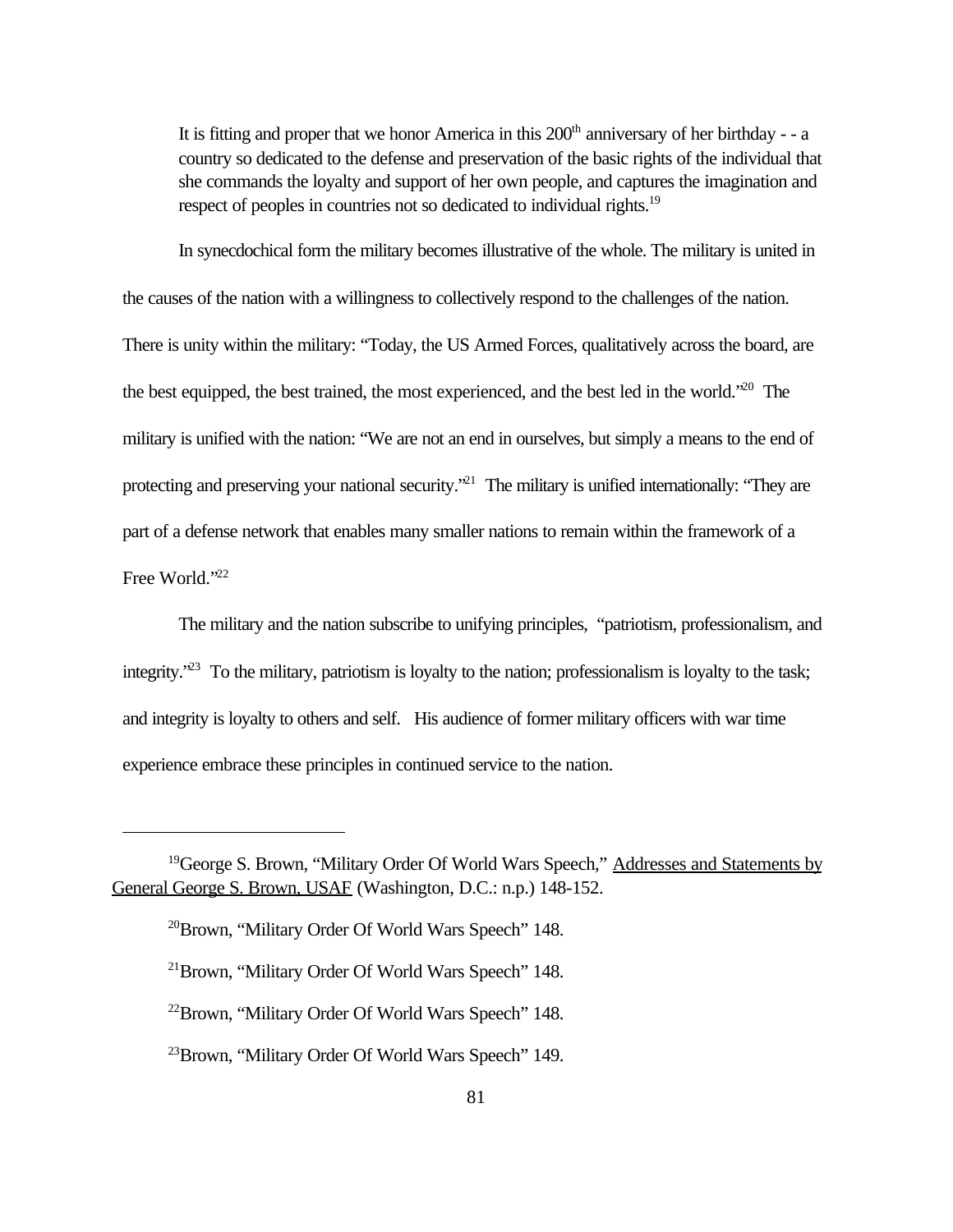America was uniquely established on the principle of the "intrinsic worth and dignity of the

individual."<sup>24</sup> The Bicentennial punctuates the enduring nature of such a unifying concept:

For the first time in the history of mankind, the preservation of liberty was made the key objective of government - - not power, not privilege or wealth, not merely protection or security, and not empire or dominion - - but, deliberately the preservation of liberty.<sup>25</sup>

The vision of national unity predates the Constitution and was realized upon the acceptance of personal risk. Brown shares John Hancock's reply to General Washington's concerns over the potential destruction of the properties of patriots in Boston to illustrate that risk is associated with

those who unify in support of the cause of liberty.

It is true, Sir, nearly all of the property I have in the world is in houses and other real estate in the town of Boston; but if the liberties of our country require their being burnt to ashes issue the order for that purpose immediately.<sup>26</sup>

The "faith and the spirit" of "Founding Fathers" is a national treasure to be preserved as the first

defining act of unification in service to the nation.

Dissent is a concern of General Brown. While the Chairman does not overtly make this claim, his message is that not all Americans seek or embrace the spirit of unity the nation celebrates. To this end, dissent is a code word for those who were in opposition to the Vietnam War and who still blame the government in general and the military specifically for the problems of that era. The radical actions such as campus demonstrations and even violence against those in service to the

<sup>24</sup>Brown, "Military Order Of World Wars Speech" 150.

<sup>25</sup>Brown, "Military Order Of World Wars Speech" 150.

<sup>26</sup>Brown, "Military Order Of World Wars Speech" 152.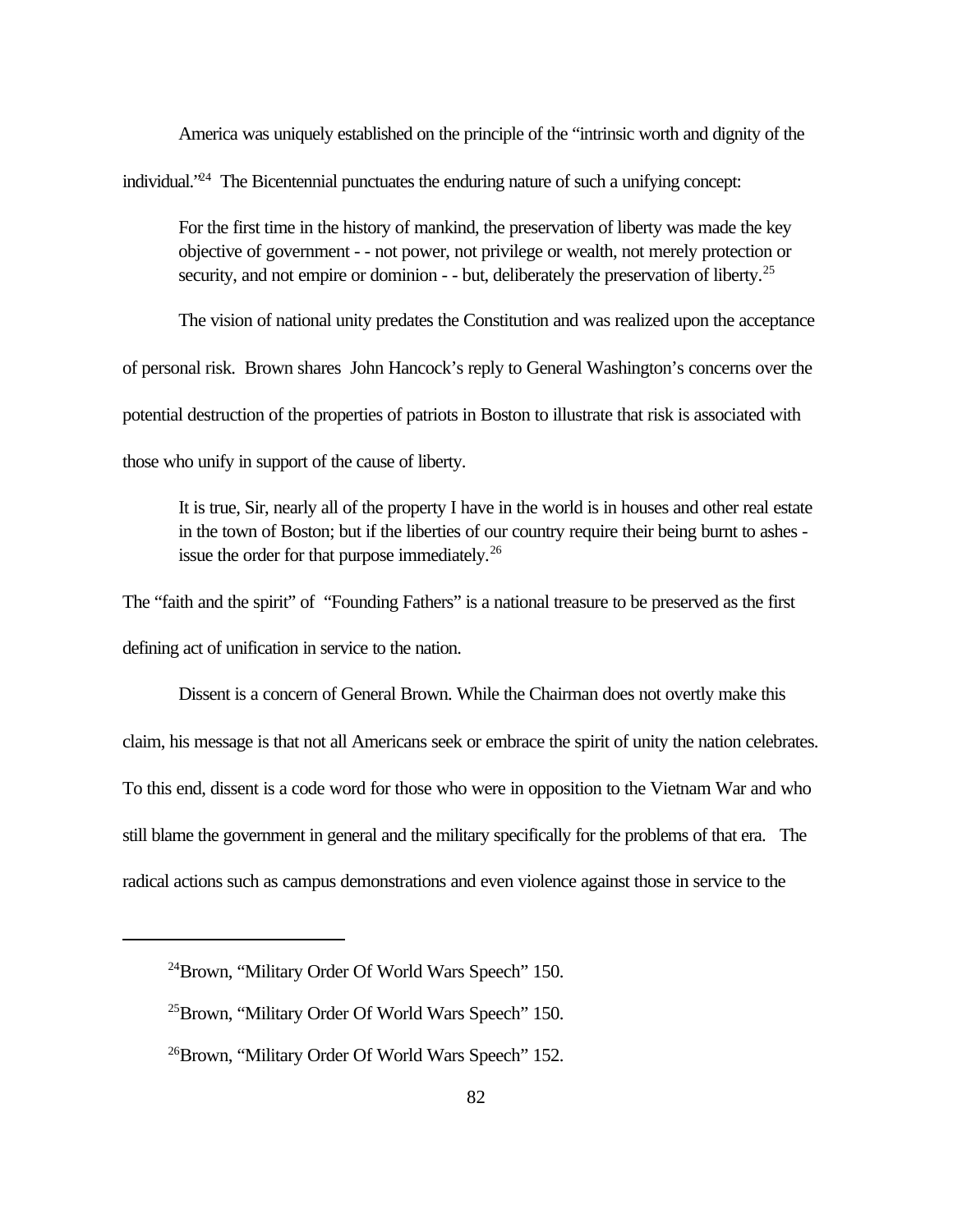nation are recent memories. University administrators acted to remove military training programs like the Reserve Officers Training Program (ROTC) from campus. Those who left the nation in resistence to military service signaled their lack of support for the republic's process of dissent through established channels of our representative form of government. The amnesty program offered by President Ford gave legitimacy to both the message and the actions of dissent.

Support for those whose illegal acts were ultimately rewarded would resonate in the mind of a military leader such as Brown who stands for those who have answered the call to duty, men and women who trained, fought and thousands died at the request of the nation. The military question that surrounded Vietnam ultimately was, "Why are we the bad guys?" This question did not get any easier when the words signifying that the flag, which draped the coffin of a loved one, was provided by "a grateful nation." Such words rang hollow against the protest demonstrations and various acts of violence and sabotage. Those considered traitors to the nation, like Jane Fonda, moved about the country as voices of dissent against the military and expressing their support of the nation's enemy, North Vietnam.

For General Brown, the active protest of the Vietnam War may have subsided, but the aftermath is still quite evident. Universities did not accept military training back on campus after the conflict ended. The image of the military was tainted and the negatives of dissent were still being felt as military budgets, equipment levels and manpower had declined below pre-Vietnam levels.

The General was expressing concern for the sense of patriotism necessary for the defense of the nation. He was calling those dissenting voices back to the Constitution to remind them that they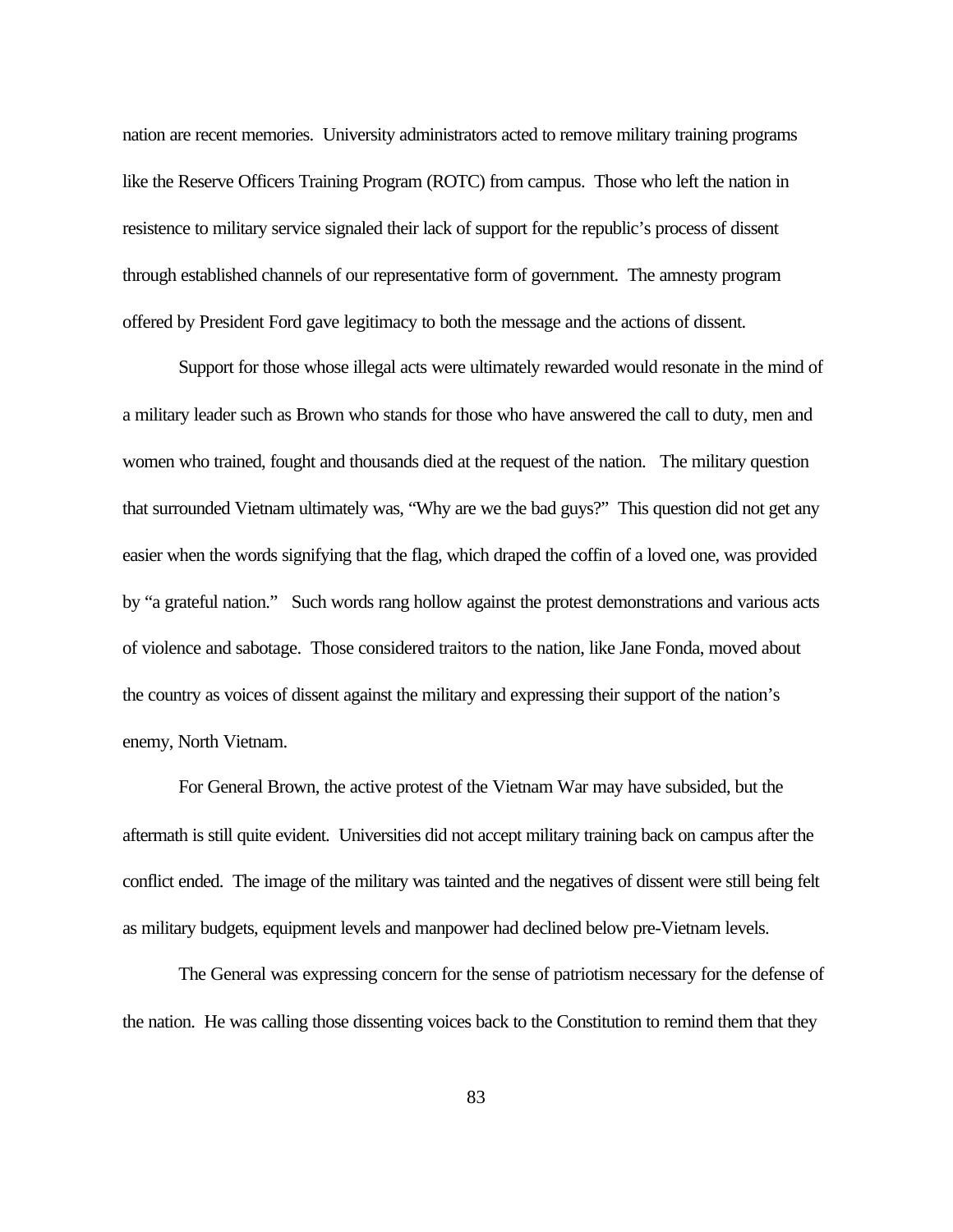not the military had elected the officials who dispatched the military to a war in Vietnam. He reminded them of the need for civil discourse to decide national security policies and not the mob rule and unlawful conduct that can eventually topple governments. Brown makes an interesting observation of dissent being a concern to the founders of the nation. They were concerned that "in times of peace" a military overthrow of the government was possible. Those who framed the Constitution created a government with checks and balances to reduce the possibility of militant attacks on the nation from an internal threat. Neither Brown nor the framers of the Constitution envisioned similar uprisings in times of war.

Brown recognizes that dissent can be a positive force in society to help overcome injustice and advance the nation to the ideals of the founders. The voice of dissent has been raised on varied issues throughout the nation's history, one of which is equal rights. That voice sought unity within the United States and a commitment to change. Though the task is not yet complete, as an agency of the government, the military has responded to the voice of dissent:

We are still working to provide equal opportunity for our citizens. The Armed Forces have helped in this respect by providing social mobility, skills, and self-respect for many of our young people.<sup>27</sup>

## Military Order of World Wars Speech: Conclusions

The speech celebrates two hundred years of national unity in full recognition that dissent was possible, even likely. The Bicentennial could present a rhetorical challenge to the epideictic speaker whose Devil term is dissent and whose God term, unity, honors a nation born in dissent. Brown

<sup>27</sup>Brown, "Military Order Of World Wars Speech" 152.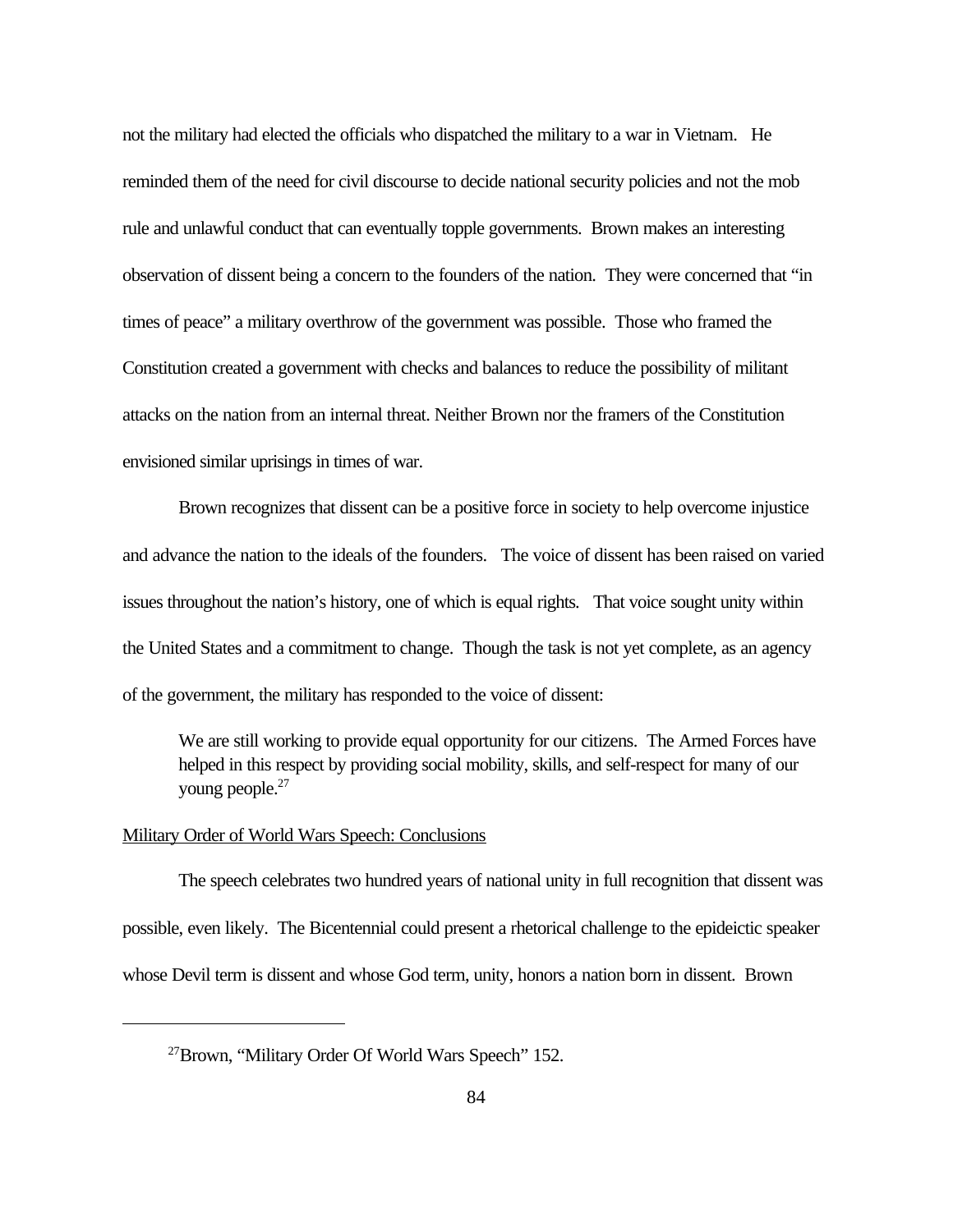avoided direct reference to disloyalty to the nation. The nation was founded on individual liberty. Those with whom I disagree may be "erroneous" and unaware of "reality," but the nation stands unified and ready to preserve each individual's right to have and express an opinion. National unity was preserved from external dissent by the constitutional provision to raise and support a military force that provides for the common defense. It preserved unity by placing the military under civilian control. In so doing, the military was given presence and standing within the nation it is sworn to defend.

# Chapter Summary

The efforts of George Brown can be viewed as that of a "muted apologist." He consistently places the military role in the present and future needs of the nation and does not dwell on the past especially the recent past of Vietnam. Both presentations were given within approximately a year of the fall of Saigon, which signaled the end of the Vietnam War, and yet in both speeches he brushes that conflict aside as a mere point of reference. The conflict in Vietnam is a mere benchmark from which to gauge force size differences. His remarks speak to the size of the force before the Vietnam War in comparison to the current size of the force. In the speech to the Clovis Chamber of Commerce, he never mentions this war in any other context despite the lapse of less than six months since the fall of Saigon had marked the official end of American involvement in Vietnam. His presentation to the former military officers in New York held a brief comment about the "long and difficult war in Vietnam."<sup>28</sup>

<sup>28</sup>Brown, "Military Order Of World Wars Speech" 148.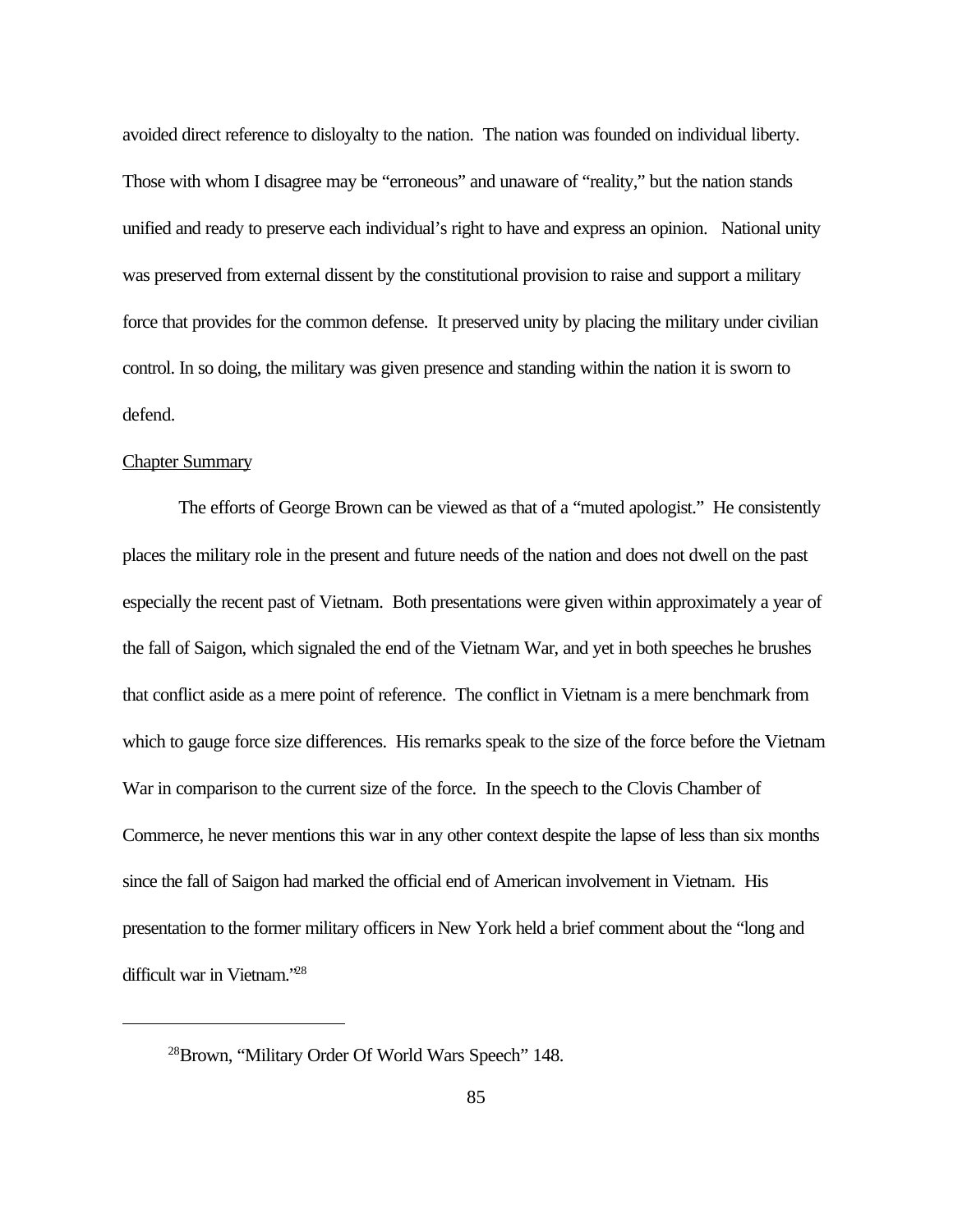Chairman Brown expresses an enduring sense of patriotic nostalgia. He has seen a more prosperous time in military service when forces were larger and weapons more abundant. He has seen worse days but he avoids talking about them. Instead he uses both speeches to go "Back to the Future." He is at a seminal point in history for both the nation and the military. He speaks to what the nation is doing well and specifically attaches military virtues of unity and strength. In a rhetorical sense the two speeches represent a sense that the military needs to catch up and tune into the nation. The warrior has returned home, but is only vaguely familiar with those that greet him and they with him. With no past, he can only construct a discourse of the present and the future.

As a muted voice he affirms all the more dramatically the dualism of the previously considered chairmen. The same basic question concerning safety remains, but a tension of distrust spurs his rhetoric to point to the external threat as one that is gaining strength while the foil (America) weakens its ability to defend against an aggressive threat.

Brown's twist on the drama is that it carries a message of momentary security teetering on the edge of impending doom. The drama has less certainty of future military strength than the assurance provided by Bradley and Wheeler. He rhetorically diverts the potential negative outcome from the possibility of military failures to publically supported national security policies that accept a less prepared and capable military force. He has moved the conflict between good and evil into the board rooms, halls of Congress and even public opinion as to whether or not the nation will ultimately empower the military to provide adequate levels of national defense. His remarks are pragmatic and pointed.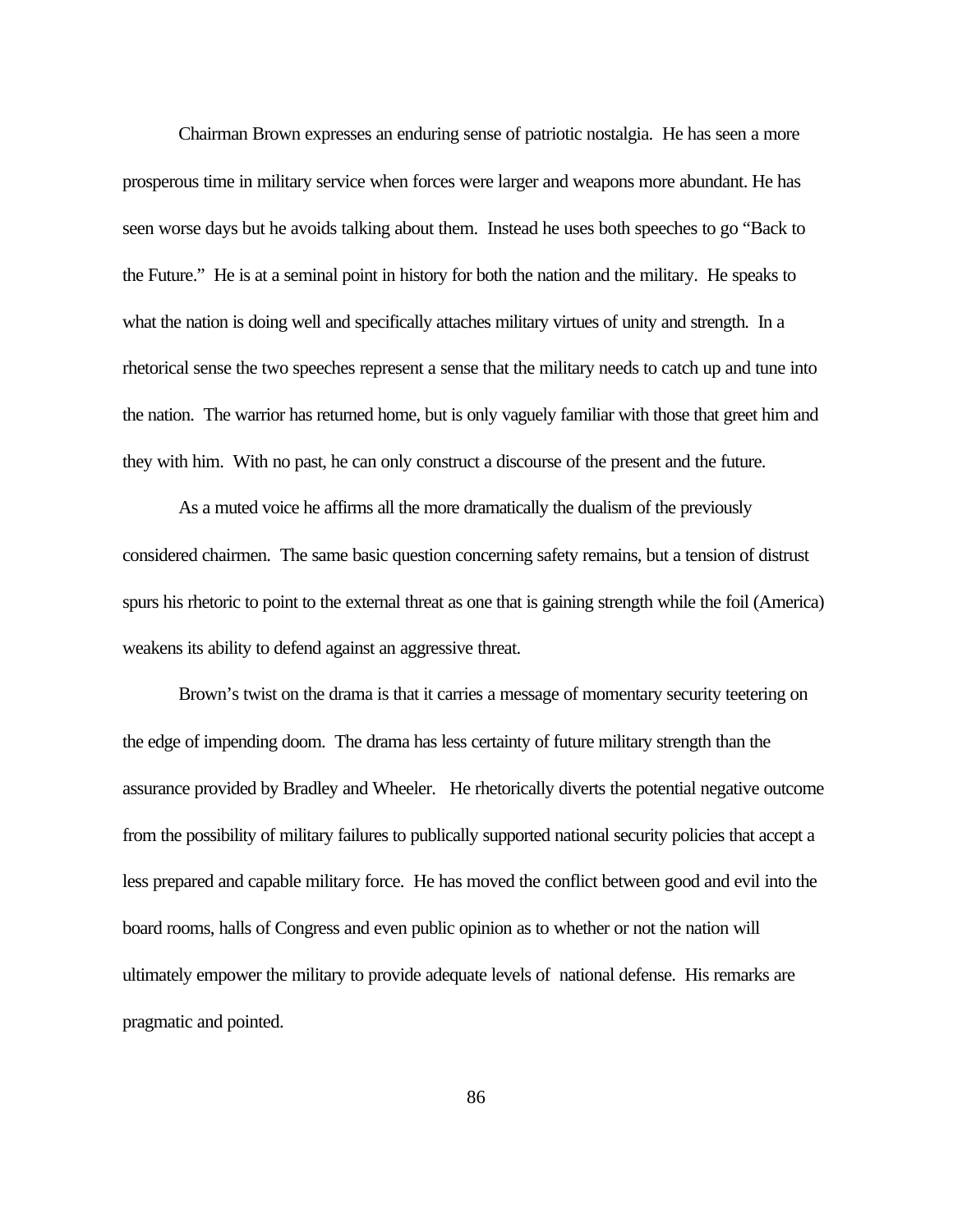General Brown's rhetoric is nonetheless as constrained as the previous two chairmen. He is admitting that he has little power to decide his fate and those of the men and women in military service. His remarks carry the same message of the reactionary who must await the move of those with the power to decide before he is able to act.

General Colin Powell will follow and will represent the first of those entering office after the enactment of the Goldwater-Nichols Bill which strengthened the Chairman's position within the Joint Chiefs of Staff. Powell will speak to the beginning and end of the Desert Shield/Desert Storm action.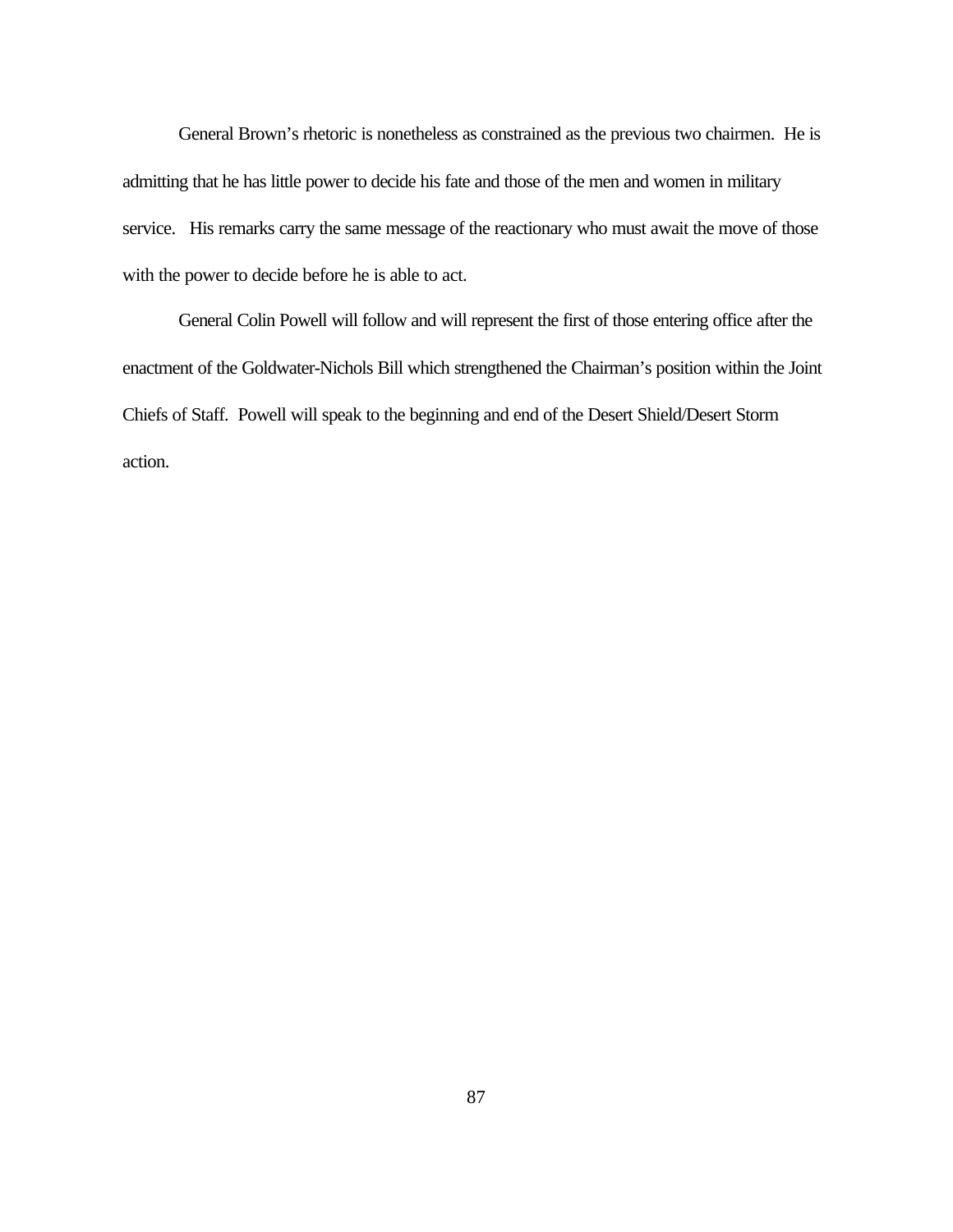## CHAPTER 6

## CLUSTER ANALYSIS: GENERAL COLIN L. POWELL SPEECHES

# **Overview**

This chapter will continue tracing the evolution of the rhetoric of the Chairmen of the Joint Chiefs of Staff. General Colin L. Powell is an axial figure in the transformation of the office, and his Chairmanship was powerfully affected by two factors. He was the first Chairman of the Joint Chiefs of Staff to enter office under the provisions of the Goldwater-Nichols Bill of 1986, a factor that strengthened his position by making him superior to the service chiefs. During his tenure, the Gulf War was fought to a successful conclusion, an event that rehabilitated the image of the American military and enhanced Powell's personal prestige as well as the public perception of the centrality and importance of the Chairmanship.

Two speeches have been selected as representative of Powell's mission and message. The first, "American Legion Speech," was delivered on August 30, 1990, in Indianapolis, Indiana, before a military audience. The second "National Newspaper Association Speech," was delivered on March 15, 1991, in Washington, D.C. to the National Newspaper Association, a powerful and influential civilian audience.

## American Legion Convention Speech: Content and Purpose

General Colin L. Powell was born in Harlem and grew up in the Bronx to parents that had immigrated to the United States from the (then) British Colony of Jamaica. He completed City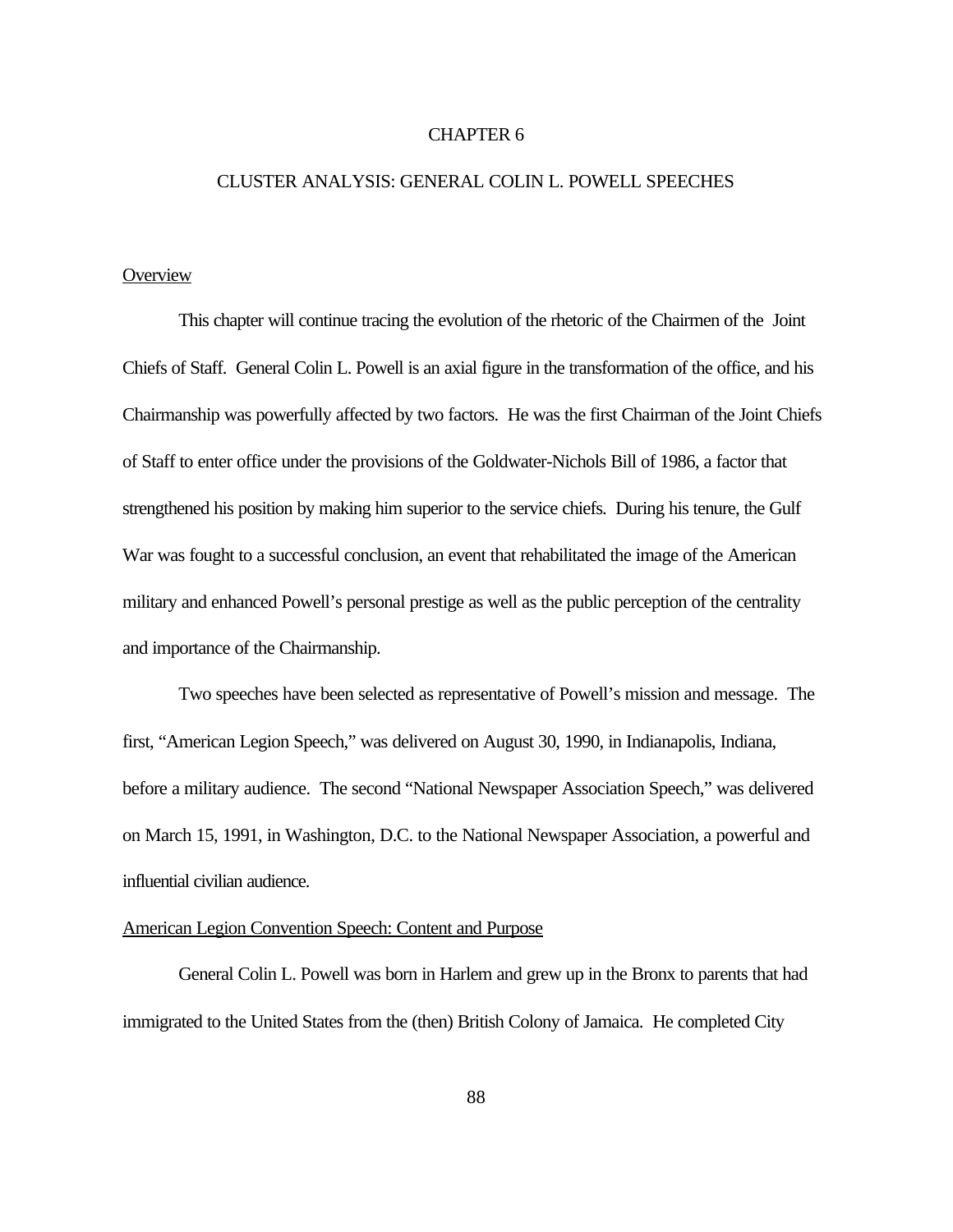College of New York and received a commission as a second lieutenant in the United States Army Infantry in June of 1958. He rose through a succession of assignments that included completion of a Master of Business Administration degree from George Washington University. A fortuitous set of circumstances saved him from a mundane job in computer programing and placed him in a circle of officers "rethinking the role and structure of the entire U.S. Army," in effect, to reshape the image of the military.<sup>1</sup> His career gained momentum as a White House Fellow in 1972-1973 where he worked in the powerful Office of Manpower and the Budget (OMB). It was there he established friendships with two future Secretaries of Defense in Casper Weinberger and Frank Carlucci. Both would be instrumental in Powell's selection as National Security Advisor to President Reagan in November 1987. While in this position, he also won favor with Vice-President Bush who would later nominate him to the post of Chairman of the Joint Chiefs of Staff in October 1989.<sup>2</sup>

When Powell entered his final military assignment, the world seemed to be settling into an unprecedented period of peace. The Soviet Union was disbanding which gave rise to those that proclaimed the "Cold War" had ended. Many in America announced the need to realize the "peace dividend" from the years of large military expenditures. Demobilization began as the President and Secretary of Defense announced manpower reductions of up to twenty five percent of the active military; closure of facilities in the United States and overseas; and the elimination of organizations throughout the structure. Even as these plans were being prepared for this reduction in force, the

<sup>&</sup>lt;sup>1</sup>Colin Powell and Joseph E. Persico,  $My$  American Journey (New York: Random House, 1995) 156.

<sup>2</sup>Powell and Persico, My American Journey 157, 389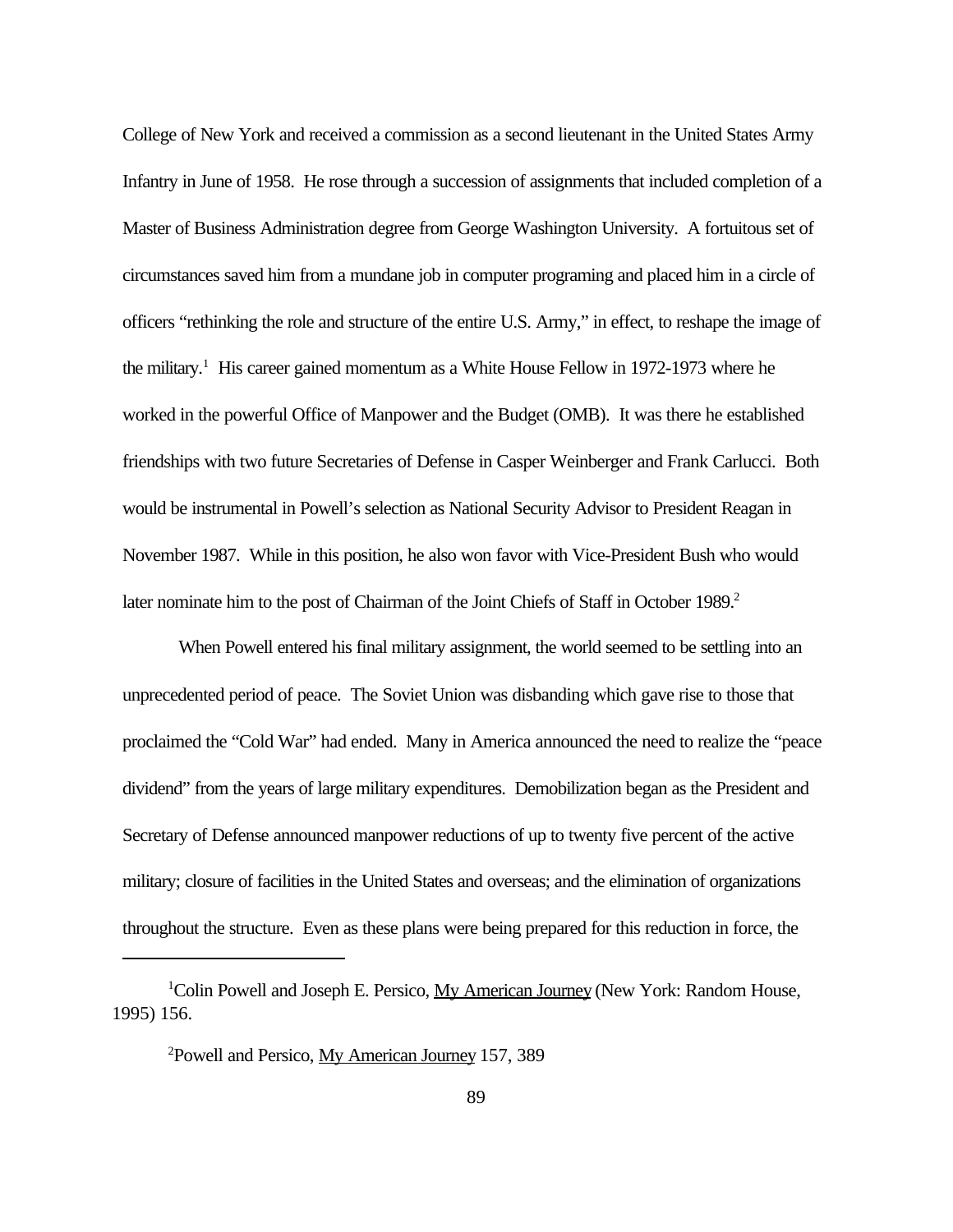Iraqi military launched a successful invasion of Kuwait. With this stirring reminder of the ubiquity of conflict, the nation began the task of preparing a response to Saddam Hussein's aggression.

The speech to the American Legion came just days after deployment of Regular forces, augmented by National Guard and Reserve units, began under Operation Desert Shield as America's response to Saddam Hussein's August 2, 1990, invasion of neighboring Kuwait. The attack generated immediate diplomatic statements renouncing the invasion from nations around the world. Issuing a counter-response published in an August 9, 1990, article, Saddam Hussein "vows to fight" brushing aside "international outrage." Saddam's actions are attacked by General Powell in his address to the American Legion as he called Saddam Hussein a leader "who rules by fear."<sup>4</sup> American Legion Convention Speech: God Terms and Devil Terms Agon and Clusters

This is a speech that changed in the final hours before its delivery from exhorting the advent of a "remarkable era of peace" to the more troubling message of force deployments to an unforseen conflict. The key terms around which other terms cluster include "tyranny" as the Devil term and "freedom" as the God term. Freedom is associated with a cluster that includes strength, support, and preparedness. The antithetical cluster of tyranny includes deceit, fear and treachery (sneak attack).

Freedom is actively in search of the opportunity to liberate. The recent fall of the Berlin Wall, the Iron Curtain, and the Warsaw Pact mark the success freedom has enjoyed:

<sup>&</sup>lt;sup>3</sup>"Iraq Scorns Global Rage, Vows to Fight," Washington Times 9 Aug. 1990 <http://nl9.newsbank.com/nl-search/we/Archives?p\_action=list&p\_topdoc=31>.

<sup>4</sup>Colin L. Powell, "American Legion Convention Speech" ( n.p., 1990) 2.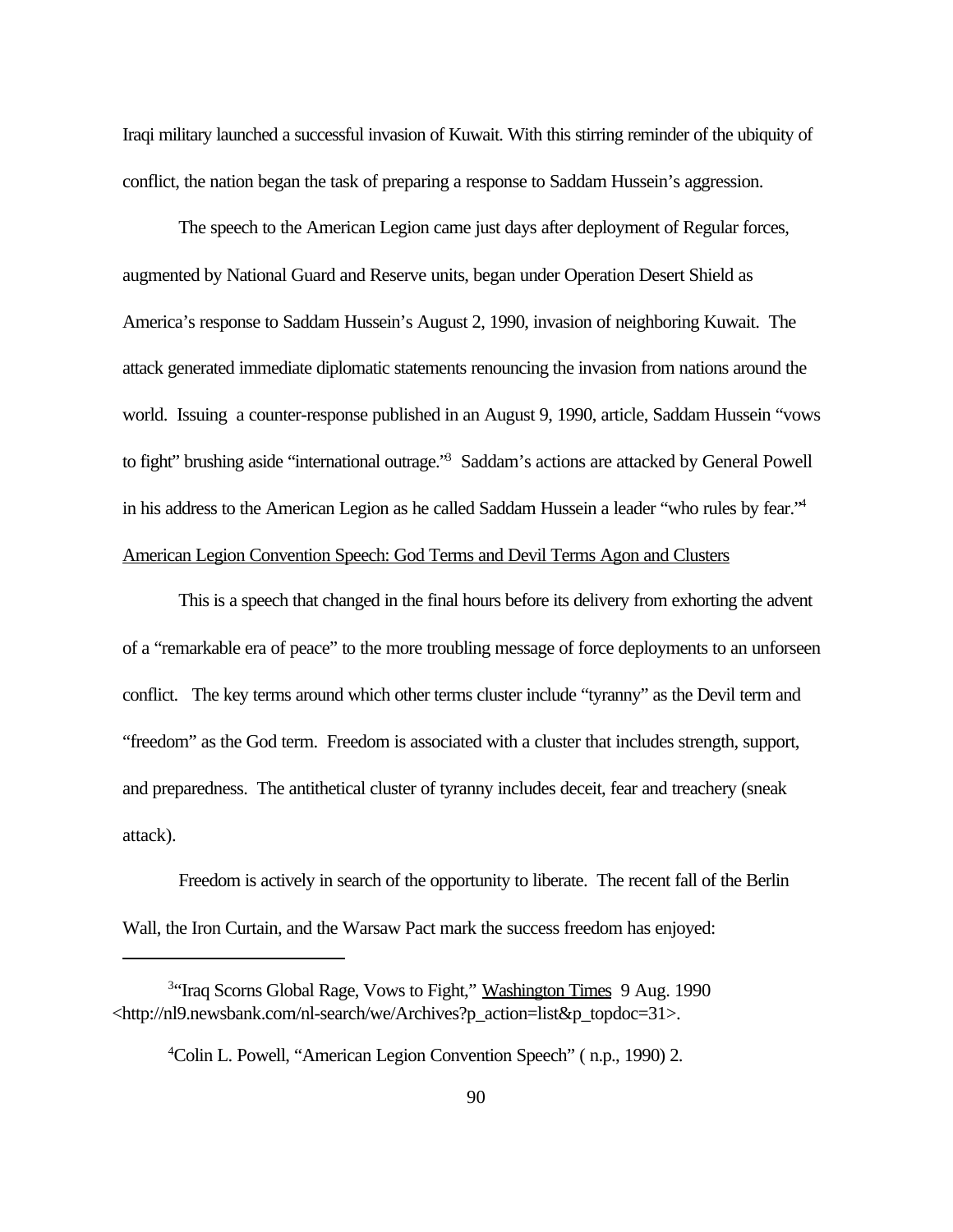"We have seen freedom break through the barbed wire and concrete walls of a divided Europe."<sup>5</sup> To accomplish this end freedom gathered allies to end the Cold War. Those who personify freedom are shaping new alliances from all quarters of the globe from peoples of every race and religion to confront the tyranny of Iraq. Even organizations, like the United Nations, whose service to freedom have been suspect in the past have rallied in support. In a short expanse of time, the United Nations has passed "five Security Counsel resolutions" without any dissent. Nations that seek freedom resort first to diplomacy not armed force. In the spirit of freedom the Security Council resolutions called for withdrawal of Iraqi forces from Kuwait not immediate armed retaliation. The United Nations representing the collective of world opinion dispatched the Secretary-General to speak diplomatically with leaders of Iraq:

Today the Secretary-General of the United Nations begins a dialogue with Iraq. I hope - we all hope, the world hopes - - that he convinces Saddam Hussein to accept the judgment of the world community.<sup>6</sup>

To those in opposition to the pursuit of freedom, there is a tendency to misunderstand diplomatic overtures as a sign of weakness. The Chairman in a direct message to the personification of tyranny, Saddam Hussein, says, "Do not think for one moment that we are cowed or coerced by your actions or your threats. We're made of much tougher stuff than that." Freedom does not exist in the absence of strength. Nations that enjoy freedom have from time to time had to defend those

<sup>5</sup>Powell, "American Legion Convention Speech" 2.

<sup>6</sup>Powell, "American Legion Convention Speech" 4.

<sup>7</sup>Powell, "American Legion Convention Speech" 4.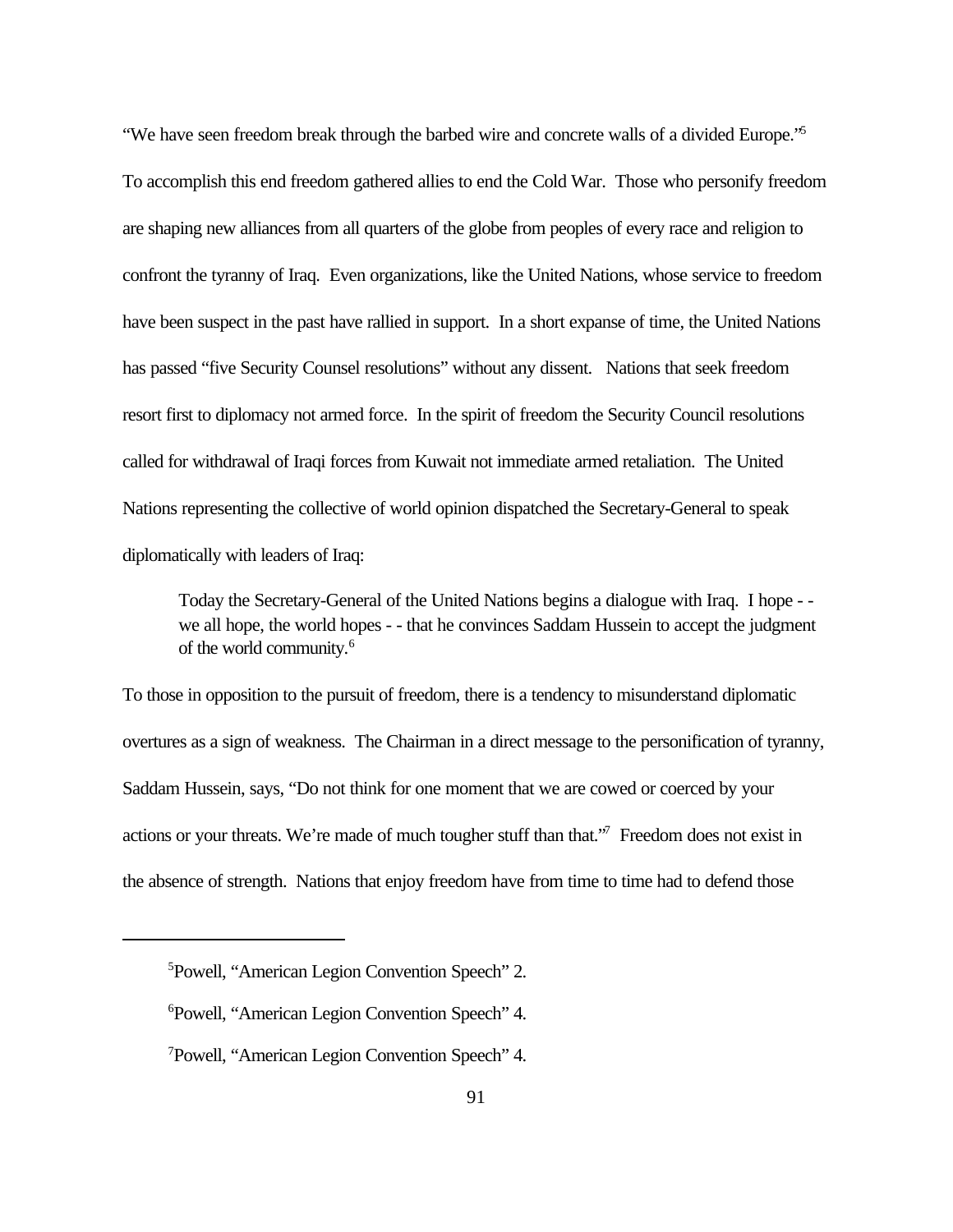freedoms and have learned the lessons of preparedness. He recalls the December 3, 1941, conference that followed the large scale Louisiana Maneuvers during which General Marshall indicated the military needed six months to a year to be ready for war. The tyranny of a Japanese attack gave them four days. Such lessons abound in the history of war. Those that learn from the lesson preserve their strength and in so doing their freedom.

Skepticism is a resource of freedom. Even in light of the recent shift in politics and policies that controlled the former Soviet Union, the weapons of a superpower were still in place. The skepticism of freedom confirms that the potential for tyranny has fully passed before dropping its defenses. He uses the Soviet Union to make his point: "President Gorbachev wants his country to improve economically...But he doesn't intend that his country give up its status as a military superpower."<sup>8</sup> There is always the potential that a deceitful enemy will signal peaceful intentions and appear at the gate with a Trojan Horse. The General was both hopeful and wary about future relations with the Soviet Union.

Powell places the United States at the vanguard of free people. He recounts the varied regions of the world that seek the support of the United States and are dependent on its leadership. The United States has a history of being called upon in crisis to perform the unpopular but necessary duties of world policeman. The world recognizes the United States as a leader because it is strong enough to defend freedom: "...American leadership cannot be effective in the absence of America's

<sup>8</sup>Powell, "American Legion Convention Speech" 8.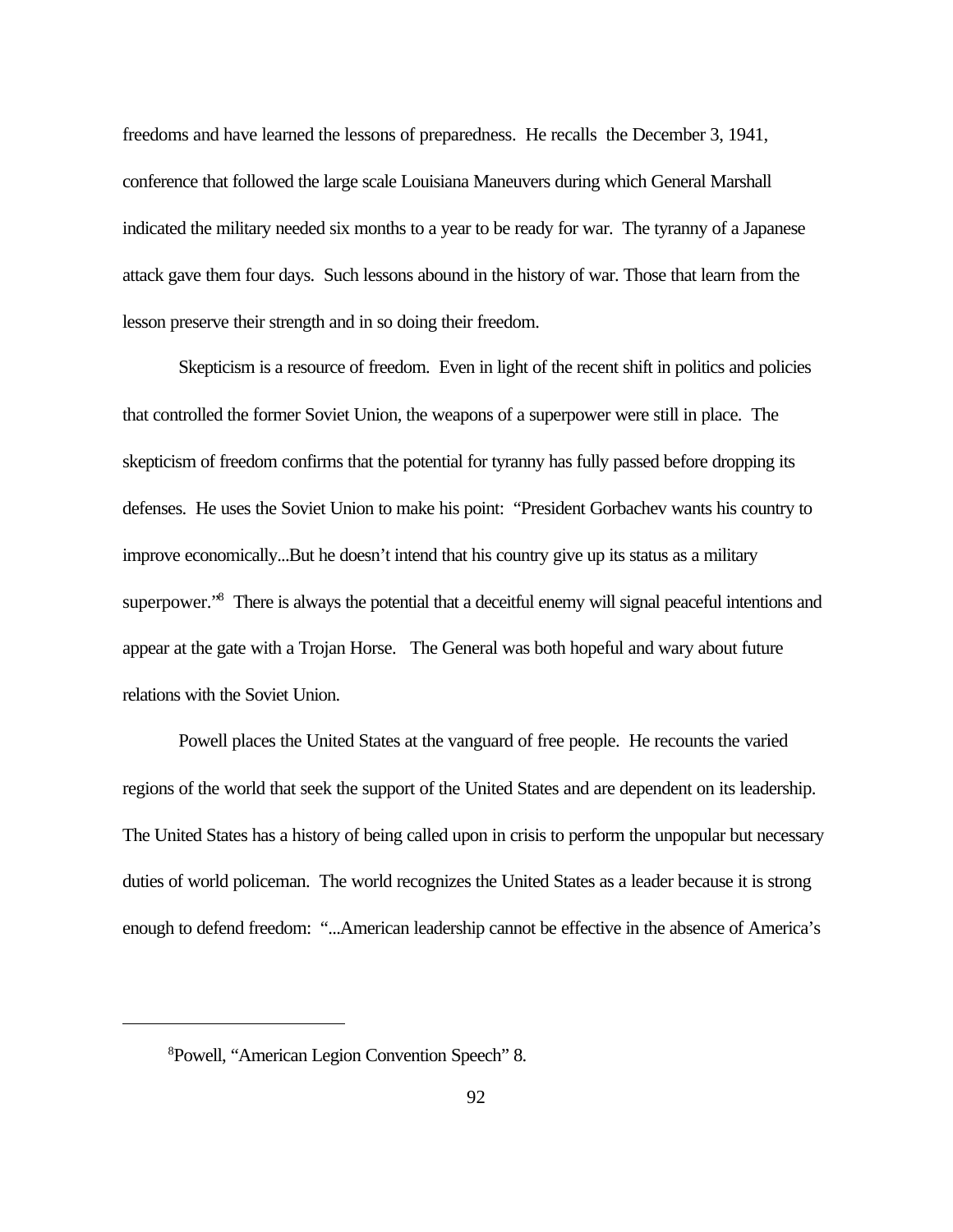strength."<sup>9</sup> If America is to remain the leader of the free world, the security decisions and contingency planning must address strength levels that transcend the needs to protect the nation's boundaries.

American strength that supports freedom has specific needs. Powell shares the range of weapons systems and regional areas of interest that must be examined by those forming national security plans. As the world changes, the planning of the nation must keep pace so that the strength of the nation can preserve freedom. Ultimately success rests with those making the decisions that will calculate and approve the plans upon which freedom will rely. The President has a sound plan for the future that must be sent to Congress for their decision:

The Congress will soon be back in session and will be forced to make a judgment about the President's budget that is up for their consideration. We need that Congressional decision to be the right one. We need that decision to be one that allows us to move prudently rather than precipitously toward a smaller but even better force. What President Bush has asked for in his budget is what American needs for its protection.<sup>10</sup>

Freedom requires the support of the people. That support comes first in the form of those who will roll up their sleeves and prepare for the possibility of being sent to battle. The volunteer soldiers on their way to the Middle East will join the ranks of those "who have always been there when the need arose."<sup>11</sup> Freedom also requires the support of those left behind who "watch over

<sup>9</sup>Powell, "American Legion Convention Speech" 18-19.

<sup>10</sup>Powell, "American Legion Convention Speech" 14-15.

<sup>&</sup>lt;sup>11</sup>Powell, "American Legion Convention Speech" 20.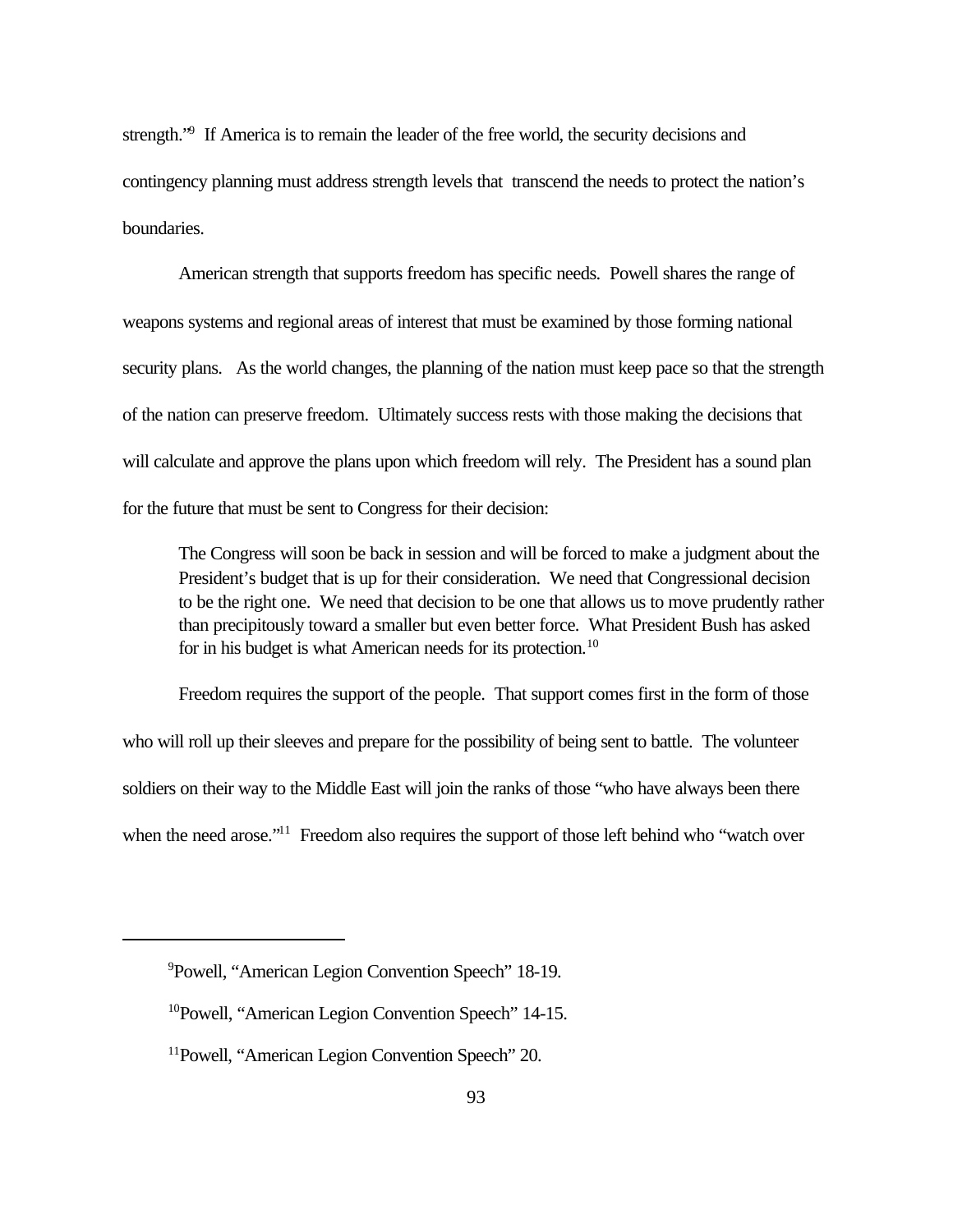them and their families."<sup>12</sup> When freedom is threatened the nation adds to its strength by coming together and contributing to freedom's cause by answering the call to service.

Freedom is opposed by tyranny. In contrast to liberating nations, tyranny "breaks the borders of a peaceful neighbor<sup>"13</sup> as it did in Kuwait and as it had done at the fall of Saigon. Those who personify tyranny like Saddam Hussein seek to enslave others and "rule by fear."<sup>14</sup> The Chairman sees an ideological difference between those who seek freedom and those who employ tyranny. "It is a struggle between those who believe in the rule of law and those who still, in this new era, believe in the rule of the gun."<sup>15</sup>

Those like Saddam Hussein who rely on acts of tyranny must change or they will be forced to change. As Powell says, "He will not prevail and the crisis will pass."<sup>16</sup> Tyranny in the Persian Gulf will lose through diplomacy or, in the extreme, on the battlefield as surely as it lost through protracted posturing along the Iron Curtain at the end of the Cold War.

Uncertainty is an ever present ally of tyranny. General Marshall sought added time to prepare American soldiers for deployment in World War, but tyranny did not wait. It is difficult to predict who will direct tyranny or how, when or where it will occur, because "...the unknown, the

<sup>12</sup>Powell, "American Legion Convention Speech" 20

<sup>13</sup>Powell, "American Legion Convention Speech" 2.

<sup>14</sup>Powell, "American Legion Convention Speech" 2

<sup>15</sup>Powell, "American Legion Convention Speech" 4.

<sup>&</sup>lt;sup>16</sup>Powell, "American Legion Convention Speech" 5.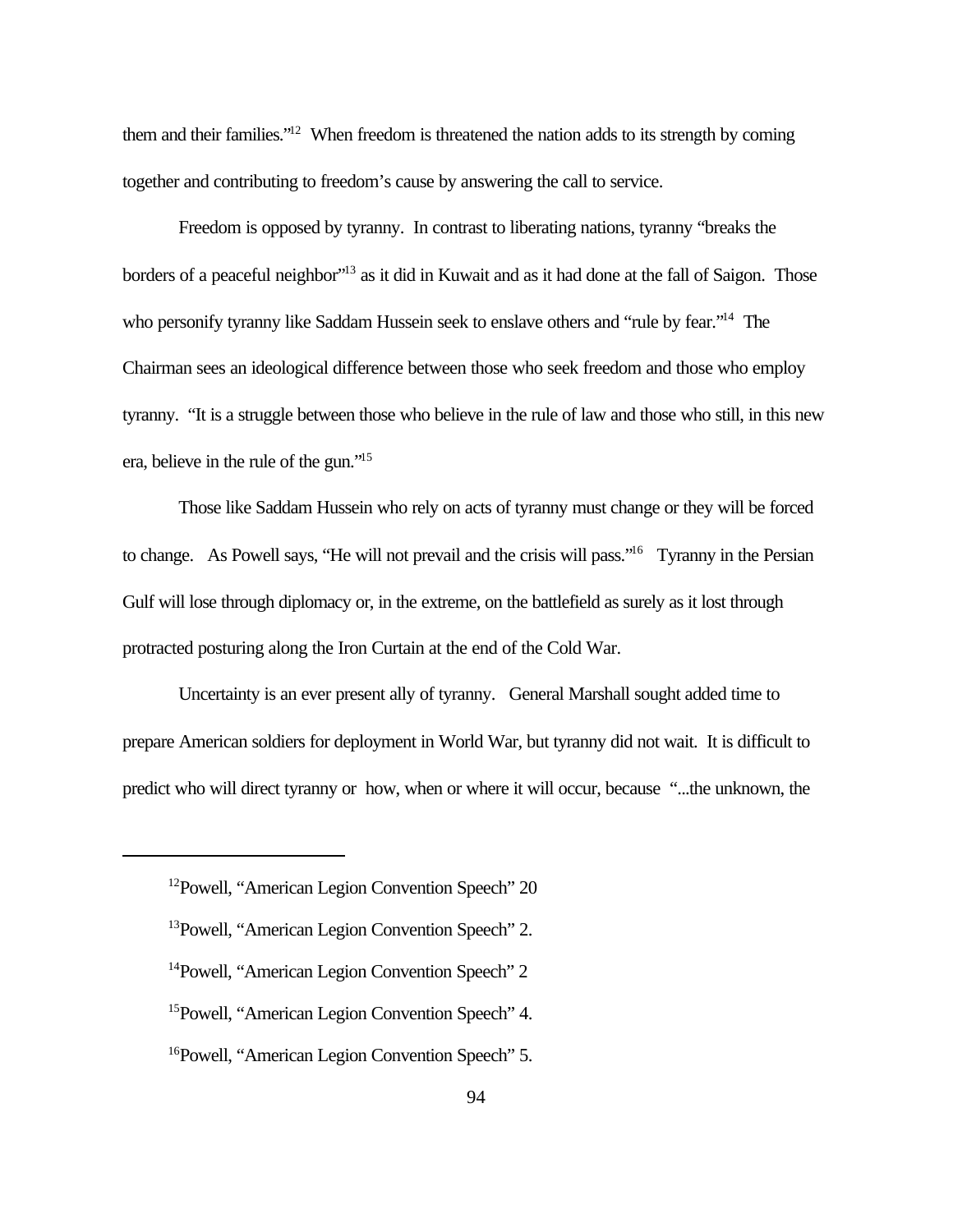uncertain, the crisis that no one predicted would happen, the contingency that nobody had planned for."<sup>17</sup> Tyranny lurks seeking and waiting for that moment of surprise when it can spring upon its prey. It studies its prey and waits for a time of weakness. Perhaps it comes when the door is left unlocked or the gate untended. Just as Iraq entered an unprepared Kuwait, tyranny can enter in a time of miscalculation:

If we get a decision out of Congress that won't allow for what we believe America needs, a decision that cuts too much too soon out of our Armed Forces, then we will be unable to structure the kind of proud, ready armed forces that our nation is most certainly going to need in the years ahead.<sup>18</sup>

## American Legion Convention Speech: Conclusions

Chairman Powell's presentation to the American Legion reflects a sharing of common experience which transcends the passage of time. The current exigency in the Persian Gulf would resonate with an audience of veterans, as once again the nation's military is sent into harm's way. The nation, in the cause of freedom, has responded. It could do so because it was ready. International forces deploy in protest not to initiate immediate acts of retaliation, but to posture in the hope diplomacy, not gun fire, will resolve the tyranny. Resolutions have already given way to diplomacy. The question that reflects the uncertainty of the moment and seeks an answer is, "Will diplomacy give way to a military solution?"

In an ideal world the uncertainty of tyranny would disappear because nations would sit down and share openly and honestly their concerns for peace and freedom. Persian Gulf tensions,

<sup>&</sup>lt;sup>17</sup>Powell, "American Legion Convention Speech" 13.

<sup>&</sup>lt;sup>18</sup>Powell, "American Legion Convention Speech" 15.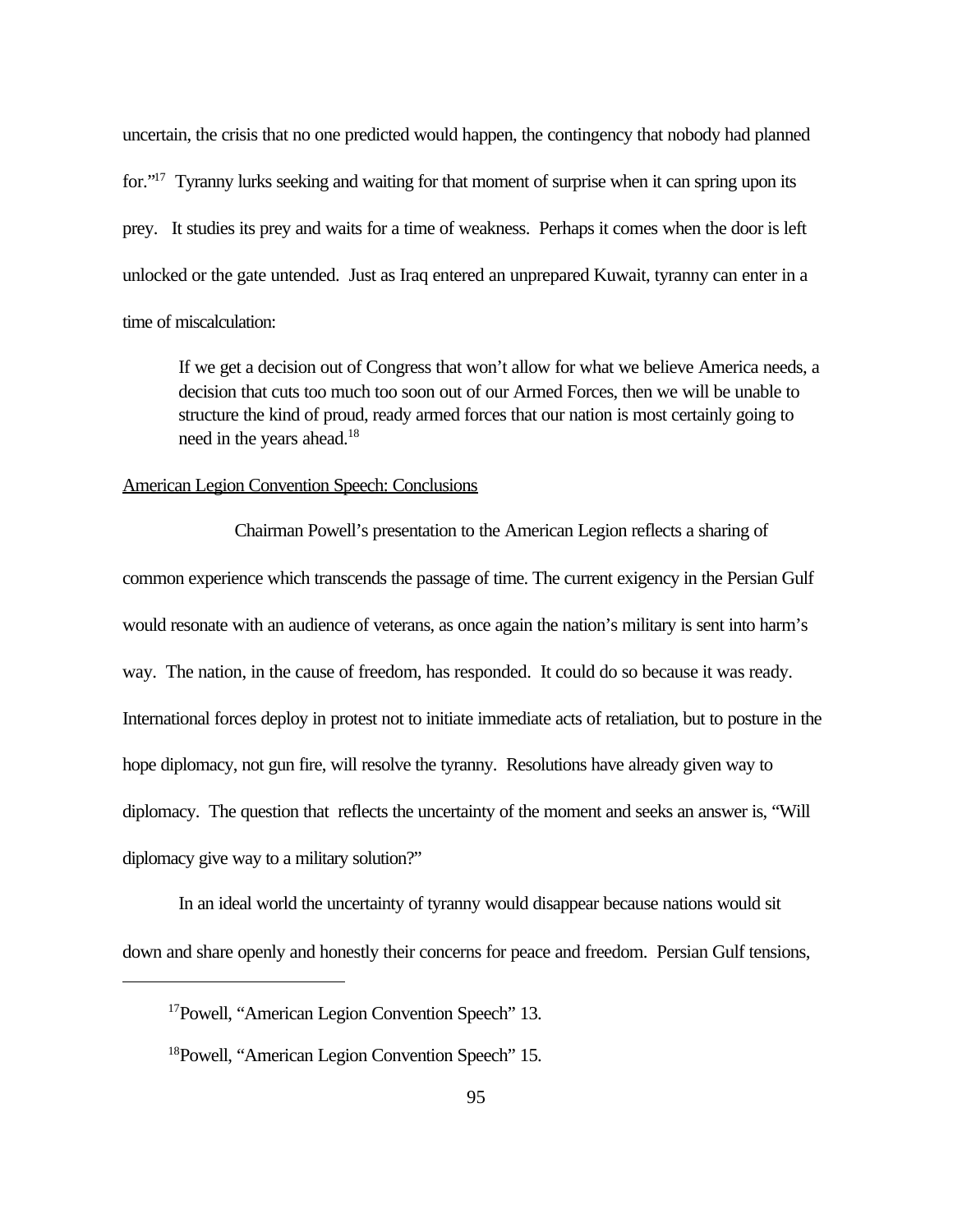however, demonstrate the absence of the ideal and unimpeded dialectic sought by freedom. In its place is the all too familiar need for military strength to lift the grip of tyranny from a nation like Kuwait.

Powell raises concern that not all share his vision as to the strength necessary to preserve freedom and for the United States to remain a leader among free nations. His specific concern is that the impending decision of Congress may weaken the nation. The General knows that freedom is tenuous for the weak. Kuwait serves as a reminder that tyranny, like a bird of prey, is ever stalking and seeking the opportunity to overpower its victim.

# National Newspaper Association Speech: Content and Purpose

General Powell held a passionate concern for the military and sought to understand and challenge the unpopular image that was pervasive in the United States throughout much of his career. His application for the White House Fellowship expressed this concern in his response to the question that asked why he wanted to be a White House Fellow. He paraphrased his response autobiographically when he wrote, "I wanted the civilian world to see that military officers did not have horns."<sup>19</sup>

His audience was the National Newspaper Association that was founded in New Orleans in February of 1885 to promote local newspapers. The organizational goals sought to keep members informed of legislative agendas that materially impact the local newspaper business operations. Central to the organization's concerns is the ever dominant issue of freedom of the press. Its

<sup>&</sup>lt;sup>19</sup>Powell and Persico, My American Journey 162.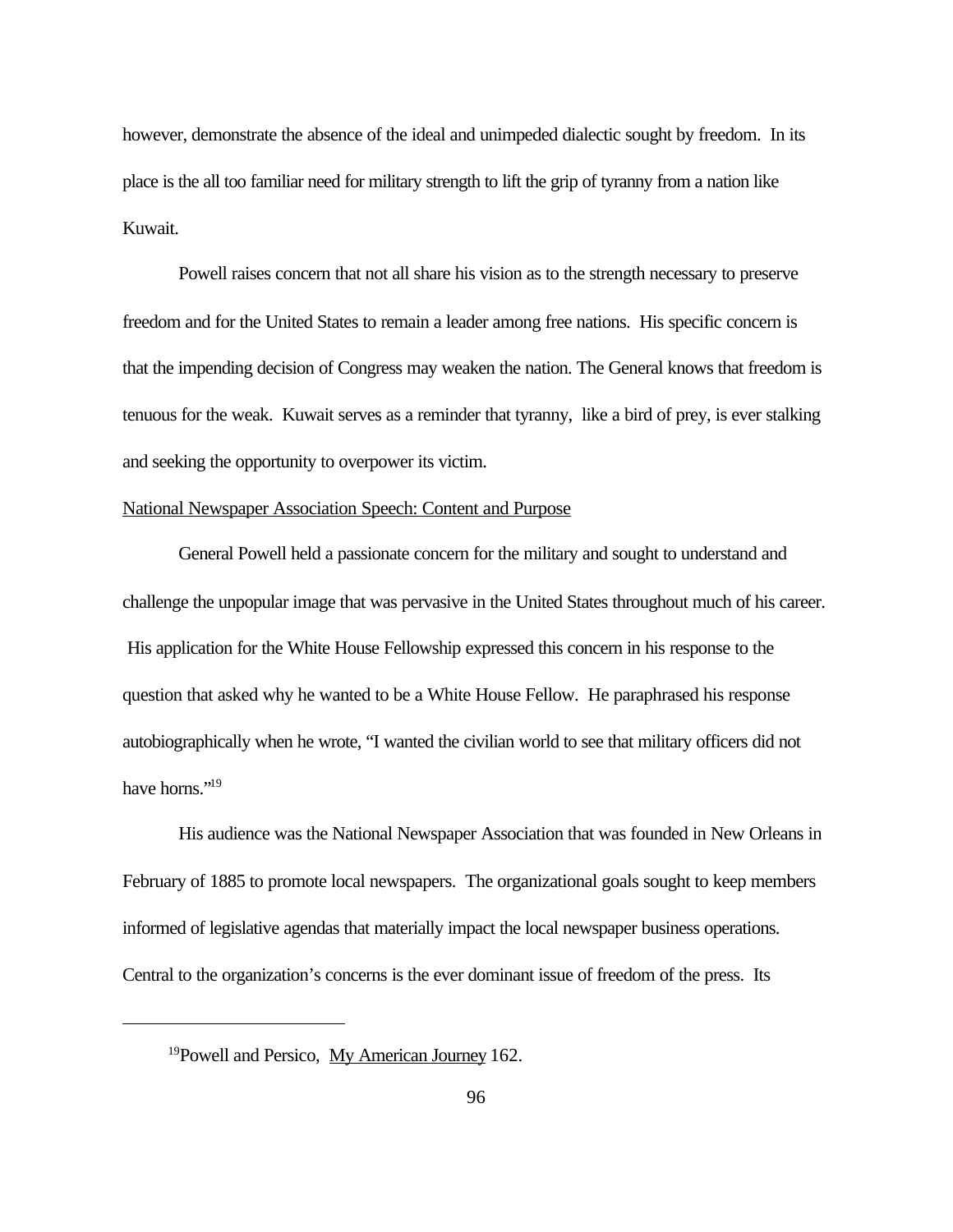pragmatic agenda is to inform members of the policies that help or harm thousands of small businesses that publish hometown newspapers. Like other small business owners, their concerns address the cost of doing business. Among the issues are postal rates upon which they depend for home delivery; estate taxes which too often force newspapers to be sold or shut down to pay taxes; the issues of privacy; fair labor standards; and most other federal regulations that impact the average small business in America. The group has an active legislative agenda which, at the time of this presentation, they promoted from their headquarters in Washington, DC.<sup>20</sup>

General Powell rose to national media prominence during the Gulf War and was arguably one of the most popular American military figures since Eisenhower. Powell, like Eisenhower before him, was seen as an architect of coalition forces fighting a war of liberation. The combination air and ground campaign known as Desert Storm took just six weeks to complete. The ground force fight, which lasted just four days, followed weeks of aerial bombardment to weaken enemy defenses. The combined air and ground attack on Iraq had ended just sixteen days before Chairman Powell delivered this address. His remarks reflect the popular support for this campaign, without looking past those who opposed the war and expressed their concern in the press. The speech, therefore, recognizes that the physical fighting may be over, but the war of words is just beginning as the search for the truth begins. He spoke to the issue of press pools which effectively blocked "independent reporting" and were unpopular among correspondents and members of Congress.<sup>21</sup>

<sup>&</sup>lt;sup>20</sup>National Newspaper Association 29 Nov. 2002 <http://www.nna.org>.

<sup>&</sup>lt;sup>21</sup>Herbert N. Foerstel, From Watergate to Monicagate: Ten Controversies in Modern Journalism and Media (Westport, CT: Greenwood Press, 2001) 100.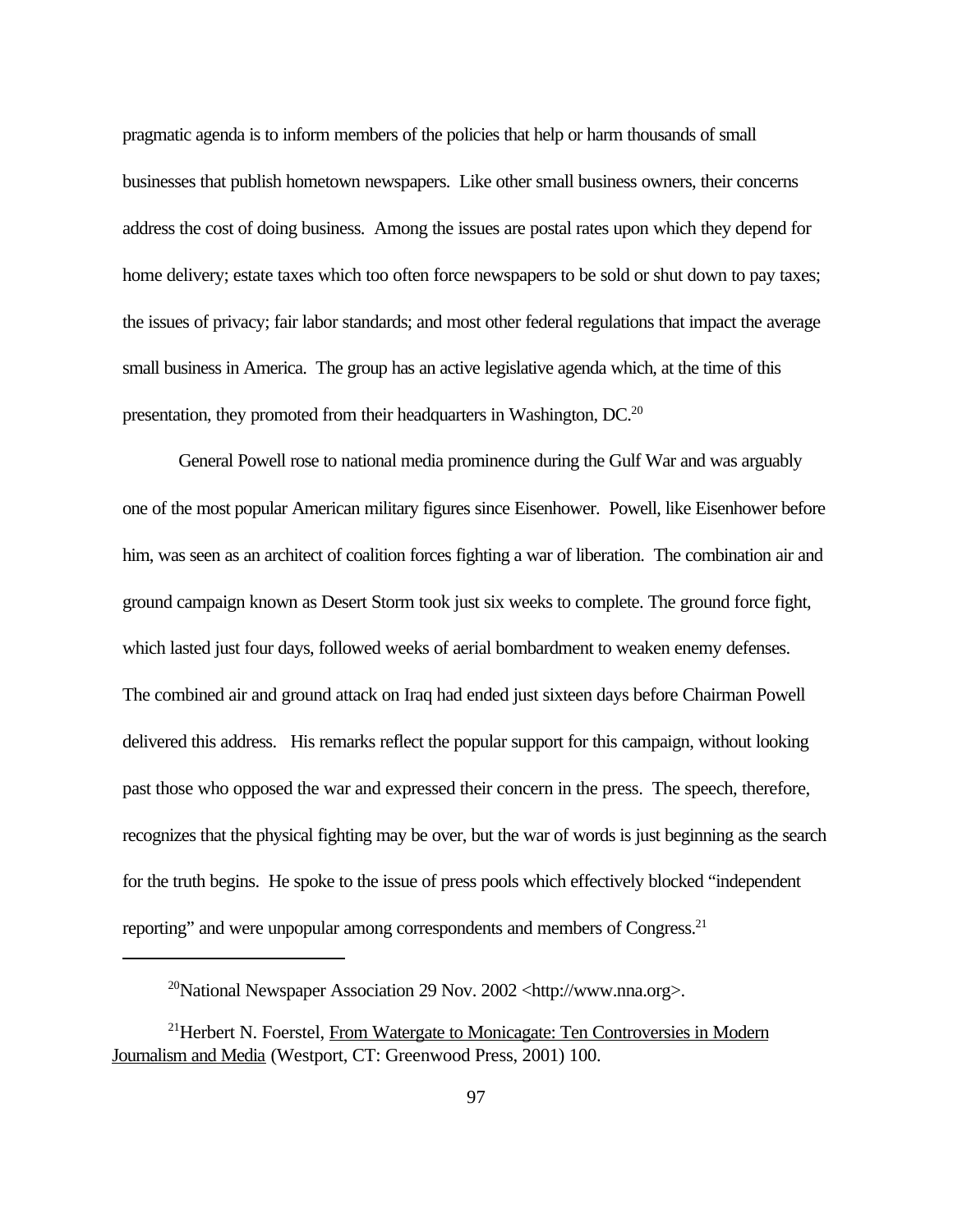The speech contains a sophisticated level of rhetoric. "Accountability" is his God term. "Accountability" in both the media and government is in dialectical tension with "secrets," his Devil term. He then introduces a term of mitigation, "responsibility," that gives the government temporary relief from accountability and mediates between secrecy and accountability. He honors both sets of values, noting that at different times one or the other may be dominant. In crisis secrecy, although counter to our deepest democratic belief and subversive of trust, must be honored. Ordinarily, the free flow of democratic dialogue is the most important. Only the demands of survival allow us to keep our plans and actions secret.

# National Newspaper Association Speech: God Terms and Devil Terms Agon and Clusters

Chairman Powell wastes no time establishing that both he and the press are accountable to the people of the United States and that in times of national crisis the military leader and the press may appear at cross purposes. As a government official, he accounts for his actions through the press and in turn the press informs the American people from a range of sources on all sides of an issue, so that the people can make informed decisions.

Press accountability is not served by being trusting, but by being "aggressive, free, challenging and untrusting."<sup>22</sup> The press is the conduit through which government officials account for their actions. A degree of skepticism resides in both camps as each withholds information from the other. The military has secrets that ultimately protect American lives. The press has it secrets, as well, known as "reliable sources" or "confidential informants."

<sup>&</sup>lt;sup>22</sup>Colin L. Powell, "National Newspaper Association Speech"(n.p., 1991) 2.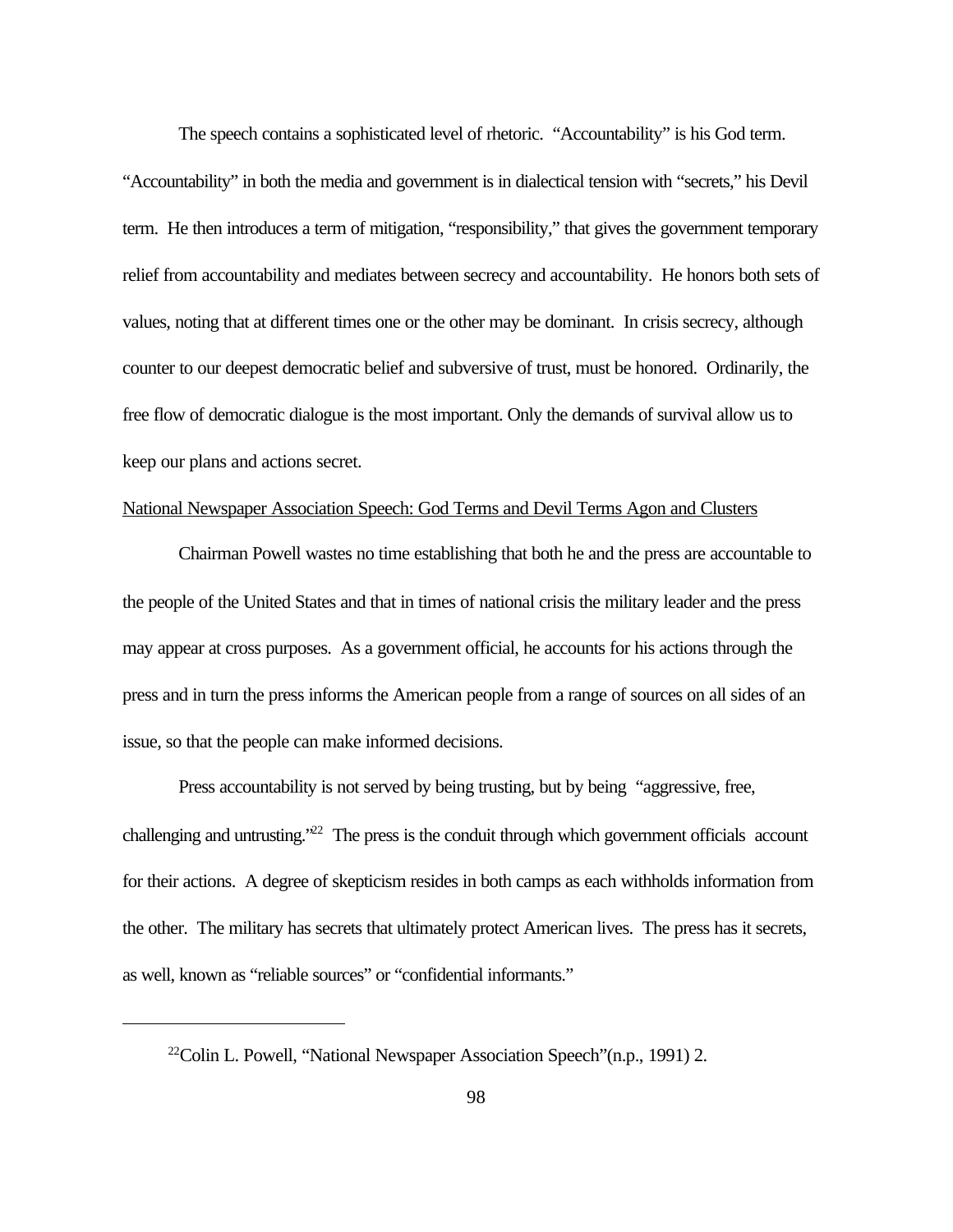In fact, when both are doing their jobs properly, there should be a tension, skepticism and friction between government and the media. As I tell my staff, we should always be just on the verge of having a food fight with each other.<sup>23</sup>

The Chair categorizes the secrets he keeps as "the people's secrets." Legitimate secrets of the people "directly relate to the safety of young American men and women being sent to battle in the name of the people.<sup>224</sup> The decision of who is at risk and when rests with the military leadership who understood "what was dangerous and what was not."<sup>25</sup> There must be then a balance between providing information and keeping secrets. Then he redeems a despised practice by associating it with the people's security and well being. To answer any question as to why the military had the right to judge he stated:

Our President and the American people entrust us with the lives of 540,000 Americans. The people of 28 nations entrusted us with the lives of their sons and daughters. The United Nations entrusted us with the obligation to implement its Security Council resolutions...we had to be and we were the judge of what was dangerous and what was not. We could not have fulfilled our obligation to anyone had we not been judge.<sup>26</sup>

Telling secrets can violate a trust and endanger military and civilian lives.

Current reporting technologies increase the need of secrets. Technology has made

transmission of information virtually instantaneous. The press report doesn't appear in tomorrow

morning's newspaper, but at the exact second information is uttered by the military personnel

<sup>23</sup>Powell, "National Newspaper Association Speech" 2.

<sup>24</sup>Powell, "National Newspaper Association Speech" 3.

<sup>25</sup>Powell, "National Newspaper Association Speech" 6.

<sup>&</sup>lt;sup>26</sup>Powell, "National Newspaper Association Speech" 6.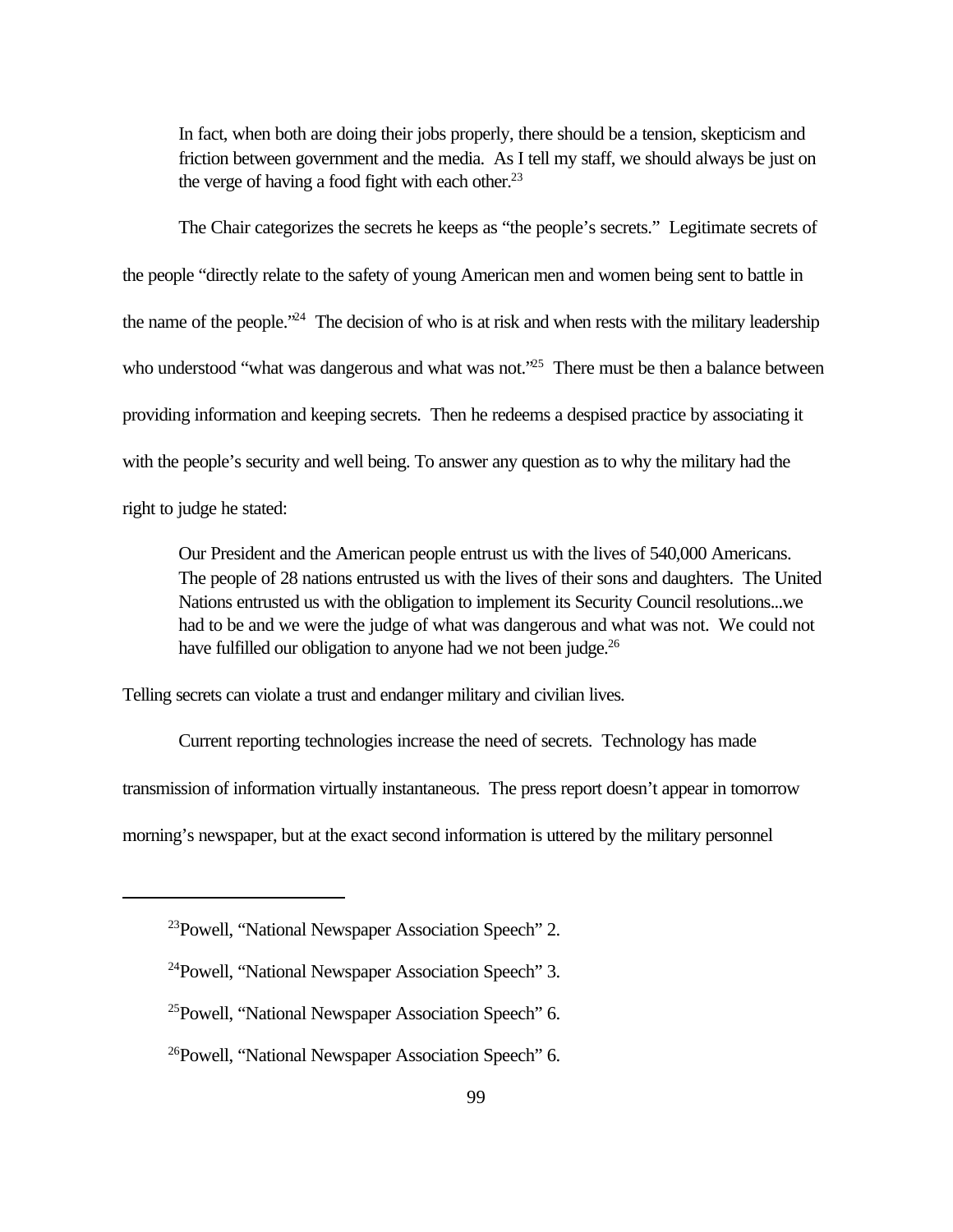responsible for disclosing it. The Chairman is willing to err on the side of secrecy rather than risk giving the enemy any advanced warning to America's battle plans and intended actions:

In this new environment of thousands of vivid impressions portrayed at warp speed to a world audience, we will have to seek new ways to satisfy our dual obligations of informing the people and protecting their legitimate secrets. $27$ 

The press is reminded that secrets in the United States are only briefly held. When an operation has begun or a battle won the information needed for the press to account to the people will flow rather quickly. He compares America's openness to the press to the lack of openness of Iraq. He admits that changes are possible and invites the press to offer suggestions on how to improve the flow of information in the future through a reflective process known as an "after-action review" used to gather facts and determine how best to make changes.

The mitigating term, responsibility, speaks to a need for balance between the information that is easily accessible to the press and that which is withheld as secret. In order to strike this balance a tension will arise between press and military. Powell summarizes the tension in the following remark: "These two responsibilities then, to inform the people and to protect their legitimate secrets, are almost always in conflict and are the subject of constant debate.<sup>228</sup>

Near the end of the speech he muses over the successes of Desert Shield/Desert Storm as one tendering the account for which he is responsible. There is a sense that he is purging the last vestiges of the Vietnam War from his memory. General Powell stops short of proclaiming the

<sup>27</sup>Powell, "National Newspaper Association Speech" 7.

<sup>&</sup>lt;sup>28</sup>Powell, "National Newspaper Association Speech" 3.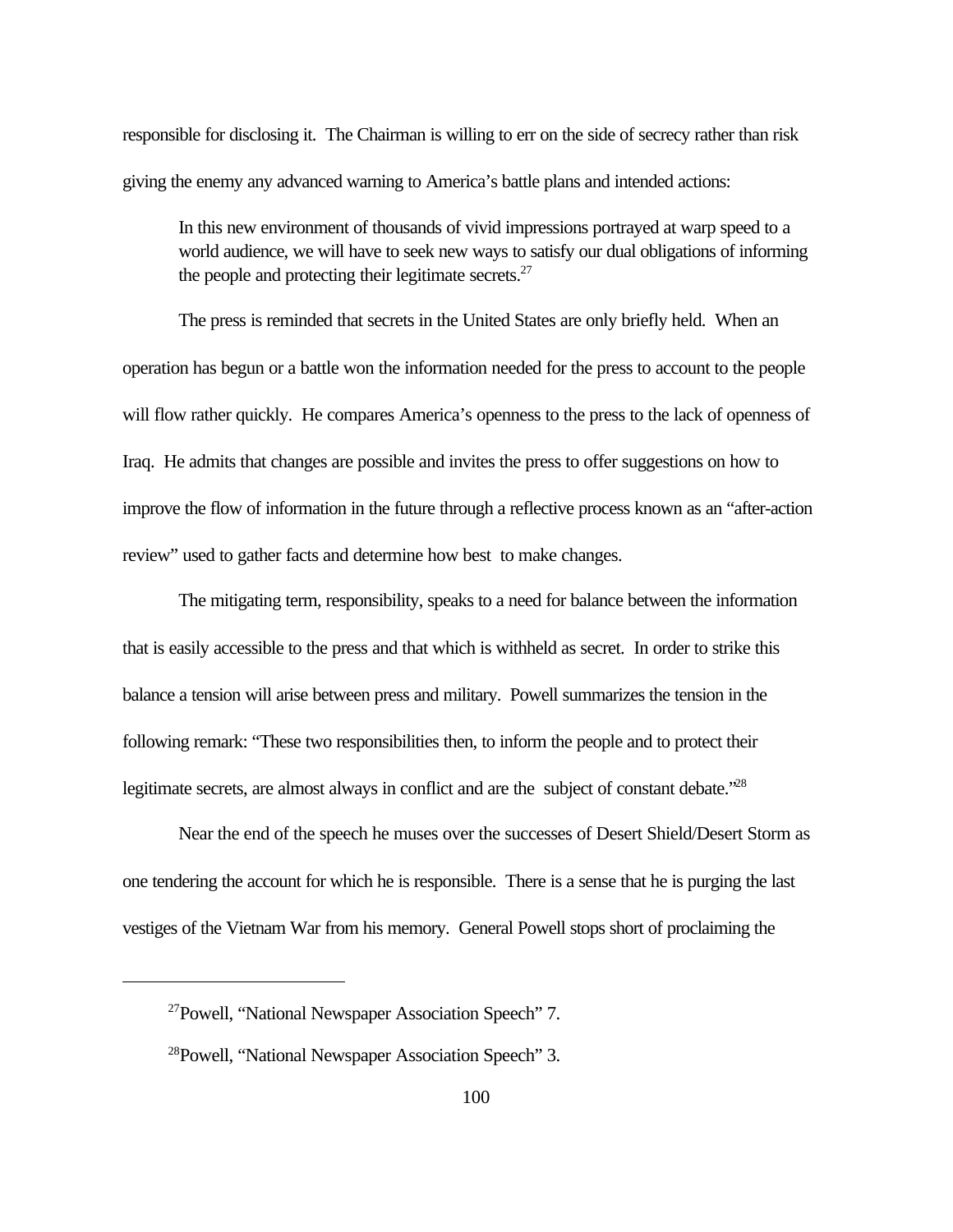military's tarnished image has been successfully changed, but he does use "success" to place the

two conflicts in sharp contrast.

...the reason for going to war was clear...

...a great military coalition...

...we had a trained and ready Armed Forces...

...we had made the necessary investment in the finest military equipment in the world.

...our Armed Forces were well led.

...our Armed Forces are made up of courageous young men and women who volunteered to go in harm's way to serve our nation.

...because our Armed Forces enjoyed the solid support of the American people.<sup>29</sup>

The goal he had written on the way to a White House Fellowship had come to fruition in the sands

of a desert nation half way around the globe.

The pragmatist notes the accounting will continue as the press continue their task of

informing the public:

Undoubtedly over time, as this euphoria fades, there'll be some critics, among them journalists, who will attack the military for something we did wrong. Someone may even follow up with a six-part series concluding that the problem is worse than initially imagined.<sup>30</sup>

After the new round of accusations in the press lead to denial from the accused and investigations by

members of Congress, the people will come to know the truth.

National Newspaper Association Speech: Conclusions

Chairman Powell speaks as a soldier who faced the failure of Vietnam, but was able to rise

from the ashes and regain a professional distinction in the Gulf War. He challenges members of his

audience to remember the burden of citizenship that calls them to give their consent to the actions of

<sup>29</sup>Powell, "National Newspaper Association Speech" 9-11.

<sup>&</sup>lt;sup>30</sup>Powell, "National Newspaper Association Speech" 13.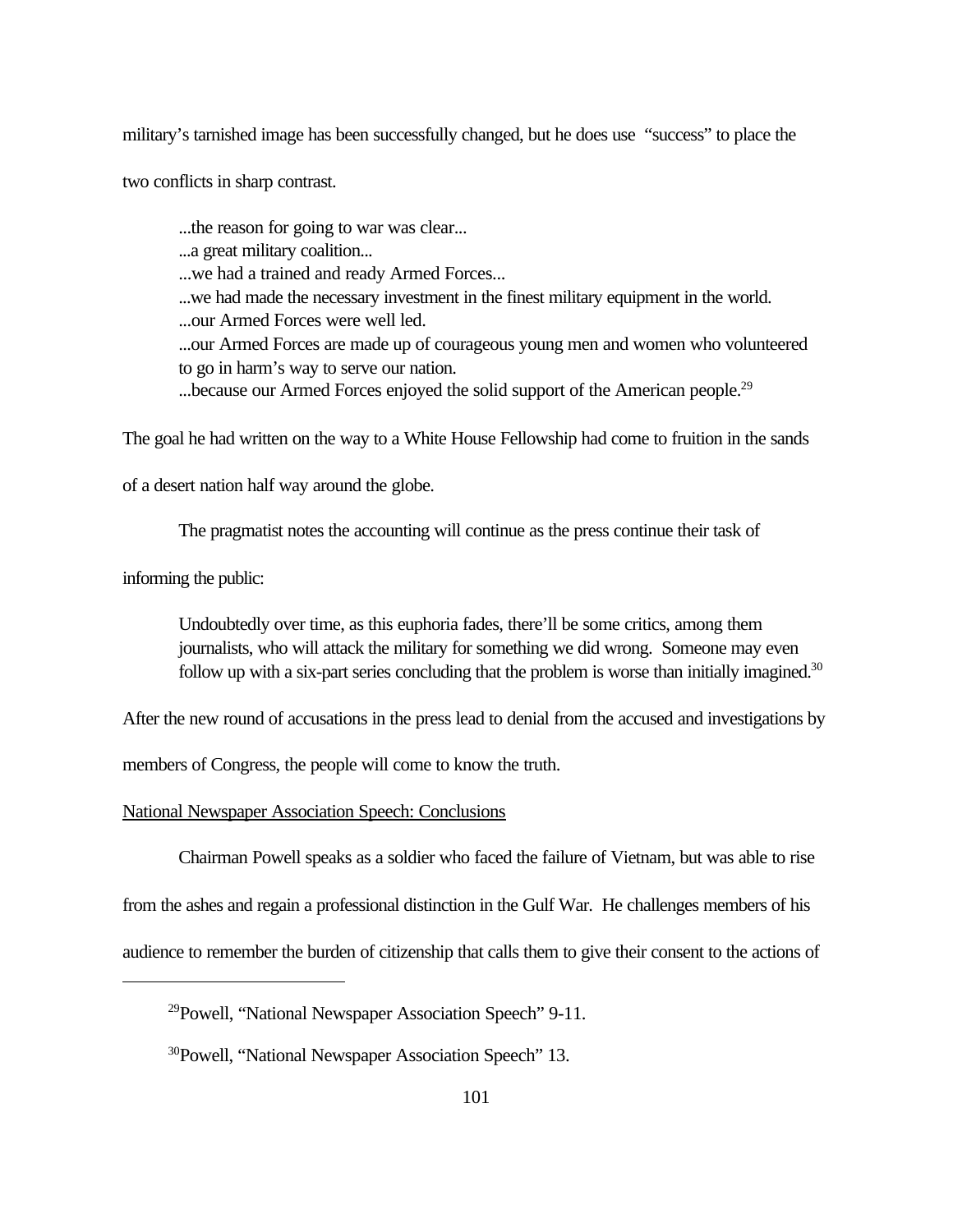government. Before that consent is given the public must demand information that enables them to render informed decisions. His remarks acknowledge the reality of an adversarial relationship between the press and those the press seeks to hold accountable on behalf of the people. The press desire to report information in a timely manner must be mitigated by withholding disclosures detrimental to the national interests. Powell accepts the responsibility to withhold such information. If this is not done, Burke might contend, that in the rush to do its job, the press becomes guilty of acts that are conceived as a blessing being in action a curse to the nation.<sup>31</sup> Responsible journalists accept delays in reporting information for the good of society. The citizens will ultimately be informed, the accounting done.

His speech is an account of the Gulf War that sets forth a sophisticated rhetorical argument which gives legitimacy to both full disclosure and limited disclosure through a bridging term, "responsibility." It is a very mature strategy of triangulated terms that reveal the cautious warrior. Drama is based on the collision of clusters and agons or good versus evil. Comedy, Negotiation, and Commerce always search for a middle ground and avoid the train wreck of direct confrontation. When there is a third term, we don't need a scapegoat or the expiation of guilt or ritual transformation. The third term gives a kind of comic alternative to the tragedy of opposing clusters. Chapter Summary

The two speeches illustrate two very different definitions of a situation. But both are about orientation. Powell describes the role of two different constituencies, and in each case lays out what

<sup>31</sup>Burke, The Philosophy of Literary Form 53-54.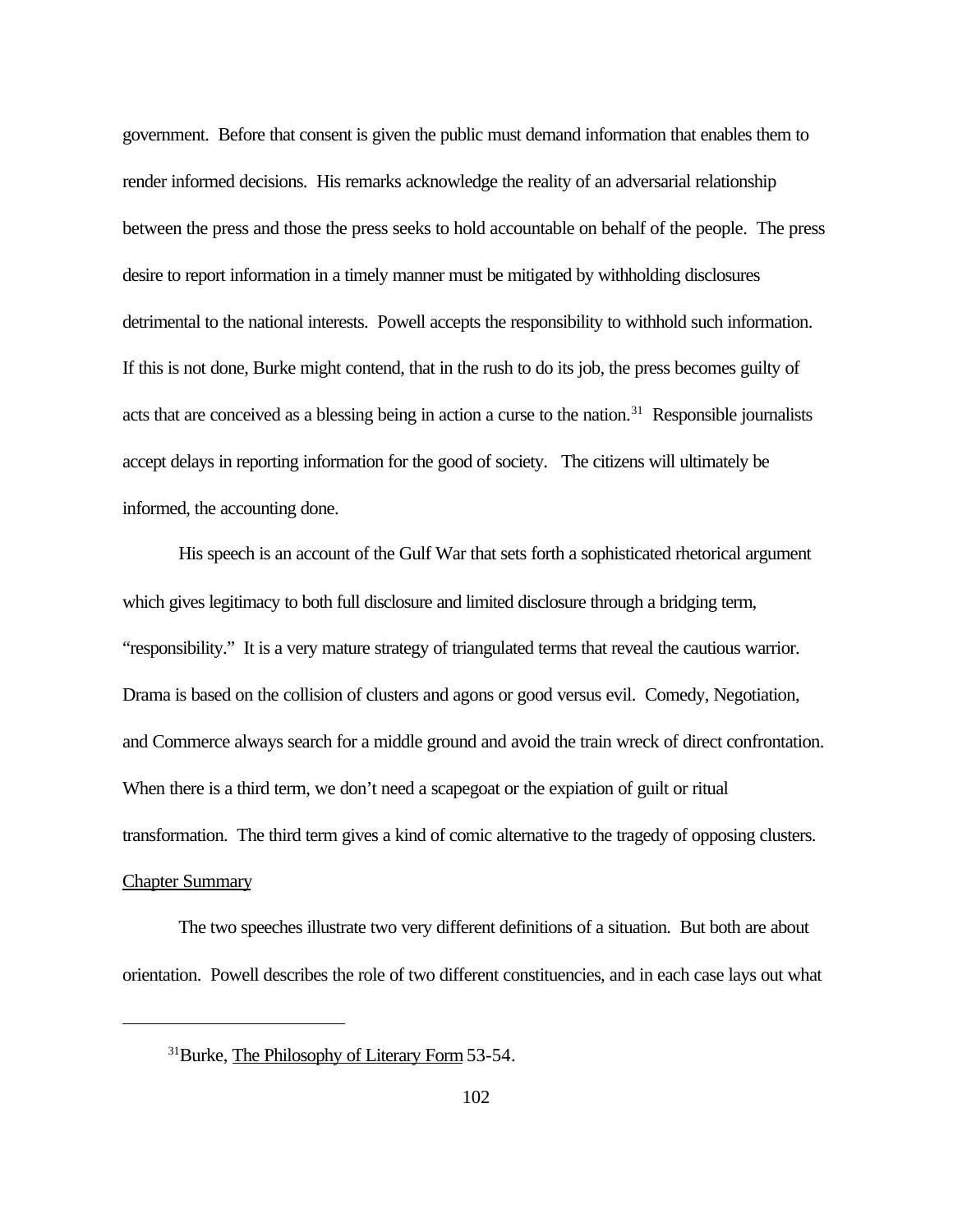he considers an appropriate supporting role for the success of the defense of the United States. The Press speech is a carefully shaded speech in which Powell describes the role of information in war and peace and the complex demands upon his office as a provider and gatekeeper of vital information. The War speech is about world order and the maintenance of national dominance.

Powell is more than an advisor or an apologist in these speeches. His role is even larger than that of spokesman. His rhetoric is that of an active planner and policy maker. He is not defensive like Brown, but his style is more up beat. He conveys the status of the newly equipped, better trained and superbly led military that transforms the rhetoric of the emergent hero apologist as on who has helped orchestrate the metamorphosis of the military from the unwanted stepchild of the Vietnam era to those returning to the resounding cheers of the American people. In the glow of success, Powell appears much more visible and powerful than earlier Chiefs of Staff. His observations are direct and pointed and he no longer seems a mere ventriloquist for the administration such as General Bradley.

He, however, is still constrained by the same requirement to account for the safety of the nation that is threatened by tyrants such as Saddam Hussein. His accounts are not his independent decisions because, like his predecessors, he remains in the shadow of the Secretary of Defense and the President. His increase in power does grant him a stronger advisory role and more access than other members of the Joint Chiefs of Staff, but ultimately national security policy decisions rest with the President and Secretary of Defense.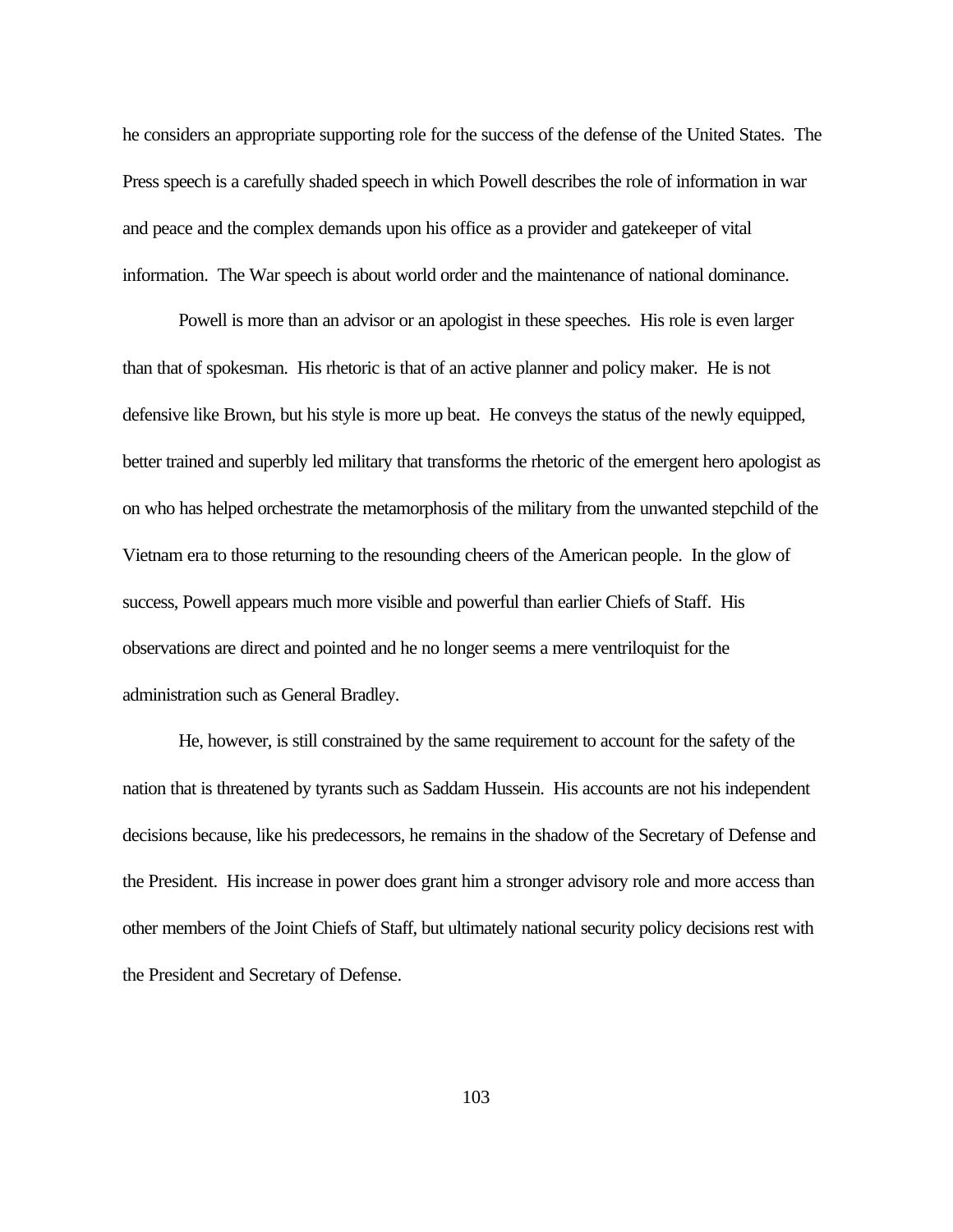#### CHAPTER 7

#### SUMMARY AND CONCLUSIONS

# **Overview**

This dissertation used a text-based analysis of speeches to chart the evolution of a significant governmental office, Chairman of the Joint Chiefs of Staff. It employed a Burkean cluster analysis to analyze the Chairman's speeches at strategic moments over the fifty-year tenure of the office. These snapshots revealed changes in the conception of the office and role of the chairman.

The Chairmanship has changed from a peripheral advisory office with few substantive powers to an office whose influence and power can be compared with that of Cabinet level officials and (in wartime) nearly co-equal with that of the Secretary of Defense. A cluster analysis confirmed that the voice, role and message of the Chairman evolved over time from a conduit for presidential Cold War policy to bureaucratic manager, to apologist and reformer, to action-oriented military executive. The message as well as the role proved to be extraordinarily sensitive to the ups and downs of military success and military image. After beginning as merely one spokesperson among many, the Chairs spent a good deal of time discussing procedures, protocol and military organization. Their speeches to military audiences were those of an office still searching for rules, procedures and boundaries. Before the office could consolidate its gains, the Vietnam War and its aftermath created vertigo and defensiveness throughout the military establishment, and the Chairman found a new voice, first as apologist for a shattered institution and then as reformer. New legislation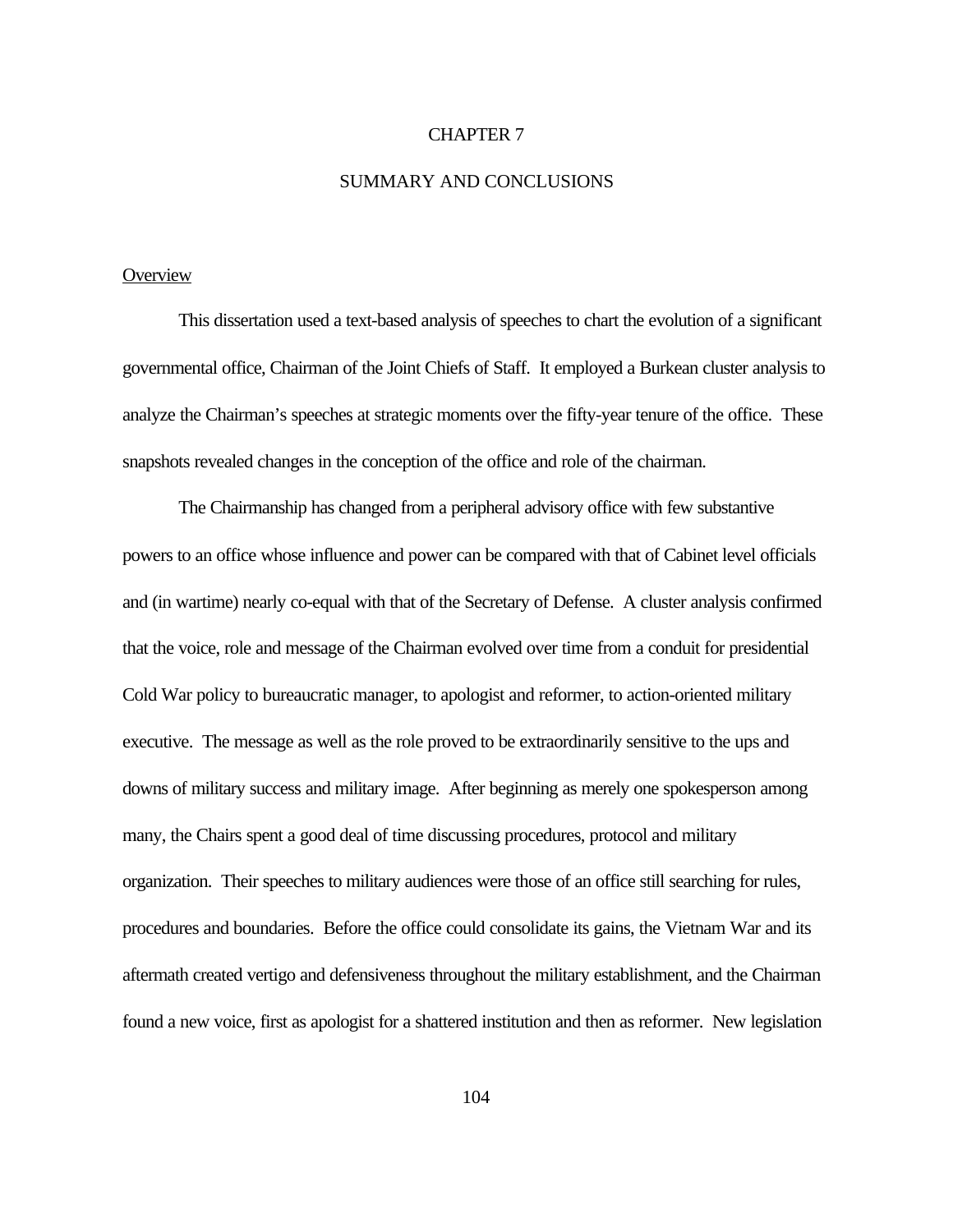and a successful war transformed the role of Chairman into a much more visible and active presence. The present Chair is more than a spokesperson, more than an apologist or defender. The Chairman of the Joint Chiefs of Staff is now an active participant in shaping the identity and mission of the Armed Forces. The voice of the Chief no longer has to struggle so hard with the heads of the rival services to be heard. He has regular and privileged access to the Commander in Chief, the Secretaries of State and of Defense and to the Congress.

My rhetorical studies have exaggerated the role of the speaker as an influential architect of events and institutions. In this study it is clear that the Chairman was not the architect of his own fortunes. The power and relevance of the Chairs waxed and waned with the fortunes of their nation and with the vicissitudes of the Cold War. No matter how ambitious they might be for increasing the power and autonomy of the office, they were dependent on many factors beyond their control. They had to wait upon a practitioner of the Cold War like Reagan or a more favorable image of the nation's military or the Fall of the Soviet Union in order to gain a serious hearing for any agenda of their own. There are some offices that sound the death knell of careers; perhaps the first several decades of the Chairmanship may have been one of these.

At the outset of this study three questions were posited. The answers to these questions form an expanded basis of the conclusion discussed above.

#### Question One: What Were the Constraints and Rhetorical Strategies?

"What were the initial constraints on the agency and what rhetorical strategies were employed to manage them?"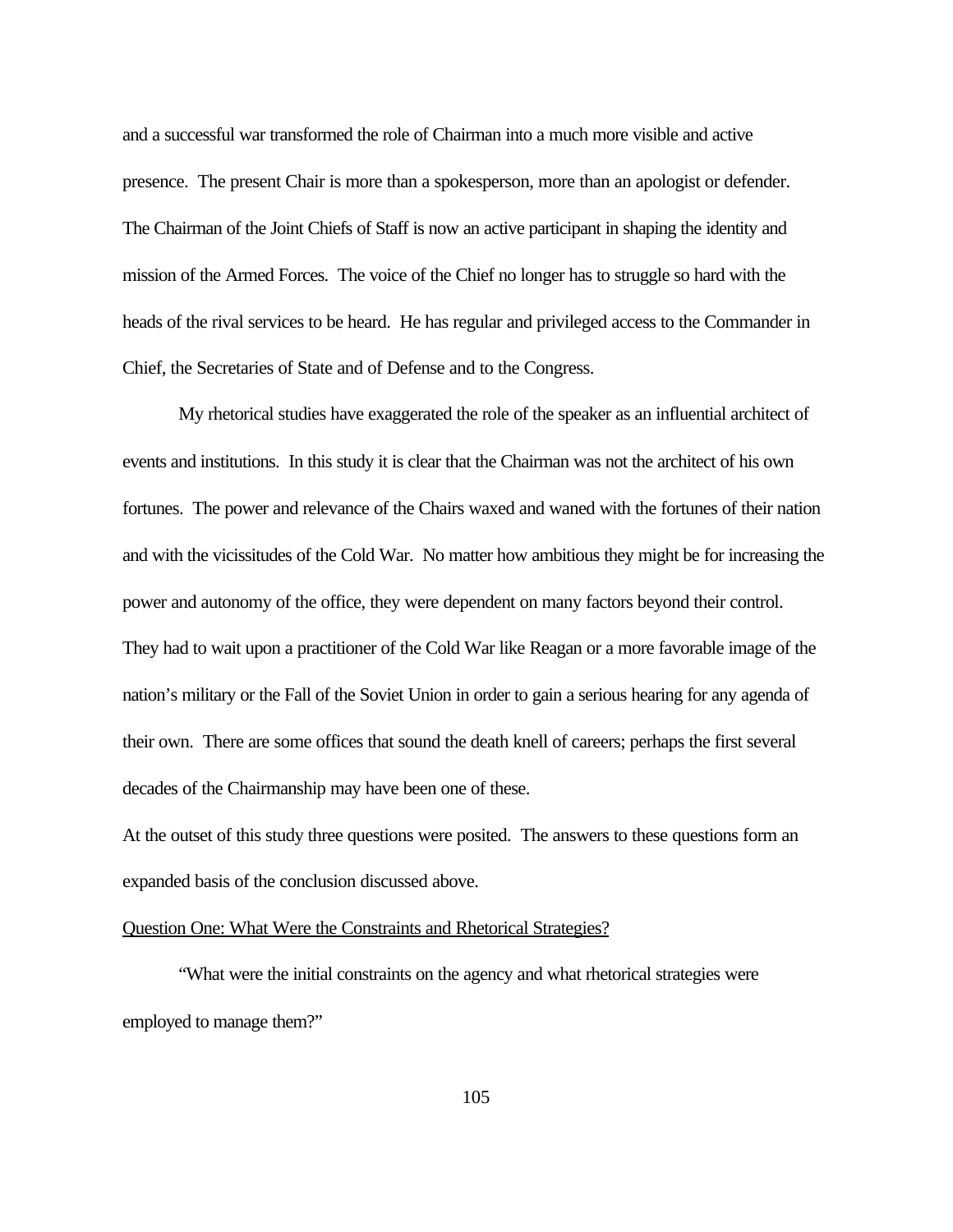The constraints may be traced to the management style of Franklin Delano Roosevelt.

According to Persico, Roosevelt enjoyed setting up a formal organizational chart and then sabotaging it with back channeling and special advisors.<sup>1</sup> The Chief of Staff began life as an advisor with no formal power, but immense informal influence. He supplied a counter weight to the service heads, and the Secretary of State. When Truman formally instituted the office, the old motive of going around the formal structure was gone and the 1949 Chairman of the Joint Chiefs of Staff had neither formal nor special informal authority. He could intervene in service policy, while he was at the beck and call of the President, Congress and the Secretaries of State and Defense. In short he had no agenda of his own and was expected to have none. His role was articulate administration of policy especially in the areas of preparedness and long range planning.

Thus, the Chairman became the Cold War military apologist justifying the ideological bipolarism of the Truman administration. His rhetoric operated within a manichean frame of freedom versus enslavement. The Chair did not argue basic premises; he merely asserted military measures and procedures as if they had been mandated by the Cold War situation.

At this point it would be easy to fall prey to the critic's dilemma set forth by Burke when he notes, "The critic tries to explain a complexity in terms of a simplicity...and a simplicity is precisely what a complexity is not."<sup>2</sup> The complexity lies not in the consistency of the message, but the variations in environment that surround the discourse of a specific Chairman. General Omar Bradley

<sup>&</sup>lt;sup>1</sup>Joseph E. Persico, Roosevelt's Secret War (New York: Random House Trade Paperbacks, 2002) xi-xiii.

<sup>2</sup>Kenneth Burke, Philosophy of Literary Form 22.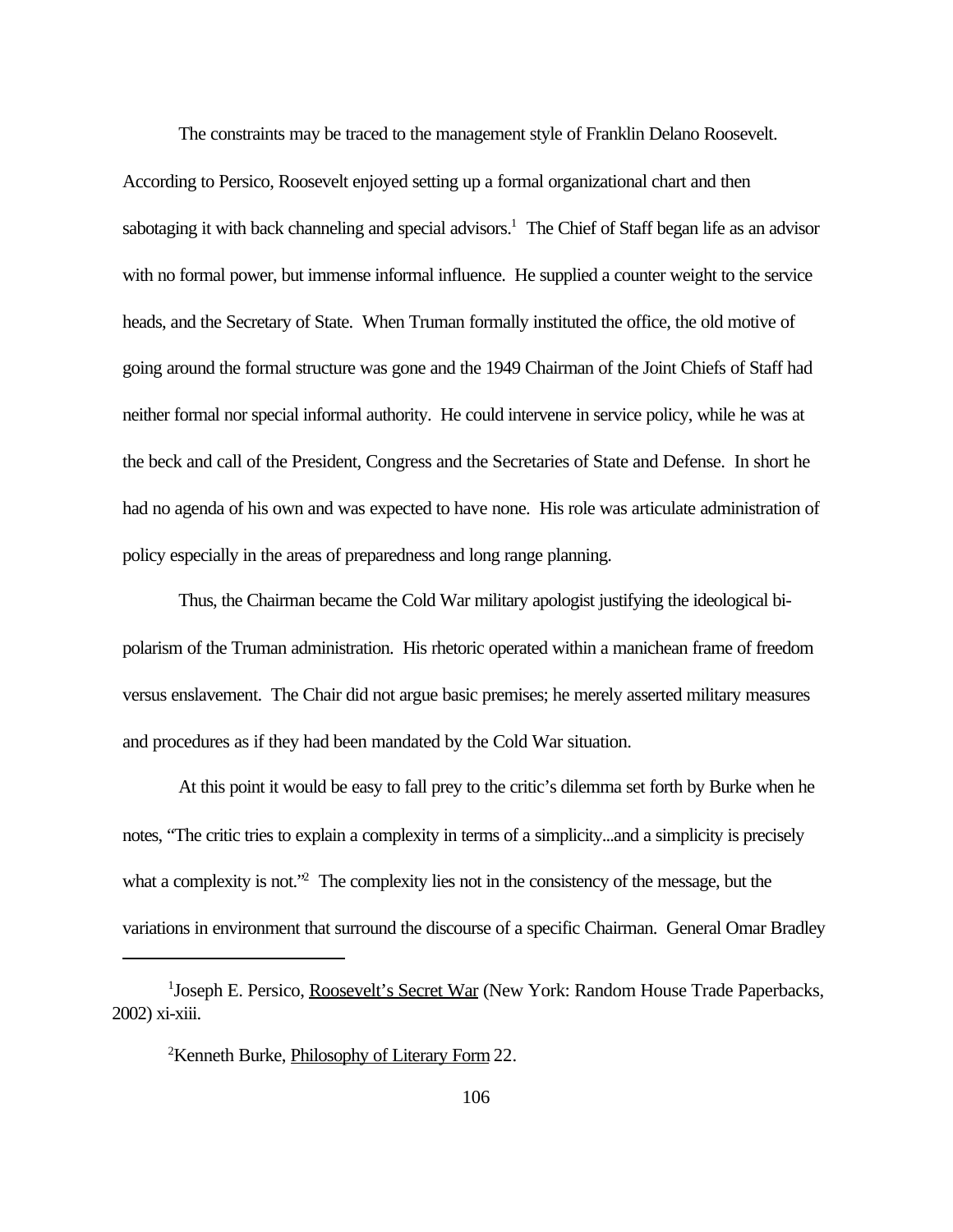spoke against the backdrop of the newly formed United Nations, the establishment of the North Atlantic Treaty Organization, the Soviet Union's detonation of an atomic bomb that spawned the advent of the Cold War and a politically limited war in Korea. General Earle Wheeler's remarks were cast in the shadow of President Kennedy backing down the Soviets in Cuba, Kennedy's assassination, domestic unrest chiefly fueled by the civil rights movement, the United States and Soviet Union space race, and the limited war in Vietnam. General George Brown took office following the overt protests and anti-war sentiments of the late nineteen sixties and early nineteen seventies; passage of the War Powers Act of 1973; he faced the crowning mark of defeat to the United States policies and military actions in Vietnam with the April 1975 fall of Saigon; he witnessed the clemency program for those who evaded the draft; and he was Chairman during the preparations and celebration of the United States Bicentennial. General Colin Powell entered office at the end of President Reagan's efforts to strengthen the military; the Soviet Union was in a state of collapse that precipitated a call for force reductions with the Cold War at an end; and Iraq under Saddam Hussein invaded Kuwait.

Each of these exigencies had economic, social and political ramifications on the success of the discourse of each Chairman. Each period held a citizenry that interpreted the stock issues of defense according their informed understanding of the issues of the day. Not all economic, social and political "apologists" embraced the "military apologist's" claims of the importance or magnitude of military solutions to national problems. Voices that spoke of economic freedom and the threat of recession or depression touched Americans in their homes. Still others addressed the concern for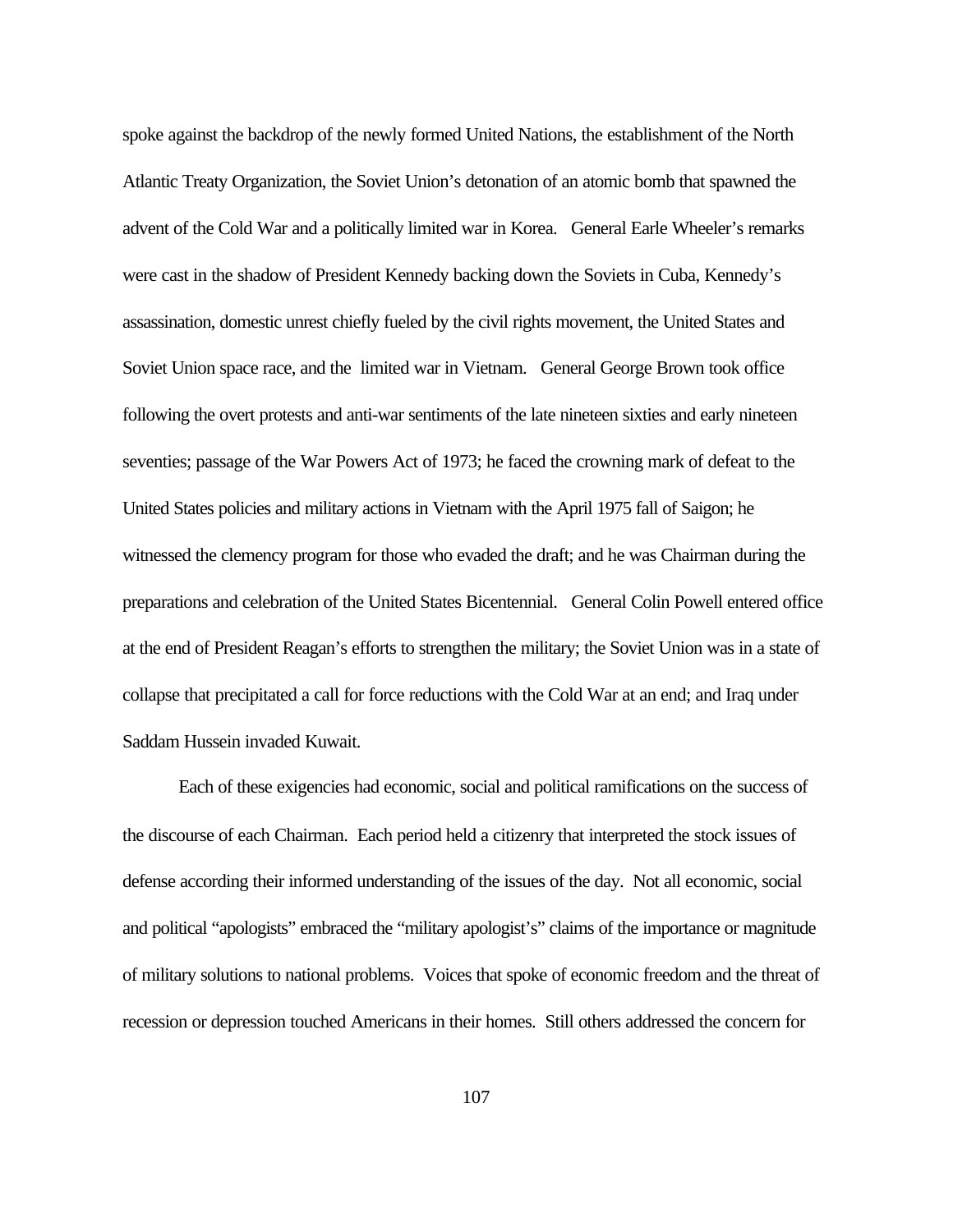Americans to escape the bonds of poverty and to be free to live their dreams free from the threat of prejudice or discrimination on the basis of socially prescribed biases such as race or gender. Each Chairman spoke against a cacophony of competing interpretations of "freedom" and "threat" which lead to varying degrees of success in the discourse of the "military apologist."

Other influences stem from the Presidential world view that constrained the rhetoric of the Chairmen. President Truman was a vocal supporter of the United Nations and during his travels he shared a generalized theme of having a historical "responsibility" not to "repeat the blunders of the past." He was conveying the need for an international forum, such as the United Nations, to keep the peace.<sup>3</sup> General Bradley was therefore obligated to convey support for the United Nations. In the speech to the National Guard Convention in Montgomery, Alabama, the general refers to the Mutual Defense Assistance Act of 1949 which Truman supported and had signed into law just twenty days prior to Bradley's address to the National Guard.<sup>4</sup> Within the Congressional wording of this Act is a justification for nations to enter into protective treaties according "to the purposes and principles of the United Nations Charter."<sup>5</sup> In his address to the Detroit Rotary Club he states that the world has a "new power" in the United Nations. He dedicates much of the speech to the concept that "freedom" was a goal of the United Nations as opposed to "communism" which represented a major obstacle to the preservation of freedom among nations of the world.

<sup>3</sup>McCullough, Truman 287.

<sup>4</sup>Truman Presidential Library 2001 <http://www.trumanlibrary.org/truman-3.htm>. <sup>5</sup>Bradley, "National Guard Convention Speech" 579.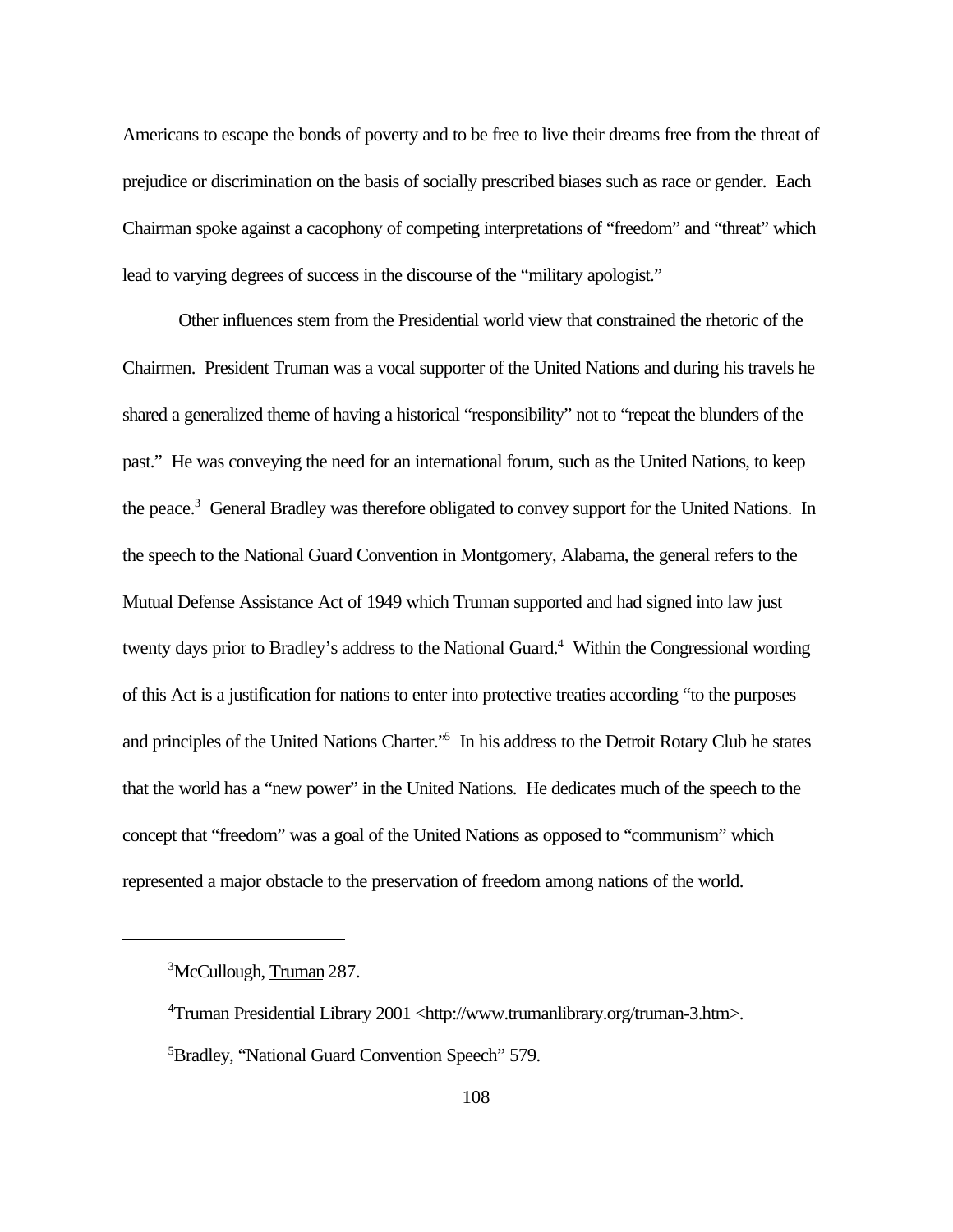President Lyndon Johnson's goal in Vietnam was to limit the tactical role of the United States to adding defensive strength to South Vietnam. Concerned that the Chinese might back North Vietnam as they had North Korea, the President did not want the actions of the United States to provoke large-scale war.<sup>6</sup> This intent became a constraint on the rhetoric of General Earle Wheeler during the Johnson Administration. His comments are direct in his speech to the reunion of the  $36<sup>th</sup>$ Infantry Division when he states, "The political objective established by our government to be gained in Southeast Asia is simple and limited...."<sup>7</sup> While not violating the policy of the President, he steps forth as the "scapegoat apologist" to defend the military record and reveals his sense of the need to deflect blame through the comment, "Our answer to the current situation in Southeast Asia is, of course, a matter for national decision now and in the weeks and months ahead.<sup>'8</sup> While such a comment may be lost on a civilian audience, those with military experience quickly understand his remark points to a decision made at a higher level. General Wheeler was keenly aware of his role as a national security advisor. He had made this point three years earlier to the Princeton Club of Washington, D.C. as he spoke to the fact that the President makes security decisions and the military is in an advisory role.

Shifting to the late and post-Vietnam Chairman, General George Brown served much of his time under President Ford who wanted to add more support in the form of weapons and

<sup>6</sup>Lyndon Baines Johnson, The Vantage Point: Perspective of the Presidency 1963-1969 (NewYork: Holt, Rinehart and Winston, 1971) 115.

<sup>7</sup>Wheeler, "Situation During World War II Compared With Today" 213. <sup>8</sup>Wheeler, "Situation During World War II Compared With Today" 215.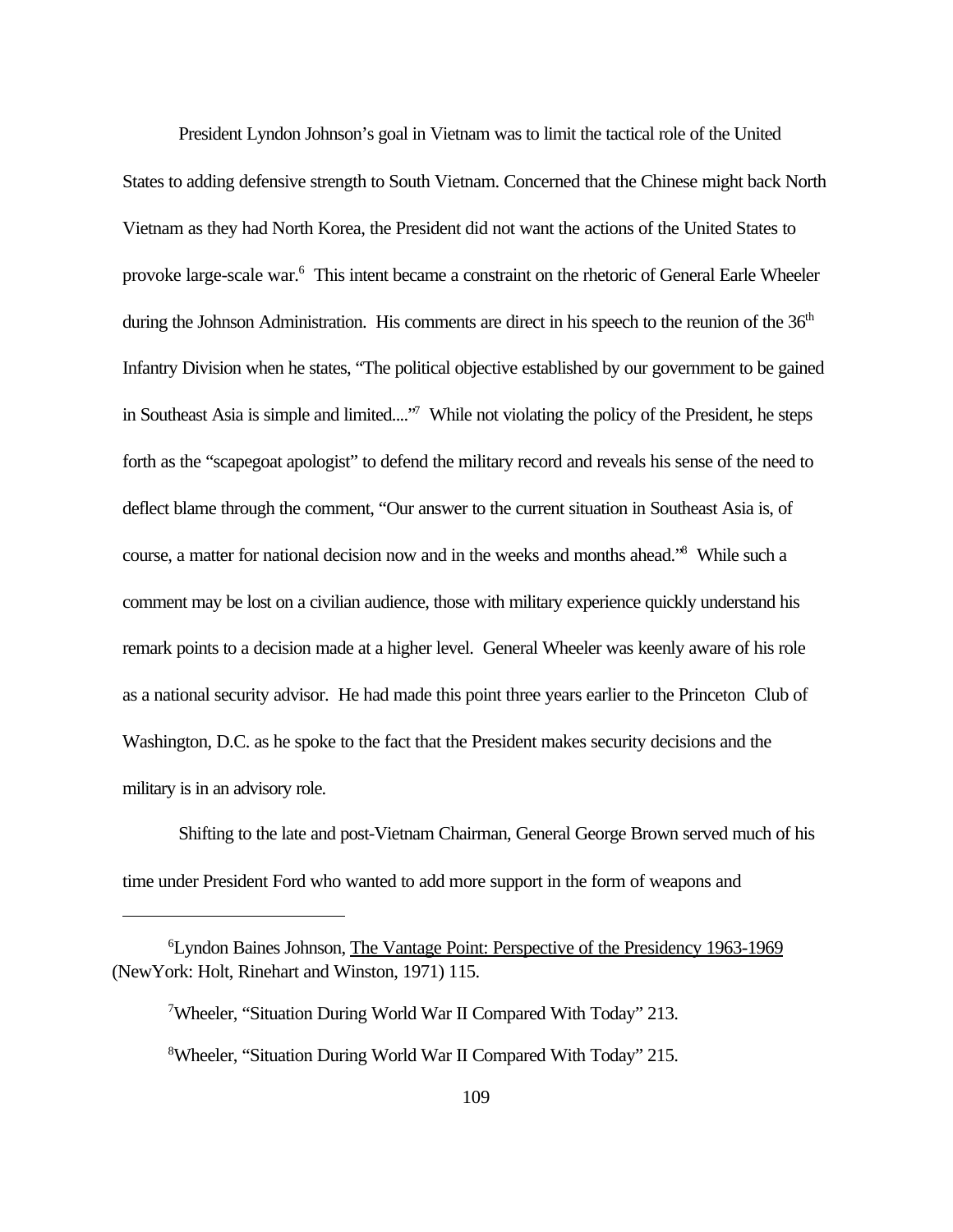ammunition to South Vietnam and Cambodia. The President did not believe Congress would support such a request.<sup>9</sup> As a politically experienced former Congressman, President Ford minimized his own remarks concerning immediate past military action. He even sought to heal the nation after Vietnam by offering amnesty to those who had fled the nation to avoid military service during a conflict they opposed. Together, these acts restrained the public discourse of General Brown and reinforced the finding that he was a "muted apologist."

Presidents Ronald Reagan and George H. W. Bush worked to strengthen the military during the decade of the 1980s. Under President Reagan new weapons systems were fielded that became household terms during the Gulf War. Abrams tanks, Bradley fighting vehicles, Cruise and Patriot missiles were battle tested and proven to perform to expectations. Military morale got a boost when President Reagan issued his direct and cutting reference to the Soviet Union as the "Evil Empire" in a 1982 address to the British House of Commons.<sup>10</sup> In so doing he set the tone for a more positive national acceptance of the military. America's successful, though troubled, invasion of Grenada provided a long awaited positive portrayal of military service. Appointed by President Reagan, General Powell would become one of a new generation of American heros. President Bush's decision to commit forces to the Gulf War cast Chairman Powell into the public spotlight in a dramatic way as he appeared almost daily on Cable News Network (CNN) to brief the American

<sup>&</sup>lt;sup>9</sup>"Vietnam, Cambodia April 9, 1975," National Security Council Meeting Minutes, Gerald R. Ford Presidential Library, 12 Mar. 2001 <http://www.ford.utexas.edu/library/document/ nscmin/nscmin.htm>.

<sup>10</sup>Paul Halsall, "Ronald Reagan: Evil Empire Speech," Internet Modern History Sourcebook May 1998 <http://www.fordham.edu/halsall/mod/1982reagan1.html>.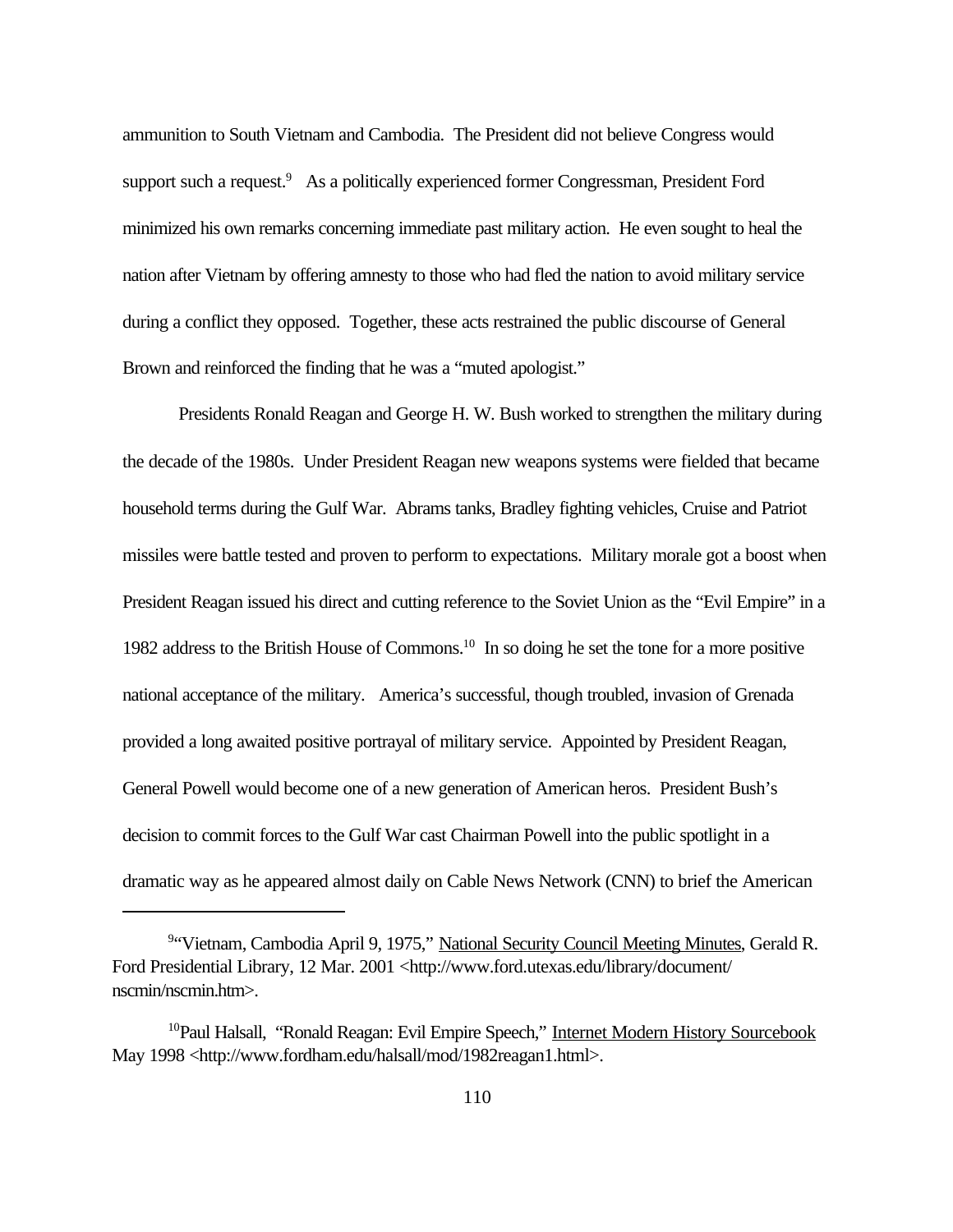people on the progress of that campaign. As the fighting drew to a close, General Powell in his speech to the National Newspaper Association spoke of the "professional military" that fought the Gulf War. Powell and other Vietnam era veterans had come home to derision and anything but a professional image. In marked contrast, his junior successors, the Gulf War veterans, came home to much new found respect. General Powell an "emergent hero apologist" as Chairman of the Joint Chiefs of Staff shares in their success and positive image.

Clearly each general who held the position of Chairman of the Joint Chiefs of Staff was foremost a "military apologist." The rhetorical success of each was framed by the historical circumstances that influenced their respective terms in office.

### Question Two: How Were these Strategies Organized?

How were these strategies organized as the agency evolved and attempted to manage changes in leadership, presidential style, military culture, and civilian conceptions of the Chairman's role and conception of the armed forces as constituencies?

The anticipated dramatic change forecast in association with implementation of the Goldwater-Nichols Bill does not seem to have materialized in the public address of Chairmen holding the office subsequent to its passage. At the outset of this investigation, I expected to find a marked difference rhetorically due to the evolution of the position of Chairman of the Joint Chiefs of Staff over time. The variation I found, however, was not due to organizational changes contained within the Goldwater-Nichols Bill, but the outside influences on the structure which precipitated varied themes of the Chairmen's speeches of justification.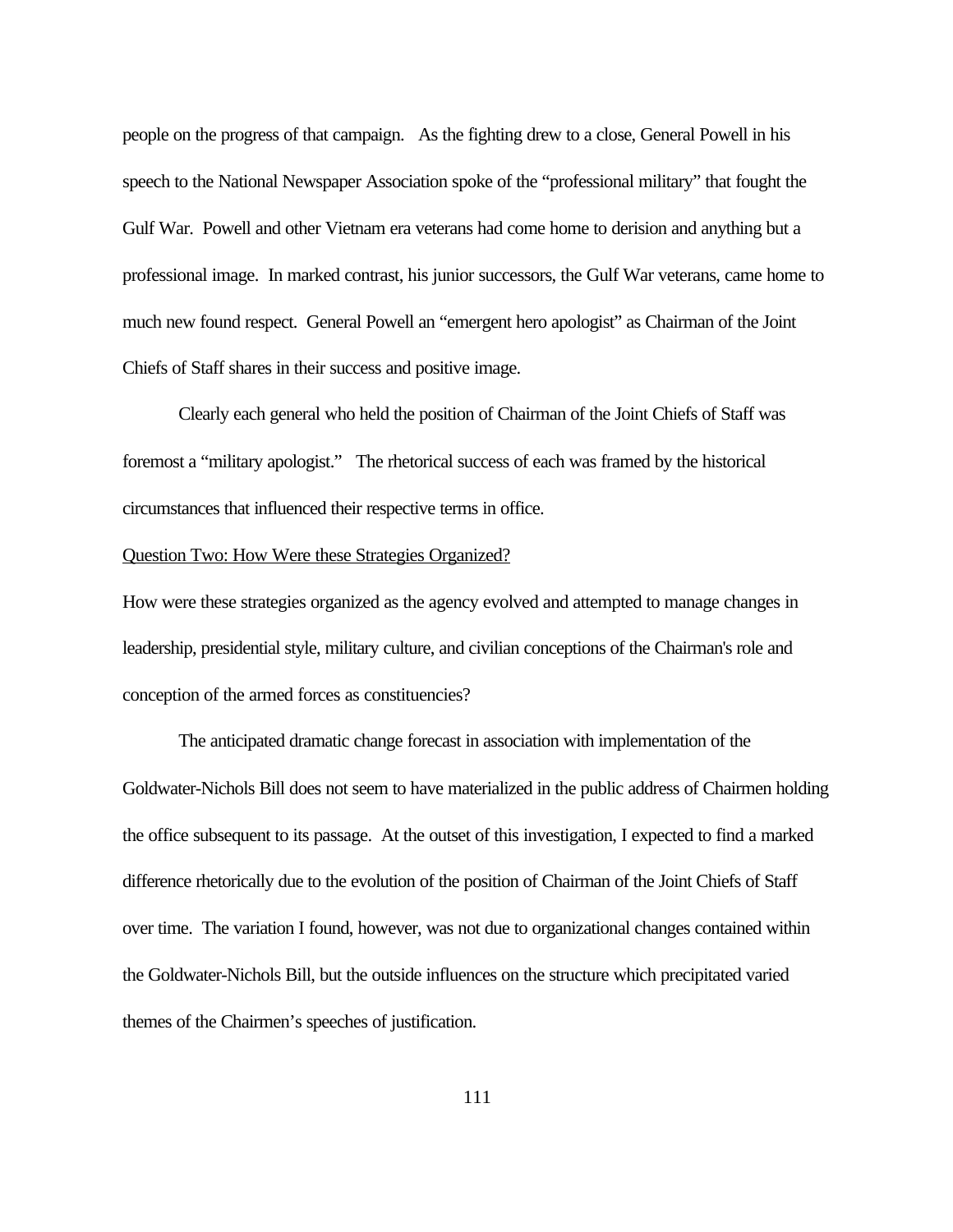As previously mentioned, four distinct apologist periods surface in the review of Chairmen of the Joint Chiefs of Staff and the speeches that have been reviewed in this study. The periods are first that of General Omar Bradley, labeled the "established hero apologist"that spanned the decade of the 1950s. General Earle Wheeler represents the "scapegoat apologist" of the 1960s to mid-1970's and encompassing the Vietnam War era. The "muted apologist" followed the Vietnam War beginning in 1975 until the passage of the Goldwater-Nichols Bill with the first apologist being Chairman George Brown. The final of the four represents the "emergent hero apologist"represented by General Colin Powell.

The intent and expectation of President Truman in proposing a Chairman's position was to create in law the successful wartime association President Roosevelt had put in place by creating a senior military advisor. He envisioned a stronger more unified force to safeguard the nation. He sought one unified voice to set aside parochial infighting among the varied service chiefs and provide sound timely military advice to the civilian leadership charged with national security issues. In their public addresses, I found the chairmen took on the tenor of the President, while remaining consistent with the dialectical themes of "freedom" versus "threat," "strength" versus "decline," "peace" versus "war" and "unity" versus "dissent" of the "military apologist" at any moment in time.

 I found in their public discourse that the Chairmen conveyed to the varied constituencies, both civilian and military, Burke's concept of a "god-term." As previously mentioned, the "godterm" consistently used by these Chairmen in various forms was "freedom." The consistency of the message over the course of time led this researcher to apply the term "military apologist" to the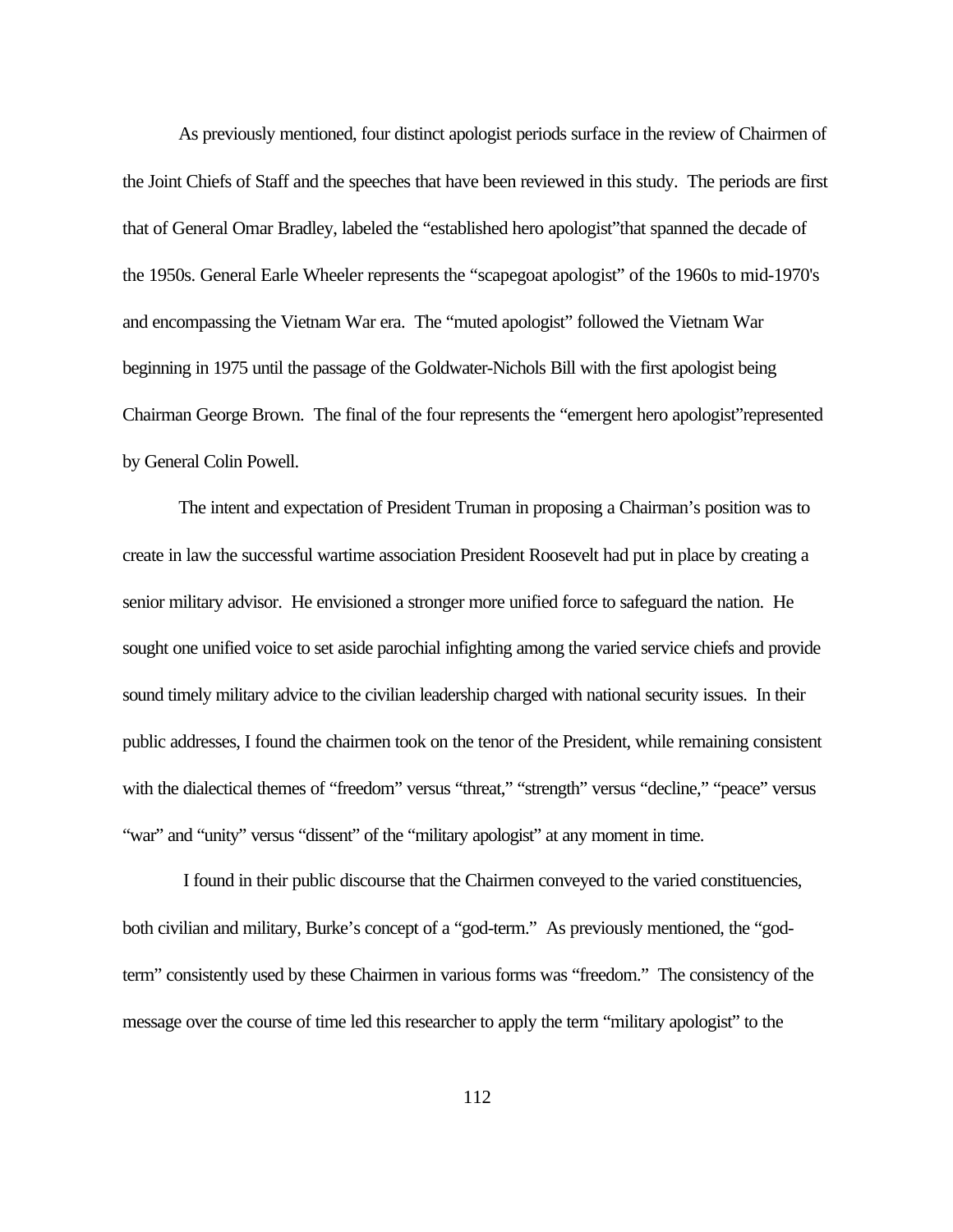discourse. The question then becomes how effectively is the discourse being received and what can be learned from the periods.

A problem with the "god-term" is in the consistency of application and audience interpretation. While the "god-term" may be consistently applied among a group of rhetors representing the same organizational voice over time, the importance society places on the rhetoric of each organizational voice rests in the situation or motive of the moment of their discourse. This can be seen in a brief overview of the four Chairmen studied.

 The triumphs for freedom of World War II weighted the discourse of the "established hero apologist," General Bradley. In the span of the prior decade, his constituencies had witnessed the loss or threatened loss of freedom in the nations of Europe and the Pacific rim. The freedom of the United States was directly threatened at Pearl Harbor. Chairman Bradley spoke with the authority of one who had helped the United States and its allies regain and secure the freedom of sovereign nations. The announcement of the nuclear threat imposed by the Soviet Union revisited the vivid images of atomic destruction in Japan. The nation needed experienced leaders at such time of crisis. Korea brought back the memories of Hitler's plundering small nations of Europe while more powerful nations watched. Korea demanded a more timely response to overt aggression than the delayed international response prior to World War II. Again, the experience proven leader was in place as Chairman of the Joint Chiefs of Staff.

General Wheeler became the "scapegoat apologist" in an era when the nation was embroiled in coming to terms with the historical internal denial of freedom to racial minorities and women. In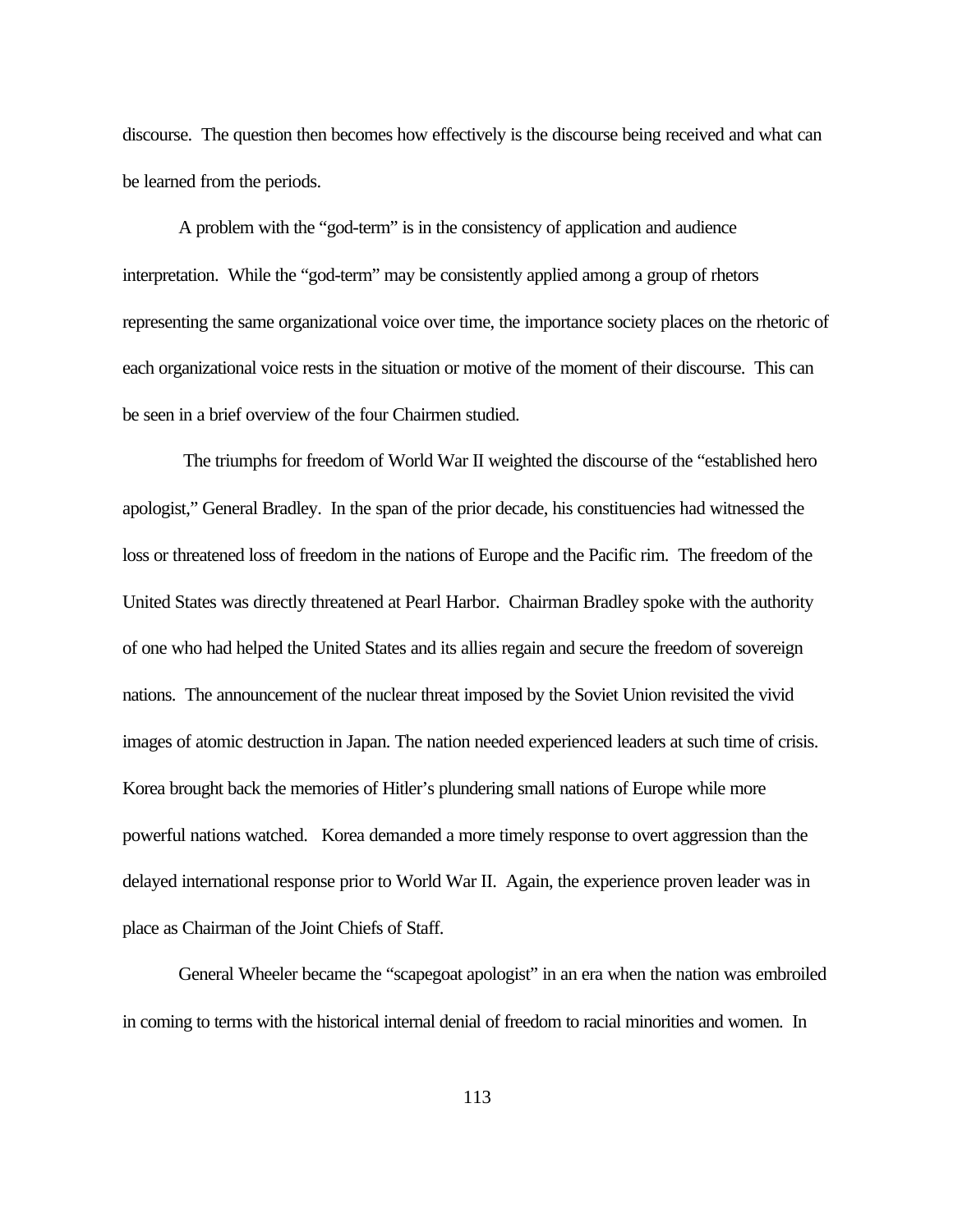light of the nation's internal strife over constitutionally guaranteed freedoms, the claims of advancing freedom in Vietnam rang hollow. The military draft and the inequities of the draft selection process drew criticism as further evidence of the denial of basic freedom to individuals forced into military service. Internationally, almost twenty years had elapsed since the Soviet Union had detonated their first atomic bomb and the possibilities of a nuclear war had not been realized. If a major power such as the Soviet Union had not attacked the United States or its allies, what significant threat did Vietnam present? Those opposed to the Vietnam War rhetorically challenged the threat to American freedoms posed in Vietnam. Dissenting voices advocated internal change and viewed the greater threat to the national freedom as internal denial of liberty to American citizens.

The "muted apologist," General Brown, avoided reference to past efforts to preserve freedoms in Vietnam. Unlike General Bradley, General Brown had no recent success in preserving freedom to rally public opinion. Saigon had fallen and communism, the greatest threat to "free world" liberty, had gained an advantage. The Soviet Union had not been idle during the decade American forces were fighting in Vietnam, a decade that for most Americans is clearly better forgotten. The "muted apologist" thus spoke to a time before Vietnam as a model of military strength to which he seeks a return. The bicentennial of a nation contributed to the muted voice. How could General Brown celebrate the cherished history surrounding the bicentennial while publicly talking about the recent military defeat by a markedly inferior military force. The General returned to the time honored dialectic of good versus evil and centered his remarks on the risks posed to a nation whose liberty was historically achieved. He speaks of the Soviet Union's technological and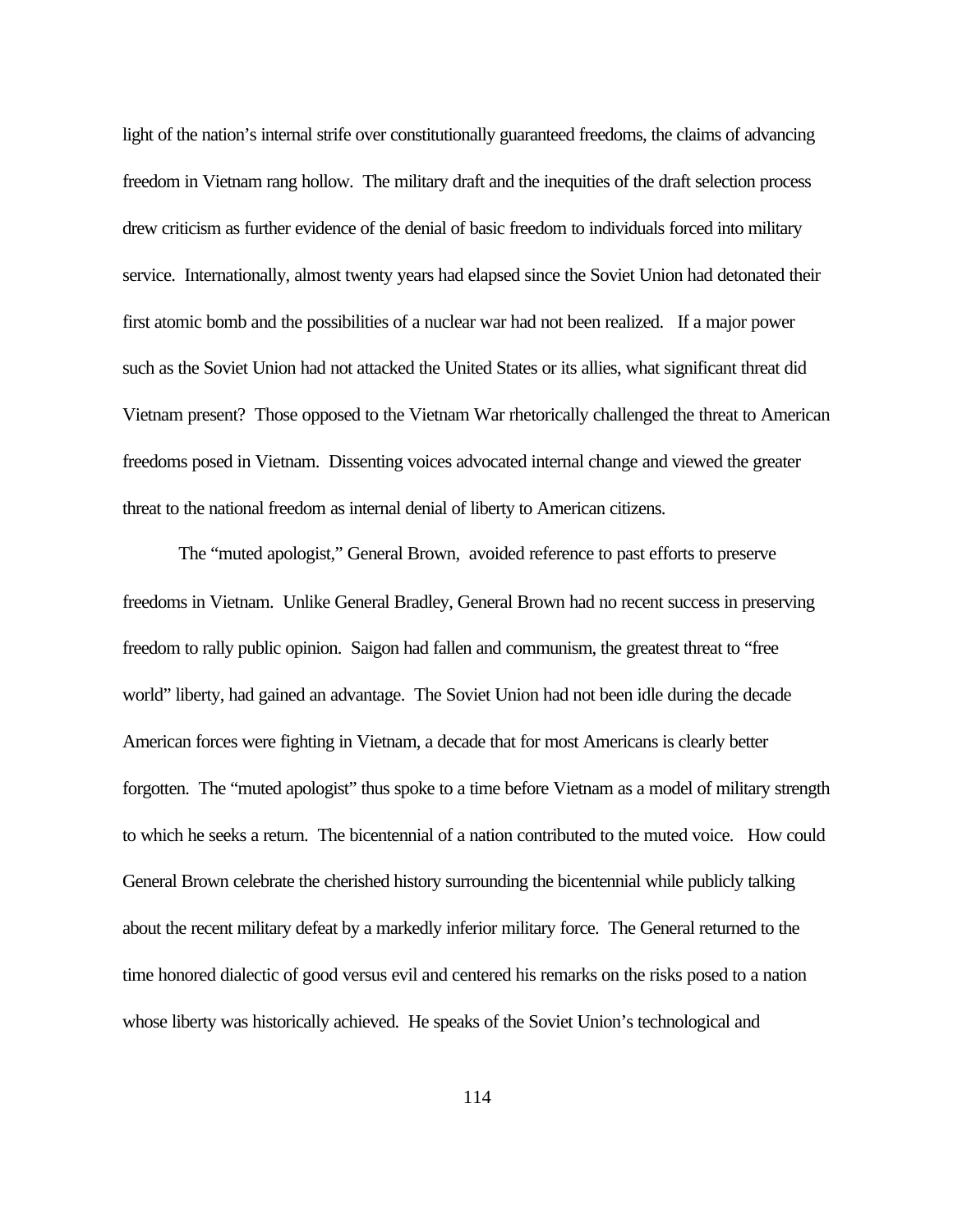manpower improvements that demand a technological response by the United States in order to preserve historic freedoms. The "muted apologist" therefore cannot build on the success of the recent past like the "established hero apologist" and if he does not desire to endure the attacks levied against the "scapegoat apologist," he must avoid mention of "freedom's" most recent failure, Vietnam.

The return of the "emergent hero apologist" was born in the person of General Powell. A clear loss of freedom confronted Kuwait and an international case was made to restore freedom to this nation. A case was made for each of the following: the vital interests of the United States and its allies were at stake; with United Nations resolutions in hand the international community supported liberating Kuwait, and finally, the allied forces would decisively engage the enemy. General Powell spoke anew of American forces capable of restoring freedom. The United States had the means in weapons and manpower, and it had an obligation to come to the aid of a weaker nation. The altruistic hero emerged in his comment to the National Newspaper Association when he said, "We sought no territory. We wanted only to eject the aggressor and restore stability and legitimacy to the region."<sup>11</sup>

Clearly each Chairman drew on the situation of the moment that shaped his discourse. Some were cast in positive terms, other were negatively perceived while still others blended timelessly into the rhetorical landscape advancing their message as much by what they did not talk about as what they did. The diversity of their discourse ranged from the bureaucratically precise and devoid of

<sup>&</sup>lt;sup>11</sup>Powell, "National Newspaper Association Speech" 9.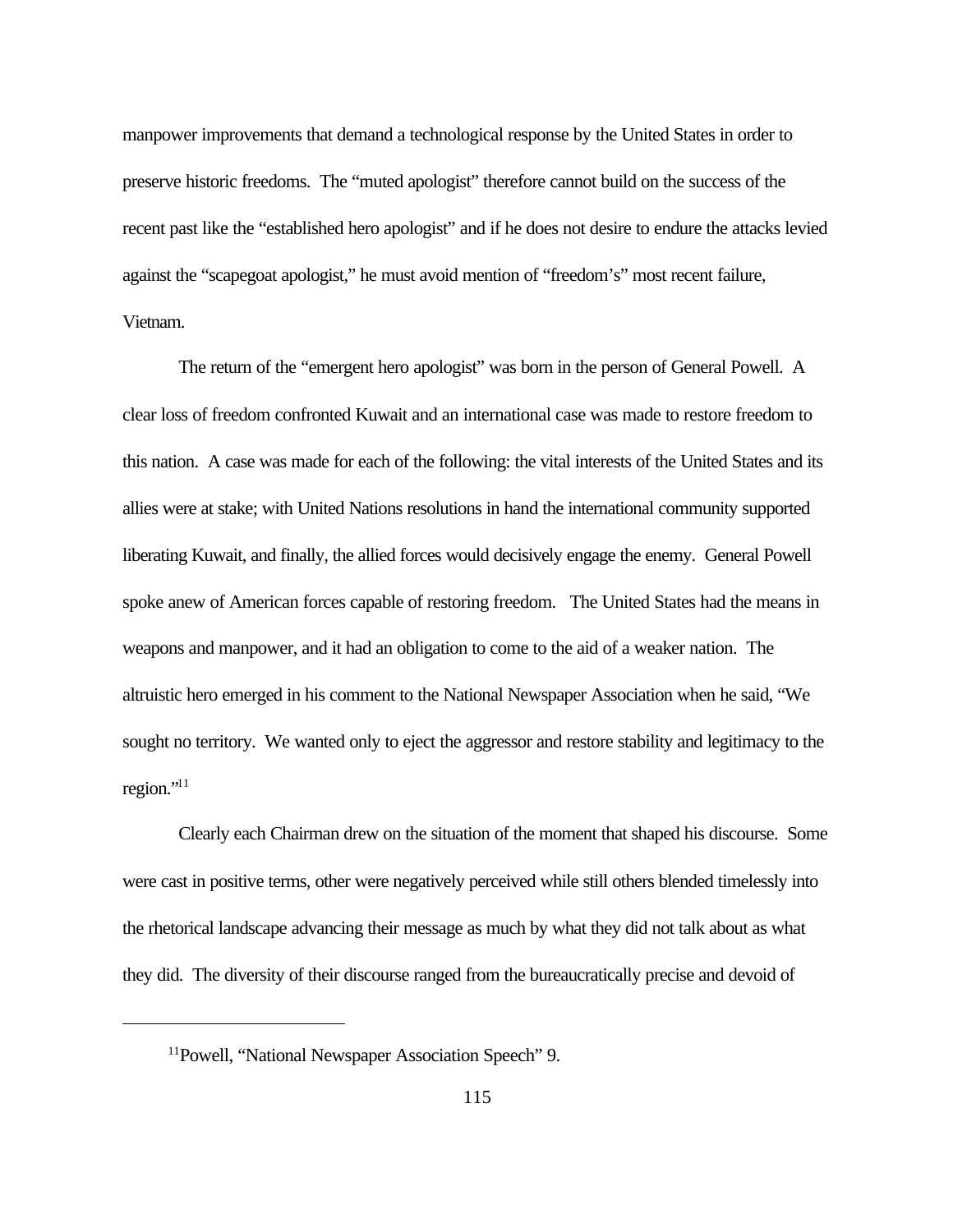humor speeches of Omar Bradley to sophisticated constructs of General Powell that were more personally engaging and made use of humor. In sum, the rhetoric of the Chairmen had evolved with the position.

# Question Three: What Insights Contribute to a General Theory?

Can any of the resulting insights contribute to a general theory of the managerial rhetoric of organizational change?

The periods are rhetorically significant because they characterize the varied forms speeches of justification may take within military organizations during cycles of decline and resurgence. Since most organizations go through periodic shifts in their public image. The difficulty rests with the fact that these shifts can emanate from a range of organizational exigencies throughout the hierarchy of the organizations. Amid the press coverage concerning Ford Explorers, the managerial rhetoric at both Firestone and Ford included a variety of accounts seeking to assure the American people that both companies were working in the public interest. This time of crisis gave rise to the corporate apologists answering the same assumed audience member concern, "Am I safe?" When a sports team fires a coach or manager and hires another the organizational rhetoric shifts to justify both actions and answer the assumed audience question "Will we win?" The questions may or may not transcend organizations, but there seem to be questions that recur and to which an organization's rhetoric is linked.

Among the chairmen examined each answered, in relation to the exigency of the moment, the unspoken but assumed audience question, "Am I safe?" The prevalence of the question across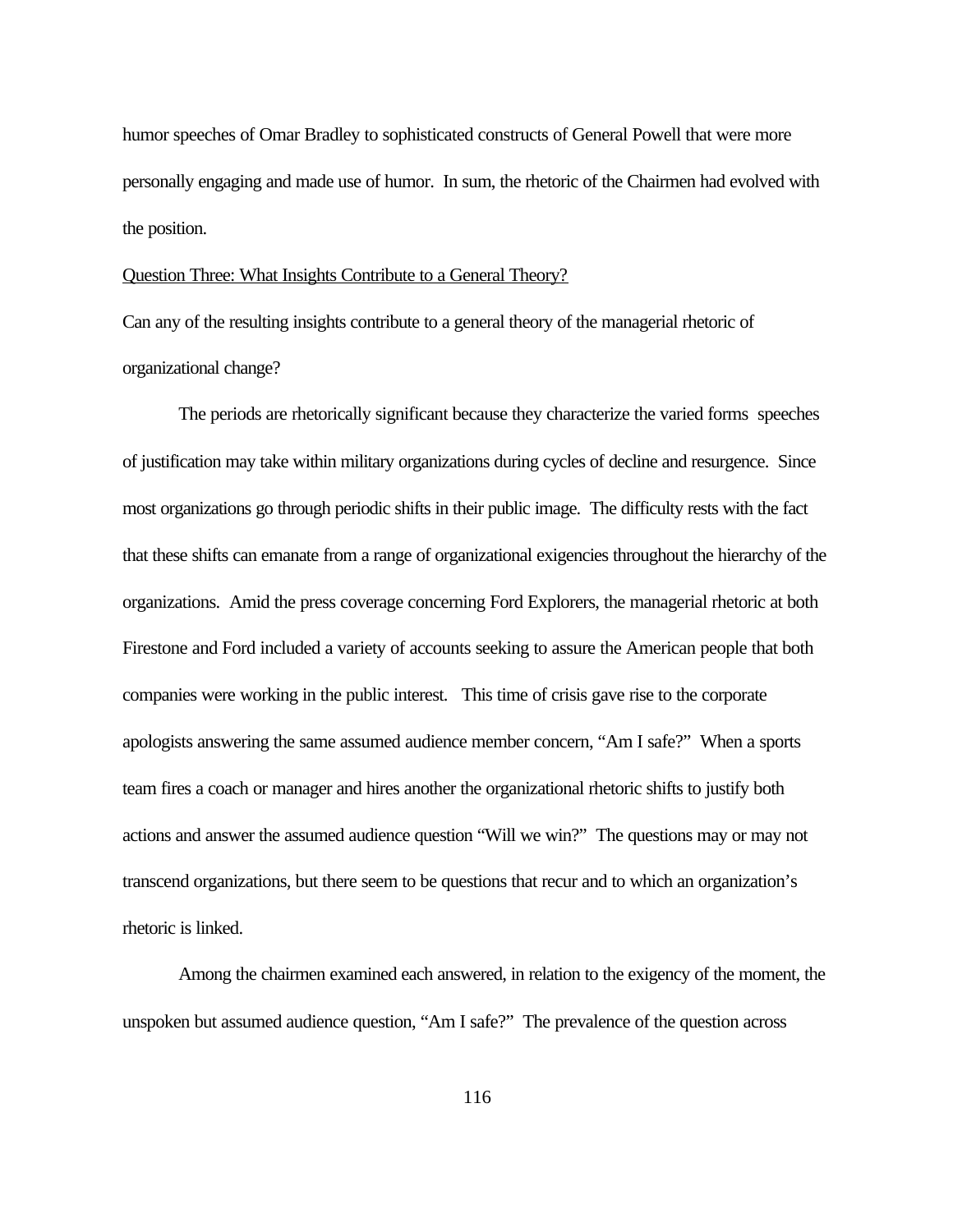Chairmen implies a constraint on the rhetoric of the speaker. In an effort to answer this question each Chairman discusses the current state of the military in accordance with the President's vision of national security during the exigency presented. General Bradley conveys the message that the military has to move to an international force controlled by treaties. General Wheeler sees the military as a capable and supporting political objectives. General Brown states the military needs to change with growth, but General Powell says the military needs to be reduced in size. None of these positions were the vision of the Chairman, but he remains the conduit through which the message flows.

Cheney found that "Organizational rhetoric is complex by nature"<sup>12</sup> There are many factors that ultimately influence how an organization expands or limits its managerial rhetoric. This dissertation suggests that in rigid organizations structure is more important than the characteristics of the occupant of the office. Powerless rhetoricians lack speaker status. Speakers must have access to significant audiences and they must be able to command media attention. However, this result may be the result of the organization I have chosen to study. It may be worthwhile to apply the same method of study to a more loosely structured organization or one in which a leader is given more license to build the authority of his or her office. In many economic, religious and political institutions the leader is not bound to higher authority in a firm statutory manner as he or she is in the military. In such cases we may find structural changes make a less decisive change in the speaker's message than in the military.

 $12$ Cheney 164.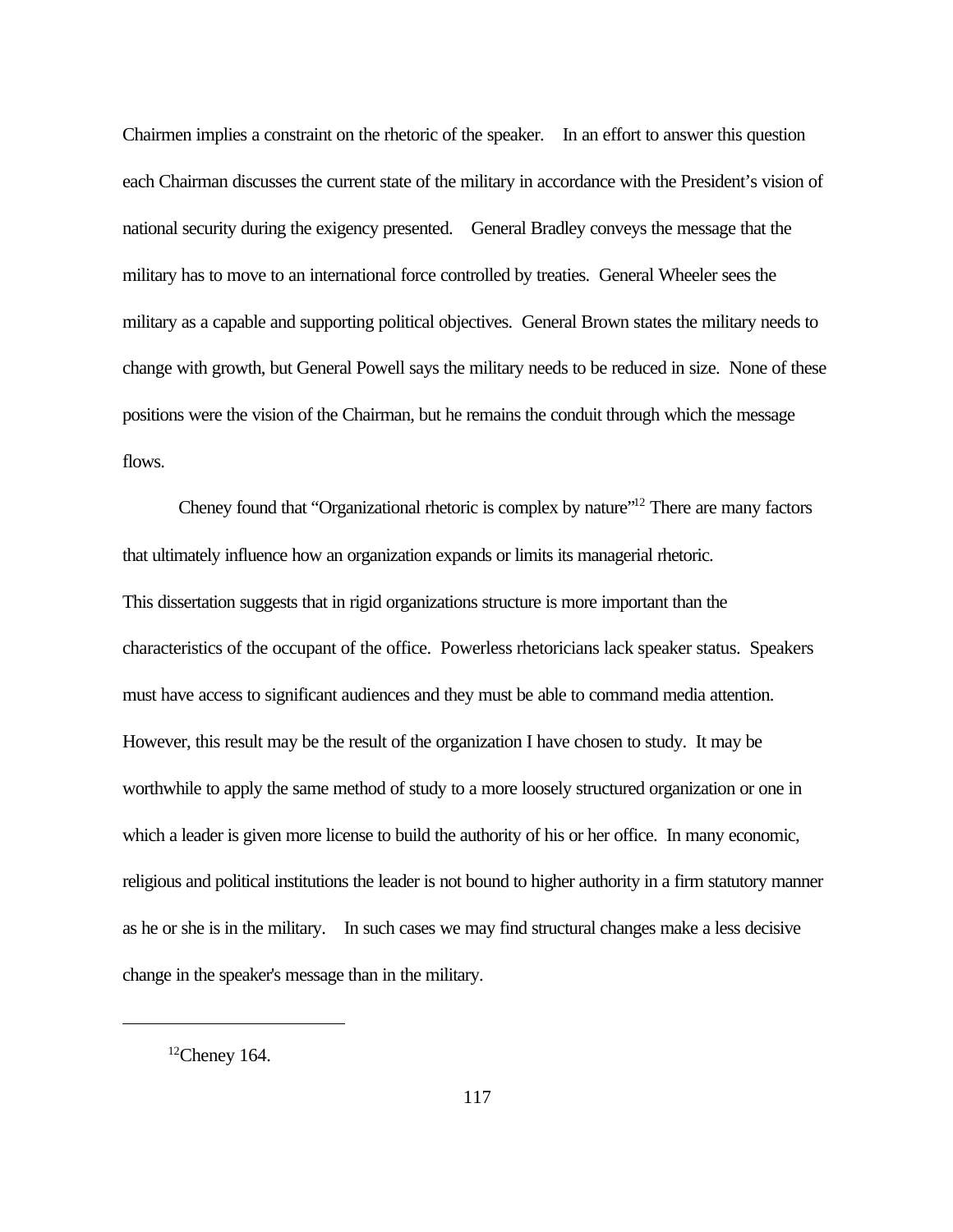Powell makes a point in his speech with the National Newspaper Association that he is even more constrained in time of conflict because of his responsibility to safeguard service members. It would be helpful to do a similar snapshot analysis of the Chairmen of the Joint Chiefs of Staff since General Powell that have been exposed to the increased media scrutiny during a major crisis. What impact have televised press conferences had on managerial rhetoric? Who is present during such media events? Who answers what questions? Who defers to whom? Access to a national and international audience of the magnitude of Cable News Network (CNN) should provide a clearer understanding of the degree of autonomy of the Chairman's position.

# Suggestions for Further Research

a. Much research has been centered on the rhetoric of Presidents, members of Congress and Cabinet level officials, but few have looked at the spokespersons who offer speeches of justification for the agencies headed by life-long bureaucrats offering formal justification for regulations or budget reviews before Congress.

b. The same method might be applied to long-lasting business organizations that have undergone the so-called managerial revolution. What changes were made in the role and message of leadership as ownership and control were separated? And how were these changes presented to external and internal constituencies?

c. . Historian speak of periods of organizational decadence followed by periods of reform followed by another cycle of decadence and reform. Are there topoi of decadence and reform and are there degrees of rhetorical competence that are necessary for survival?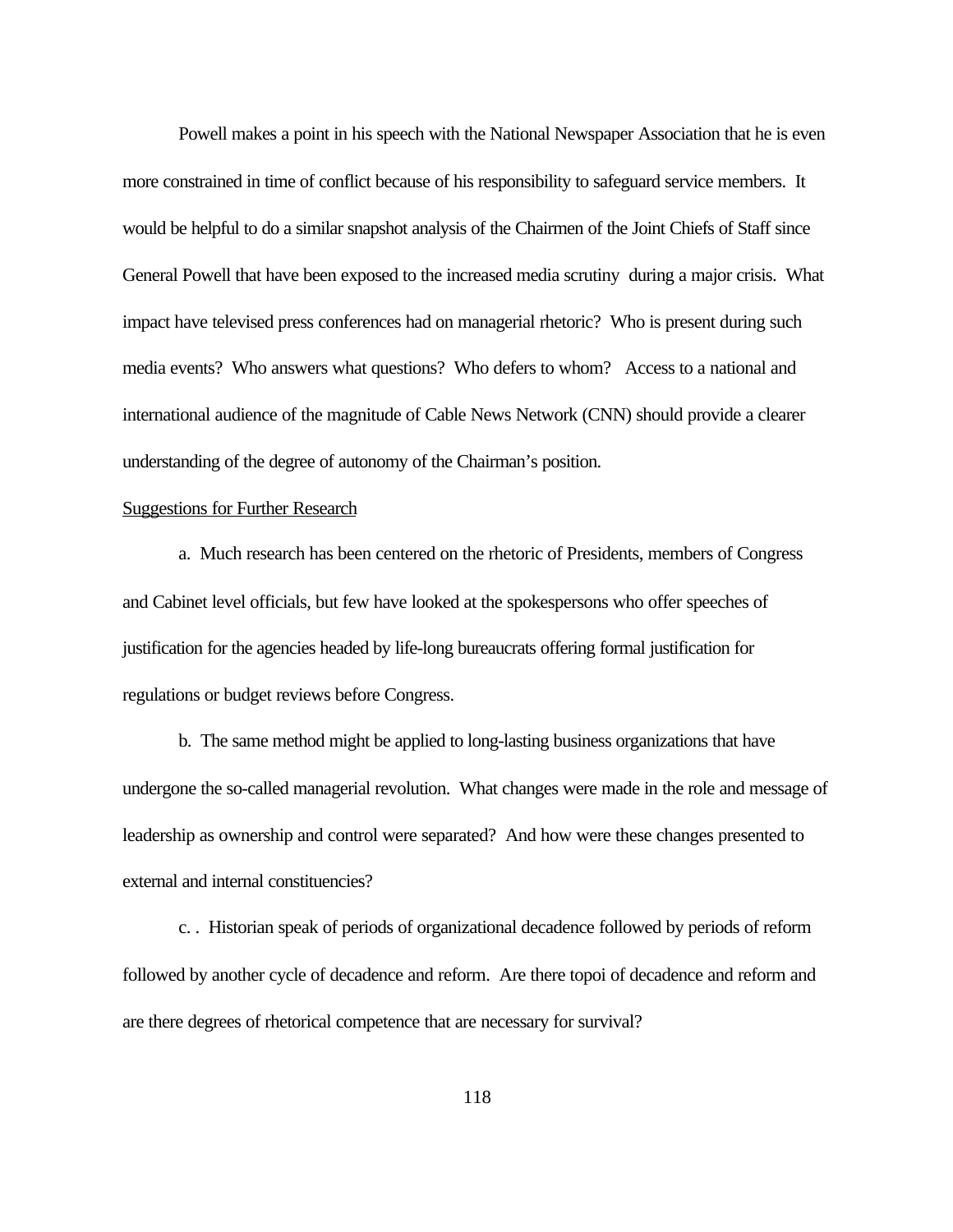d. When organizations change models (familial for corporate) how are transitions conceptualized and expressed to stakeholders?

e. A similar study might be conducted in religious organizations in order to compare and contrast the organizational leadership with regard to variables of orthodoxy, centralized structure or rate of growth. Is there a stock set of arguments and appeals that seem to accompany these sorts of organizational changes?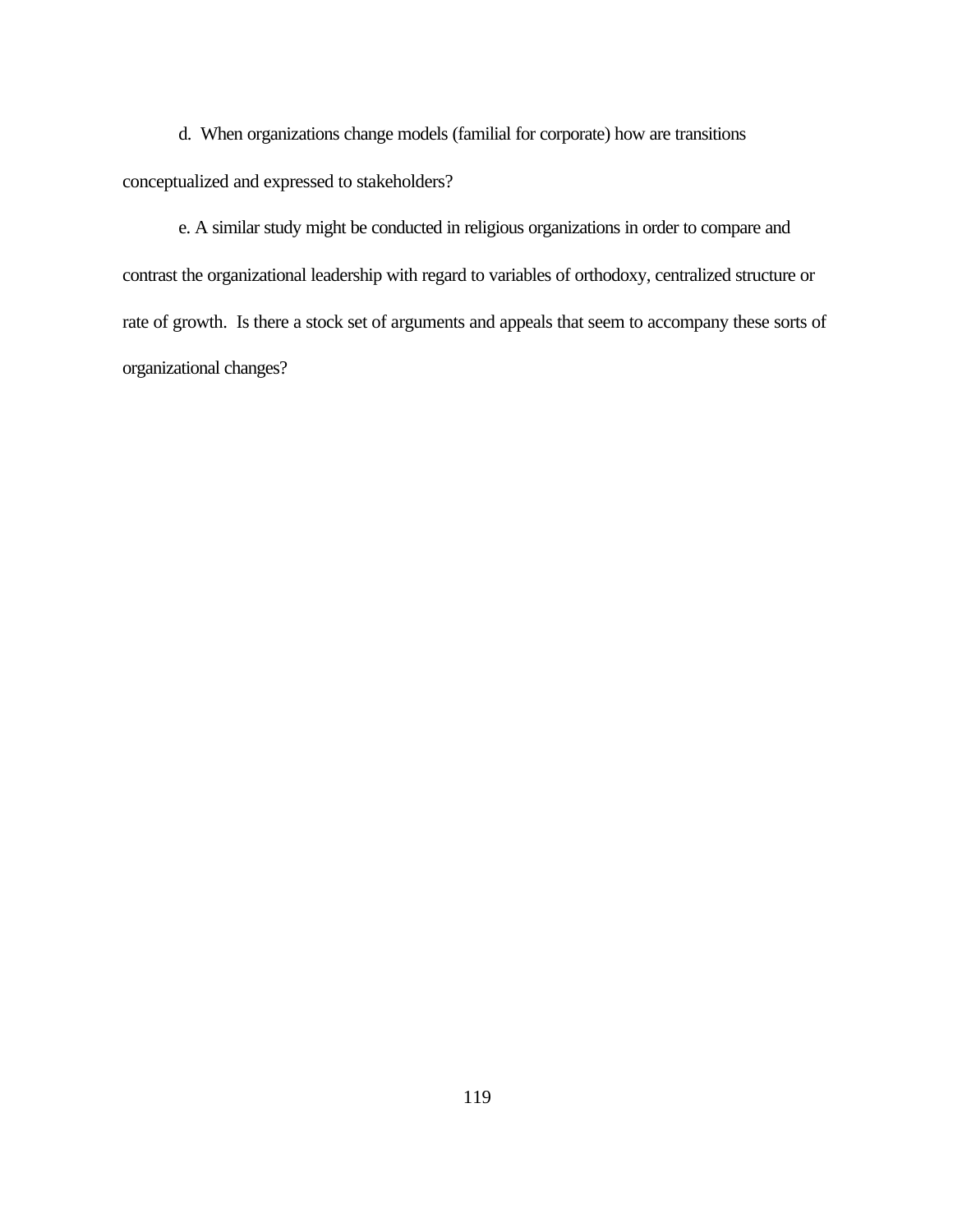## WORKS CITED

- Ambrose, Stephen E. Halleck: Lincoln's Chief of Staff. Baton Rouge, LA: Louisiana State University Press, 1962.
- - . Rise to Globalism. Baltimore, MD: Penguin Books, 1971.
- Bantz, Charles R. Understanding Organizations: Interpreting Organizational Communication Cultures. Columbia, SC: University of South Carolina Press, 1993.

Bradley, Omar N. The Collected Writings of General Omar N.Bradley, Vol. 1., n.p., 1967.

- - . The Collected Writings of General Omar N.Bradley, Vol. 2., n.p., 1967.
- Brown, George S. Addresses and Statements by General George S. Brown, USAF, Washington, D.C.: n.p.

Burke, Kenneth. A Grammar of Motives. Berkeley, CA: University of California Press, 1973.

- - . A Rhetoric of Motives. California ed. Berkeley: University of California Press, 1969.
- - . Language as Symbolic Action. Berkeley, CA: University of California Press, 1966.
- - . Permanence and Change. Berkeley: University of California Press, 1984.
- - . Philosophy of Literary Form. Berkeley, CA: University of California Press, 1973.
- Cheney, George. Rhetoric in an Organizational Society: Managing Multiple Identities. Columbia, SC: University of South Carolina Press, 1991.
- Childs, Marquis. "The Agnew Case" Encyclopedia Yearbook 1974. New York: Grolier Incorporated (1974): 20.
- Congressional Quarterly. "National Security Policy" Congress and the Nation. Vol. 1. Washington, D.C.: Congressional Quarterly, 1965. vols. 1945-1964.
- Foerstel, Herbert N. From Watergate to Monicagate: Ten Controversies in Modern Journalism and Media. Westport, CT: Greenwood Press, 2001.

Fuess, Claude M. Carl Schurz Reformer. New York: Dodd, Mead & Co., 1932.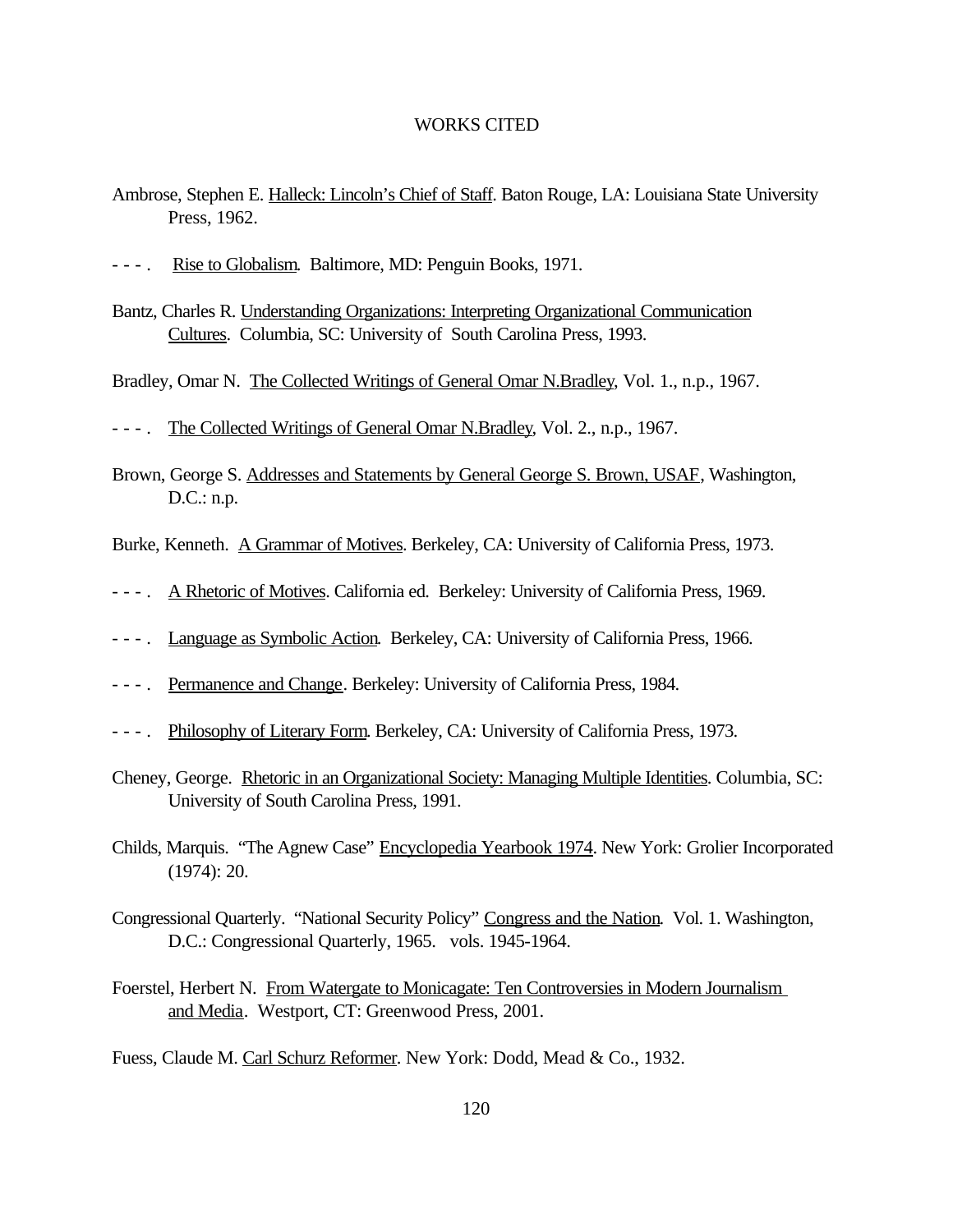- Halsall, Paul. Ronald Reagan's 1982 Evil Empire Speech (Internet Modern History Sourcebook, 1998) <http://www.fordham.edu/halsall/mod/1982reagan1.html>.
- Huckshorn, Robert J., "Nixon's 5 1/2 Years in the White House" Encyclopedia Yearbook 1975. New York: Grolier Incorporated (1975) 31-32.
- "Iraq Scorns Global Rage, Vows to Fight." Washington Times. 9 Aug. 1990. <http://nl9.newsbank.com/nl-search/we/Archives?p\_action=list&p\_topdoc=31>.
- Johnson, Lyndon Baines. The Vantage Point: Perspective of the Presidency 1963-1969. New York: Holt, Rinehart and Winston, 1971.
- Kallenbach, Joseph E. The American Chief Executive. New York: Harper and Row, 1966.
- "League of Nations." Encyclopedia International. New York: Grolier, (1970): 429-432.
- Leahy, William D. I Was There. New York: McGraw-Hill Book Co., 1950.
- Leopold, Richard W. Elihu Root and the Conservative Tradition. Boston: Little, Brown & Co., 1954.
- "Letter to General McClellan," The Lincoln Papers. Washington, D.C.: Library of Congress, 1947. <memory.loc.gov/cgi-bin/query/P?mal:72:./temp/~ammem\_KTdJ::>.
- McCullough, David. Truman, New York: Simon & Schuster, 1992.
- McMahon, Robert J. "Helping Others, Help Ourselves." Critical Reflections on the Cold War: Linking Rhetoric and History. ed. Martin Medhurst and H.W. Brands. College Station, TX: Texas A&M University Press, 2000. 233-246.
- Matloff, Maurice ed. American Military History. Washington, D.C.: GPO, 1969.
- Military Order of World Wars, <http://www.militaryorder.org>.
- Morgan, Ted. FDR: A Biography. New York: Simon & Schuster, 1985.
- National Newspaper Association <http://www.nna.org>.
- Pacanowsky, Michael E. & Nick O'Donnell-Trujillo. "Organizational Communication As Cultural Performance." Communication Monographs. 50 (1983): 126-147.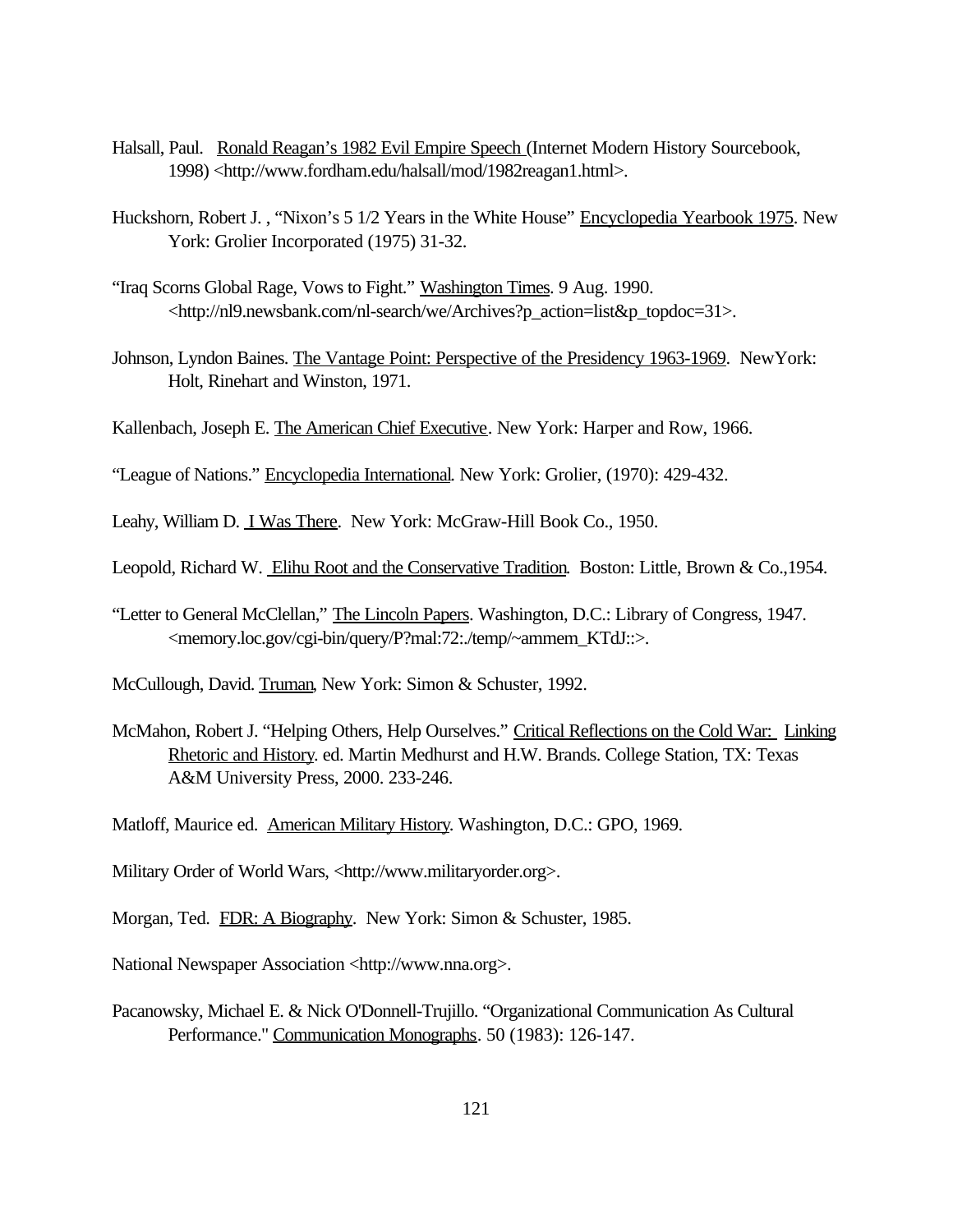Persico, Joseph E. Roosevelt's Secret War. New York: Random House Trade Paperbacks, 2002.

- Pettigrew, Andrew M. "On Studying Organizational Cultures." Administrative Science Quarterly. 24 (1979): 570-581.
- Powell, General Colin L. Address. "72d Annual National Convention of the American Legion." Indianapolis, IN. 30 Aug.1990.
- - . "National Newspaper Association." Hyatt Regency Hotel, Washington, D.C. 15 Mar. 1991.
- Powell, Colin and Joseph E. Persico. My American Journey. New York: Random House, 1995.
- Riley, Patricia. "A Structurationist Account of Political Culture." Administrative Science Quarterly 28 (1983): 414-437.
- Schall, Maryan S. "A Communication-Rules Approach to Organizational Culture." Administrative Science Quarterly 28 (1983): 557-581.
- Schnabel, James F. The History of the Joint Chiefs of Staff: The Joint Chiefs of Staff and National Policy. Vol. 1. Wilmington, DE: Michael Glazier, 1979.
- "Special Message to Congress on Establishment of the Department of Defense," Public Papers of the Presidents, Harry S. Truman. Washington, D.C.: GPO, (1946): 546-560.
- "Special Message to the Congress on Reorganization of the National Military Establishment." Public Papers of the Presidents, Harry S. Truman. Washington, D.C.: GPO, 1950: 161-166.
- Summers, Robert S. "Monroe Doctrine," Presidents of the United States: James Monroe. School of Information, Univ. of Michigan, 2001. <http://www.ipl.org/div/potus/jmonroe.html>.
- United States. Cong. House. House Report 99-375, 99<sup>th</sup> Cong. 1<sup>st</sup> sess. Washington, D.C.: GPO,1985.
- "Vietnam, Cambodia April 9, 1975" National Security Council Meeting Minutes. Gerald R. Ford Presidential Library 12 Mar. 2001 <http://www.ford.utexas.edu/library/document/ nscmin/nscmin.htm>.
- Wheeler, Earle G. Addresses by General Earle G. Wheeler. Vol. 2. Washington D.C., n.p.

Williams, T. Harry. *Lincoln and His Generals*. New York: Alfred A Knoff, 1952.